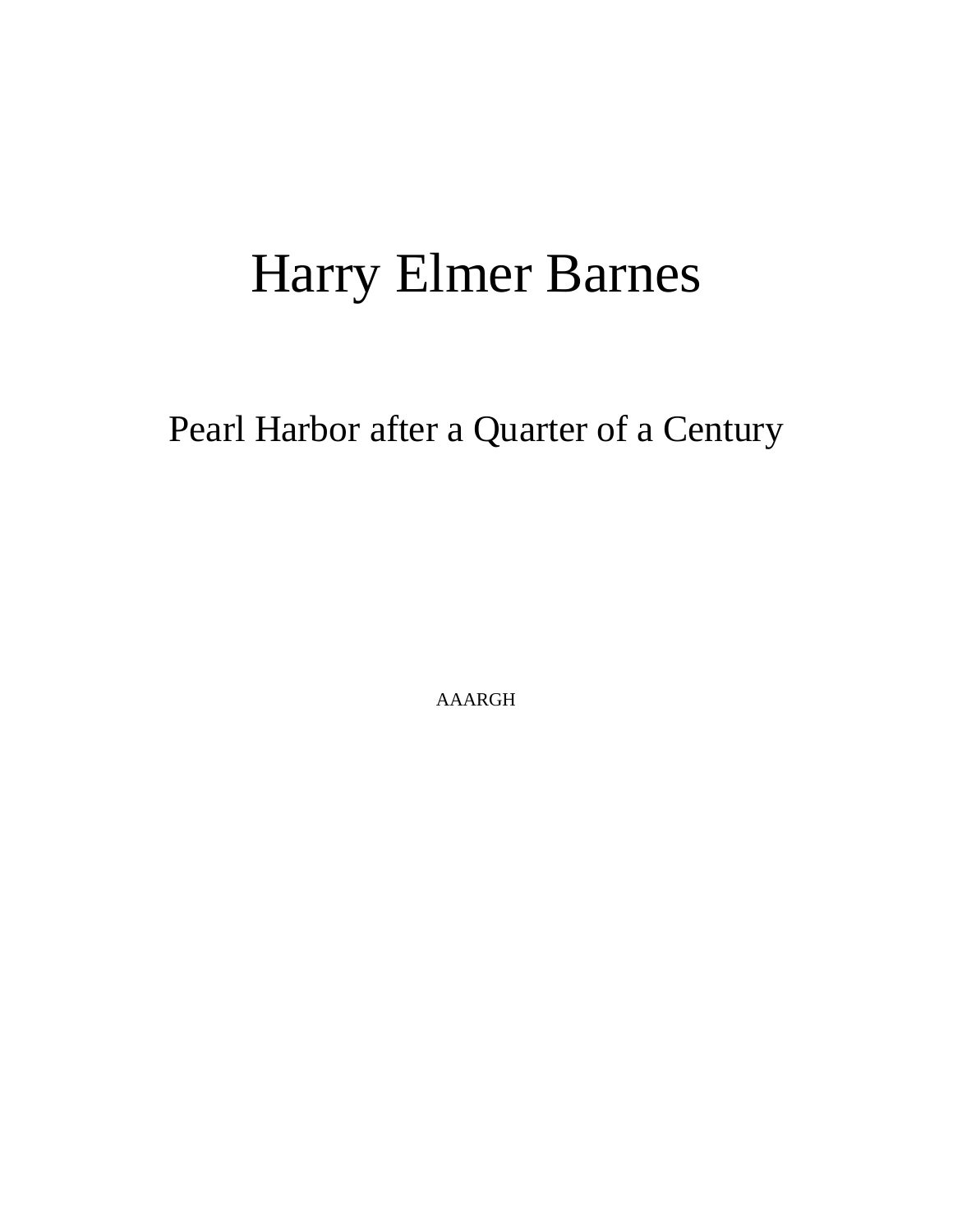# Table of Contents

| I. THE LESSONS OF PEARL HARBOR MORE RELEVANT THAN EVER     |  |
|------------------------------------------------------------|--|
|                                                            |  |
| III. WASHINGTON SHOULD NOT HAVE BEEN SURPRISED WHEN THE    |  |
| IV. KEEPING SHORT AND KIMMEL IN IGNORANCE OF A SURPRISE    |  |
|                                                            |  |
| VI. THE BLACKOUT OF HAWAII ON THE EVE OF PEARL HARBOR 46   |  |
| VII. THE OVERALL RESPONSIBILITY OF ROOSEVELT FOR THE       |  |
| VIII. HOW WE ENTERED WAR WITH JAPAN FOUR DAYS BEFORE PEARL |  |
|                                                            |  |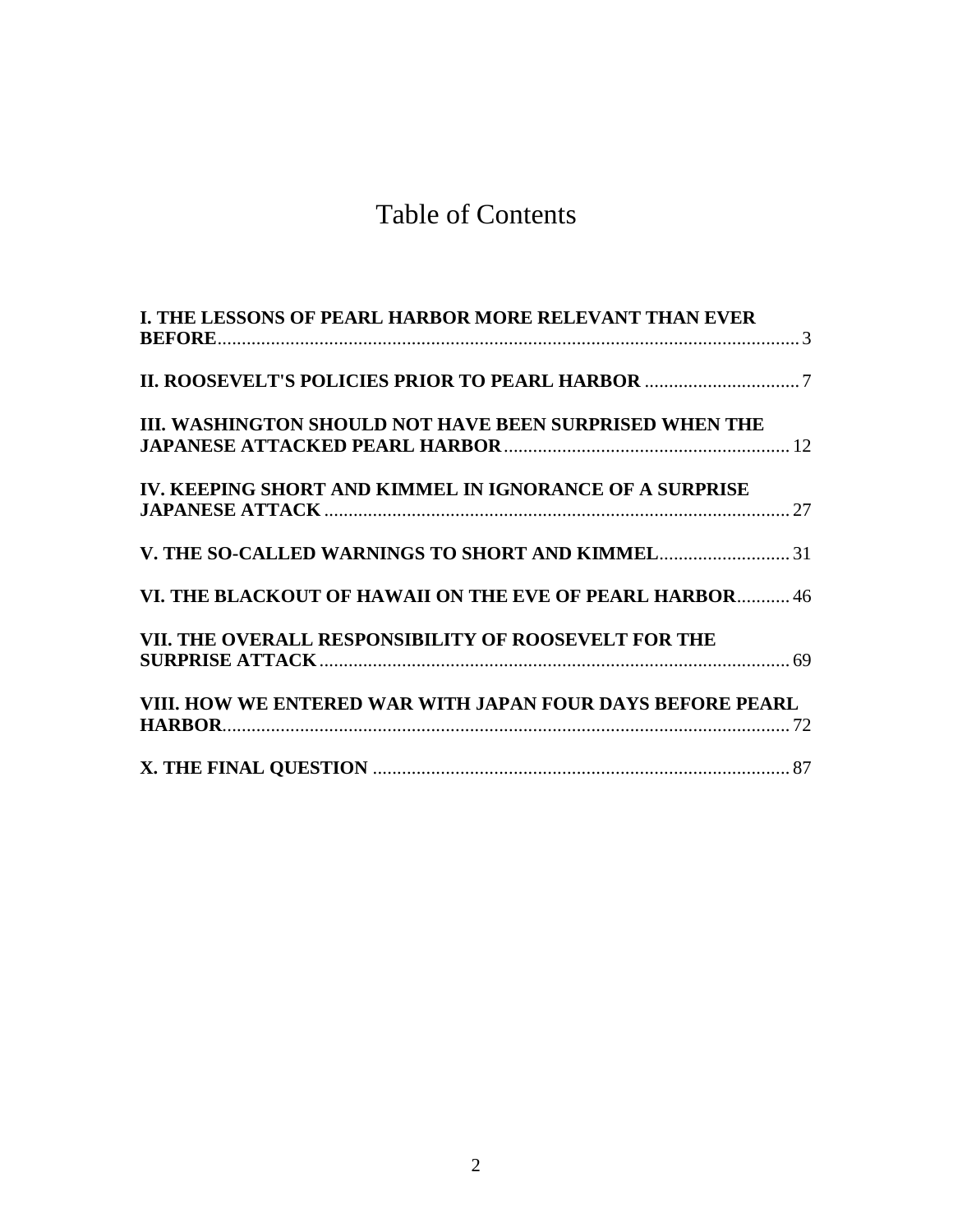# Pearl Harbor after a Quarter of a Century

## **I. THE LESSONS OF PEARL HARBOR MORE RELEVANT THAN EVER BEFORE**

The surprise Japanese attack at Pearl Harbor on December 7, 1941, is regarded by most persons who recall it at all as an isolated dramatic episode, now consigned to political and military archeology. Quite to the contrary, on account of our entry into the war, it became one of the most decisive battles in the history of the human race. It has already proved far more so than any of the "fifteen decisive battles" immortalized by Sir Edward Creasy. The complex and cumulative aftermath of Pearl Harbor has played the dominant role in producing the menacing military pattern and political impasse of our time, and the military-industrial-political Establishment that controls this country and has sought to determine world policy. It created the four most likely focal points for the outbreak of a thermonuclear war which may lead to the extermination of the human race – Berlin, Formosa, Southeast Asia and the Middle East – unless future sudden flare-ups like that in Cuba in 1962 may turn the lethal trick. Hence, while Creasy's battles may have decided the fate of important political entities and alignments in the past, Pearl Harbor may well have deeply affected the fate of mankind. American entry into the war produced atomic and nuclear warfare as well as Russian domination of Central Europe and the triumph of Communist China in Asia.

Moreover, a detailed study of how Pearl Harbor came about provides ominous lessons as to the uncertainties of human judgment and the eccentricities in personal conduct that control the outbreak of wars, an ever more crucial consideration in determining the destinies of the human race as we move on in the nuclear era. The damage done to our Pacific Fleet, although its significance was exaggerated at the time, was impressive and devastating. But it was a trivial matter compared to the fact that the Japanese attack put the United States actively into the second World War. The personal and political ambitions, professional stereotypes, public deceit and mendacity (the credibility gap), ruts and grooves of thinking and action, and the martial passions that brought on Pearl Harbor would, if repeated in such a crisis as that raised by the Cuban incident of 1962, or a future one in Berlin, Formosa, Vietnam, or the Middle East might very well destroy civilization.

As the military episode that brought the United States into the second World War, the results of Pearl Harbor already indicate that this produced drastic and possibly ominous changes in the pattern of American relations to the rest of the world. We voluntarily and arbitrarily assumed unprecedented burdens in feeding and financing a world badly disrupted by war. The international policy of George Washington and the "fathers" of the United States, based on non-intervention but not embracing isolation, was terminated for any predictable period.

President Truman continued the doctrine of the interventionist liberals of the latter part of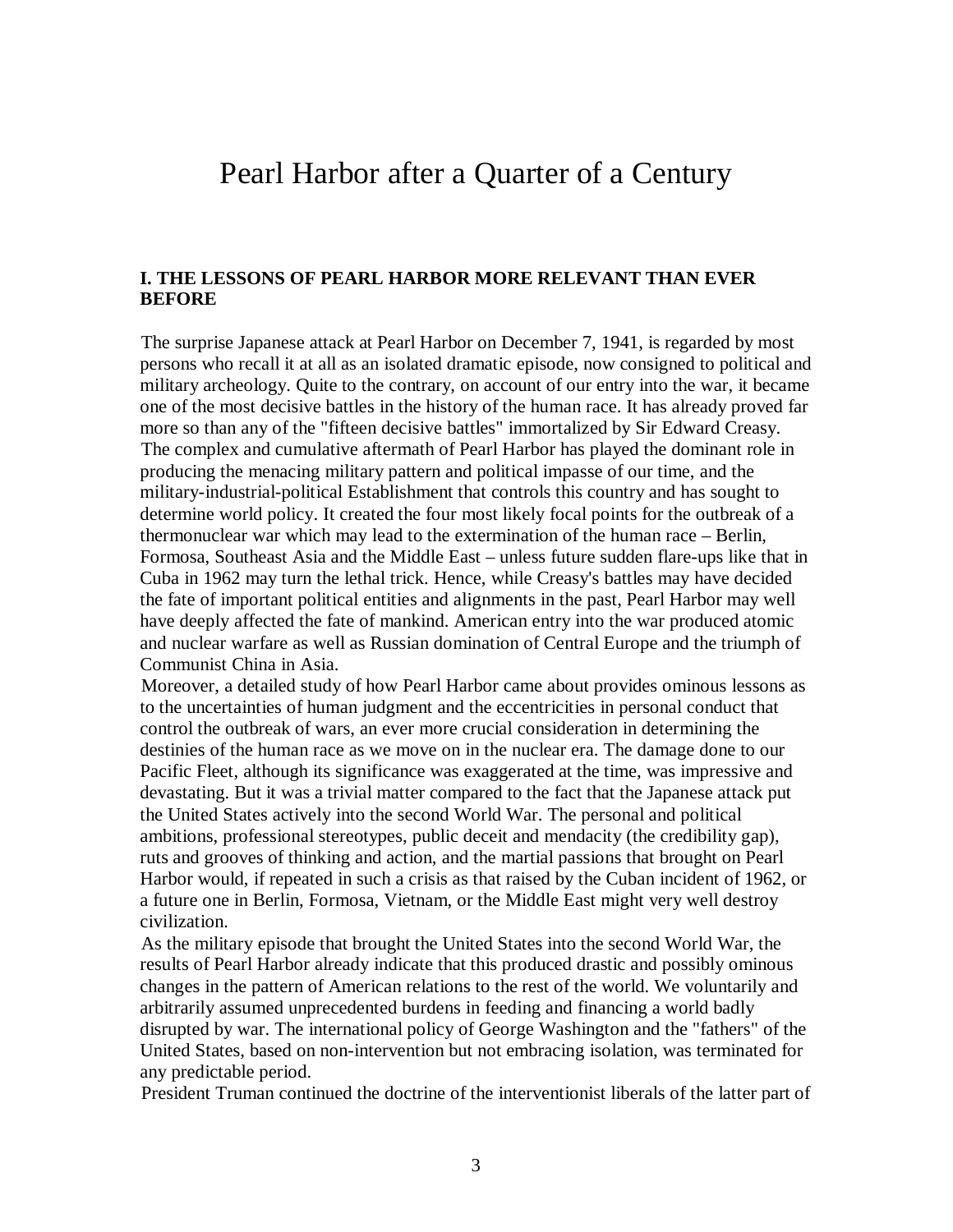the 1930's, to the effect that the United States must be prepared to do battle with foreign countries whose basic ideology does not conform with that of the United States. He further elected to create and perpetuate a cold war until actual hot warfare breaks out, as it did in Korea in 1950 and in southeast Asia a decade later. The United States sought to police the world and extend the rule of law on a planetary basis, which actually meant imposing the ideology of our eastern seaboard Establishment throughout the world, by force, if necessary, as in Vietnam. By the twenty-fifth anniversary of Pearl Harbor, the United States was being informed by both official policy and influential editorials that we must get adjusted to the fact that we face permanent war, an especially alarming outlook in a nuclear era in which the two major powers are already amply prepared to "overkill" their enemies. "Perpetual war for perpetual peace" has become the American formula in relation to world affairs.

Drastic changes in the domestic realm can also be attributed to the impact of our entry into the second World War. The old rural society that had dominated humanity for millennia was already disintegrating rapidly as the result of urbanization and technological advances, but the latter failed to supply adequate new institutions and agencies to control and direct an urban civilization. This situation faced the American public before 1941 but the momentous transformation was given intensified rapidity and scope as a result of the extensive dislocations produced by years of warfare and recovery. These gave rise to increasing economic problems, temporarily fended off by a militaryindustrial-political complex that provided no permanent solution. The social problems of an urban age were enlarged and intensified, crime increased and took on new forms that became ever more difficult to combat, juvenile disorganization became rampant, racial problems increased beyond precedent, and the difficulties of dealing with this unprecedented and complicated mass of domestic issues were both parried and intensified by giving primary but evasive consideration to foreign affairs in our national policy and operations. Hence, a discussion of the lessons of Pearl Harbor for today reveals a situation which is more than a matter of idle curiosity for military antiquarians. Moreover, as will be pointed out during our treatment of the Pearl Harbor problem, we had by 1941 entered into a system of diplomatic secrecy and international intrigue and deception which had already committed this country to world war several days before the Japanese struck Pearl Harbor, and without the slightest knowledge of this on the part of the American public. The implications of such a contingency in a nuclear age are as obvious as they are astounding and ominous.

Despite the crucial importance of the Pearl Harbor story for American citizens, it is certainly true that, although the twenty-seventh anniversary of the surprise Japanese attack has now arrived, only a small fraction of the American people are any better acquainted with the realities of the responsibility for the attack than they were when President Roosevelt delivered his "Day of Infamy" oration on December 8, 1941. The legends and rhetoric of that day still dominate the American mind.

Interestingly enough, the American people narrowly missed having an opportunity to learn the essential truths about Pearl Harbor in a sensational and fully publicized manner less than three years after the event. As a result of research by his staff, and possibly some "leaks" from Intelligence officers of 1941, Thomas E. Dewey, the Republican candidate for the presidency, had learned during the campaign of 1944 that President Roosevelt had been reading the intercepted Japanese diplomatic messages in the Purple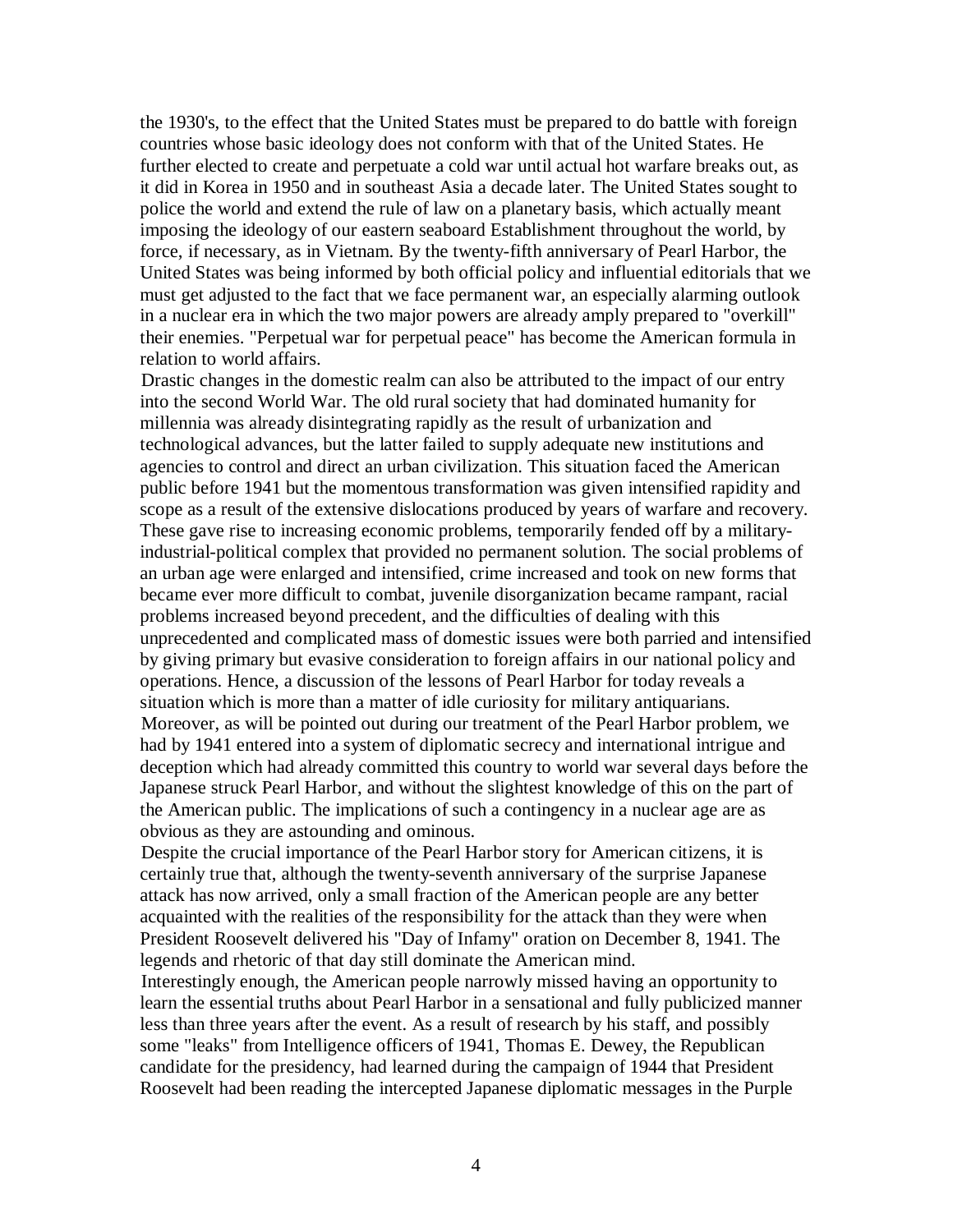and other codes and was aware of the threat of a Japanese attack on Pearl Harbor at any time after November 26, 1941, but had failed to warn the commanders there, General Walter C. Short and Admiral Husband E. Kimmel, in time to avert the attack or to meet it effectively. Dewey considered presenting these vital facts in a major campaign speech. Roosevelt learned of this through the Democratic grapevine planted at Republican headquarters and, in understandable alarm, pressured Mr. Dewey through General George C. Marshall to abandon his plan, on the ground that it would endanger the war effort by revealing that we had broken Japanese codes. Marshall twice sent Colonel Carter W. Clarke to urge Dewey not to refer to Pearl Harbor during the campaign. To cover up for Roosevelt, Marshall has contended that he operated on his own initiative in sending Clarke to importune Dewey. As Clarke knew by this time, the basis of his plea was spurious, namely, that such a speech by Dewey would first reveal to the Japanese that we had broken their Purple diplomatic code. Actually, the Japanese had learned of this from the Germans by the end of April, 1941, over three years before the 1944 campaign. Dewey did not know this at the time and, as a supposedly patriotic duty, he suppressed the speech and the publicity which might have won the election for him. In a column written for the King Features Syndicate and widely published on the eve of the 1964 election, the famed journalist, John Chamberlain, described Dewey's lugubrious retrospective observations on his deception by Roosevelt and Marshall in 1944:

Nixon's 1960 agony recalls that of Thomas Dewey in 1944, when the Republicans knew practically all the details about the surprise at Pearl Harbor yet were loath to put the issue into the campaign lest they reveal to the Japanese that the United States had broken a critical code.

This columnist vividly recalls riding in a car from Elmira to Geneva, New York, in August of 1945 with Dewey and listening to his rueful account of the decision to say nothing about Pearl Harbor. The worst of it, from Dewey's standpoint, is that he had a suspicion that the Japanese had changed their codes long before 1944, which would have made campaign revelations about Pearl Harbor harmless to the U. S. from a military standpoint.

When I talked to Tom Dewey in 1945, he thought he might have been cheated out of a winning issue in 1944.

Chamberlain made similar revelations in an article in *Life* while the Congressional Pearl Harbor investigation was still in progress, yet Mr. Dewey was never called to testify. John T. Flynn gave me much more detail about Pearl Harbor and the Dewey campaign by personal correspondence and conversation in the autumn and early winter of 1944. Flynn had been active at Republican headquarters during the campaign.

My suggestion to Mr. Dewey in 1966 that he publicize the facts of the 1944 situation in connection with the twenty-fifth anniversary of Pearl Harbor proved fruitless. This is entirely understandable. In 1966, Mr. Dewey was not a candidate for the presidency. He was the responsible head of a great legal firm, and publicity so damaging to Roosevelt's public reputation might have alienated important clients not only among Democrats but also Republicans who were interventionist-minded relative to World War II. It might, however, also have done more to give the American public some idea of the realities of Pearl Harbor than the combined writings of revisionist historians in a whole generation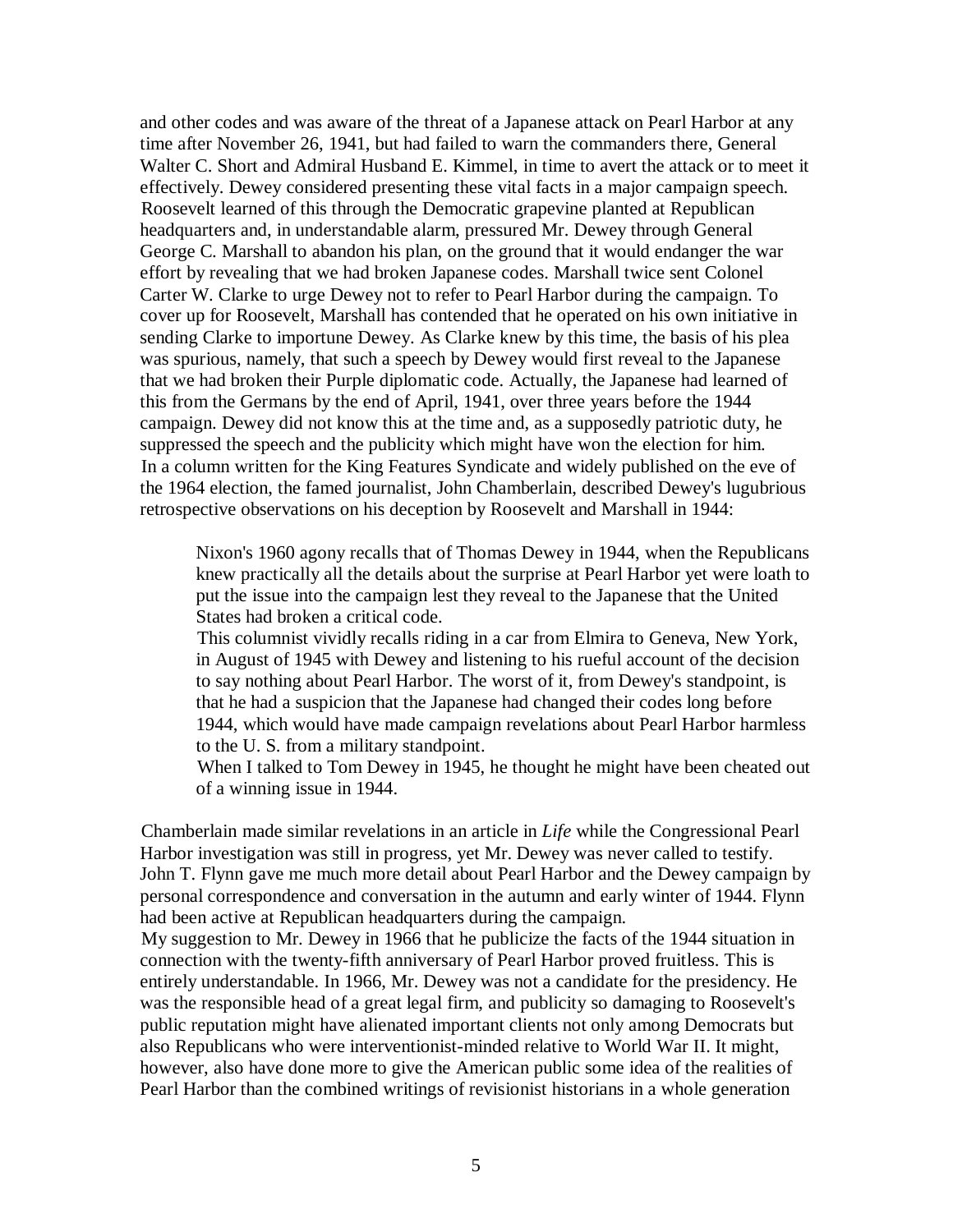#### since 1944.

An intriguing and not fully resolved point stems from the fact that the Japanese learned from the Germans at the end of April, 1941, that the United States had broken their Purple code in which they sent top secret diplomatic messages. Why, then, did they continue to use the code? Some authorities believe that, despite the reliability of their informants, the top level Japanese officials could not bring themselves to believe that their code had actually been cracked, and that this vanity was abetted by the officials who had been responsible and wished to cover up the leak. Other authorities assert that the Japanese went ahead with the Purple code because they did not care if we did read it, since reading it would make it all the more clear to the American officials that Japanese peace efforts were sincere and that the Japanese would go to war if the peace negotiations should fail. This explanation, which I find more convincing, is also confirmed by Tojo's repeated deadlines set for the end of negotiations during November, 1941. During the nearly quarter of a century since 1944, and despite a series of official investigations, the defenders of Roosevelt among historians, journalists and politicians have been able to keep the vital information about the responsibility for war with Japan and the surprise attack on Pearl Harbor from the American people. In this article the attempt will be made to set forth as much of this withheld information as can be put down within the space available.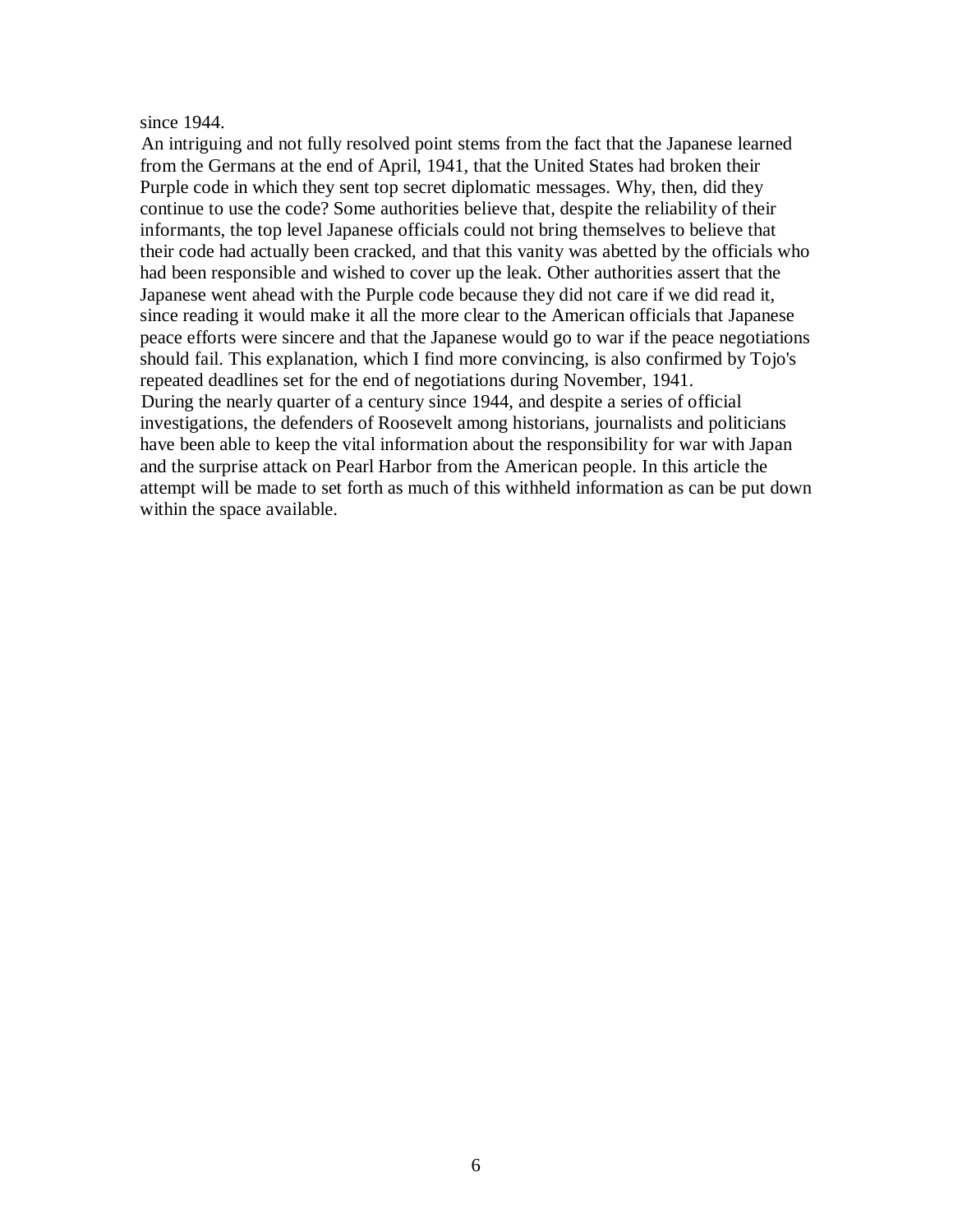#### **II. ROOSEVELT'S POLICIES PRIOR TO PEARL HARBOR**

Since this article is to be devoted mainly to explaining why and how Pearl Harbor was surprised on December 7 1941, we can provide only a very brief summary of Roosevelt's basic foreign policies and diplomatic actions which bear directly upon this problem. He was chiefly concerned with the planning and operation of his New Deal domestic policy down to 1937, even to 1939, but he did not forget armament and possible war, even diverting NRA funds to finance naval expansion, chiefly directed against Japan. In early January, 1933, even before he had been inaugurated, and against the urgings of Raymond Moley and Rexford G. Tugwell, he had accepted as the basis of his policy toward Japan the bellicose altitude of Henry L Stimson which would have led the United States into war with Japan in 1932 or 1933 had Stimson not been checked by President Hoover's firm stand for peace, a situation explained to me in detail by former President Hoover.

Whenever his domestic policy struck reverses and hard sledding Roosevelt turned to foreign policy with aggressive implications. The first such trend appeared following the rebuff to his main political measures in Congress in 1937, as well as the sharp economic recession that began in the Summer of 1937. It produced the inciting quarantine doctrine of his Chicago Bridge Speech of October 5, 1937. With the outbreak of war in Europe in September, 1939, his aggressive foreign policy continued unceasingly until the attack on Pearl Harbor. Roosevelt's attempt to purge a no longer docile Congress in the election of 1938 proved an ignominious failure, and the New Deal appeared to be in a permanent slump. It obviously had not solved the depression. Nor had the increasing expenditures for armament succeeded in providing full prosperity.

When war broke out in Europe in early September, 1939, this gave Roosevelt an ominous impulse and continuous inspiration. The war had hardly begun when, on September 11th, Roosevelt wrote Churchill, then only First Lord of the Admiralty, suggesting that they work together through a secret system of communication: "What I want you and the Prime Minister to know is that I shall at all times welcome it, if you will keep me in touch personally with anything you want me to know about. You can always send sealed letters through your pouch or my pouch." Churchill is said to have responded enthusiastically, including the statement: "I am half American and the natural person to work with you. It is evident that we see eye to eye. Were I to become Prime Minister of Britain we could control the world." A method of secret communication was agreed upon in which Roosevelt would sign himself "Potus" (President of the United States), and Churchill would sign as "Former Naval Person". About 2000 messages were exchanged in this way prior to Pearl Harbor, and Churchill is our authority for the statement that the really important negotiations and agreements between Britain and the United States from 1939 to Pearl Harbor were handled in this way, all quite unknown to the American public. It has since become obvious that while Roosevelt was assuring this country of his peaceful aims he was also actually doing all possible in cooperation with Churchill to get us into war as soon as practicable. In addition to other sources, I have this information personally from Tyler Kent, the code clerk in the American embassy in London, who read all of this material from September, 1939, to the time of his arrest in May, 1941. Two telegrams that have been recovered from this secret correspondence, indicate the tenor and objectives of their collaboration. Roosevelt told Churchill that the United States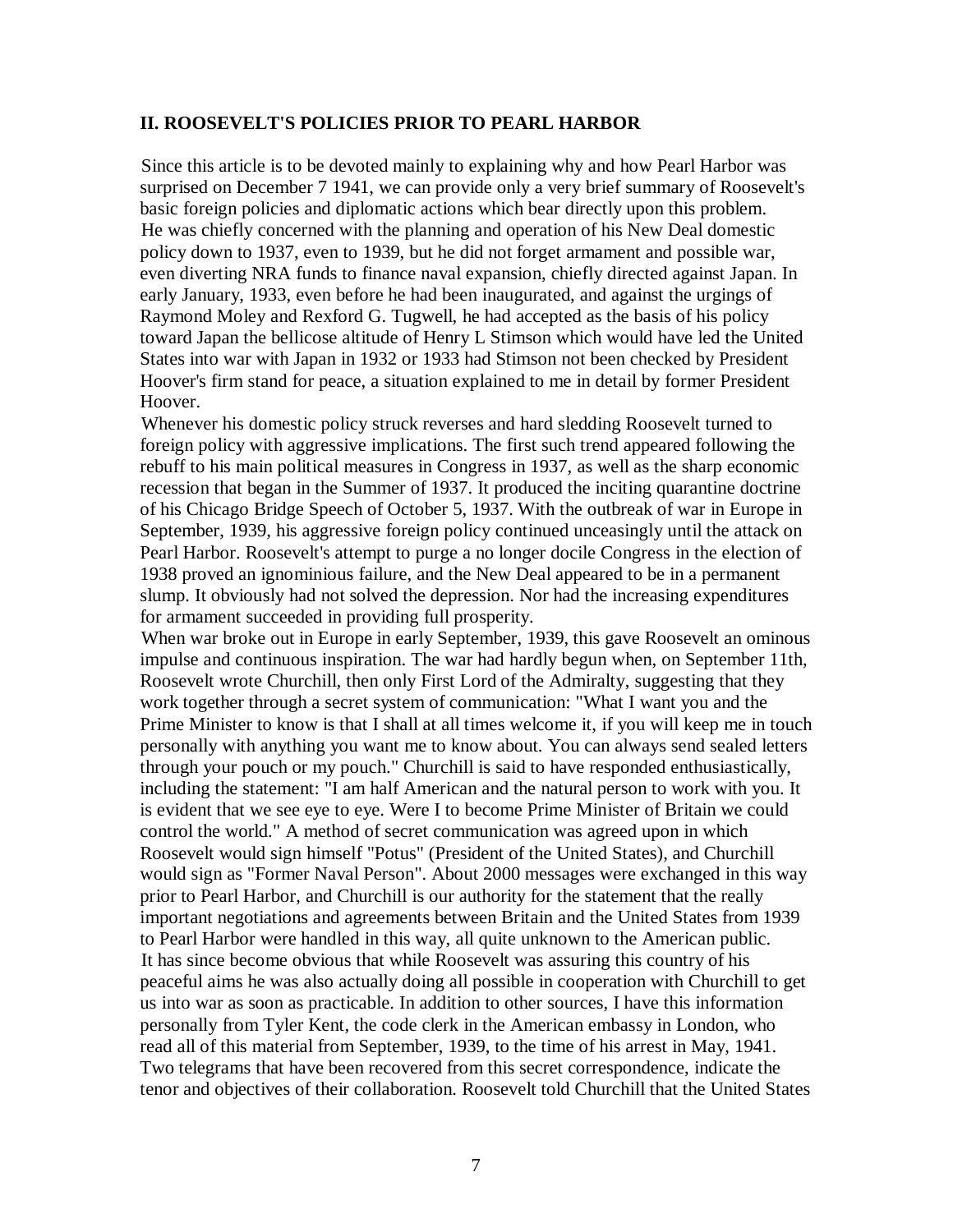was firmly isolationist and could not be induced to enter the war in behalf of Poland. Churchill responded: "Every chain has its weakest spot and the weak link in the Axis chain is Japan. Goad Japan into attacking the U. S. and you will have the U. S. in the war." While this proved to be the strategy followed by Roosevelt, it is unlikely that the policy originated with Churchill.

As Professor William L. Neumann has made clear in his *America Encounters Japan* (pp. 235-230) this plan to enter a war with Japan, even to provoke Japan to war, was opposed by the overwhelming mass of the American people in the late 1930's. Even the annual conventions of the American Legion in 1937 and 1938 demanded "absolute neutrality". The Veterans of Foreign Wars started a campaign to secure 25 million signatures for a petition to "Keep America out of War". Even the Ludlow Resolution requiring a national referendum on the declaration of war only failed of passage because of the tremendous pressure exerted by Roosevelt through influential public figures.

Despite the strong American isolationist sentiment, Roosevelt never really gave up hope of getting the United States into the war after October, 1937, first and directly in Europe until at least the end of July, 1941. During the spring and summer of 1941 he did everything possible to provoke Germany and Italy to produce some "act of war" in Europe or on the Atlantic that he could use to get the United States into the European conflict, especially through our illegal convoying of munitions and supplies to Britain and Russia, but neither Germany nor Italy would rise to the bait. He had not, however, neglected the possibility of war with Japan. The extensive and quasi-secret increases in the American navy after 1933 obviously pointed the finger at Japan. As far back as the winter of 1937-1938 he had sent Captain Royal E. Ingersoll to Europe to discuss with the English the possibilities of collaboration in the event of war with Japan.

In January, 1941, Roosevelt and Hull rejected the amazingly generous Japanese effort to settle Japanese-American relations by peaceful methods presented by a commission with full Japanese authorization. The rebuff of this really sensational overture from Japan seriously undermined the hope of the latter in arriving at a peaceful settlement with the United States, but the effort was continued for over ten months. Japan offered to retire from the Rome-Berlin-Tokyo Axis in return for a guaranty of peace with the United States.

Although Roosevelt had campaigned in 1940 on the basis of promising to keep the United States out of war, he quickly reversed his position. In January, 1941, he sent Harry Hopkins to London to confer with Churchill. Hopkins informed the latter that:

The President is determined that we shall win the war together. Make no mistake about it.

He has sent me here to tell you that at all costs and by all means he will carry you through, no matter what happens to him – there is nothing that we will not do so far as he has human power.

Arrangements were also quickly made for joint-staff conferences with the British to arrange a plan for military collaboration: ABC-1. These were held in Washington from January through March, 1941. In April, another conference was held in Singapore, and this time the Dutch were included to provide for a triangular arrangement: ADB.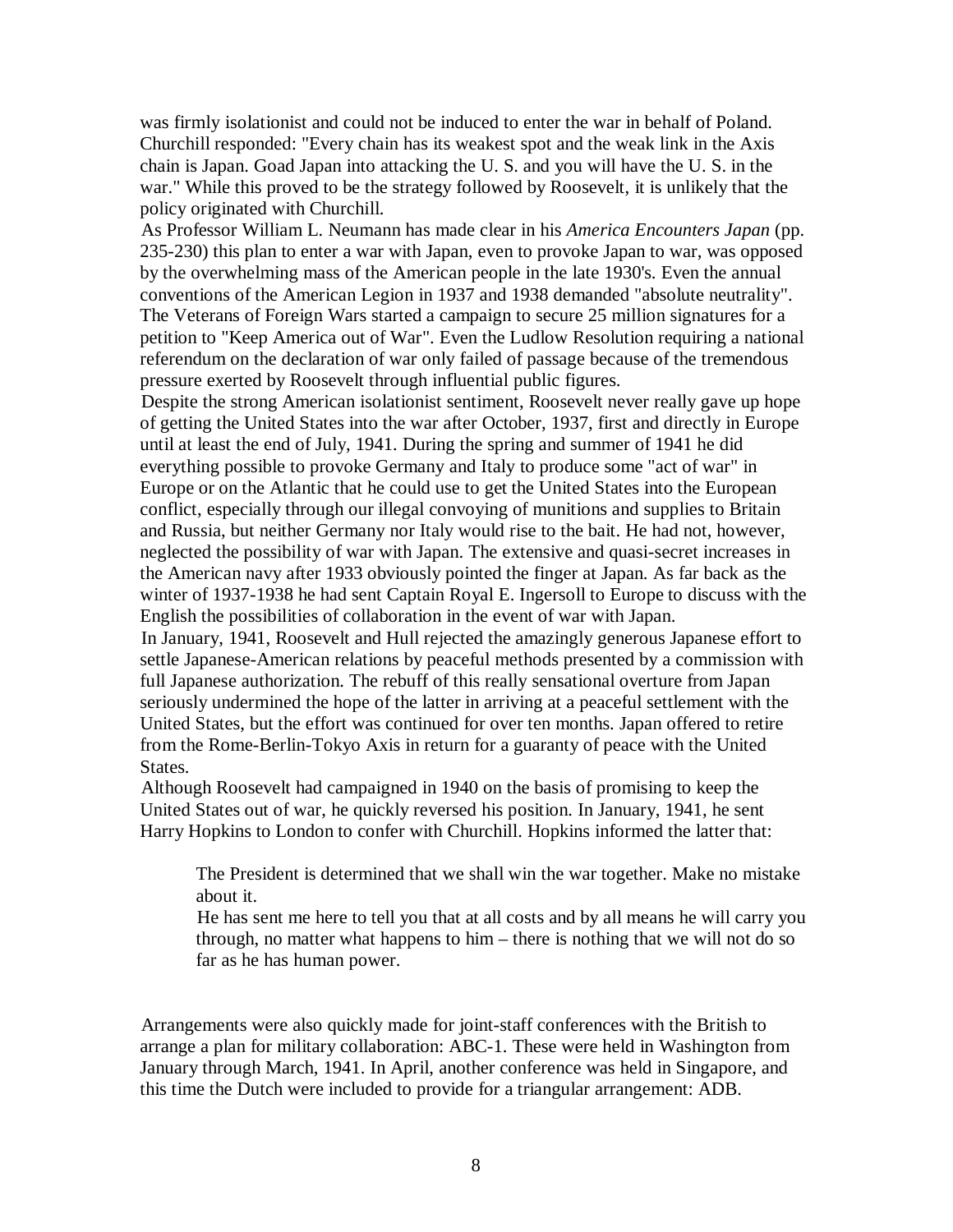Combined, they came to be known as the ABCD agreement. The Singapore ADB provided that, if the Japanese moved southward beyond an arbitrary line – 100' East and 10' North – or even threatened to attack British or Dutch possessions in the Southwest Pacific, the United States would join them in war against the Japanese even though the Japanese did not attack American possessions, forces or flag.

On the basis of this ABCD agreement, the American military services drew up a general war plan known as Rainbow 5, also usually called WPL 46 when used to describe the Navy basic war plan. WPPac46, the U. S. Pacific fleet coordinating plan, governed Admiral Kimmel's operations. These were promulgated in April, 1941, and orally approved by Roosevelt in May and June. Admiral Harold R. Stark, Chief of Naval Operations, informed his leading commanders that it was no longer a question of whether the United States would be involved in war but only one of when and where. This ABCD agreement and the resulting war plans greatly extended the range of possible provocations to war and provided the first important impulse that led some American military leaders, especially after July, 1941, to consider the likelihood that war might break out in the southwest Pacific rather than by an attack on Pearl Harbor. It thus fatally blurred the basic assumption in our Pacific naval strategy which had long been based on the probability that the Japanese would first attack the Pacific fleet to protect their flank before making extensive military movements in the Far East.

The ABCD agreement also exposed Roosevelt to the possibility of serious political embarrassment. He had frequently promised that we would not enter any war unless attacked, but the ABCD agreement and the associated war plans were based on the pledge to make war if the situation so demanded without an attack on the United States. At first, this did not worry Roosevelt too much, for he fully expected that Hitler would provide provocative action on the Atlantic in response to illegal American procedure in convoying war materials to Britain and later to Russia. When this did not eventuate and it appeared that Japan would be the actual opponent, it became essential for Roosevelt to do all possible to assure that Japan would provide the indispensable attack that was needed to unite the American people behind him in war. To bring this about it appeared necessary to prevent the Hawaiian commanders from taking any defensive action which would deter the Japanese from attacking Pearl Harbor which, of necessity, had to be a surprise attack.

From March to November, 1941, Roosevelt encouraged Secretary of State Hull to stall the obviously ardent desire of the Japanese, based on self-interest, to arrive at a reasonable and peaceful settlement of Japanese-American relations. By the latter part of July, Roosevelt had about given up hope of getting an act of war from Germany or Italy, and decided to increase pressure on Japan which would make war virtually certain. On July 25th-26th he froze all Japanese assets in the United States and soon placed an embargo on trade with Japan, in which the British and Dutch followed suit, thus facing Japan with economic strangulation unless she could get supplies from the southwest Pacific area, presumably by force.

Washington authorities, especially Admirals Stark and Richmond Kelley Turner, chief of Naval War Plans, recognized that this would force Japan to move rapidly into this forbidden region to secure vital materials which had been placed under an embargo by the ABCD countries. General George C. Marshall, Army Chief of Staff, and Stark sent notices to American commanders in leading outposts that they should take this situation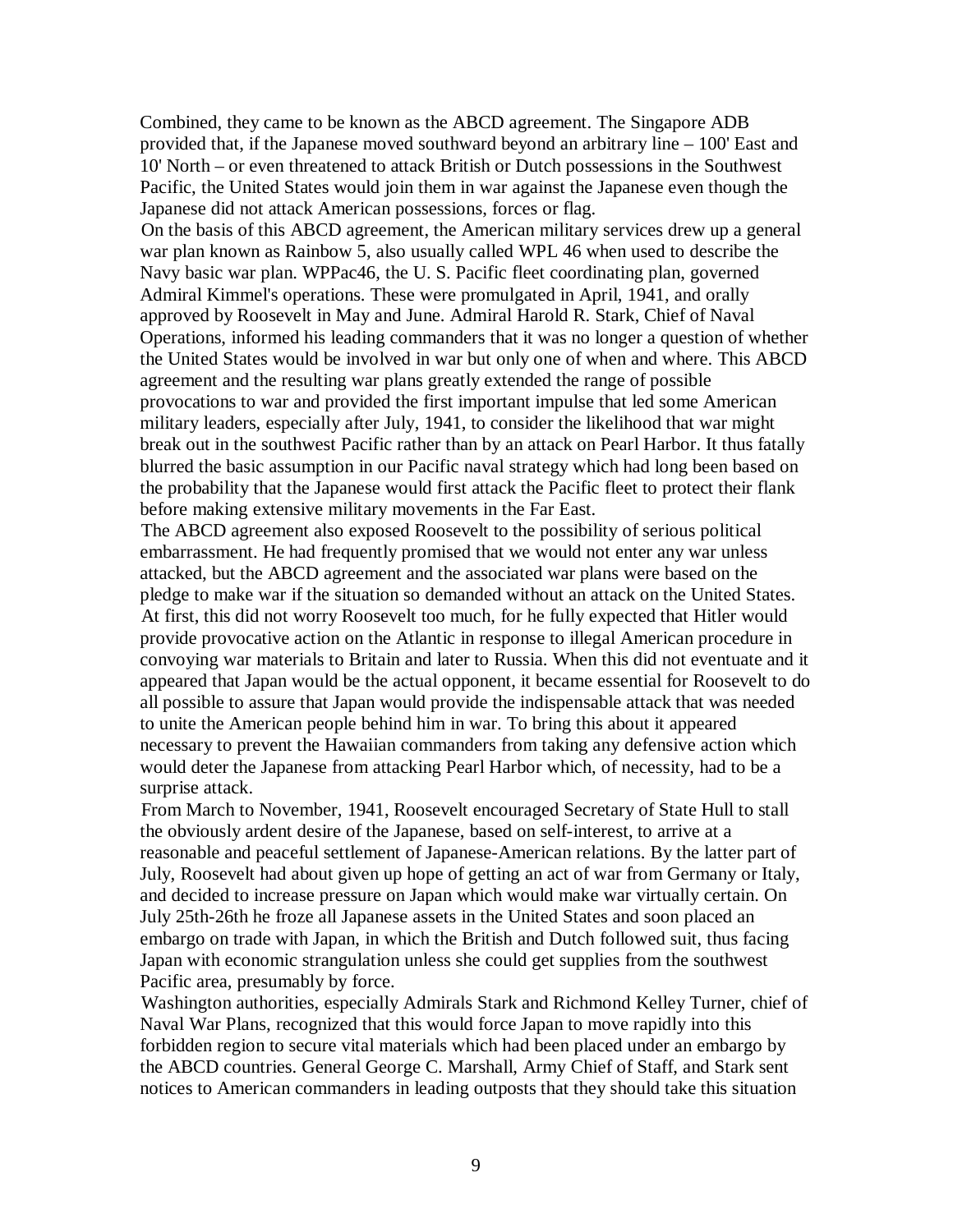and outlook into serious consideration.

This was a second factor which led many of the top military brass in Washington to shift some of their attention from the traditional Pacific strategy based on a probable Japanese attack on Pearl Harbor, even in the face of the Bomb Plot intercepts after September, 1941, which clearly pointed to Pearl Harbor as the first Japanese target. War might start in the Far East. It also helps to account for the fact that the lower or operating units in Army Intelligence and the Signal Corps and in Navy Intelligence and Communications at Washington, who were less fully informed on the partly secret top strategic commitments of ABCD and Rainbow 5 and were devoted to studying the current facts, remained insistent that due attention should be given to the threat to Pearl Harbor and that the Hawaiian commanders should be fully warned of the Japanese menace.

On August 9-12, 1941, Roosevelt met with Churchill at Argentia, off the coast of Newfoundland, and arranged the details of entering the second World War through the backdoor of a war with Japan. Churchill wished immediate war but Roosevelt insisted on having at least three months to "baby" the Japanese along so as to have more time to get ready for war, to allow Russia to take more heat off Britain, and to extend the possibility that Germany or Italy would still provide an act of war on the Atlantic, now that Russia was at war with Germany. These aggressive moves were disguised to the American public by issuing a high-sounding but morally deceptive Atlantic Charter, actually only a press release, the terms of which had been violated before the ink was dry on the document; indeed, by actions before the meeting at Argentia.

The official adoption of the "back door" policy and strategy at Argentia produced a powerful impulse to the top military brass to shift their primary concern to Japan and the Far East. Stark had previously been assuring Kimmel that Germany was our main enemy and that Roosevelt did not wish to get into a two-front war, involving both Germany and Japan. It was now apparent that, if necessary, Roosevelt intended to provoke Japan in the Far East and that the United States would enter the war in this manner.

Immediately on his return from Newfoundland, Roosevelt, with the approval of Churchill, called in the Japanese ambassador to the United States, Admiral Kichisaburo Nomura, and administered to him an unprovoked and gratuitous tongue-lashing that even Stimson regarded as an ultimatum. This was done to undermine the Japanese peace party that was still in office, and to strengthen the war party. This aim was fully accomplished when Roosevelt and Hull unceremoniously brushed off the impressive effort of Prime Minister Fumimaro Konoye of Japan to reach a final peaceful adjustment with the United States, including meeting Roosevelt at any reasonable designated spot and accepting in advance the "four principles" that Hull had announced in April, 1941, as the required basis of a peaceful settlement of Far Eastern problems with Japan.

Konoye was replaced as premier by General Hideki Tojo on October 16, 1941. Even the Tojo government offered terms of settlement in November which protected all legitimate American interests in the Far East, but Roosevelt and Hull rejected these, threw over the temporary *modus vivendi* that General Marshall and Admiral Stark wished in order to complete adequate plans for a Pacific war, and sent to Japan on November 26 an ultimatum which Hull frankly announced took our relations with Japan out of the realm of diplomacy and placed them in the hands of the military: Roosevelt and Secretaries Stimson and Knox. It was recognized by the Washington authorities, who were reading the Japanese diplomatic messages in the Purple code, that this would mean war when the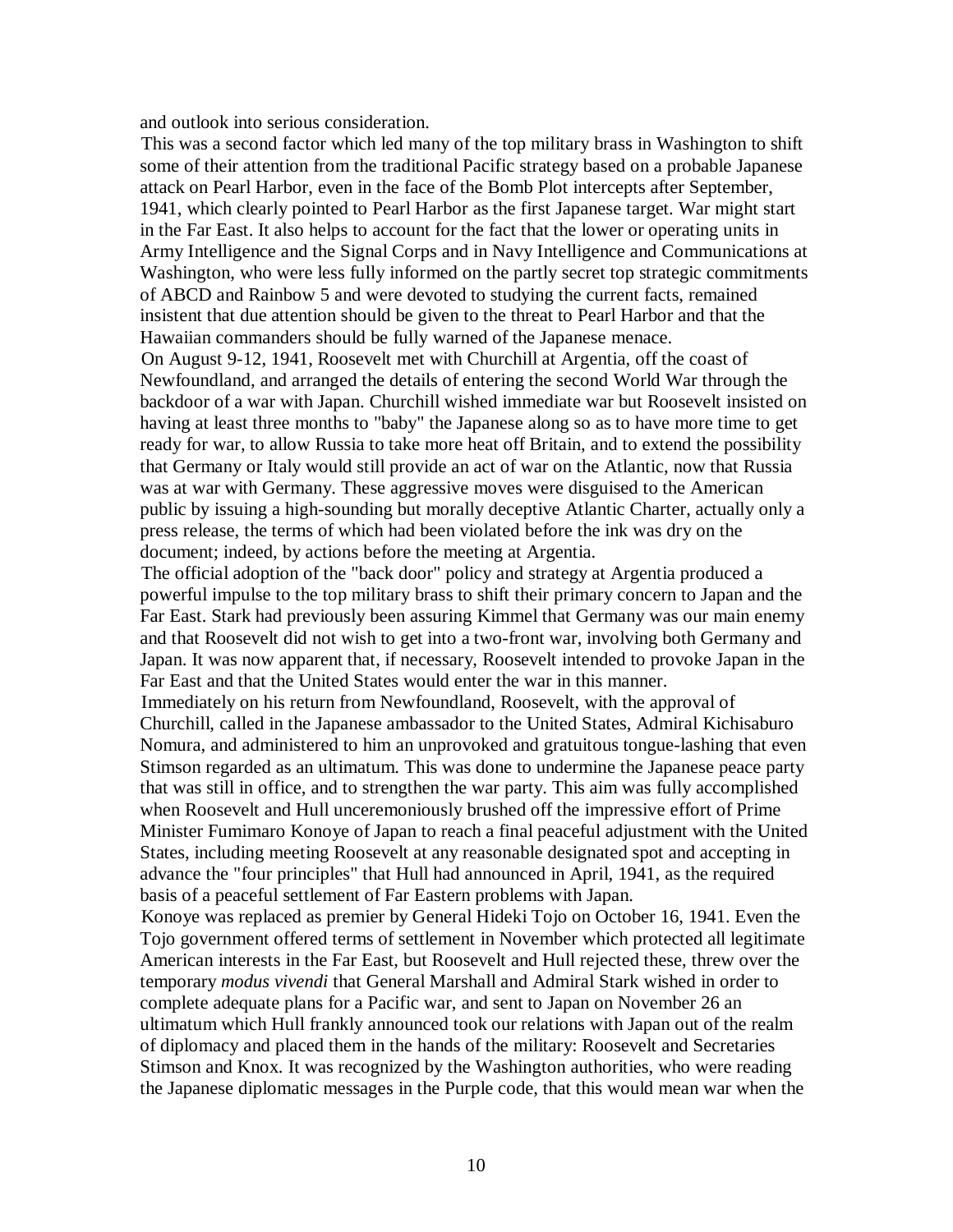Japanese replied to Hull. Steps were taken to insure that the Hawaiian commanders, General Walter C. Short and Admiral Husband E. Kimmel, would not be forewarned of any impending Japanese attack at Pearl Harbor.

Since we shall be mentioning the problem of warning Short and Kimmel, it may be well here to clear up some elementary details. The overall protection of the Hawaiian District, including Pearl Harbor, was entrusted to General Short as commander-in-chief of the Hawaiian District. Cooperating with him was Admiral Claude C. Bloch, commander of the Fourteenth Naval District. His function was to protect the Pearl Harbor naval base. The Naval Communications Intelligence staff, headed by Commander Joseph J. Rochefort, was nominally under the control of Admiral Bloch. Admiral Kimmel was commander-in-chief of the Pacific fleet and the supreme naval authority at Pearl Harbor. His duties were primarily strategic and related to preparing naval hardware and personnel for controlling the mid-Pacific and, if necessary, moving the fleet both to protect Pearl Harbor and to wage war in accordance with orders from Washington based on WPL 46. Important communications from General Marshall, such as warnings of an attack, were sent directly to General Short. Similarly, such warnings from Admiral Stark were sent directly to Admiral Kimmel, who had his own Fleet Intelligence service.

Communications from Washington relative to the protection of the Hawaiian naval base at Pearl Harbor were normally sent to Admiral Bloch.

It has been maintained by some critics that Roosevelt was one of the most determined war-mongers of all history. This is a needless overstatement. It is nearer to the truth to state that in his foreign policy Roosevelt was one of the more notable opportunists in the historical record. Churchill may have been an opportunist on domestic policies, but he was consistent in being a partisan of the war.

As Assistant Secretary of Navy under Woodrow Wilson, Roosevelt was an ardent interventionist in regard to the first World War, and later was a strong supporter of the League of Nations. In 1932, he repudiated the League to get the support of Hearst, which was indispensable if he were to win the Democratic nomination. In his campaign of 1936, he described our folly in entering the first World War and questioned Wilson's wisdom in leading us into it. After the 1936 election, when at Buenos Aires, he condemned nations that maintained prosperity through an armament economy, but by early 1939 he had adopted precisely this program to bolster the New Deal and assure himself a third term. From this time until Pearl Harbor Roosevelt followed a combined policy of announcing peaceful intentions while planning for war. He informed the American public that he was determined to keep the peace. He told Churchill that he would bring the United States into the war as soon as possible without going so rapidly as to upset their whole plan. His diplomacy all during 1941 was provocative of war, involving this country both in Europe and the Far East, while he was assuring the American public that everything he did was "short of war" and designed to keep us out of war. This brief review provides the essential background against which we must view the developments leading to the attack on Pearl Harbor.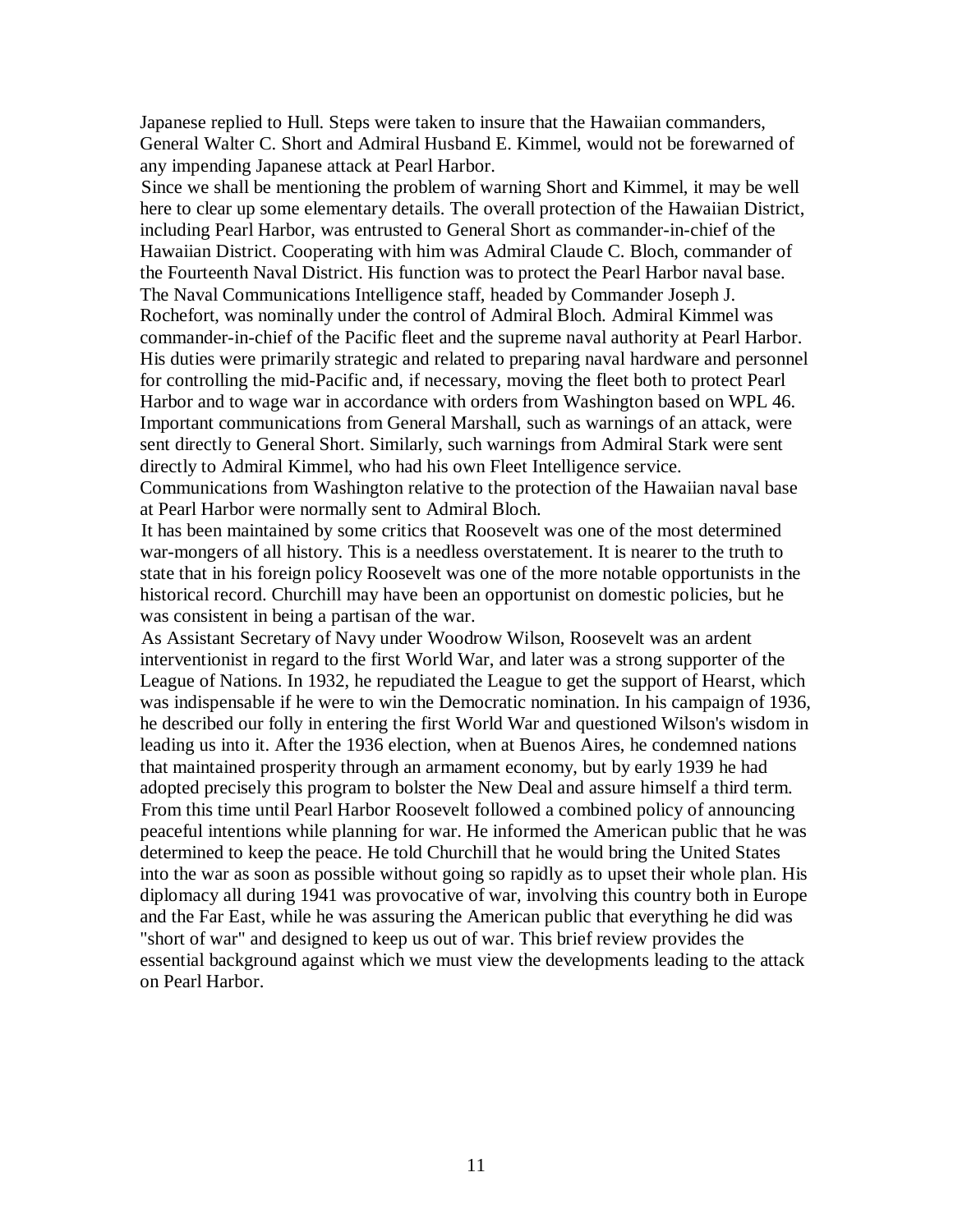# **III. WASHINGTON SHOULD NOT HAVE BEEN SURPRISED WHEN THE JAPANESE ATTACKED PEARL HARBOR**

1. The Probable Place of a Japanese Attack in the Event of War with the United States

No item in the revisionist presentation of the causes and merits of the second World War is better established than the fact that no top military or civilian authority in Washington on December 7, 1941, should have been surprised at either the place or time of the Japanese attack on the Pacific fleet at Pearl Harbor. The only element of surprise, if any, should have been over the damage that the Japanese planes delivered to the fleet. After the Japanese had abandoned dependence on their Red diplomatic code, which American cryptanalysts had earlier broken, American experts in the Army Signal Corps, directed by Colonel William F. Friedman, had broken the top Japanese Purple diplomatic code by mid-August, 1940, and for a year and a half before Pearl Harbor Washington had been intercepting and reading the secret Japanese diplomatic messages to their officials all over the world. Less difficult diplomatic codes, such as J-19 and PA-K2, were also easily read. Among other things, this breakthrough had enabled the Washington authorities to know that the Japanese peace offers were sincere and not mere window dressing for sinister later designs of an aggressive nature. The Japanese messages also revealed equally clearly that if even extreme Japanese efforts to reach a peaceful settlement with the United States failed, the Japanese would go to war for selfpreservation and self-respect. We may first consider the extensive evidence that, if Japan did attack the United States, it would be where the American fleet was then located, namely, at Pearl Harbor.

For years before the attack on Pearl Harbor, naval maneuvers had been held off the island of Oahu in Hawaii to test the feasibility of a Japanese attack on Pearl Harbor. The results were far from reassuring to the United States, and were equally a definite warning of the danger and practicability of a Japanese task force attack there. As early as 1932, Admiral Harry E. Yarnell, one of our earliest air-minded naval officers, made the first carrierbased task force test and he was able to execute a surprise attack when operating only sixty miles off Pearl Harbor. These maneuvers were continued, and in 1938 a successful air attack was launched from the carrier Saratoga one hundred miles off Pearl Harbor. The Japanese task force in December, 1941, operated from over 200 miles away. In April, 1941, General Frederick L. Martin and Admiral Patrick N. L. Bellinger, commanders of the Army and Navy air forces respectively at Pearl Harbor, described in detail the nature of a possible Japanese air attack on Pearl Harbor which was uncannily identical with Yamamoto's plan for the actual Japanese attack a few months later. This was forwarded to the Army and Navy headquarters in Washington but no positive response or protective operation took place.

Long before Admiral Kimmel assumed command at Pearl Harbor in January, 1941, it had become basic in Pacific naval strategy to accept the fact that if the Japanese ever started a war with the United States they would first strike our Pacific fleet, especially if based at Pearl Harbor, to protect their flank before they could safely move large naval forces south or north from Japan. This had been constantly emphasized to Washington from the time of the assertions of General Hugh Drum in 1935 and of General George V. Strong in 1940, to the observations in 1941 of Commander Arthur N. McCollum, head of the Far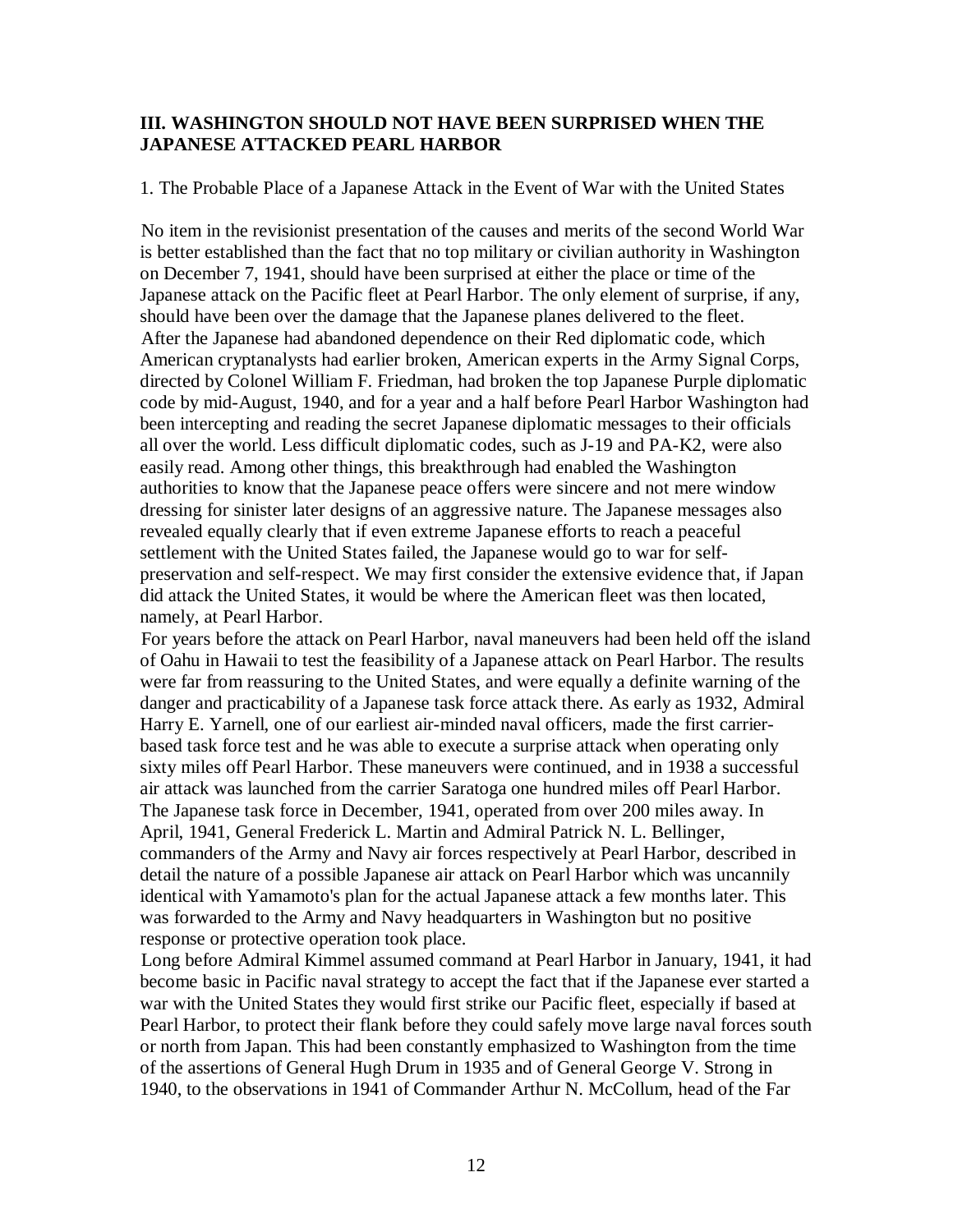Eastern Section of Naval Intelligence, the man who had probably the best informed conceptions of the naval and diplomatic situation in the Far East, with the possible exception of Colonel Otis K. Sadtler of the Army Signal Corps and Colonel Rufus S. Bratton, Chief of the Far Eastern Section of Military Intelligence.

Viewed most generally, then, it had long been assumed that the Japanese would not go to war with the United States without first protecting their flank by trying to destroy the American Pacific fleet, wherever it was stationed. It was also clear that the American fleet would be both more inciting and more vulnerable to a Japanese attack if stationed at Pearl Harbor, as compared to its relative safety before the spring of 1940, when it had been based on the Pacific coast of the United States, mainly at San Diego. Admiral James O. Richardson, Kimmel's able predecessor as commander of the Pacific fleet, bitterly protested the fleet's permanent retention at Pearl Harbor, after maneuvers in the spring of 1940, and labelled Pearl Harbor "a damned mouse trap" for the American navy. Indeed, it is certain that Richardson's untimely removal as head of the fleet was brought about by his determined resistance to what he considered the folly of keeping the fleet at Pearl Harbor. Admiral Frank E. Beatty, a well informed authority, has told me that it may also have been due in part to the animosity of Harry Hopkins, who sat in on Richardson's conferences with Roosevelt. Richardson was annoyed by Hopkins' interjection of his opinions into the debate and understandably commented unflatteringly on Hopkins' lack of qualifications as an authority on naval strategy. Added to this generalized conception of our Pacific naval strategy centering around Pearl Harbor was a precise statement from our Ambassador in Tokyo, Joseph C. Grew, in January, 1941, that he had received a friendly warning from the Peruvian Minister in Tokyo, which the latter had obtained from several sources, one Japanese, to the effect that, if Japan could not reach peaceful relations with the United States, it would start war by a surprise attack on Pearl Harbor. After the successful Japanese attack on December 7, 1941, the Washington authorities, who were desperately trying to cover up their bad guessing or actual guilt, tried to represent this warning as worthless hearsay, but it was not so regarded by Ambassador Grew and some top Washington officials in January, 1941, notably Secretary of the Navy, Frank Knox.

It was not necessary, however, to rely on generalized strategic considerations, however sound. From September, 1941, to December 7th Washington authorities intercepted a considerable number of Japanese messages between Tokyo and Honolulu that specifically and most obviously indicated that, in the event of war between Japan and the United States, the first Japanese move would actually be a surprise attack on the Pacific fleet – that Pearl Harbor would be the target. These messages came to be known as the "Bomb Plot" messages and consisted of requests from the Japanese government in Tokyo to the Japanese consul-general in Honolulu, Nagoa Kita, for detailed and specific information as to the nature, number and types of vessels in the Pacific fleet at Pearl Harbor, their location and movements, and other relevant information connected with the American military establishment located there, together with Kita's replies to these requests. These requests from Tokyo to Kita became more insistent, frequent and detailed as we approach December 7, 1941.

The first of these was sent in the J-19 Japanese code to Kita on September 24, 1941, and was decoded, translated and read on October 9th at Washington. This requested very detailed information on the composition, location, and operations of the Pacific fleet at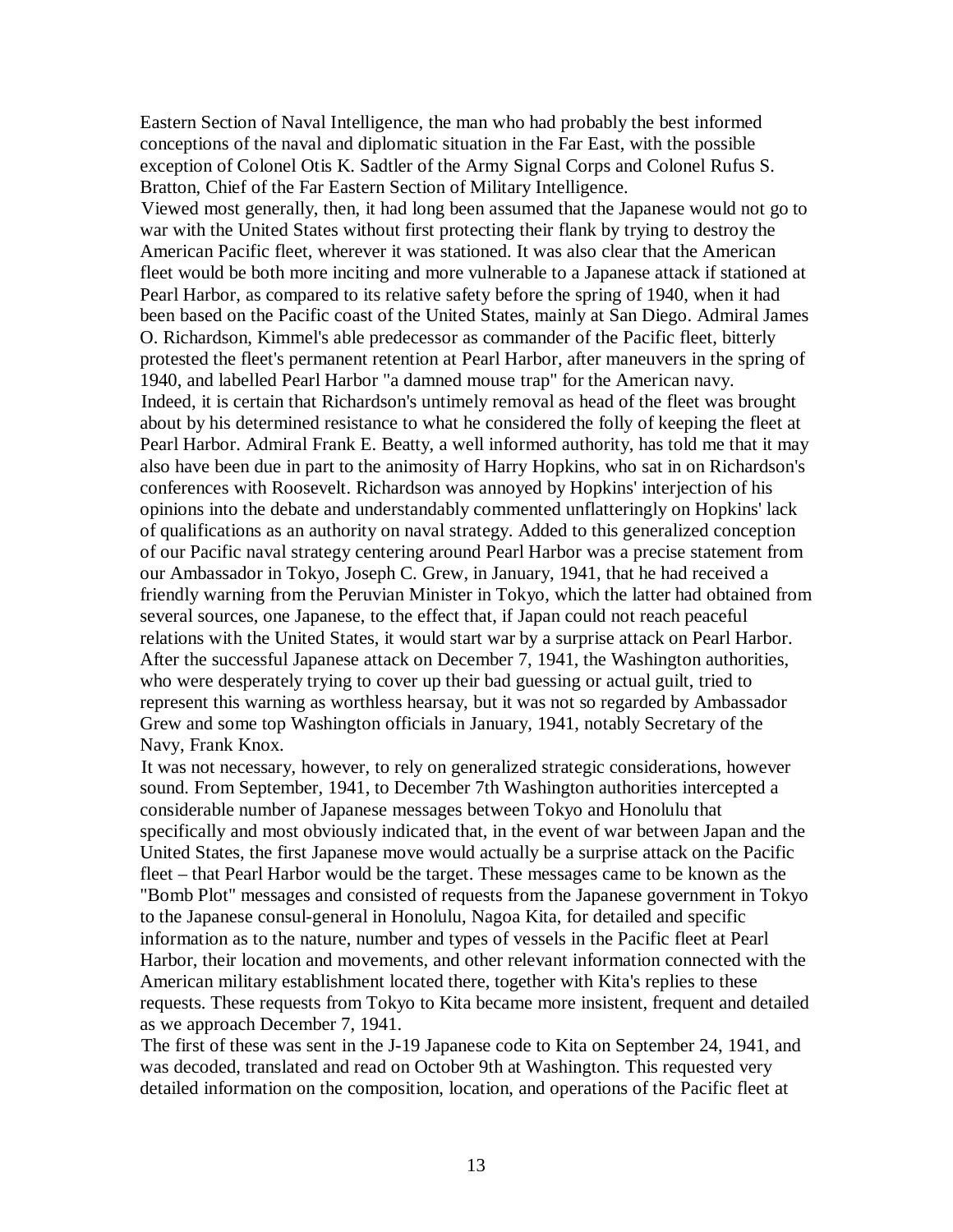Pearl Harbor. From this time onward, Washington should have had no doubt that the Japanese were planning a surprise attack on Pearl Harbor, if negotiations failed. The Bomb Plot messages clearly pinpointed Pearl Harbor as the target of any Japanese surprise attack on the United States.

When relations became more tense after the fall of the Konoye Cabinet in October, 1941, Tokyo ordered that these espionage reports from Kita should be sent at more frequent intervals. On November 15th, Kita was ordered to send his reports twice each week. On November 18th and 20th, orders were given to inform Tokyo in regard to all our warships and others anchored in areas adjacent to Pearl Harbor. On November 29th, Kita was ordered to make his reports, even though there had been no movements of the warships at Pearl Harbor.

No such detailed or comprehensive reports, containing as they did grids and coordinates, were demanded of any Japanese officials and spies at any other American outpost or naval base anywhere in the world, not even those on the Pacific coast. Those who have sought to minimize the significance of these Kita Bomb Plot messages have pointed out that Japanese spies were frequently detected making inquiries at leading American naval bases but these were routine and trivial matters and not in any way to be compared or rated with the Kita messages. All these Bomb Plot messages were available to the appropriate top Washington officials in the Army and Navy and to Roosevelt and Hull, and they thoroughly established the probability that if the Japanese made any surprise attack on the United States it would be at Pearl Harbor.

The most crucial Kita report available in Washington before Pearl Harbor was sent to Tokyo by Kita on December 3rd. He informed the Japanese government that he had set up an elaborate system of window code signals at Lanikai Beach which were easily visible to boats off the coast. From this spot he would signal passing Japanese fishing craft and submarines as to the nature and movements of the Pacific fleet. These boats and submarines could then pass this vital information back to the Japanese task force as it was nearing Pearl Harbor for the attack.

This sensational and revealing message was intercepted at the army monitoring station at Fort Hunt, Virginia, on the 3rd, was decoded by Naval Communications in Washington before noon on the 6th, and was translated and ready for reading and distribution before 2:30 P.M. on that day. This finally confirmed the pin-pointing of Pearl Harbor as the place of the Japanese attack. Due to the fact that the Kita message implied that the signals would end on the night of the 6th, this December 3rd intercept also clearly indicated that the Japanese task force under Admiral Nagumo was moving on toward Pearl Harbor and intended to organize off Oahu on the night of the 6th, and make ready for the attack on Pearl Harbor the next morning. Hence, this message not only made it clear that Pearl Harbor would be the place of the Japanese attack but also revealed the time of this attack, unless something happened to slow down or divert Nagumo's expected arrival on the 6th as anticipated.

How far Roosevelt, Hull, and the top military brass in Washington were informed of the nature, contents and implications of this vital and revealing Kita message that was available on the 6th has, naturally, been the subject of much controversy. It was actually far more revealing than the fourteen-part reply to Hull and the Time of Delivery message as to the time, place and certainty of an immediate Japanese attack on Pearl Harbor. If it could be proved that its contents had been known to the top officials in Washington by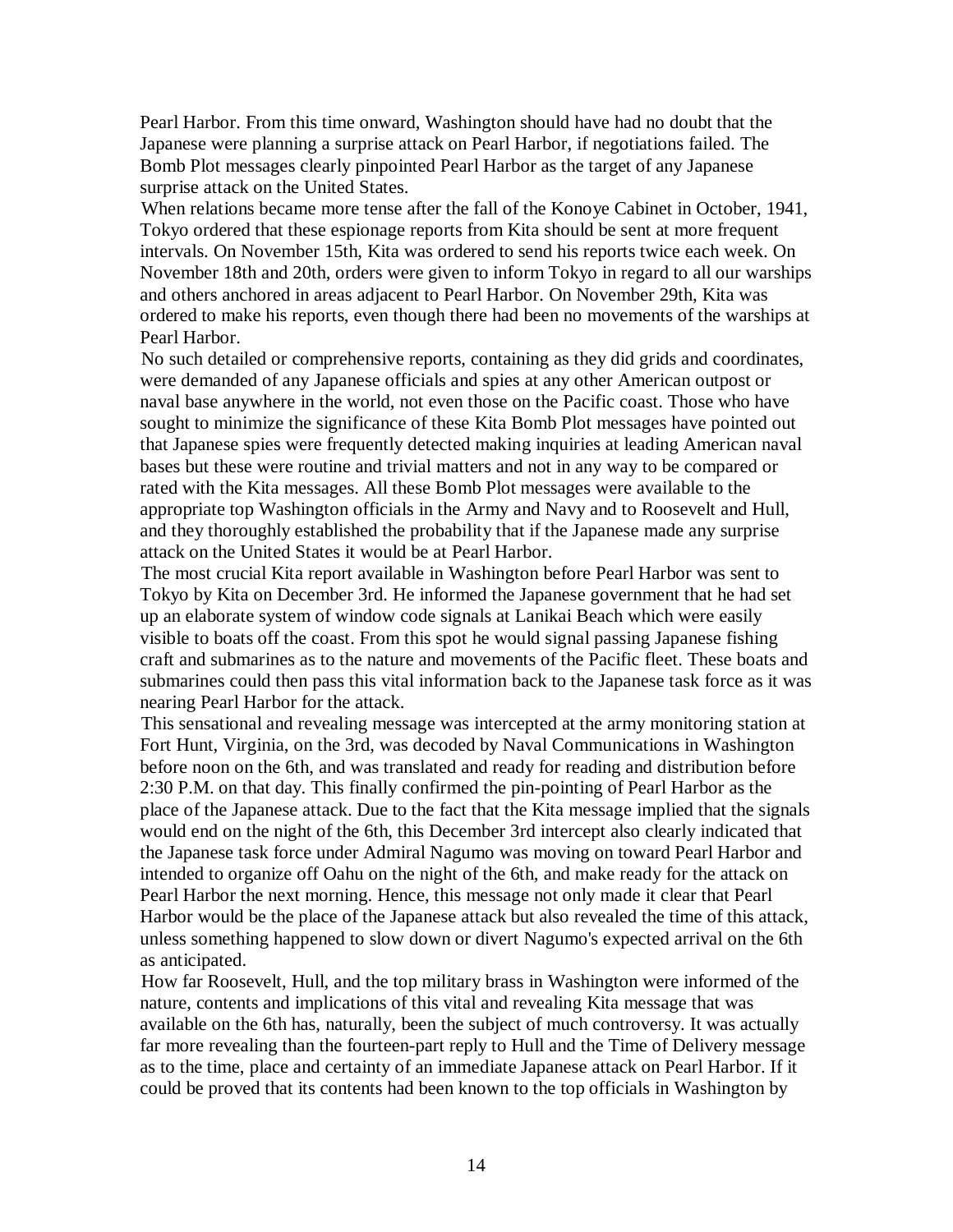early evening of the 6th, then their failure to warn Kimmel and Short would appear to be far more culpable than that connected with the replies to Hull that were not available until the late evening of the 6th and the morning of the 7th, and even then did not make the time and place of the Japanese attack on Pearl Harbor anything more than trained and informed guesswork. Hence, there would be every effort to indicate that no information about this Kita message was available until after the attack.

Certain of the important facts about the Kita message are established beyond any reasonable doubt. Its interception on December 3rd has been described. It was decoded some time between the 3rd and 6th and was given to the translating section of Naval Communications for translating. This was done by a Mrs. Dorothy Edgers, a competent expert on the Japanese language, between 8:00 A. M. and 2:30 P. M. on the 6th. Her immediate superior was Yeoman Bryant, and the chief of the section was Commander Kramer. Both of these men knew during the time that Mrs. Edgers was working on the translation that she regarded it as a very important document and that she gave it careful attention. She was supposed to leave at noon, but was so much interested in the document that she worked until after 2:00 P.M. to complete and revise her translation. She handed it over to Yeoman Bryant to discuss with Commander Kramer with respect to its distribution to top-level civil and military officials entitled to receive such material. While there is controversy over whether Kramer read the Edgers' translation carefully, there is little doubt that Bryant did so. The main dispute is over whether Kramer distributed the message to at least a few key officials in the Army and Navy on the afternoon of the 6th.

The accepted legend is that when Kramer looked over the Edgers' translation after she left the office he found that it was so imperfect that it was unsuitable for immediate distribution. The excitement that followed with the arrival of the Plot Message and the Japanese reply to Hull, together with Kramer's responsibility for distributing the reply to Hull during the evening of the 6th, made him decide to delay reworking the Edgers' translation until Monday, the 8th, when it was too late to be of any value in warning Kimmel and Short.

The circumstantial evidence tends to support the probability that Kramer read the Edgers' translation well enough to recognize its great and immediate significance and showed the message to some of the leading officers in the Navy, and possibly in the Army, and was ordered by these persons, who recognized its importance, to suppress it for the time being. Mrs. Edgers was a competent translator and she remembered the essential parts and the full implications of the message well enough so she could describe the contents on the witness-stand some three and a half years later without ever refreshing her memory by seeing the document during that long interval. If she could remember the message, it is likely that Kramer could have quickly grasped its significance. He was familiar with the Bomb Plot messages from the time of the first one decoded on October 9th, the importance of which he was the first to recognize. Since the reply to Hull was in English, Kramer did not have to be busy translating this on the afternoon of the 6th and should have had plenty of time to study the Edgers' translation and call it to the attention of his responsible superiors. Kramer was the most severely intimidated of all the witnesses in the post-Pearl Harbor investigations – to the extent of bringing on a nervous breakdown. Hence, he was not likely to come clean in his testimony on the Kita message if he did suppress it. He has declined to answer personal questions on the matter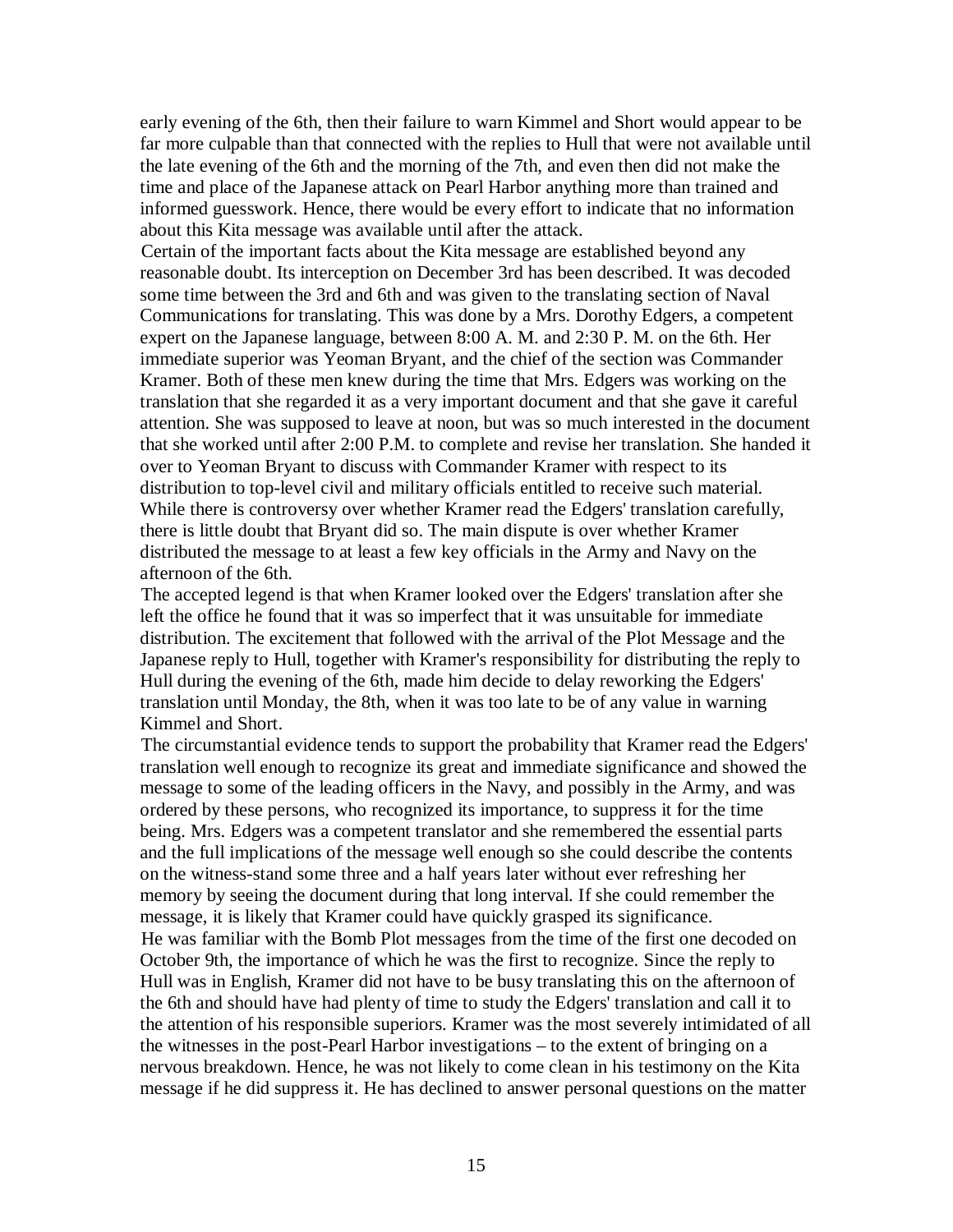since his retirement. Although Yeoman Bryant was present in the room during the investigation he was not called to testify.

Hence, we are likely to remain as much in the dark about documenting the distribution of this final and most sensational of the Bomb Plot messages as we are about Captain Kirk's frustrations in regard to the first one on October 9th. The best discussion of the controversy to reach print is that by Commander Charles C. Hiles which was published in the Pearl Harbor supplement to the Chicago *Tribune* on December 7, 1966, the twentyfifth anniversary of the attack on Pearl Harbor.

Why these Bomb Plot messages were not sent to Hawaii by the Washington authorities, so they could be used by Kimmel and Short and enable them to be prepared for the Japanese attack has never been adequately explained. In naval headquarters at Washington, they were suppressed chiefly by Admiral Richmond Kelley Turner, whose ignorance of the details of the cryptanalytic set-up and operations at Pearl Harbor was only exceeded by his arrogant self-confidence, and Admiral Stark backed him up instead of keeping his promise to Admiral Kimmel to have him fully and speedily informed on all such matters. At the army headquarters the responsibility was mainly that of General Marshall and General Sherman Miles, chief of Military Intelligence. Until December 3rd, most of these messages were intercepted by the Army Signal Corps station MS5 at Fort Shafter, General Short's headquarters near Honolulu, and were transmitted to Washington for decoding, translation and reading. They were also usually intercepted at several other monitoring stations in the United States.

When the first one was decoded, translated and read on October 9th, Commander Alwyn D. Kramer, who was in charge of the translation work for the Far East section of Naval Communications, noted that this was a very significant message that needed further study. It must have received such study for Captain Alan G. Kirk, the able, forthright and experienced Director of the Office of Naval Information at the time, insisted that the October 9th message must be sent to Admiral Kimmel. He was blocked in this proposal by Admiral Turner, who was supported in this by Admiral Stark. Frustrated and disgusted, Kirk left his post and sought the sea duty he needed to become an admiral, and later rendered very distinguished service in naval operations in Europe. The details of Kirk's leaving for sea duty have been furnished to me in person by Admiral Beatty, at that time chief aide to Secretary Knox.

It is most unfortunate that Admiral Kirk was not thoroughly interviewed after the war concerning the refusal of Stark and Turner to permit him to transmit this first Bomb Plot message to Kimmel. I had arranged to have this done in 1962 when Kirk was residing in New York City. Being on the opposite side of the continent at this time, I could not do it personally, but had arranged that a trained interviewer and an expert on Pearl Harbor would carry it out. He delayed briefly to make more complete preparation, and in the meantime Kirk was appointed American ambassador to Formosa (Taiwan). Another student of the situation, without my approval, took the chance of writing Admiral Kirk in Formosa about the incident. It was hardly to be expected that Kirk could give any detailed answer under these circumstances. He might well have been expected to ignore the letter but he gave a courteous reply, making no categorical denial and thus by indirection implying that he may have been prevented from transmitting the information to Kimmel. He soon retired due to ill-health, was then in no condition to accept the request for an interview, and died soon after his retirement. This ended the possibility of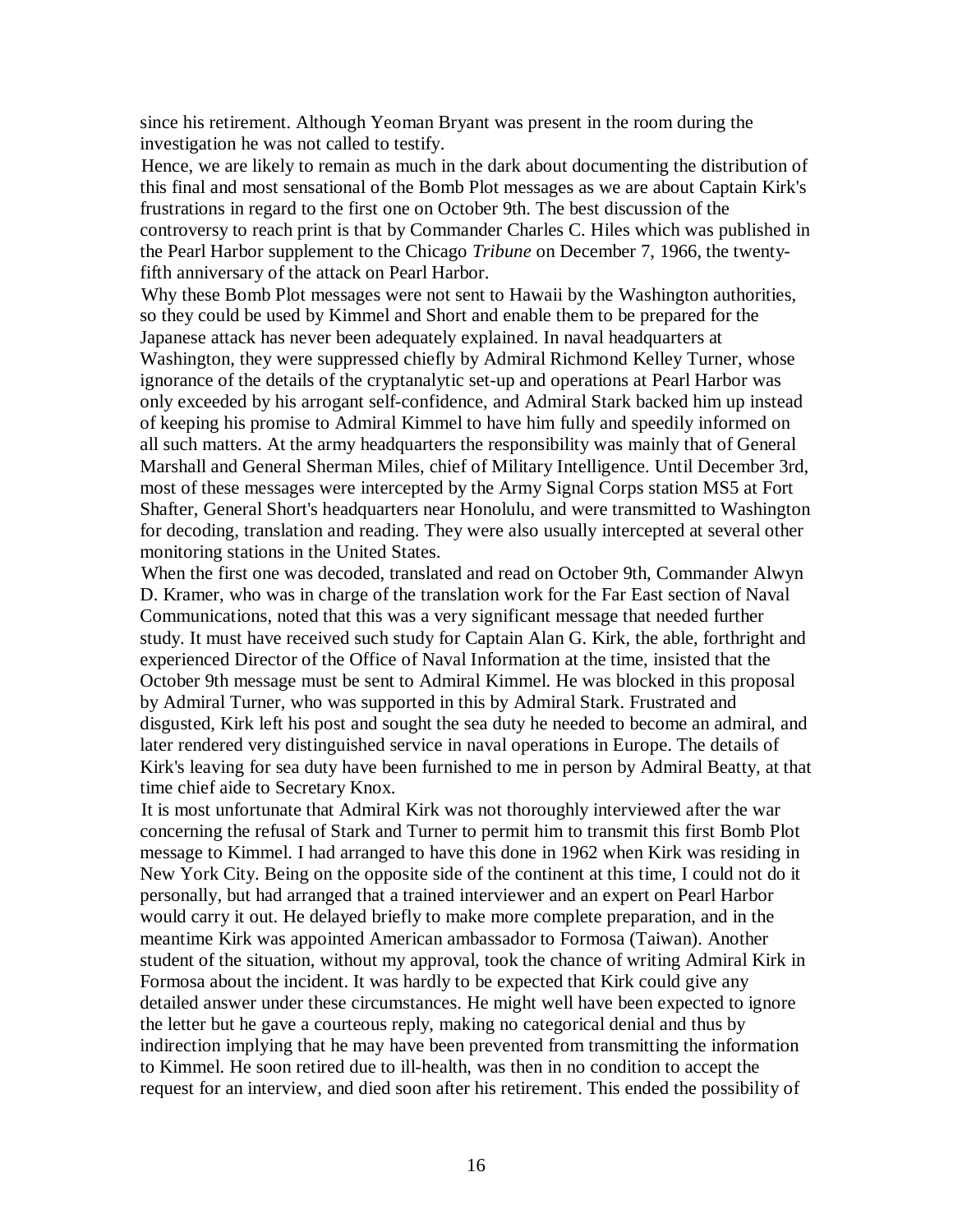clearing up the October problem in any final and definitive manner. That the situation in the Office of Naval Intelligence was confused in 1941 is evident from the fact that by the end of October there had been four chiefs of this organization: Captains Anderson, James, Kirk and Wilkinson.

It is certain that Turner was directly responsible for frustrating Kirk, but there is no proof that this was the result of any conspiracy to keep Kimmel in the dark. Turner was a very able but conceited officer, sure of himself. His mind was mainly on the Atlantic, and so far as the Pacific was concerned he still believed that the Japanese would attack Siberia. He was unpardonably ignorant about Pearl Harbor intercepting facilities at the time, actually believing that it had a Purple machine and was reading the Japanese diplomatic messages on the spot. The main responsibility for Kirk's frustration was, however, that of Stark, who had promised Kimmel that he would transmit to him all significant information about any possible Japanese menace to Pearl Harbor, and Kirk had been fully informed of this. Why Stark deferred to Turner in this episode has never been cleared up. Admiral Beatty informed me that Turner often dominated Stark in the matter of naval decisions. Stark refused to clarify matters in a long interview with Percy Greaves in mid-December, 1962. It has been alleged on good authority that an attempt was made to falsify the Naval Directory for 1941 to indicate that Kirk had left his post as Director of ONI before October 9, 1941.

Kirk was succeeded by an able but far less experienced and more pliant person, Captain Theodore S. Wilkinson, who may have feared to repeat Kirk's insistence with Turner. This has come to be known as "the October Revolution" in the Office of Naval Intelligence. In any event, both the Army and Navy Departments had these crucial Bomb Plot messages at hand and if they neglected them, then it was no less than a criminal neglect and it was an important factor in leading to the destruction of the Pearl Harbor fleet. The place – and through the Kita message of December 3rd even the probable time – of the Japanese surprise attack no longer needed to be a mystery. Not only the Japanese inquiries as to the fleet, facilities and supplies at Pearl Harbor but also the general strategic logic of all the circumstances connected with the launching of a Japanese war against the United States at any time, and especially in 1941, made it all but certain that the first drastic move would be against Pearl Harbor. Japan did not need to be attacked to start a war, as Roosevelt did. It needed to *destroy the American Pacific fleet*, and it would be difficult to do this after war had started elsewhere. Admiral Kimmel would then deploy and scatter his forces as they moved to Wake, Midway and the Far East and they would never again be bunched up as they were at Pearl Harbor in peacetime.

It should also be emphasized that although the treatment of the Bomb Plot messages in the preceding pages has stressed the role of the Navy in receiving and handling them, the Army also obtained them, and alert officers therein were impressed as Captain Kirk had been by the threat to Pearl Harbor which they revealed. Colonel Rufus S. Bratton, chief of the Far Eastern section of Military Intelligence, delivered the original Bomb Plot message, decoded on October 9th, to Secretary of War Stimson, General Marshall and General Leonard T. Gerow, chief of the War Plans division of the Army. These messages were discussed by officers in Military Intelligence and the Signal Corps and most of them recognized the desirability of sending them to General Short at Fort Shafter, but they were no more able to get past Marshall and do so than Kirk, Wilkinson, Noyes and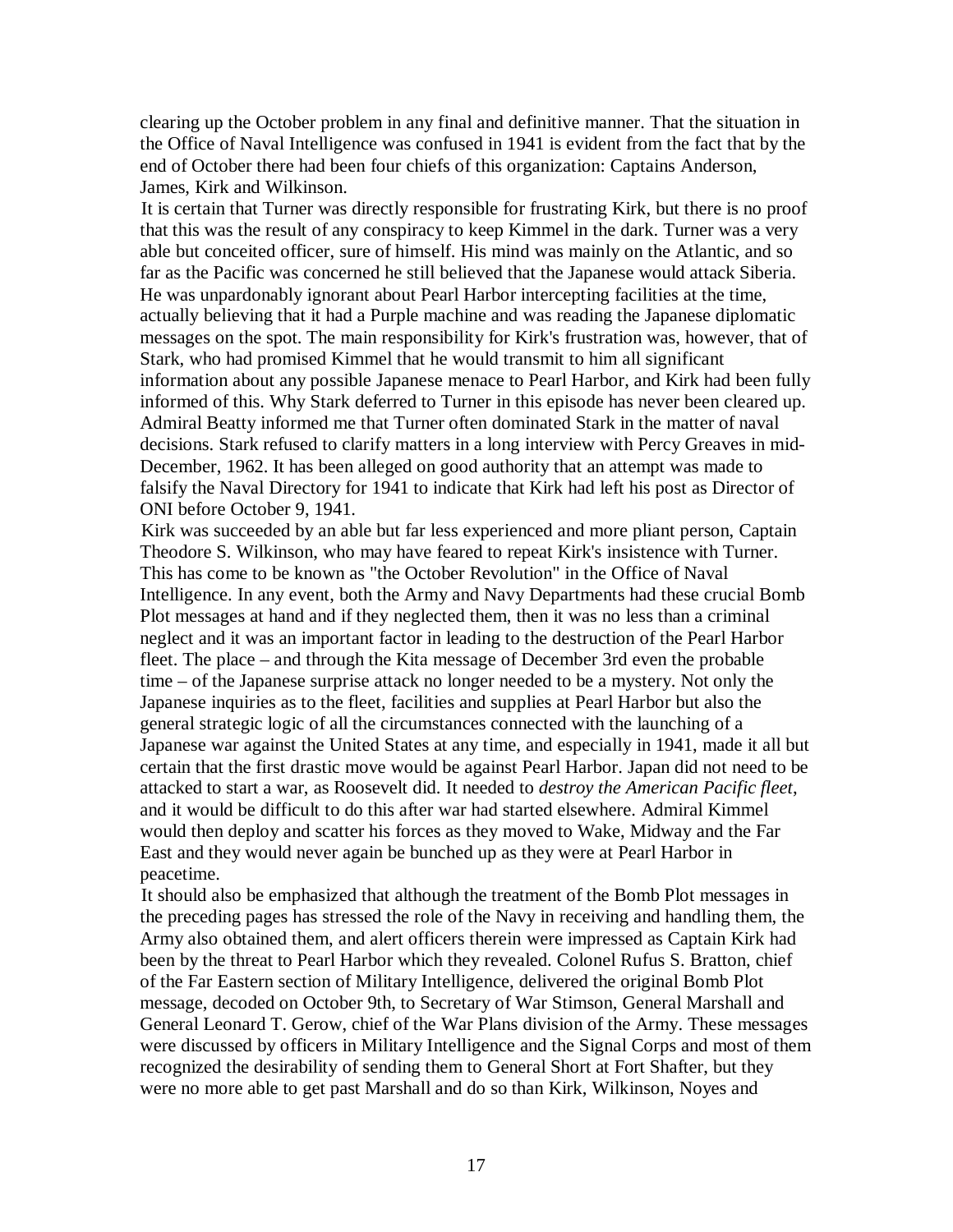McCollum could get by Turner and Stark. Just as Turner was the chief navy obstacle to getting the Bomb Plot messages through to Kimmel, so Marshall constituted the main blockage in passing them on to Short, although he could delegate the action to General Miles, chief of Military Intelligence. Marshall was also the person mainly responsible for the slow transmission of the Bomb Plot messages from MS5 at Fort Shafter to Washington, compelling them to be sent by the China Clipper, every two weeks, or by ordinary boat mail, when they could have been sent at once by cablegram or RCA radiogram. In other words, General Short was as much victimized as Admiral Kimmel in being deprived of these vitally important Bomb Plot messages.

#### 2. The Time of the Japanese Surprise Attack

Washington also possessed extensive and diversified advance knowledge of the time when the Japanese would attack Pearl Harbor; by the morning of December 7th almost to the minute when the attack would be launched. The Kita message, which had been prepared for distribution by 2:30 P. M. on the 6th, also indicated even more directly that the attack would in all probability take place on the morning of the 7th. On November 5th, Tokyo informed the Japanese embassy at Washington that negotiations must be satisfactorily concluded by November 25th. Unknown to Washington was the fact that the latter was also the date that the Japanese task force was getting ready to leave the Kuriles Islands for Pearl Harbor if negotiations were broken off, but with orders to return if negotiations were resumed. On November 14th, Tokyo informed the Japanese consul at Hong Kong that Japan would declare war on the United States and Great Britain, if the negotiations with the United States failed. On November 11, 15 and 16, Tokyo repeated to the Japanese ambassador in Washington that the deadline for completing negotiations with the United States was November 25th. On November 22nd this deadline was extended to the 29th, but the Japanese embassy in Washington was then emphatically informed that Tokyo meant business this time and there would be no further extension of the deadline. After that "things are automatically going to happen." On November 27th and 28th, Tokyo informed the Japanese embassy in Washington that Hull's ultimatum of November 26th was entirely unsatisfactory and Japan would not negotiate any further on that basis. Hull himself had said on the 27th that he knew his ultimatum meant war and that henceforth, affairs between the United States and Japan were in the hands of Stimson and Knox, the Secretaries of War and the Navy, both of course under the control of President Roosevelt. On November 30th, Tokyo informed Germany that negotiations with the United States had ended. Yet, on November 27, 28, 30 and December 1st there was a succession of messages from Tokyo to the Japanese embassy in Washington warning them not to reveal that negotiations were over, but to indicate they were being stretched out. This move was both a last ditch attempt at a peaceful settlement and, if that failed, an effort to cover up the actual nature of "the things that are automatically going to happen" after negotiations had ended, which was really on the 26th. These "things" were the departure of the Japanese task force from the Kuriles to Pearl Harbor. There had been no effort whatever to conceal

the extensive movement of large Japanese convoys and task forces to the southwest Pacific, and, hence, these were clearly not the things which were "automatically going to happen."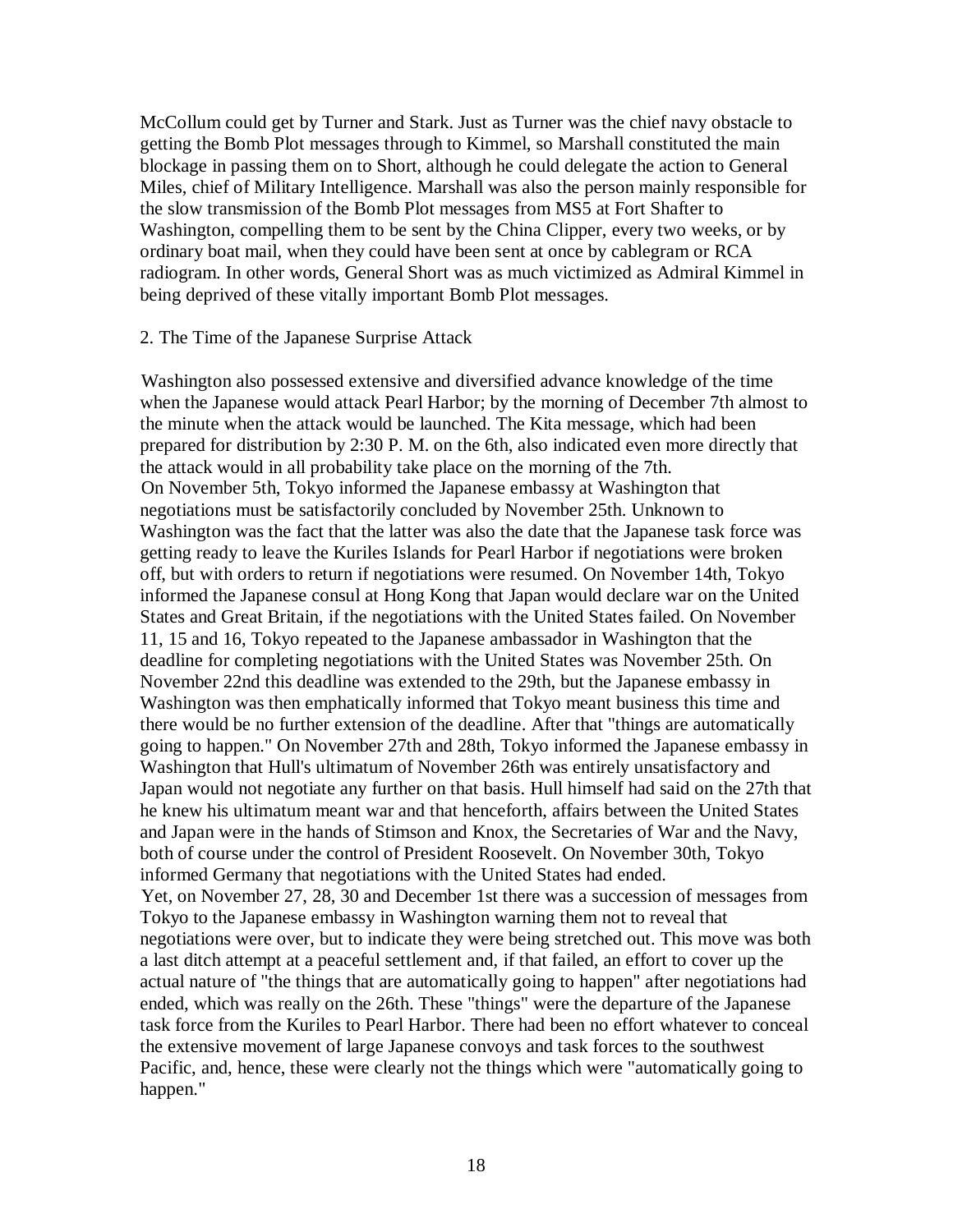The policy of sending extensive Japanese convoys and task forces southward helped to distract responsible attention in Washington from a possible attack on Pearl Harbor, even if it should not have done so, and thus worked well for the Japanese program. This was one reason why many top officials in Washington seemed to neglect the traditional Pacific strategy in regard to Pearl Harbor and the Bomb Plot messages and after early November concentrated most of their attention right down to December 7th on the probability of an attack in the Far East, either on the Philippines, along the coast of southeast Asia, or on the British possessions and the Dutch East Indies. A little thought should have been sufficient to convince the Washington authorities that Japan would not be likely to make its first major onslaught in the Far East. Admiral Thomas C. Hart's Asiatic fleet was so small that its destruction would not protect the Japanese flank from a major and immediate American naval attack.

The most important factor in this distraction from Pearl Harbor was the basic strategic plan for a possible Pacific war with Japan, Rainbow 5 (WPL 46), which had been drawn up by our military services on the basis of the Washington joint staff conferences ending with that at Singapore in April 1941, and confirmed orally by Roosevelt in May and June. This plan was based on the assumption that, if war came with Japan, it might start in the Far East as a result of American commitments to come to the aid of the British and Dutch, even if there were no attack on American ships or territory. This naturally helped to divert the attention of top military brass in Washington from the traditional Pacific strategy related to an attack on the Pacific fleet, wherever located, especially during the week before Pearl Harbor.

Washington had all the numerous intercepted Japanese diplomatic messages indicating by November 27, 1941, that war was in all probability only a matter of days away, but Kimmel and Short knew nothing whatever about any of this. They did not even know that Hull had sent an ultimatum to Japan on November 26th or that the Japanese had warned that negotiations were to be ruptured on the 29th if no settlement had been arranged. They obviously knew nothing about the details of the Japanese-American diplomatic negotiations from August to November 26th; Short was in the dark after July. By November 27th, war with Japan seemed almost certain, and it was expected in Washington official circles that it would probably come coincident with the Japanese reply to Hull's ultimatum. Since Japan usually made its surprise attacks on a weekend, when opposing forces were most likely to be relaxed and off-guard, some Washington authorities, including Roosevelt, thought that the attack might come on November 30th, but that was too soon for Japanese plans, which were centered on the task force's departure from the Kuriles and its movement toward Pearl Harbor. When the Japanese did not attack on the 30th, there was special apprehension in Washington that it might come on December 7th, but no plans were made or steps taken to warn Kimmel and Short of this possibility.

On November 19th, the Japanese announced in their J-19 diplomatic code, which we could and did read, the setting up of a so-called Winds System, which Japanese diplomatic officials and consulates could intercept and learn of Tokyo's intentions in the event of breaking off diplomatic relations and going to war with the United States. The Winds signals were as follows: "East Wind Rain" for the war on the United States; "West Wind Clear" for war on Great Britain; and "North Wind Cloudy" for war on Russia. This Winds system, as we shall see, was executed on December 4th.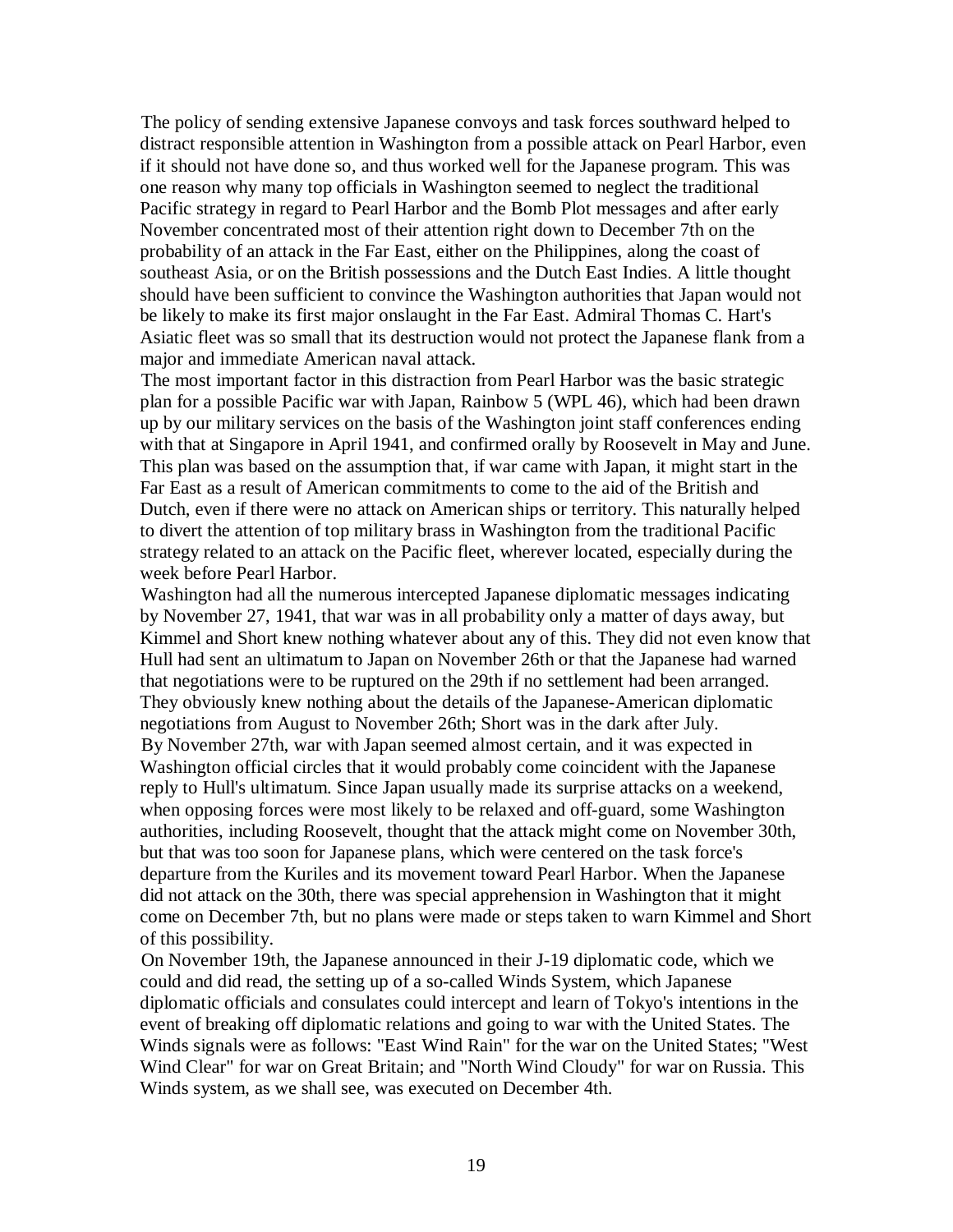Evidence of the approach of war became ever more apparent after November 30th. On December 1st and 2nd it was learned that Tokyo had ordered its main embassies, with the exception of that at Washington, to destroy their main code machines, including Purple, and burn their documents. This was a measure that usually precedes immediate war and is rarely, if ever, otherwise if ordered on any such scale as in December, 1941. The Washington Purple machine was to be retained until December 7th so that Tokyo could keep in touch with the Japanese embassy and be able to send Ambassador Nomura the reply to Hull, which would be the last "peaceful" communication, even though it would also mean, in all probability, the actual onset of war.

On the morning of December 4th a Japanese message was intercepted at the important naval monitoring station at Cheltenham, Maryland. This did not need to be decoded for it was written in plain Japanese language and was transmitted in the Japanese Morse code. This was done in order to enable Japanese officials, who were without decoding equipment after the codes-destruction order, to be able to understand this critical message. This intercept was the all-important execution of the Winds system set up by Japan on November 19th. It is known as the "Winds Execute" message and the information therein revealed that war would be made on the United States and Britain, but not on Russia.

Later on, when the frenzied effort was made to cover up the responsibility for the failure of Washington to inform Kimmel and Short, there was a desperate attempt made to deny that any Winds Execute message had ever been received, and most – perhaps all – copies of it were destroyed. The last copy ever seen was identified by Commander Laurance F. Safford when Commander Kramer was assembling documents for the Roberts Commission a week after the Pearl Harbor attack. But honest and courageous experts, notably Safford, chief of the Security Division of Naval Communications, who had received the intercept from Kramer after translation and handed it over for distribution, stuck by the facts and demolished all efforts to repudiate the authenticity of Winds Execute. Safford was able to list some fourteen persons, including Admiral Thomas C. Hart, commander of the Asiatic fleet, who said that they had seen the Winds Execute message or had discussed it with a responsible official who had seen it. The Naval Court of Inquiry, which met from July to October 1944, established beyond any doubt that the Winds Execute message was received on December 4th. Colonel Otis K. Sadtler, acting chief of the Army Signal Corps, not only testified that he had seen the Winds Execute message but said that he regarded it as the most important intercept he had ever handled. On it he based a forthright warning to Marshall's subordinates, presumably with Marshall's approval. The investigations by the Army Pearl Harbor Board and the Clarke Inquiries indicated that the Army authorities knew that the Navy had intercepted the Winds Execute message on December 4th.

Some of the apparent excitement and confusion which seemed to prevail in Washington military circles on December 4th, when Winds Execute was received, may have been due to the fact that this was also the day that the Chicago *Tribune* published the implications of Rainbow 5, thus revealing Roosevelt's deception of the American people as to his war plans and his promise not to go to war unless attacked. At least we know that Marshall was far more concerned about this vital leak than he was about the reception of Winds Execute. Colonel John R. Deane was still working on this problem when he saw Marshall in his office at 10:00 on the morning of the 7th.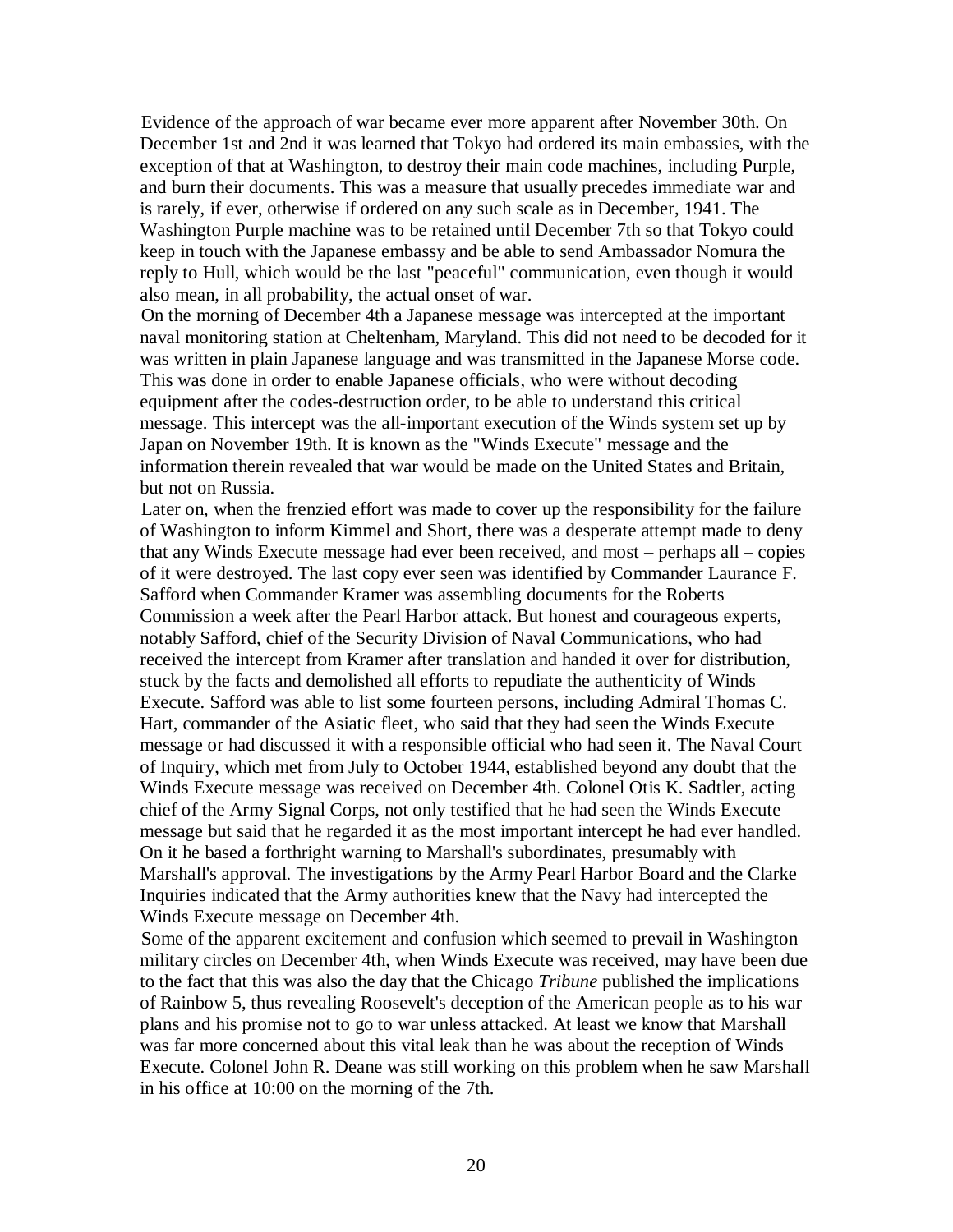Winds Execute was not only the first explicit assurance that Japan was going to make war, but it also made it clear that the war would be declared against the United States. All that remained to be revealed was the moment of the Japanese attack, and it was expected that this would be when the Japanese handed in their reply to Hull's ultimatum of the 26th, which turned out to be the case.

It was not necessary to wait long. The final and decisive Kita Bomb Plot message, sent to Tokyo on December 3rd, was intercepted at Fort Hunt, Virginia, on the same day. By December 6th it was decoded, translated and available for distribution at 2:30 P.M. in the communications section of the Navy Department in Washington. This revealed that the Japanese task force was nearing Pearl Harbor and was expected to arrive off Hawaii by the night of the 6th.

On the heels of processing the Kita message came the so-called Pilot Message from Tokyo, which announced that Japan was sending to the Japanese embassy in Washington its ominous and anxiously awaited reply to Hull's ultimatum. The Pilot Message was decoded, translated and ready for distribution before mid-afternoon on the 6th and enabled the Washington authorities to know that the Japanese reply to Hull was arriving, that negotiations were over, and that war was now at hand. The whole fourteen-part message told little more than this, aside from a summary of the negotiations. There was no doubt that Japan would attack the United States in a matter of hours. Short and Kimmel should have been warned at once. This would have provided their last fair and decent opportunity to take action to avert, evade or repel the Japanese attack. Of course, they should and could have been warned weeks earlier, and certainly by November 27th. Some thirteen parts of a total of fourteen in the complete reply to Hull came in during the afternoon of the 6th, were decoded from the Purple code, and were ready for distribution by that evening. Since the reply to Hull was in English it did not need to be translated. A copy was delivered to Roosevelt and Harry Hopkins at the White House about nine o'clock that night. After reading it, Roosevelt acknowledged that it meant war but he took no steps to order any warning sent to Pearl Harbor. As we shall point out later on, Roosevelt knew by the forenoon of the 6th, if not on the 5th, that the United States was already at war with Japan due to our commitments to the British and Dutch under ABCD and Rainbow 5.

The thirteen-part message was delivered on the evening of the 6th to the available Army officers entitled to Magic and to Hull under the supervision of Colonel Rufus S. Bratton, chief of the Far East section of Military Intelligence of the Army, and to the appropriate Navy officers, except for Stark, who was at a theater, by Commander Alwyn D Kramer of the Far East section of Naval Communications. A copy for Marshall was left by Bratton with Colonel Walter Bedell Smith, who was Marshall's secretary and the man short of Roosevelt himself, most likely to know where Marshall was to be found. It was Smith's duty to deliver such messages to Marshall.

The final or fourteenth part, also in English, arrived during the night of the 6th and was decoded by early morning on the 7th. It confirmed the Pilot Message's implication that negotiations between Japan and the United States were over, hardly news to Washington. Following this fourteenth part of the reply to Hull was another and far more important short message from Tokyo, the crucial so-called Time of Delivery message. It ordered the Japanese ambassador, Admiral Nomura, and his associate, Kurusu, to deliver the full fourteen-part Japanese reply to Secretary Hull in person at 1:00 P. M., Washington time,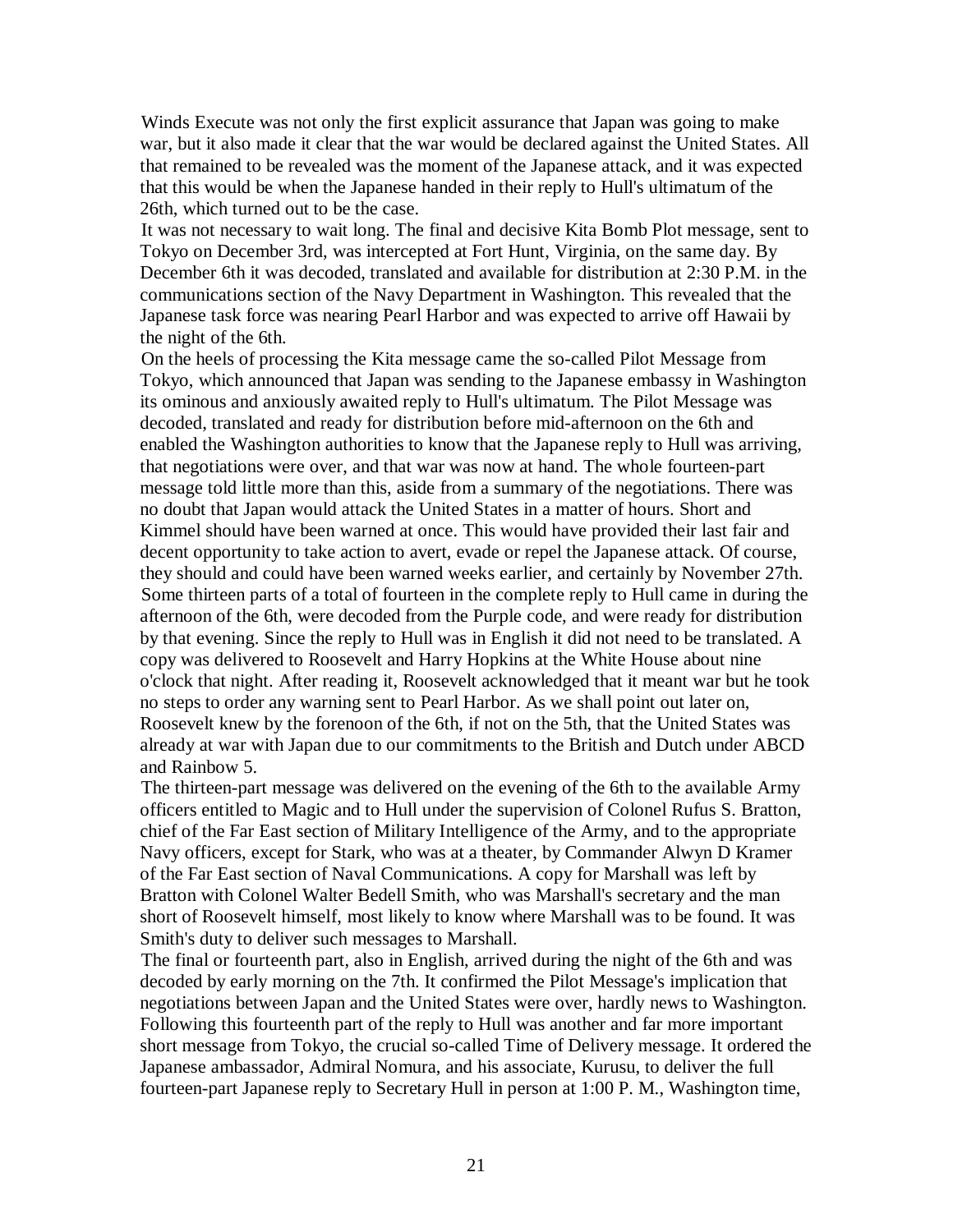#### about 7:30 A. M. Pearl Harbor time.

The fourteenth part was intercepted, decoded, and ready for distribution by 7:30 A.M. and the Time of Delivery message by 9:00 A. M., if not earlier. One authoritative report indicates that both were ready for distribution before 7 00 A. M. They had been received before 5:00 A. M. This does not make too much difference because Admiral Stark did not get to his office before 9:00 and General Marshall was either on a horseback ride or hiding out in some place. When these late intercepts were shown to Admiral Stark, chief of Naval Operations, about 9:00 by Admiral Leigh Noyes, chief of Naval Communications, Captain Wilkinson chief of Naval Intelligence, and Commander McCollum chief of the Far East section of Naval Intelligence, they pointed out to Stark that 1:00 P.M. in Washington was about 7:30 in Pearl Harbor and that this could very well mean that the Japanese would attack Pearl Harbor at 1:00 P.M. Washington time. Stark had four hours remaining in which to warn Kimmel, whom he could have reached in ten minutes or less by his fast naval transmitter, but he ignored the appeal of Admiral Noyes, Captain Wilkinson and Commander McCollum that he send a separate warning to Kimmel, and did nothing for the time being beyond phoning to Roosevelt, who certainly did not order him to warn Kimmel.

Marshall's conduct on the morning of the 7th was even more mysterious than that of Stark. According to the accepted legend, supported by sworn testimony of himself and prominent army associates, he abruptly left his office in the old Munitions Building on Saturday afternoon right after he learned from the Pilot Message that the Japanese reply to Hull was about to start coming into Washington, which was exactly the moment Marshall should have settled down in his office, warned Short of the prospect of immediate war, and spent the night with him discussing the best manner of dealing with the imminent attack. Of course, if he had given Short an honest and adequate warning on November 27th, there would have been no attack to discuss on the night of the 6th. Where Marshall spent the rest of the afternoon and the night of the 6th has never been determined in any final fashion. When examined in the Joint Congressional Committee Investigation of 1945-1946, although known for his excellent memory, Marshall contended that he could not remember where he spent the night of December 6th, probably the most significant, critical and exciting night of his professional life, at least down to that time. Later on, after his wife had gallantly refreshed his memory, Marshall stated that he spent it at home with Mrs. Marshall, who was recovering from an accident at the time. During the Joint Congressional Committee investigation Senator Homer Ferguson reported to his colleague, Senator Owen Brewster, and to his research aide, Percy L. Greaves, that a few days after Marshall's attack of amnesia on the witness stand, he overheard Marshall tell Senator Alben W. Barkley, chairman of the JCC: "I could not tell you where I was Saturday night (the 6th). It would have got the chief (Roosevelt) into trouble."

Continuing the official legend, the next morning Marshall rose leisurely, had a late breakfast with his wife, and then took a long horseback ride when, for all he is alleged to have known, the Japanese could have already attacked the United States. While washing up after his return from the relaxing ride, he was summoned to his office by Colonel Bratton, who had been greatly alarmed by the clear implications of the Time of Delivery message relative to an attack on Pearl Harbor. Arriving at his office about 11:25, so the story goes Marshall allegedly read for the first time the fourteen-part reply to Hull and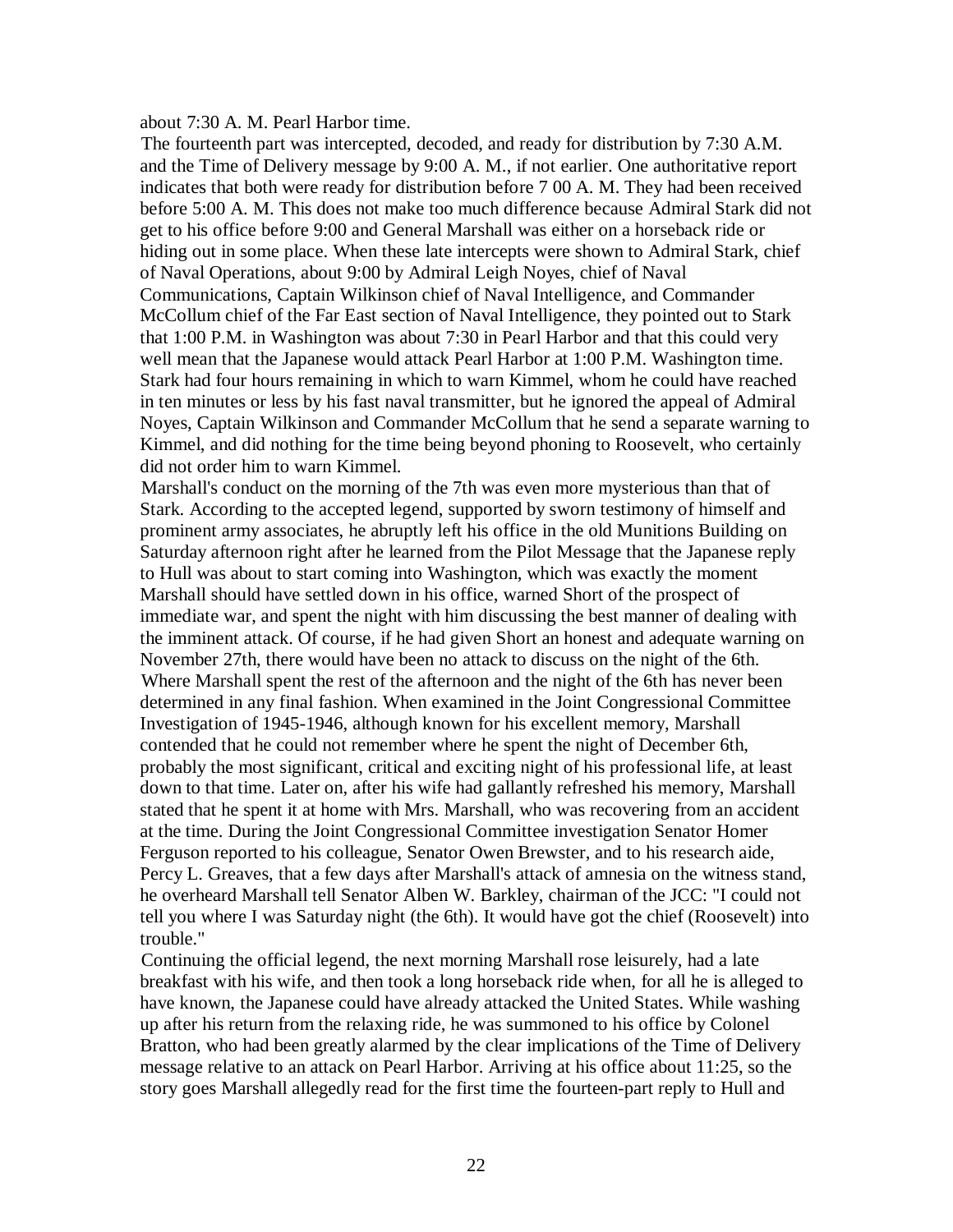the Time of Delivery message, and decided to send a warning to Short, which he did at 11:50. Despite more rapid means of communication that were available, it was sent by Western Union to San Francisco and from there to Hawaii by RCA, not marked urgent, and was not actually put on the wires until 12:17. It did not reach Short until after the Japanese planes had returned to their carriers, over 200 miles from Pearl Harbor. This delay in delivery did not, however, make too much difference, since the message was sent far too late, even if telephoned, to have given Short enough time to have taken effective steps to repel the Japanese attack and it did not even suggest to Short that there was any reason to expect that a Japanese attack might take place immediately. Kimmel and Short thus remained entirely unwarned even after leading experts in both Army and Navy Intelligence had concluded by around 9:00 A. M. that the fourteen-parter and the Time of Delivery messages meant that the Japanese would probably attack Pearl Harbor at about 1:00 P. M., Washington time.

Another much different version of Marshall's activities from mid-afternoon on the 6th to noon on the 7th appears to be far closer to the truth than the traditional legend and it is supported by persons of unimpeachable integrity. This version also accepts the fact of the complete mystery of Marshall's disappearance from the mid-afternoon of the 6th to the morning of the 7th and our lack of precise knowledge as to where he was during all this time, when he should have been constantly in touch with Short at Fort Shafter. But it does eliminate the horseback ride and Marshall's incredibly late arrival at his office on the morning of the 7th. Colonel John R. Deane, then an aide of Colonel Walter Bedell Smith, who was Marshall's secretary at the time, has asserted that he saw Marshall at his office at about ten o'clock on the morning of the 7th. Commander McCollum has twice stated once under oath that Marshall came to Stark's office with a military aide about 9:00 that morning. Marshall and Stark, along with others in Stark's office, notably Admiral Noyes, discussed the fourteen-part and Time of Delivery messages, and formulated the message that was to be sent to Short by Marshall. Admiral Stark asked, later that morning, that the message sent to Short should also be handed on to Kimmel. Marshall delayed sending this message for nearly two hours after he left Stark's office, thus making it too late to enable Short to go on an alert that might frighten off the Japanese attack, and did not hand over his message to be sent to Short until 11:50. He further assured its late delivery by refusing to use the quick methods provided by his scrambler telephone connection with Short or the more powerful Navy and F. B. I. transmitters which were offered to him. It was sent by Western Union at 12:17 from Washington to San Francisco and from there to Short at Fort Shafter by R. C. A., not even marked urgent, with the results noted above.

Both versions of Marshall's conduct on the morning of the 7th agree upon the content of the "warning" message Marshall finally sent to Short and make it clear why it has been dubbed the "too-little-and-too-late" message. This is the message:

Japanese are presenting at one p.m. Eastern Standard Time what amounts to an ultimatum also they are under orders to destroy their Code machine immediately. Just what significance the hour set may have we do not know but be on the alert accordingly. Inform naval authorities of this communication.

Marshall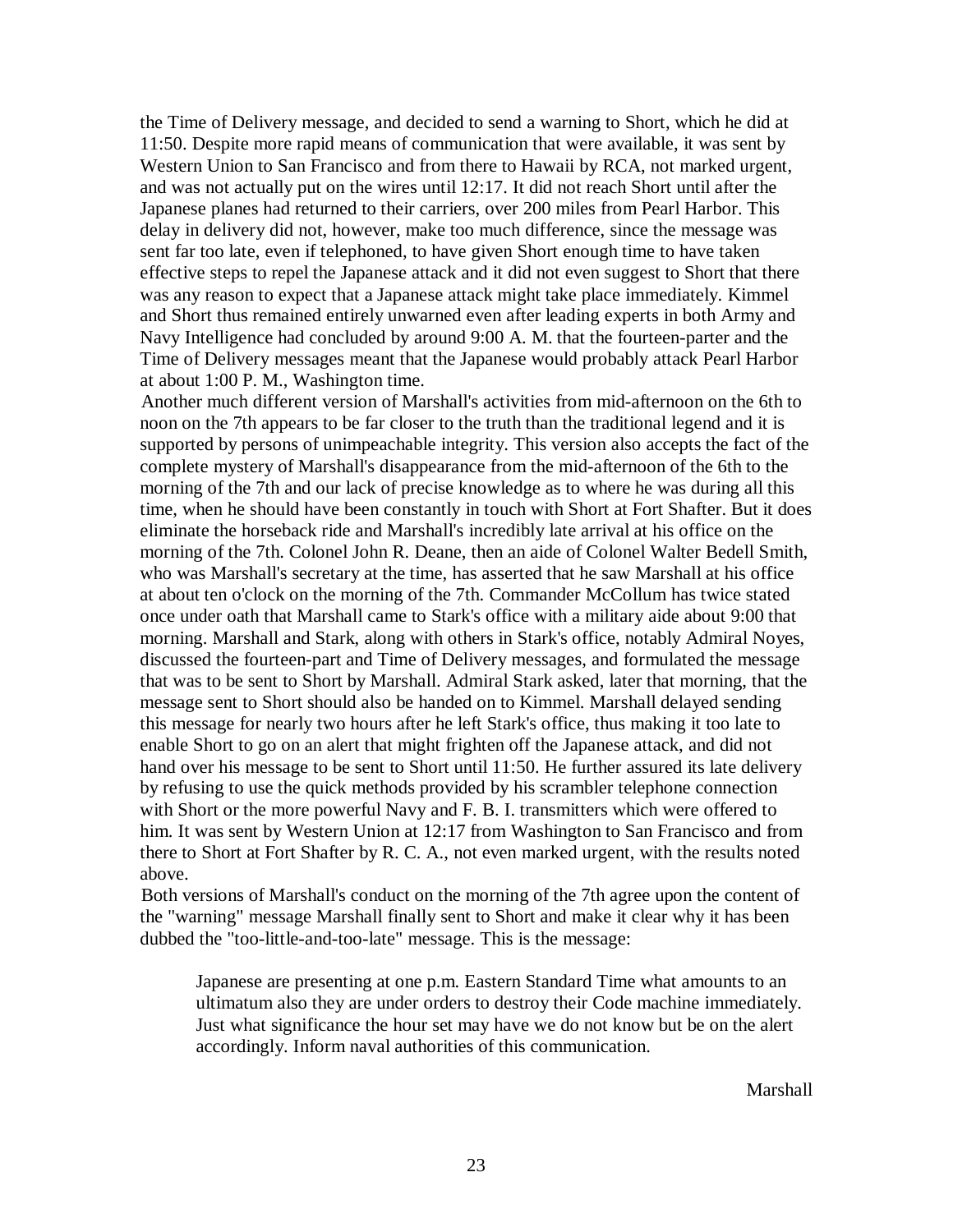There was nothing in the message to indicate any immediate emergency for Pearl Harbor or that there was any knowledge or conviction at Washington that the Japanese might be attacking Pearl Harbor within about an hour. Marshall deliberately deceived Short in telling that the significance of the Time of Delivery message was unknown. Even Admiral Samuel E. Morison admits this. Actually, when Marshall read over the fourteenpart reply to Hull and the Time of Delivery message, his associates in his office state that he exclaimed, "This means immediate war!" There was no such interpretation, even by way of implication, in what he sent to Short, and the same message was to be transmitted to Kimmel. That Marshall was capable of sending a clear and incisive warning when he wished to do so is shown by the message he sent to General Herron, the commander of the Hawaiian District, on June 17, 1940. In what was little more than a practice alert to impress the Japanese Marshall ordered Herron to: "Immediately alert complete defensive organization to deal with possible trans-Pacific raid."

The defenders of Roosevelt and Marshall have contended that Marshall knew nothing of the fourteen-parter or the Time of Delivery messages until he read these in his office after 11:25 on Sunday morning. To accept this requires the utmost credulity, even naivete. If he did not know about them, then this proves carelessness and callous indifference to his official duties quite sufficient to justify his dismissal from office as Army chief-of-staff. He needed to be well informed about these documents just as much if he were to practice clever deception as though he were doing his duty in getting the facts and cooperating with Short in meeting the Japanese attack. Roosevelt would not have allowed him to get out of touch with Army Intelligence or the Signal Corps. There is no reasonable doubt that Marshall, informed of the Pilot Message, had arranged for receiving these messages, had read them, and was fully informed by the time he reached his office or Stark's on Sunday morning whatever time that was. This is the only reasonable explanation of why he sought an early conference with Stark. Those who have sought to indicate otherwise are better known for their proclivity to cover up the facts in this situation than for their zest for revealing the truth. The only reasonable motive for Marshall's disappearance would have been to make himself inaccessible to those who might plead with him to send a warning to Short and Kimmel.

Another important qualification bearing on the validity of the traditional account of Marshall's conduct on the morning of December 7th has been pointed out by Commander Hiles. He made a very careful estimate of the time which would have been required for Marshall to have done all the things he is stated to have accomplished in the twenty-five minutes between 11:25 and 11:50 in his office on the morning of December 7th, and conservatively concluded that it would have required at least two hours. There is no space here to go into the complicated question of where Marshall was from mid-afternoon of the 6th until 11:25 on the morning of the 7th, when he is represented as reaching his office in the Old Munitions Building to examine for the first time the messages that had come in from Japan during this interval. I sought to do this as well as

possible in the Pearl Harbor Supplement published by the Chicago *Tribune* on December 7, 1966. It is obvious that one must choose between the traditional legend and the statements of Admiral McCollum, made during the post-Pearl Harbor investigations, and before a luncheon at the Army and Navy Club in Washington on May 3, 1961, as reported in the notes of Admiral John F. Shafroth that were twice checked and confirmed with minor revisions by Admiral McCollum. They are also supported by the statement of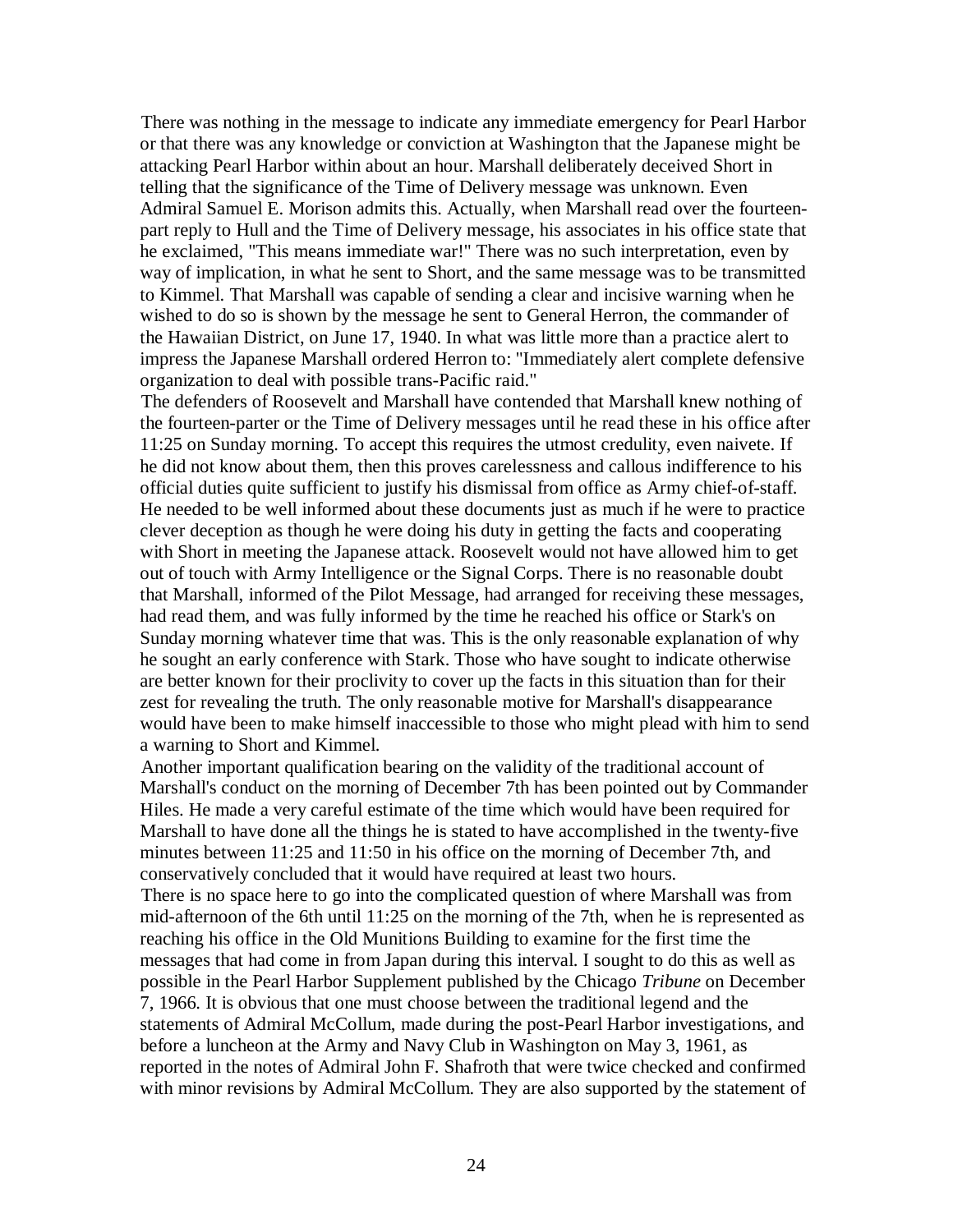Colonel (now General) Deane that he saw Marshall at his office about 10:00 A. M. on the morning of the 7th, and by a direct report to me by Professor Charles C. Tansill who was present at the meeting on May 3rd.

It obviously makes a great deal of difference, factually, whether Marshall was off on a horseback ride during the morning of December 7th and did not reach his office until 11:25, where he first saw the reply to Hull and the Time of Delivery message, *or* whether he came to Stark's office shortly after 9:00 on the morning of the 7th, discussed the reply to Hull and the Time of Delivery message with Stark, McCollum, Noyes and Wilkinson, formulated there the warning to be sent by him to Short before 10:00 A.M., but delayed sending it until 11:50 that morning. Personally, I prefer to accept the statements of Admiral McCollum as being far better supported by documentation and circumstantial evidence and motivated only by a courageous desire to establish the truth. Most of the documentation supporting the traditional story has been destroyed or kept a close secret. On December 17th General Sherman Miles, chief of Military Intelligence, prepared an honest account of what went on in Marshall's office on the morning of December 7th and showed it to Marshall. It made the latter furious and he banished Miles to the post of military observer in Brazil and allowed him to stay in the service on condition of making no further revelations. Later on, Marshall summoned the officers who were acquainted with the facts to a room, locked the door, walked around the room, shook hands with each of those present, and told them that the facts relating to the events of December 6th and 7th and associated developments must remain a secret with them "to the grave". One of those present decided not to have this situation on his conscience until he reached the grave and revealed the facts to Professor Tansill and myself. Whatever Marshall did on the morning of December 7th, it was all too late for any effective warning of Pearl Harbor. It is probable that even revisionist historians have erred in putting exclusive emphasis on the Time of Delivery message as the sole or best basis for deciding that the Japanese would attack Pearl Harbor on the morning of the 7th. Intelligence experts like Bratton and McCollum did this only by clever guessing and logical inference. But the Kita message, which was ready in all essential parts for distribution by 2:30 P.M. on the afternoon of the 6th, left nothing to guesswork. Kita's complex system of signals to be passed back to the approaching Japanese task force was to end on the night of the 6th, clearly implying that the task force was expected to be arriving at Hawaii by the night of the 6th, organizing off Oahu and put in readiness for the attack the next morning. Such was the situation in Washington. There was an impressive accumulation of evidence by the morning of December 7th which made it certain that war with Japan was coming in a matter of a few hours, with every probability that the attack would be made on Pearl Harbor. Even as early as December first, it was probable that war was about to start somewhere, and by December 4th it was certain that Japan would attack the United States. Surely, by then, it was mandatory to warn Short and Kimmel in clear and definite fashion. If they had been so informed on the 4th they would have taken steps to go on an effective alert that would have led the Japanese task force to turn back. It was not until December 5th that Tokyo sent its vital radio message directing Admiral Chiuchi Nagumo (who commanded the Japanese task force) to "climb Mount Niitaka", which meant that he was to proceed to Pearl Harbor with no further delay or interruption unless negotiations were resumed.

Of course, Short and Kimmel should have been told of the negotiations with Japan in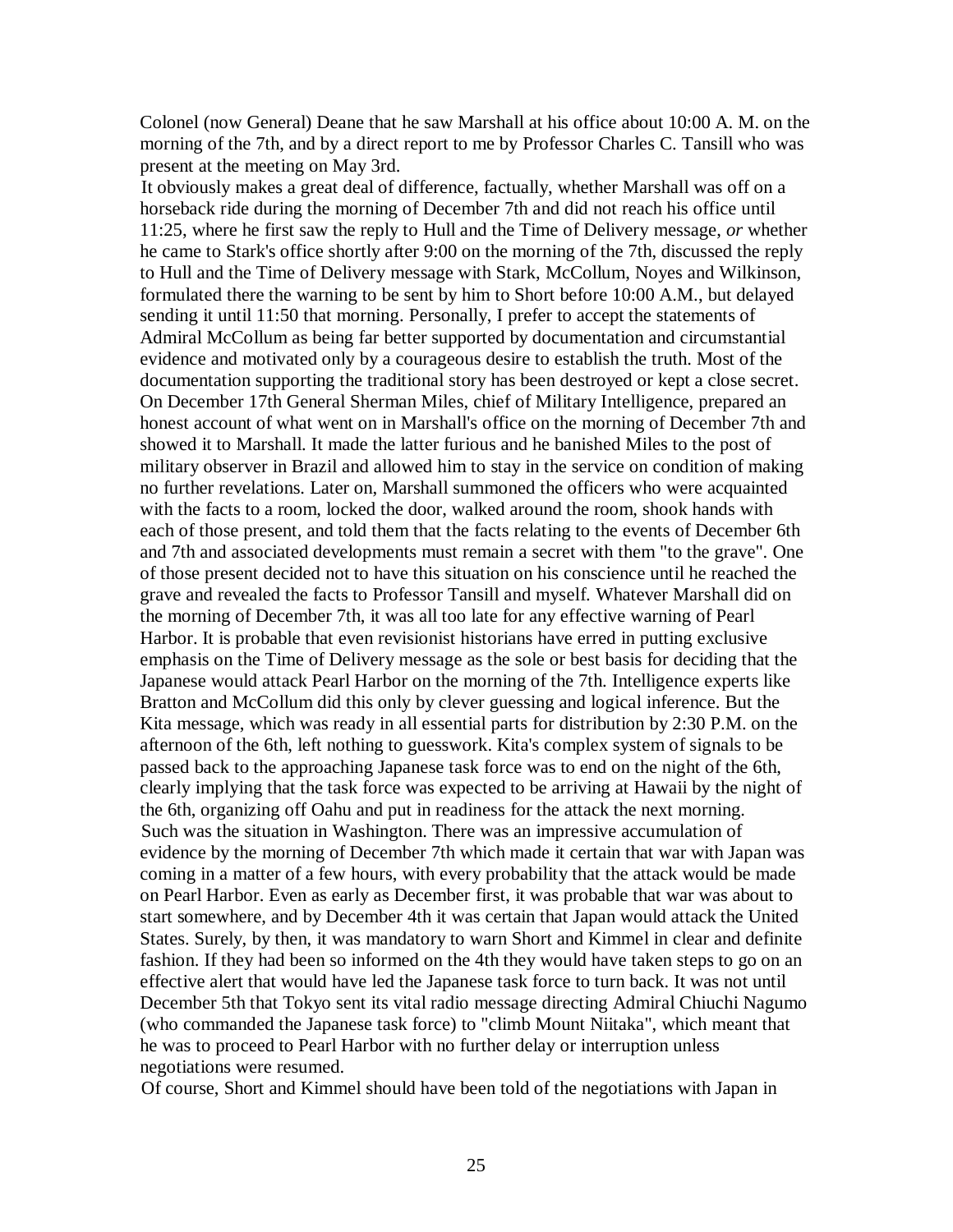November, 1941, and warned when Tojo began to set deadlines for the end of these negotiations, notably after he set November 29th as the date when they must be settled unless "things were automatically going to happen." But neither Kimmel nor Short received any warning whatever of an impending Japanese attack on Pearl Harbor until the Japanese bombing planes appeared over the fleet and the military establishment about 7:50 on the morning of December 7th.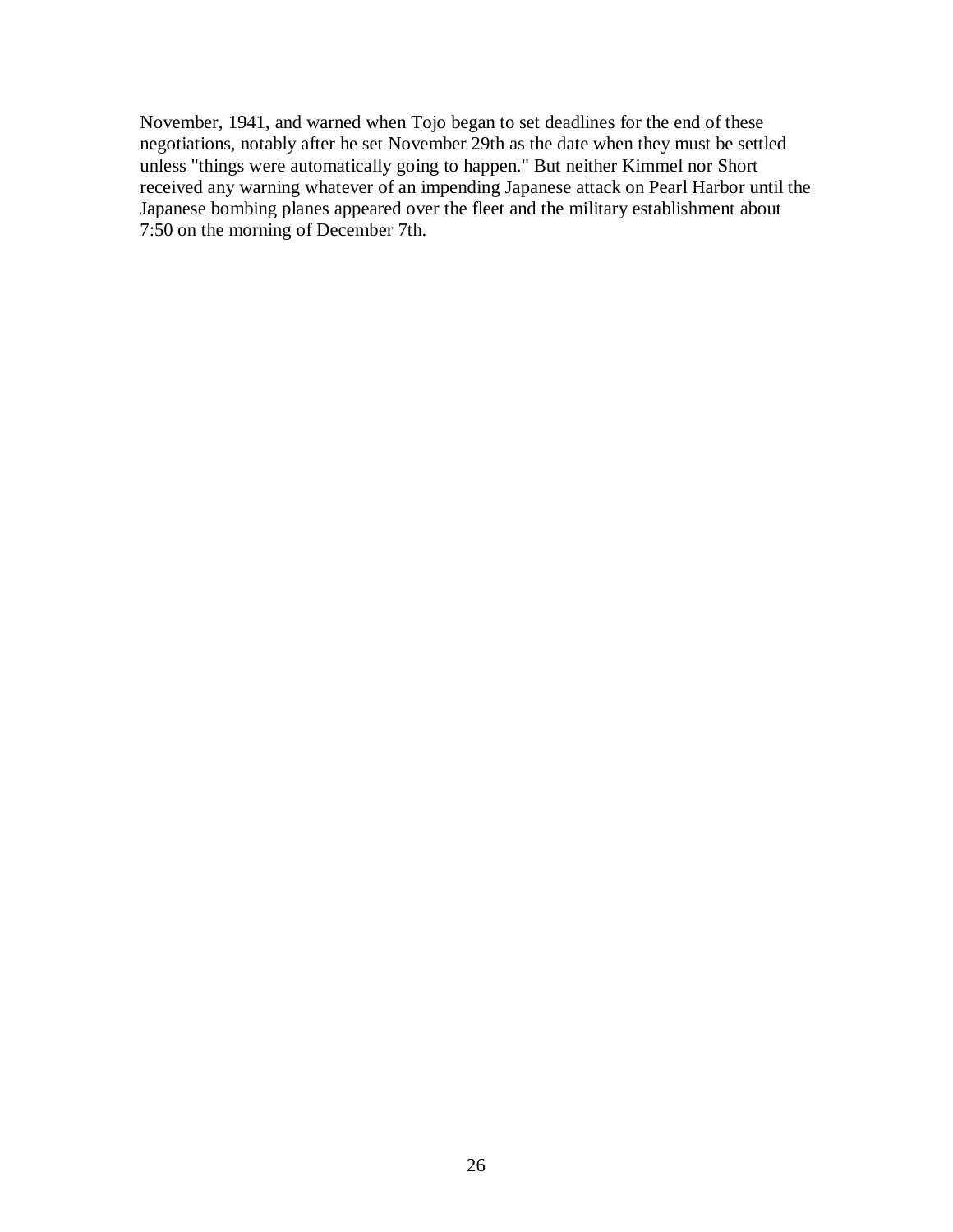# **IV. KEEPING SHORT AND KIMMEL IN IGNORANCE OF A SURPRISE JAPANESE ATTACK**

We may now turn to the account of the incredible extent to which General Short and Admiral Kimmel were kept in ignorance of any Japanese threat to Pearl Harbor down to the moment of the attack. Both these men had special personal reasons to believe that Washington would keep them informed of any developments that directly endangered Pearl Harbor.

Short was a personal friend of Marshall, and like Marshall one of the few important generals who was not a West Point graduate, and he had been promoted and placed in charge of the Army establishment in Hawaii by Marshall. He had every reason to believe that Marshall would keep him thoroughly informed of any information available in Washington that was of vital significance for Pearl Harbor. Probably, he should have begun to have some doubts about this before December, 1941, in the light of the manner in which Washington ignored his demands for material and equipment to complete the defensive installations that were required, and the almost complete failure to send planes that he needed for reconnaissance and repelling Japanese bombing attacks. Short received no information about intercepts of the Japanese Purple diplomatic code after the economic measures taken against Japan at the end of July, 1941.

Kimmel had even more personal reasons to believe that he would not be double-crossed or blacked out by Washington. He had been an aide to Roosevelt when the latter was Assistant Secretary of the Navy under Wilson and had maintained pleasant relations with him after that time. He was an especially close friend of Stark, who was then Chief of Naval Operations, the supreme authority over naval affairs. Soon after Kimmel succeeded Admiral Richardson as commander of the Pacific fleet, he wrote Stark in February, 1941, that he would expect to be sent all relevant information collected by Naval Communications and the Office of Naval Intelligence. In March, Stark promised that this would be done, and that Captain Kirk, the able and alert Director of the Office of Naval Intelligence, fully understood this to be one of his most important duties. There can be no doubt that Kirk intended to keep Kimmel informed and that his being blocked in this by Turner and Stark when the first Bomb Plot intercept was decoded in early October was a main reason why he resigned as head of the Office of Naval Intelligence and sought sea duty. In June, Kimmel went to Washington, had a long talk with Stark, and the latter assured him that he would be furnished with full information about all developments of interest to Pearl Harbor and by the most rapid methods which were also secure.

There is good reason to believe that Stark meant to do this, but his hands were tied in many ways. He was a genial and modest person, and had the bad luck to be closely associated with Admiral Turner, chief of Naval War Plans, who, while a mentally superior officer, was also an arrogant, conceited, overbearing and opinionated bully. He tended to override Stark, almost to the extent of assuming to be in charge of the Navy. Admiral Beatty, who, as aide to Secretary Knox, attended many top naval conferences, told me that, more often than not, when Knox asked a question of Stark, Turner would do the answering. He regarded his own opinions as more reliable than the facts, of which he was often careless. He even believed that Pearl Harbor had a Purple machine and could decode Japanese diplomatic messages on the spot. Until mid-November, 1941, he labored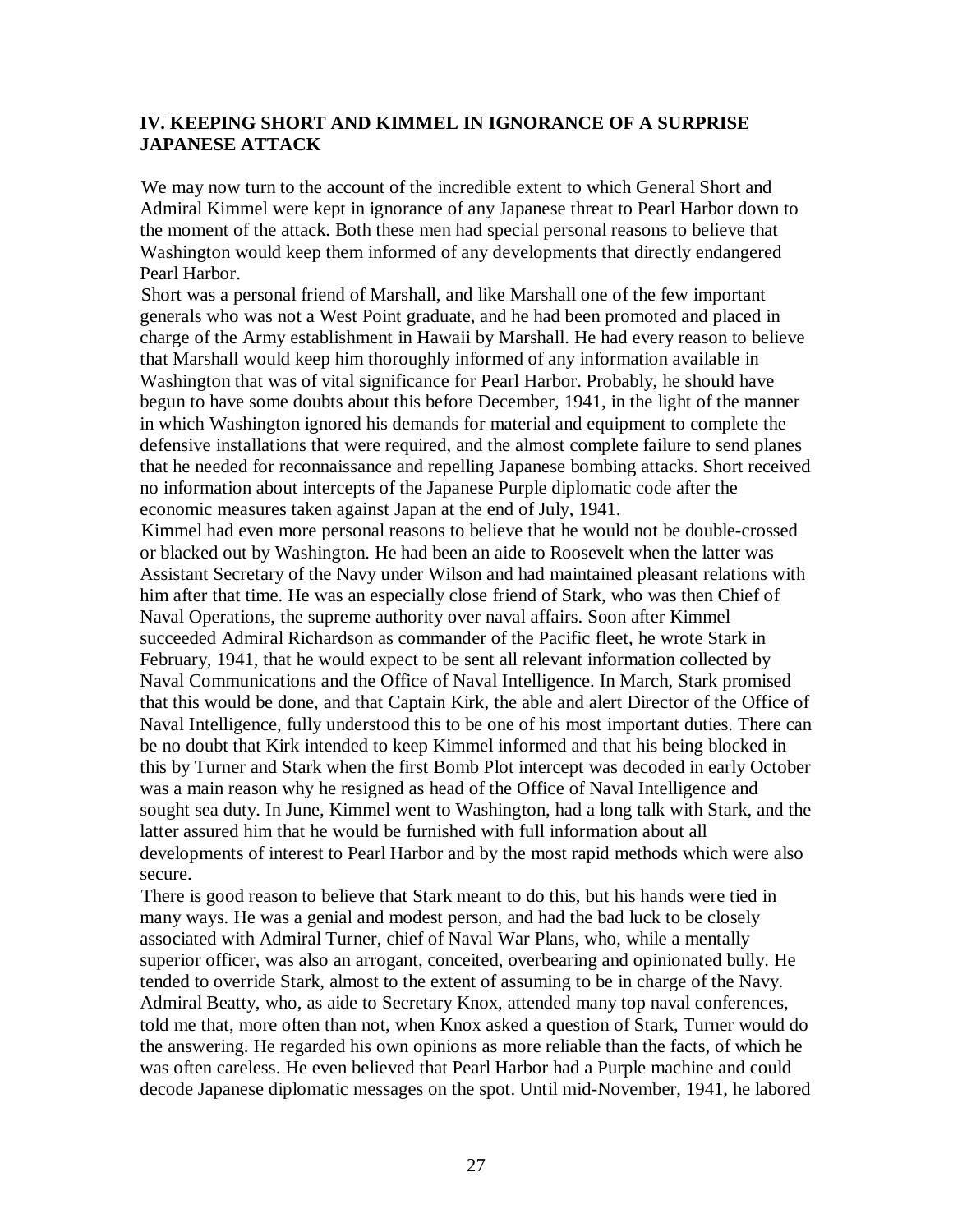under the obsession that Japan would move into Siberia and attack Russia rather than make war in the southwest Pacific. There is no doubt that Turner did more than anybody else in the Navy to prevent the Bomb Plot messages from getting to Kimmel and to frustrate the efforts of Commander McCollum to warn Kimmel decisively in the days immediately before the Pearl Harbor attack. How far he was directly influenced by Roosevelt in this is not revealed in the documents.

Stark kept up a friendly correspondence with Kimmel down to December, 1941 and from this Kimmel learned indirectly most of what little he knew about the negotiations with Japan, but Stark stressed the fact that the only actual threat of war in the Pacific existed in the Far East and never at any time even implied any direct menace to Pearl Harbor. While he sometimes mentioned our negotiations with Japan, he would never go into detail or indicate the sources of the information about our diplomatic dealings since this information was derived from our Magic operations which Stark has always maintained he was not allowed to divulge. In June, 1961, Stark told two college professors, Paul Burtness and Warren Ober, that he had to swear a "horrendous oath" which superseded all other oaths, never to divulge the existence or contents of Magic operations. Kimmel had never heard of the Purple machine or of our breaking the Japanese Purple code. Pearl Harbor had been denied a Purple machine in the summer of 1941, when the one which was originally designed to go to Pearl Harbor was sent as a "spare" to London, which already had two Purple machines. But Kimmel had been given clearly to understand that he would immediately obtain *all* information of any significance in safeguarding his operations at Pearl Harbor and believed he was getting it. Actually, Kimmel never received any of the intercepts from the diplomatic messages in the Purple code after the meeting of Roosevelt and Churchill at Argentia early in August, 1941, and no details about Japanese-American negotiations at any time.

On the whole, one may assume that Stark personally wished to keep Kimmel informed so far as he could without violating his orders from Roosevelt about Magic and other secret restraints. When accused of improper action, Stark's invariable defense was that he always acted in accordance with a "higher authority", who could only have been Roosevelt. He was often confused himself, partly by Turner and partly because he became one of those who seemed to be both beguiled by the movement of Japanese forces down the southeastern coast of Asia and distracted by the strategic implications of the naval war plan WPL 46, derived from ABCD and Rainbow 5, which envisaged war in the southwest Pacific. He actually may have come to believe that the first Japanese attack would surely take place in the Far East. Of course by December 4th, Stark was hogtied by Roosevelt's order that all warnings to Pearl Harbor must be cleared through Marshall, and on the night of the 6th and the morning of the 7th Roosevelt may have seen to it that Stark was reminded of this order by telephone.

The truth of the matter is that Short and Kimmel never received any of the intercepted Japanese messages in the Purple code that would have told them of the diplomatic negotiations with Japan during the autumn of 1941. Without these the mention of such items as the "ending of diplomatic negotiations" could not make any real sense to them or cause any serious alarm.

Kimmel and Short were not even sent the Bomb Plot messages that were obtained between September 24th and December 7th, although they were sent in the J-l9 and PA-K2 codes which were less secret than Purple and could have been read at Pearl Harbor at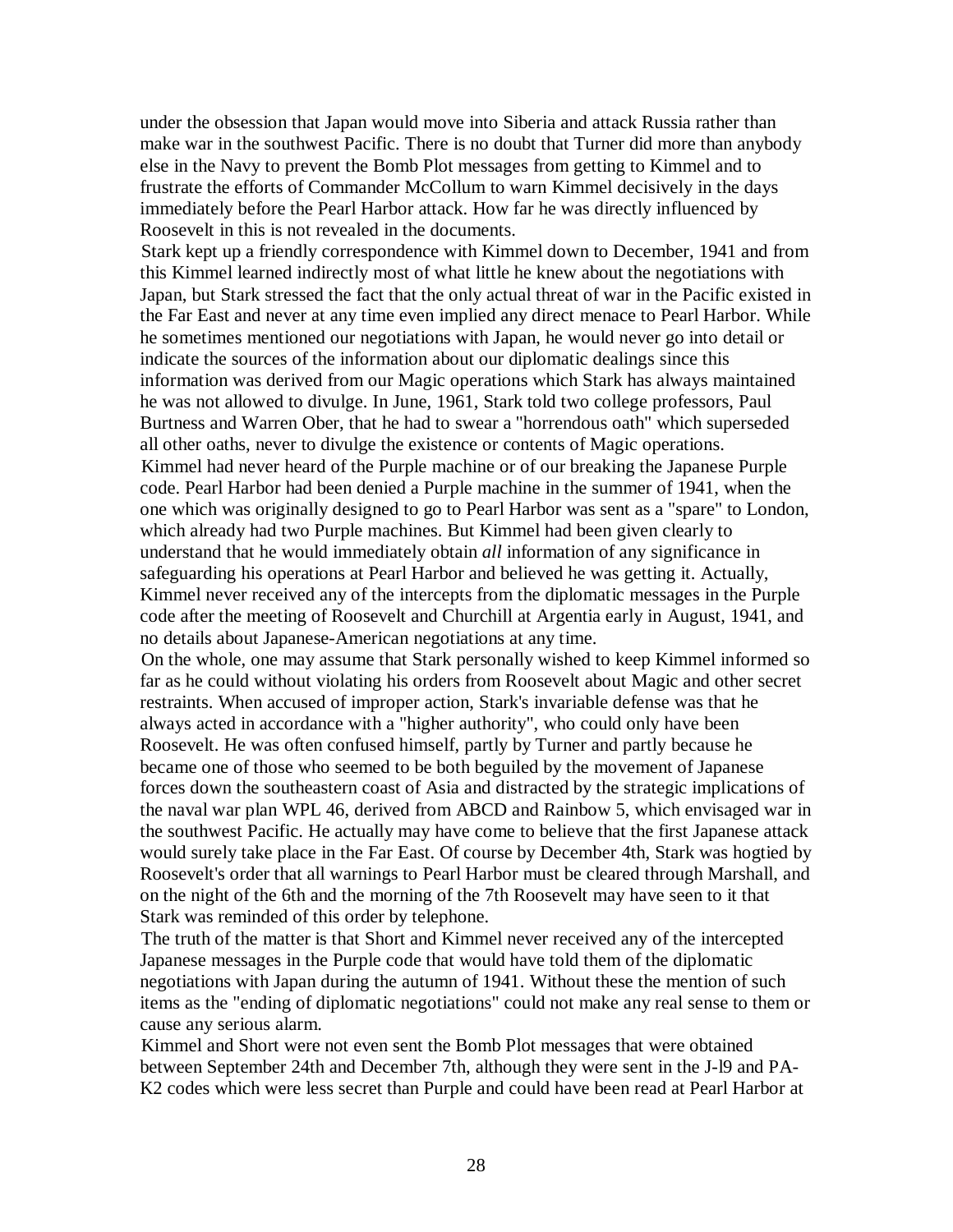any time by Commander (now Captain) Joseph J. Rochefort, Admiral Bloch's talented and experienced cryptanalyst and Communications Intelligence officer, if he had been assigned this duty. These Bomb Plot messages, as we have seen, pinpointed Pearl Harbor as the first target of any Japanese Surprise attack. If these had been read by Rochefort they would have been even more of a warning of a direct Japanese threat to *Pearl Harbor* than the Purple diplomatic messages some of which actually encouraged top naval authorities in Washington to believe that if there was any war with Japan it would probably start in the Far East.

Most of these Bomb Plot messages were picked up by the Army Signal Corps station MS5, located at Fort Shafter, General Short's army headquarters near Honolulu. The station was actually controlled and operated by Colonel Carroll A. Powell operating under the Army Signal Corps in Washington. Kimmel did not even know that Station MS5 existed. Short knew it was stationed at Fort Shafter but he did not know what it was actually doing. He had been informed that it was operated by the Army Signal Corps at Washington and, hence, assumed that if anything of significance to Hawaii was picked up by MS5 the information would be sent back to him from Washington, which never actually occurred.

Station MS5 intercepted the Japanese messages to and from Tokyo and Honolulu as raw and undecoded material, and, at Marshall's order, sent them on by mail to Washington, making use of the China Clipper from Honolulu to San Francisco which made the trip once every two weeks. When the Clipper missed a trip they were sent by boat mail which further slowed down their arrival in Washington. These Bomb Plot messages were also usually intercepted by the Navy monitoring station S at Bainbridge Island on Puget Sound, and by the Army Signal Corps Stations MS2 at the Presidio in San Francisco, and MS7 at Fort Hunt, Virginia. Duplicates of these intercepts were thrown away, depending on the time of their arrival in Washington. Those retained were decoded, translated, read and filed away. Their nature and crucially important contents were never revealed to General Short or Admiral Kimmel.

Colonel Powell had no personnel capable of decoding and translating these Bomb Plot messages, and they would not have dared to do so without authorization if they had been able to do so. But, as we have noted, Admiral Bloch had in Commander Rochefort a trained and veteran cryptanalyst – one of the very best in the Navy – and a master of the Japanese language who could have decoded and translated these J-19 messages with great ease if he had been assigned to do this as one of his duties. But he was kept very busy at research work on Japanese naval codes, direction-finding, and traffic analysis. It was customary for these specialists in cryptanalysis and related operations to stick to their own assignments. Therefore, Rochefort, who did know that MS5 existed, would not have considered investigating its operations and would not have been welcomed if he had done so. If he could have received these J-19 and PA-K2 messages that carried the Bomb Plot material, decoded and translated them, and turned them over to Kimmel and Short, there can be no reasonable doubt that these commanders would have taken defensive actions long before November 25th that would have called a halt to Yamamoto's plan to send a task force to attack Pearl Harbor.

Commander Rochefort has told me that if he could also have had the diplomatic messages sent in the Purple code he would have been even more impressed with the significance of the Bomb Plot messages and, in that event, Pearl Harbor would most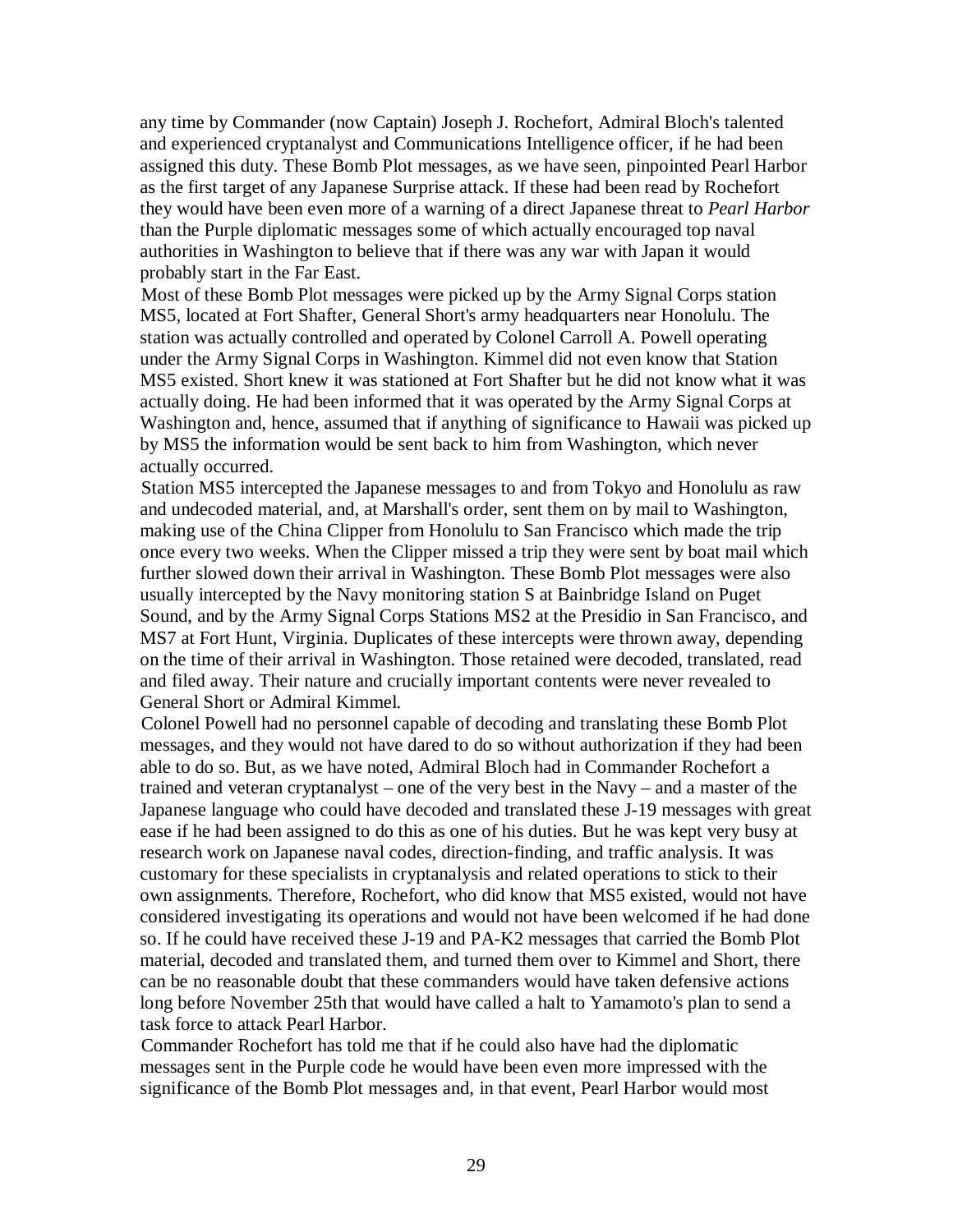surely have gone on an alert in ample time to have led to the cancellation of Yamamoto's attack program. Even some of the Purple material that he needed for this was also actually being intercepted at MS5 and transmitted to Washington, but Rochefort could not have decoded and translated this in the autumn of 1941 because Pearl Harbor had been denied a Purple machine for the benefit of the British. Hence, it is both paradoxical and calamitous that the very material which would have frustrated the attack on Pearl Harbor was intercepted right at Hawaii but could not be used there, by either the design or the stupidity of Washington, mainly that of the Army officials, specifically, General Marshall himself.

As to the precise attitude and opinion of the military authorities at Pearl Harbor concerning the probability that the Japanese would start a war with the United States in 1941, I have discussed this matter several times with Captain Rochefort, twice with Admiral Kimmel, and once with General Short. Admiral Kimmel assured me once more in June, 1966, that he and Short were in agreement on this. Lacking any specific warning information whatever from Washington or any other reliable source, they had to make up their own minds from general considerations. It seems perfectly clear that all the responsible personnel at Pearl Harbor rather completely discounted the probability of war with Japan. They arrived at this conclusion because they did not believe that Japan would be unwise enough to start a war that it could not ultimately win. The resources of the United States were so great that we would ultimately wear down Japan, even if we did not win a quick and brilliant victory. They were proved to be right about this, but not about Japan's willingness to risk defeat if they started a war.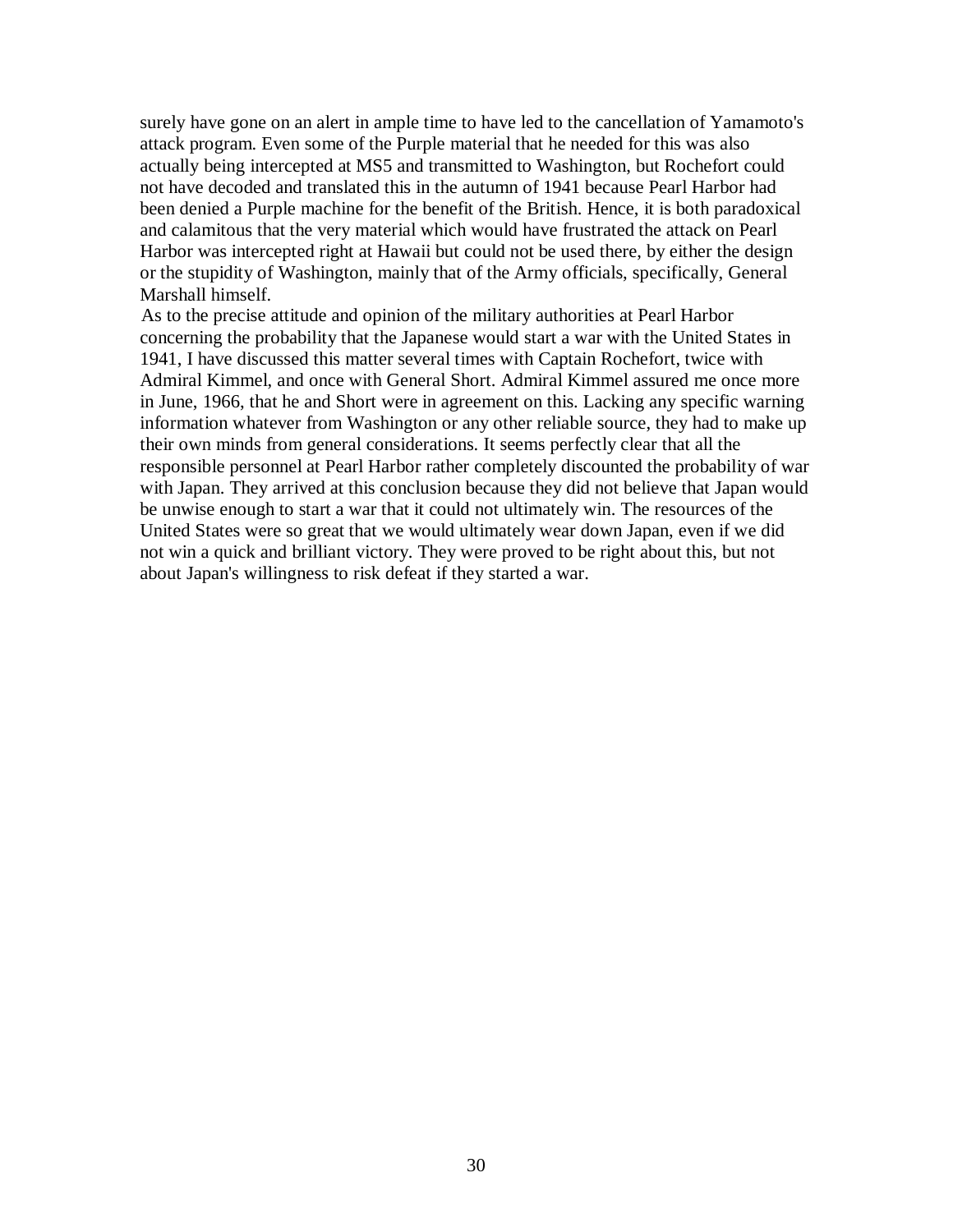### **V. THE SO-CALLED WARNINGS TO SHORT AND KIMMEL**

Now that we have seen that Short and Kimmel were denied the extensive body of valid and relevant information which would have enabled them to learn of the probability of a Japanese attack on Pearl Harbor in ample time to have taken proper action to have averted or repelled it, we may consider the so-called "warnings" that were sent to them. These have been presented by the defenders of Roosevelt, Stimson, Marshall and Stark as clear and precise warnings that Pearl Harbor was definitely threatened by an imminent Japanese air attack, and it has been asserted that if Short and Kimmel had taken proper cognizance of the information they would have been prepared for the Japanese attack that came on the morning of December 7th. Actually, these so-called warnings to Short and Kimmel on November 27th and 28th were nothing of the sort. Commander Hiles has stated the reality clearly: "A genuine, forthright, and honestly inspired war warning can be expressed most lucidly, concisely, intelligently and forcibly in one sentence – the shorter the better. The warnings to Short and Kimmel were lacking in all these virtues. They were probably the most profuse collection of misleading verbiage ever to grace two military messages that purported to warn two important field commanders of a war already known in Washington to be a *fait accompli*." They were a great contrast with the warning that Marshall had sent to General Herron in Hawaii in June, 1940. On November 27th, General Short received from Washington the following message which has been represented as a warning of approaching war, with the direct implication that he was being informed of a probable attack by Japan "at any moment":

Negotiations with Japan appear to be terminated to all practical purposes with only the barest possibilities that the Japanese Government might come back and offer to continue. Japanese future action unpredictable but hostile action possible at any moment. If hostilities cannot, repeat cannot be avoided the United States desires that Japan commit the first overt act. This Policy should not, repeat not, be construed as restricting you to a course of action that might jeopardize your defense. Prior to hostile Japanese action you are directed to undertake such reconnaissance and other measures as you deem necessary but these measures should be carried out so as not to alarm civil population or disclose intent. Report measures taken. Should hostilities occur you will carry out the tasks assigned in Rainbow five so far as they pertain to Japan. Limit dissemination of this highly secret information to minimum essential officers.

The message just cited did not even imply any threat of a Japanese attack at Hawaii. It stated that negotiations with Japan, of which Short had no specific knowledge, had come to an end, with little prospect that the Japanese would renew them. Hostile action, which could have meant either distant war or local sabotage, might start at any time, but it was essential that Japan must commit the first overt act. Prior to any hostile act, Short was to take all protective measures deemed necessary, but they must not alarm the civil population. If hostilities did start, Short was to operate in accord with War Plan Rainbow 5, so far as it applied to Japan.

The message to Short bore Marshall's signature although he was away from Washington that day watching maneuvers in North Carolina. Its inception was conceived by Secretary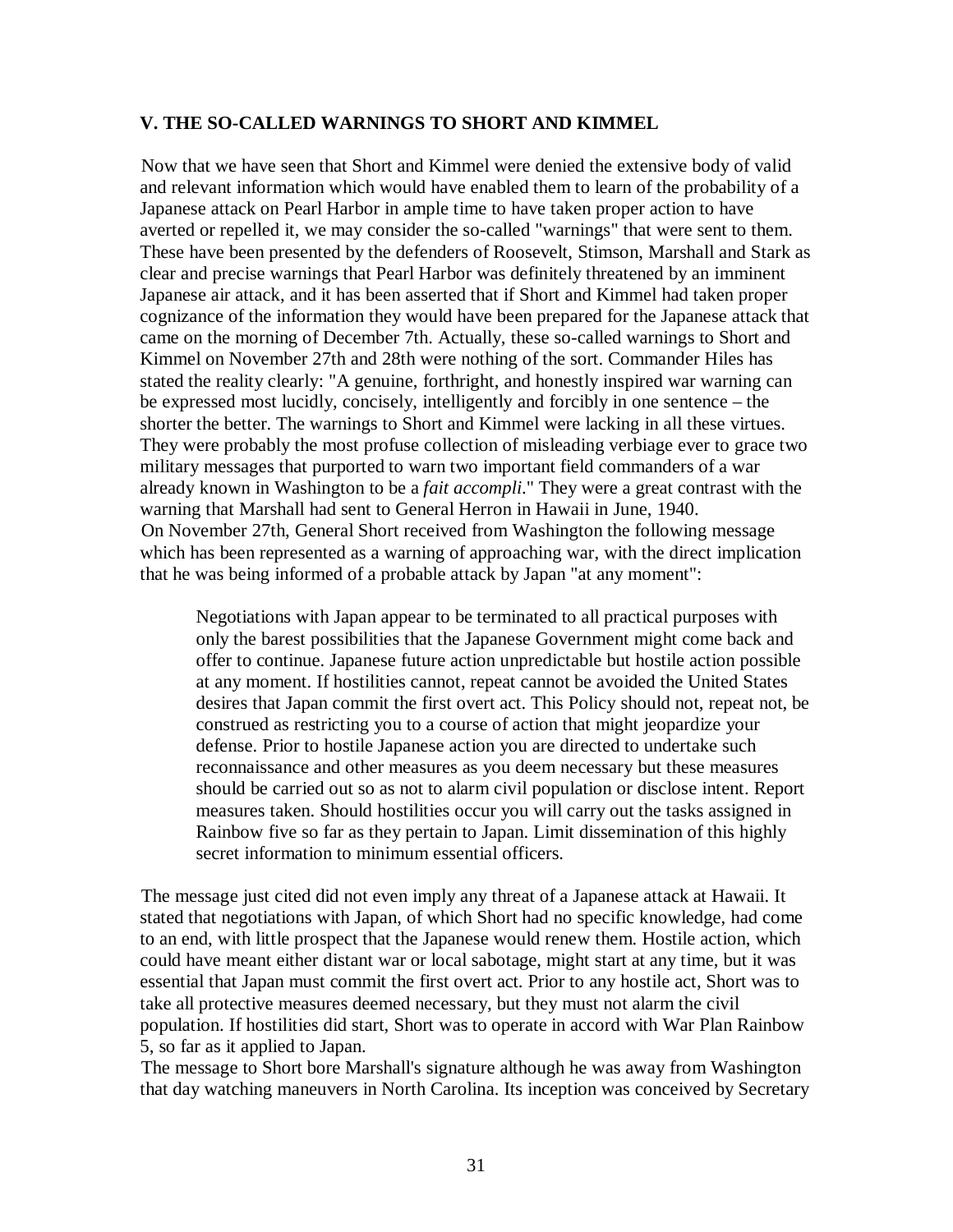of War Stimson, possibly at Roosevelt's suggestion, and it was written by Stimson and General Leonard T. Gerow, chief of Army War Plans, with some aid from Colonel Charles W. Bundy of the Army General Staff. They consulted Roosevelt, Hull and Knox, Admirals Stark, Turner, and Ingersoll, and General William Bryden, Deputy Army Chief of Staff. Commander Hiles has appropriately observed that it was both strange and suspicious that such a large group and range of top level signatories had to be assembled if the purpose was actually to formulate a clear and precise warning of imminent war, which could have been prepared by any bright second lieutenant or ensign in ten minutes. To prepare a war warning that was not a war warning required, however, the pooling of much skill in obfuscation and deception. From the statements of Stimson and Gerow, it appears certain that the message was originally conceived and formulated to guide General MacArthur in the Philippines, to whom substantially the same message was sent. It was also sent to the Caribbean Defense Command in the Panama Canal zone and to the Fourth Army headquarters at the Presidio in San Francisco.

Short logically replied to the November 27th message as follows: "Department alerted against sabotage." His reply was read by Stimson, Marshall and Gerow. Since Short received no reply from Washington he correctly assumed that these men were satisfied with his report.

Three other messages were sent from Washington to Fort Shafter on the 27th and 28th, amplifying the directions as to measures to be taken by Short against local sabotage. One was sent by General Sherman Miles, chief of Army Intelligence in Washington, to Colonel Kendall J. Fielder, chief of Army Intelligence in Hawaii; one by Adjutant General Adams to Short, and one by General Henry H. Arnold, chief of the Army Air Corps in Washington, to General Frederick L. Martin, chief of the Hawaiian Air Force. All of these indicated to Short that he had been correct in instituting an alert against local sabotage.

These messages merely added more detailed directions as to how Short should apply his alert against local sabotage. They stressed the need to assure security against the danger of hostilities, by which was plainly implied local subversive activities in Hawaii, to avoid publicity and not excite the public at Honolulu, and to maintain strict legality in all actions. To the Army authorities in Hawaii, it appeared obvious that the main fear in Washington, as expressed in the messages to Short and his subordinates, was that subversive activities, such as rioting in Honolulu, might produce some overt act by Americans that Japan could regard as justifying a declaration of war. The United States could then be accused of having precipitated war without any attack. It was Roosevelt who, personally, directed that the stipulation that Japan must be permitted to commit the first overt act of war should be included in the message to Short of November 27th and in that of Stark to Kimmel on November 29th. This was the basic formula of Roosevelt as the situation approached hostilities, and was immortalized by the statement of Stimson in his *Diary* after the meeting of the War Cabinet on November 25th: "The question was how we should maneuver them [he Japanese] into the position of firing the first shot without allowing too much danger to ourselves."

On November 29th and December 4th, Short and Martin sent detailed reports to Marshall and Arnold, as to the manner in which they had carried out the directions on instituting and operating the alert against local sabotage. Once more, there was no reply from Washington, and Short again felt assured that Washington was satisfied with what they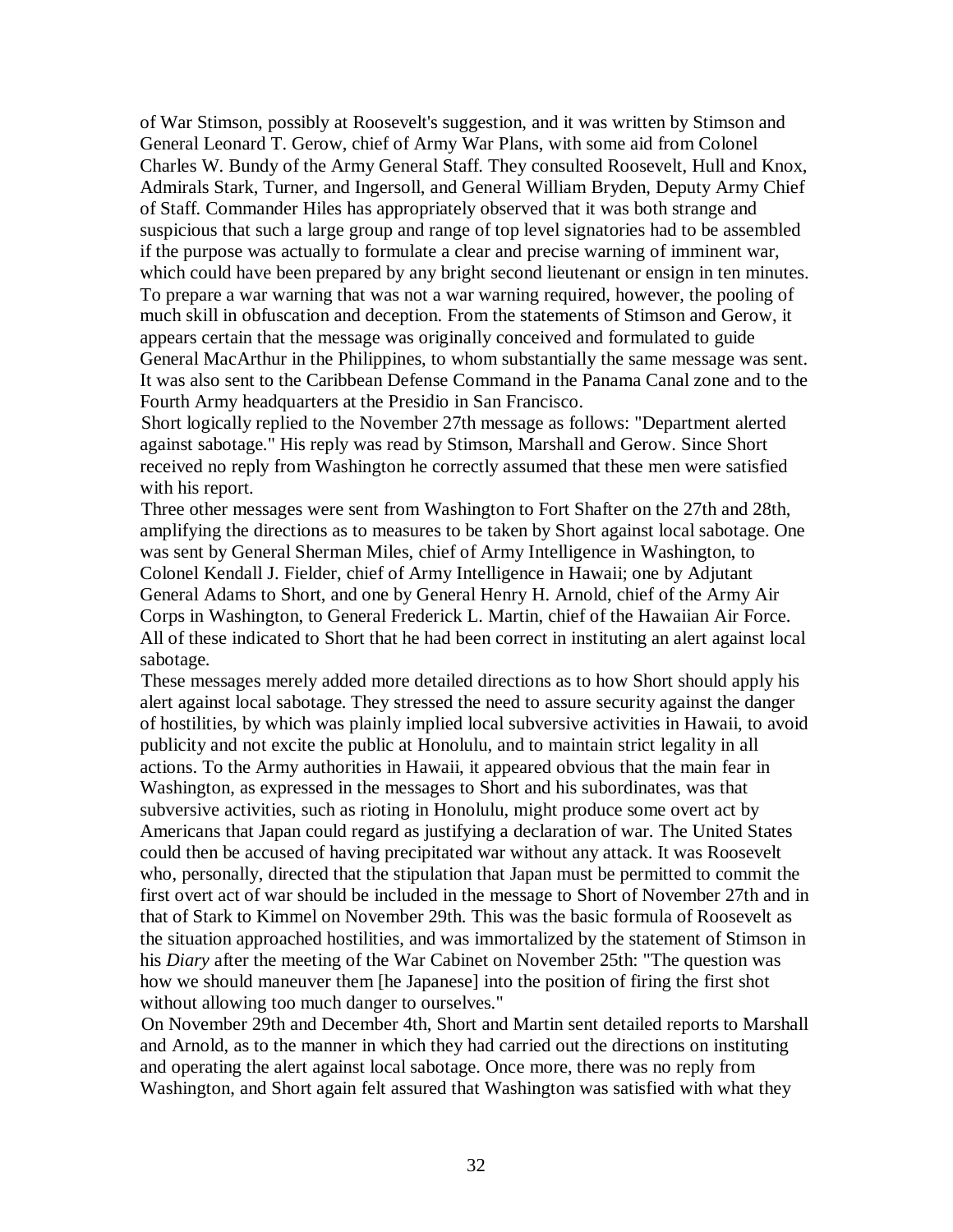were doing in Hawaii. Marshall admitted, when being examined by Senator Homer Ferguson during the Joint Congressional Committee Investigation in 1945-46, that Short was entirely correct when he assumed that, since there were no replies to his reports on the operations he had instituted to check local sabotage, what he had done was fully satisfactory to Washington.

In assessing the nature and significance of these bogus "warning" messages to Short, one may well start with pointing out that they were not in any way even labelled as a "war warning". Nothing indicated any thought of war at Hawaii. It is obvious that the vague reference to Japanese hostility in the message to Short had been inserted for the benefit of MacArthur who was located at the Philippines in the Far East, the area where the authorities in Washington were becoming ever more convinced that, if any Japanese attack occurred, it would take place. This overlooked the fact that an attack on the Philippines and the destruction of Hart's small fleet would not serve the main purpose of the first Japanese attack, which was to destroy the Pacific fleet and protect the Japanese flank against their further campaigns in the Far East.

The emphasis in all four messages to Short was placed primarily on watching and suppressing local subversive activities and on handling such operations with care and with studied legality. Subversive activities were obviously what were meant by "hostilities", so far as Hawaii was concerned, although they doubtless envisaged possible military activities in the case of MacArthur. This throttling of subversive activities was to be effective but executed with restraint and caution. Neither any subversive activities nor Short's restraint of them should be allowed to get out of hand and make it possible for Japan to regard some extreme incident as an overt and plausible "act of war", which, according to Roosevelt's policy, must be left for the Japanese to provide.

All this restraining action must be so executed as not to alarm the civilian population or create excitement or demonstrations which might lead the Japanese consul general and spies in Honolulu to interpret them as a genuine Pearl Harbor alert against a possible Japanese attack and report this to Tokyo. The latter could send such information on to Admiral Nagumo in command of the task force enroute to Pearl Harbor, which on the 27th was still not too far from its point of departure in the Kurile Islands. Nagumo was jittery enough about the venture as it was without any suspicion that Hawaii was already getting ready for an attack. It was this unusual combination of insistent directives and qualifying restrictions in the Washington messages to Short which led the Army Pearl Harbor Board, when investigating the responsibility for the surprise attack, somewhat cynically to designate the Marshall message of the 27th to Short as the "do-and-don't message".

But more important than the above comments on the so-called warning messages to Short on the 27th and 28th is this crucial observation: If the men who wrote or approved these messages to Short really suspected any probability of an *immediate* Japanese attack on Pearl Harbor, and then ordered Short to go on an alert against local sabotage, they would have had to be nothing short of military idiots or political traitors, which would scarcely be true of Stimson, Generals Marshall, Gerow, Bryden, Miles, Arnold and Adams, and Colonel Bundy, or of Admirals Stark and Turner.

Concentration on local sabotage and civilian responses constituted a complete reversal of the attitudes and operations which would have been required to prepare for a possible enemy attack by warships and airplane bombers. Local sabotage turned attention inward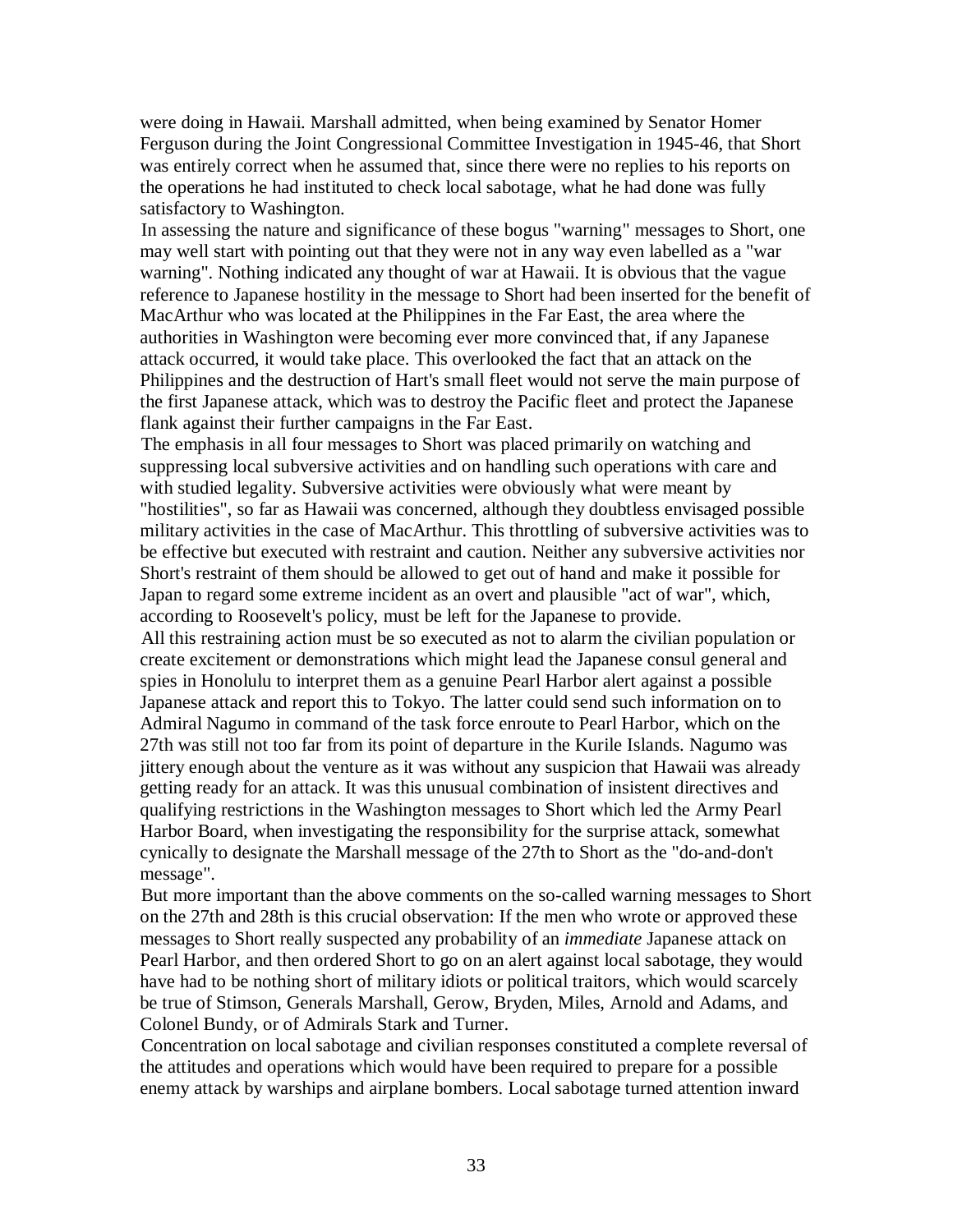and groundwise rather than outward and upward from which an air attack by Japan would take place – local sabotage in Honolulu from the air was very unlikely. An attack by Japan, and there were no other possible assailants, would come from the outside and the air.

Exclusive devotion to suppressing local sabotage also demanded operations which would be militarily suicidal, such as bunching the planes in a circle, wing to wing, where they could be more easily guarded and protected, but would be helpless in the event of a surprise air attack, as proved to be the case when the Japanese struck on the early morning of December 7th. Experienced military officers like Marshall, Gerow, Bryden, Miles, Arnold, Adams, and Bundy were very well aware of this.

Suppressing local sabotage without alarming civilians also encouraged giving very restricted attention to checking and preparing anti-aircraft protection. Concentrating on local civilian activities also naturally shifted emphasis away from detecting any possible approaching enemy task forces. Further, the special and repealed directions to avoid arousing civilian curiosity or excitement precluded any serious military operations, even increased reconnaissance, that would have been involved in getting ready for an attack by aircraft. It would have been impossible even to carry out an alert involving artillery operations without causing great excitement in Honolulu. Some of the heavy coast artillery was located right in the center of the city, and live ammunition had to be taken from magazines and placed by the guns. Fort de Russey was situated close to Waikai Beach and the most important hotel in the city.

Hence, it can safely be maintained that, if Washington had desired to tell Short indirectly and obliquely, but very clearly and obviously that the top military "brass" at Washington apparently did not expect in any immediate period a Japanese attack on Pearl Harbor, they could hardly have done better than the messages sent to Short on November 27th and 28th. They were a masterly achievement in the way of producing a "war warning" that did not warn against war, at least at Hawaii. The Washington brass knew that these were no actual war warnings, but some of the authors or advisers, notably Admiral Turner, acted, even before the attack, as though they thought they were. When Short was caught off guard by the surprise attack, the men who fashioned and sent these fake warning messages tried to pass them off as genuine and adequate warnings, and so have their defenders among publicists, historians, and journalists over the last quarter of a century.

The question naturally arises as to whether Roosevelt, Stimson, Marshall, Bryden, Gerow, Miles, Adams, Bundy, Arnold, Stark, Turner, and Ingersoll, in reality meaning Roosevelt, Stimson, and Marshall, deliberately intended the fake "warnings" to deceive Short end give him additional assurance that there was no probability of an attack on Pearl Harbor in order to insure that he would take no action which might frighten Admiral Nagumo and lead him to turn back with the task force that Yamamoto was sending to Pearl Harbor. Many of the more critical students of the Pearl Harbor episode have contended that the warnings to Short were actually intended to be misleading, and good arguments can be produced to support this interpretation, notably in the case of Stimson.

At this time (November 26-27), it appears that Roosevelt and most of the top military brass in Washington may have been pretty well convinced that, if Japan struck at all, it would probably do so at the outset in the southwest Pacific. Apparently, it was not before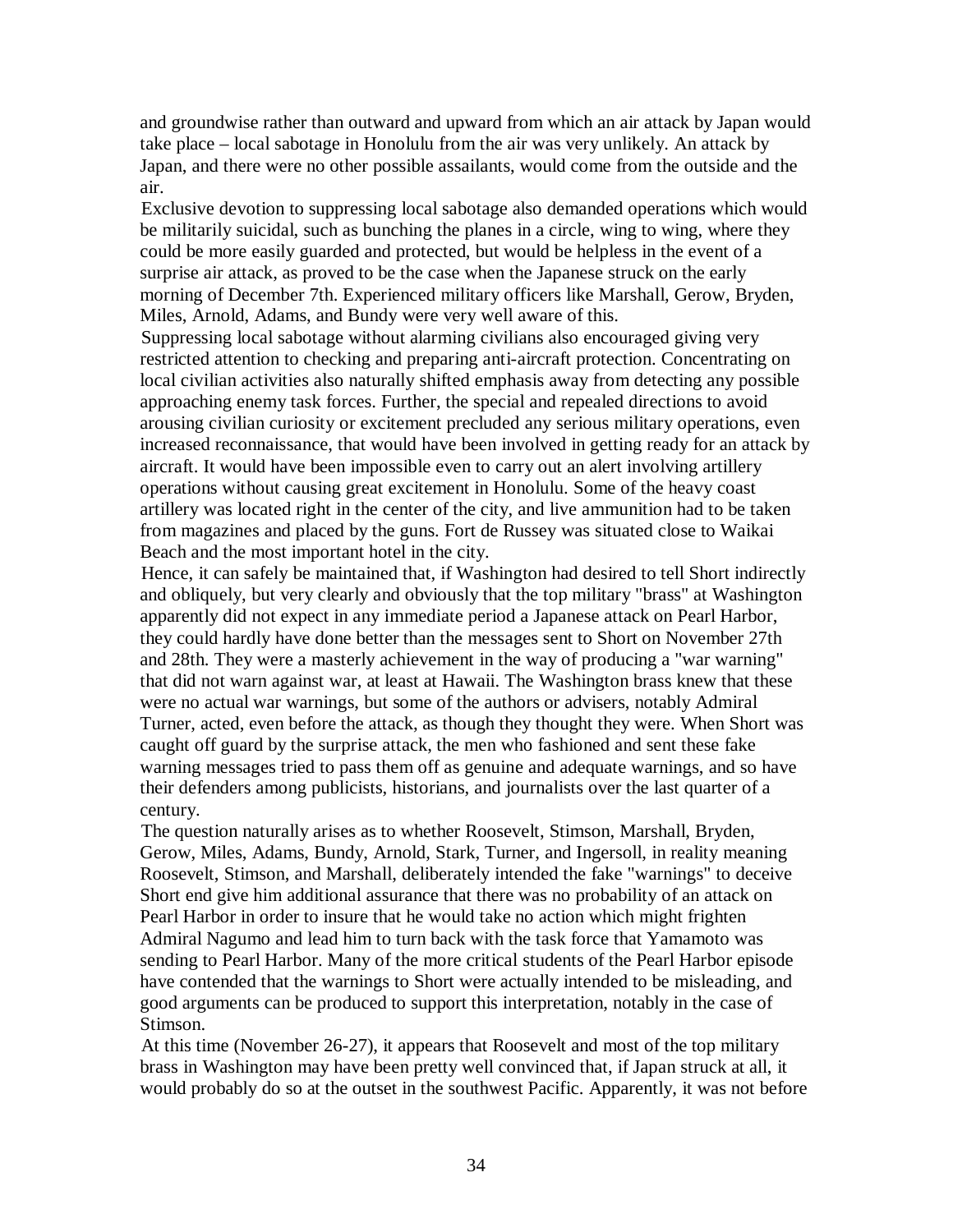the afternoon or evening of December 3rd, at the earliest, that Roosevelt became finally convinced in his own mind or actually learned that the Japanese were planning to strike at Pearl Harbor on or about the 7th, confided this to Marshall and Arnold on the 4th, and immediately bottled up all possible warnings to Short and Kimmel by making it necessary to clear them through Marshall, who would certainly not forward any such warnings in violation of Roosevelt's wishes and orders. Even on the 4th, as will be shown later on, while Roosevelt may have been convinced that the Japanese were on their way to attack Pearl Harbor, he was still waiting anxiously for an attack on one of the "three small vessels" that he had ordered sent out from the Philippines to draw Japanese fire, thus being able to start war after an attack and yet in time to save Pearl Harbor. It was not until after the attack and the bad planners and bad guessers had been exposed that the attempt got underway to make Short and Kimmel the scapegoats for the surprise attack and try to interpret the fake warnings to them on the 27th and 28th as definitive and adequate warnings of an approaching Japanese attack. This malicious mendacity reached its most contemptible and despicable depths in some of the post-Pearl Harbor investigations, beginning with the kangaroo court of the Roberts Commission, thus creating what has been well designated as the" American Dreyfus Case". We now come to the alleged "warning" sent to Kimmel by Stark on the 27th. It has already been pointed out that Kimmel had casual but friendly relations with Roosevelt for a quarter of a century before he assumed command at Pearl Harbor, and was a close personal friend of Stark. Hence, he was justified in expecting a fair deal from Washington. He was told by Stark that he would promptly receive all the relevant information concerning any threats to Pearl Harbor and he had every reason to expect that he would get them. He did not. He did not receive any of the diplomatic intercepts in Purple after the Argentia meeting at Newfoundland in early August, 1941. He did not even get the Bomb Plot messages in J-19 and PA-K2 that were intercepted by MS5 from September 24th onward right at Fort Shafter. The fact that, before the Argentia meeting, Kimmel did obtain some of the contents of a few of the Japanese diplomatic messages from the Purple code, although there had been no mention of Purple or Magic in them, actually deceived him. This made him believe that he was getting all that came in after that time, whereas he received none.

Stark wrote Kimmel frequently and in a friendly manner but the main theme of his letters before September was that Germany was our main enemy, that Roosevelt wished to get into the war directly in Europe, and that the administration did not desire to be drawn into waging a two-front conflict by having a war with Japan on its hands. When Stark did begin later on to write Kimmel about a possible war with Japan, he stressed the fact that it would probably begin thousands of miles away in the Philippines, the southwest Pacific, or in the English possessions and the Dutch East Indies, and even here was as likely to be one of Japan against Britain and Holland as directly against the United States. Of course, Stark was fully aware that any Japanese attack on British or Dutch territory would immediately bring the United States into war against Japan, as arranged in ABCD and Rainbow 5. Never once did Stark hint of any early Japanese attack on Pearl Harbor, and it is very possible that he did not expect one until December 4th, when Roosevelt by his order to Marshall bottled up any Navy warnings to Pearl Harbor and Stark was so informed.

The actions of the Washington authorities which related to Kimmel's and Bloch's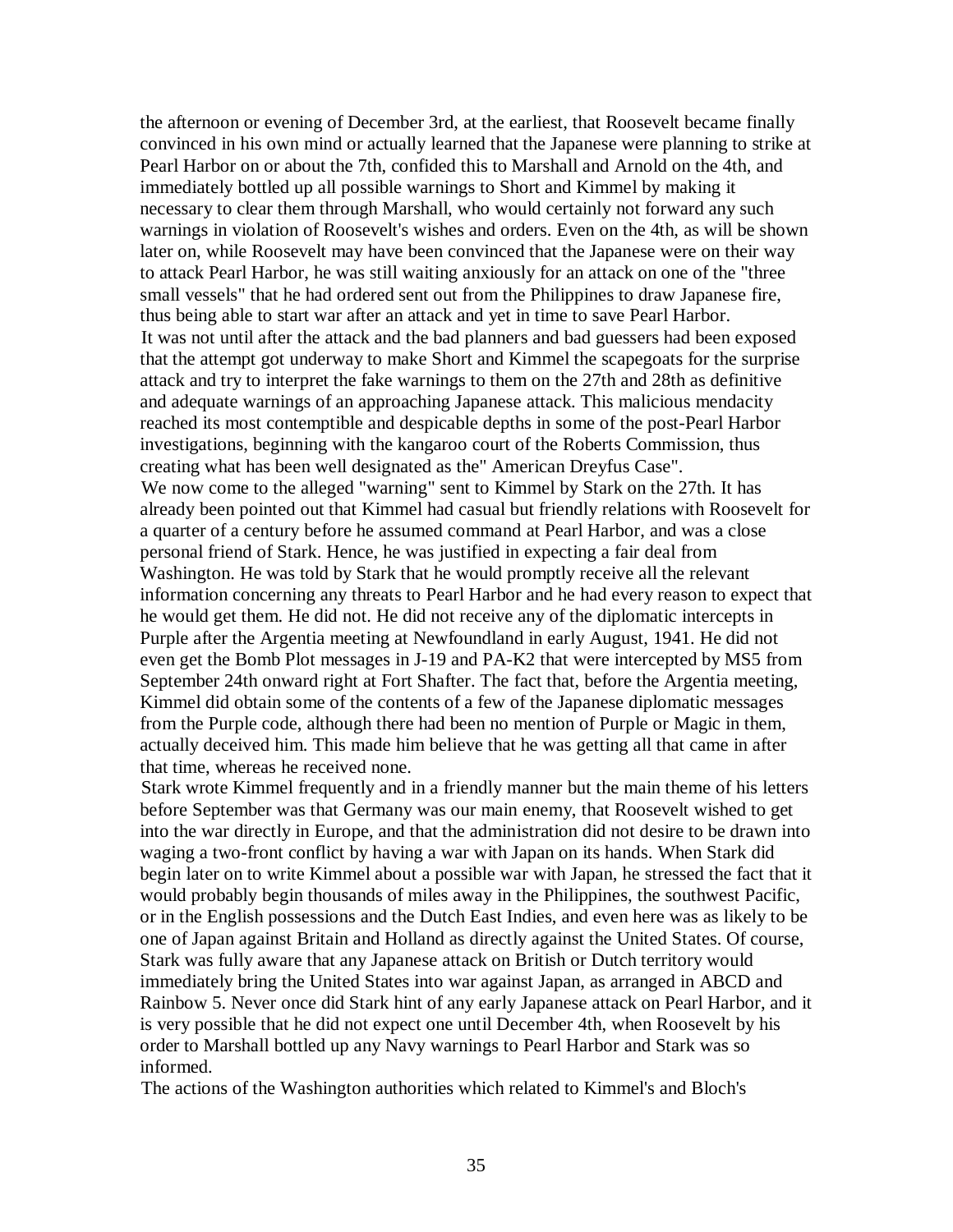operations at Pearl Harbor supplemented Stark's letters in giving Kimmel a definite impression that no attack on Pearl Harbor was expected by Washington. When Kimmel took over the command of the Pacific fleet in February, 1941, the Japanese Navy was, in Kimmel's own words, superior to our Pacific fleet "in every category of fighting ships". Nevertheless, in April and May, 1941, Kimmel was ordered to send about a fourth of his fighting force to the Atlantic to engage in what was described to him by Washington as the "first echelon of the battle of the Atlantic" – surely an unwise act if Washington was expecting to get involved in a prior war with Japan.

This early impression was reinforced by the failure of Washington to send Short and Bloch the additional planes they needed and requested if they were to maintain effective reconnaissance around the Hawaiian area and repel any Japanese air attack. Knox had indicated the need of more planes for Pearl Harbor in January, 1941, and Bloch had requested one hundred additional patrol planes, but not one had been sent before December 7th, 1941. Only six usable B-17 flying fortresses had been sent to Short before Pearl Harbor, although he had been officially allocated one hundred and eighty. Planes of all types were being shipped to Europe, especially to Britain and Russia, and B-17's were being ferried to the Philippines and the Far East to bolster the defense there. Furthermore, it is essential once more to recall Kimmel's assignment and role as commander of the Pacific fleet. While he was in supreme command of all naval vessels stationed at Hawaii, the actual naval defense of Pearl Harbor was vested in Admiral Bloch, commander of the Hawaiian Coastal Frontier – the Fourteenth Naval District. To be sure, Bloch consulted with Kimmel and took orders from him when necessary, but Bloch and Short were responsible for protecting Pearl Harbor, and even here the main responsibility was that of Short and the Army. Kimmel's function was to train personnel, provide and improve equipment, recondition ships, and, when so directed, to send them westward to Wake and Midway, and even to the Far East to raid the Japanese islands if war broke out between the United States and Japan. By assignment, duties, and activities, his role was offensive and oriented toward the mid-Pacific and the Far East, in accordance with the naval phases of Rainbow 5, based on the ABCD agreement. We are now in a position to examine the so-called war-warning to Kimmel that he received from Stark on November 27th. To get a better idea of what was on the mind of Stark and his associates in Washington at this moment, we may note that Kimmel had received a dispatch from Stark on the 24th which included the following statement: "Chances of favorable outcome of negotiations with Japan very doubtful. This situation coupled with statements of Japanese Government and movements of their Naval and Military forces indicate that in our opinion that a surprise aggressive movement in any direction including an attack on the Philippines or Guam is a possibility." On the next day, Stark wrote a letter to Kimmel. Although Kimmel did not receive it until December 3rd, it reveals the trend of Stark's thinking on the 25th. He stated that a Japanese attack on the Philippines would be the most embarrassing thing that could happen to the United States and that some Washington authorities thought that this might occur. Stark went on to say that he, personally, was inclined to "look for an advance into Thailand, Indo-China, Burma Road area as the most likely." Stark concluded by stating that: "Of what the United States may do, I'll be damned if I know. I wish I did. The only thing that I do know is that we may do almost anything." This well illustrates Stark's frequent personal confusion and uncertainty.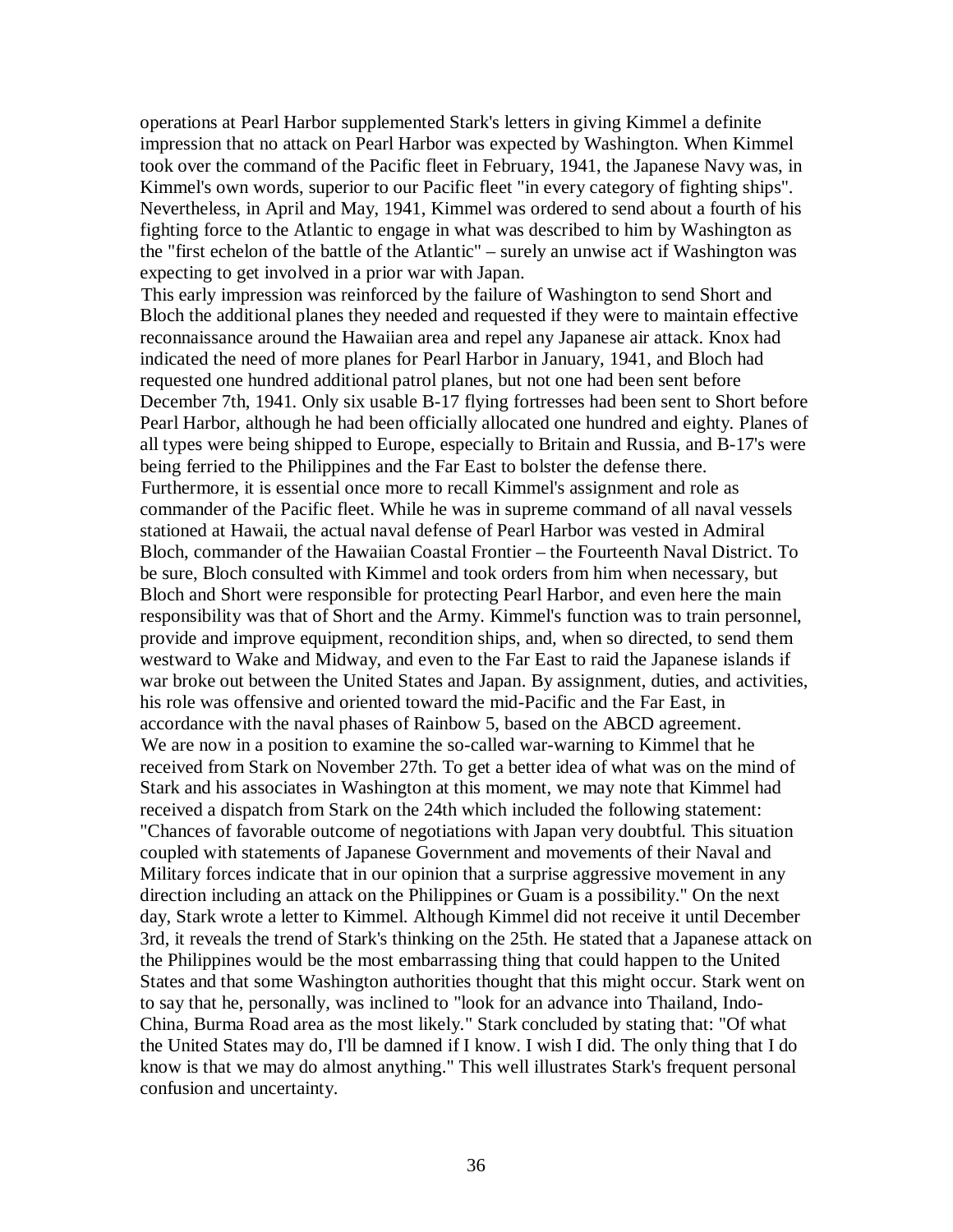One may observe that the "almost anything" did not include an attack on Pearl Harbor, despite Stark's knowledge of the Bomb Plot messages from the time of the decoding and translation of the first one on October 9th. By the 24th and 25th of November, his thinking appeared to be almost entirely dominated by the thought that the Japanese would first attack in the Far East, indeed in the furthest East.

Kimmel, of course, knew nothing about the negotiations with the Japanese or the details of the Japanese movements which had led Stark to these conclusions. He did not even know that Hull had sent an ultimatum to Japan on November 26th, which Washington expected would lead to war with the United States in a few days – when the Japanese sent their reply to Hull. On November 27th, Kimmel received from Stark the following socalled "war warning" message, which has been represented by Roosevelt's defenders as sufficient to alert Kimmel as to the possibility of an imminent Japanese attack on Pearl Harbor, although this was not even mentioned by implication:

This despatch is to be considered a war warning. Negotiations with Japan looking toward stabilization of conditions in the Pacific have ceased and an aggressive move by Japan is expected in the next few days. The number and equipment of Japanese troops and the organization of naval task forces indicate an amphibious expedition against either the Philippines, Thai, or Kra peninsula, or possibly Borneo. Execute an appropriate defensive deployment preparatory to carrying out the tasks assigned in WPL 46. Inform District and Army authorities. A similar warning is being sent by War Department. SPENAVO inform British.Continental Districts Guam Samoa directed take appropriate measures against sabotage.

Not only the content of Stark's "war warning" message but also the method used in transmitting it further emphasized to Kimmel that Stark and Washington were concentrating on the threat of Japanese movements in the Far East. Just as the message sent to Short on the 27th was drafted with MacArthur primarily in the mind of Washington authorities, so Stark's message to Kimmel clearly indicated that Washington framed it primarily for Admiral Hart, Commander of the Asiatic fleet in the Far East. This Navy "war warning" message was addressed as follows:

For Action: Cincaf (Hart), Cincpac (Kimmel). For Info: Cinclant (King, USN, Ghormley, London) Spenavo (Creighton, Singapore) . . .

It would, of course, be quibbling to contend that Kimmel did not know that the message was designed for him as well as for Hart. But it is also a fact that, as shown by the prior listing of the lower ranked Hart, that it was the latter whom the drafters had primarily in mind. Admiral Ingersoll actually testified that the warning of the 27th was intended primarily for Hart. It is equally true that Kimmel noted this order of address and naturally interpreted it as deliberately intended to emphasize that Washington believed that the real danger from Japan lay in the Far East. With never one mention of a threat to Hawaii, Stark's message diverted attention to the Far East. Nevertheless, Kimmel faithfully carried out the directions in this message of the 27th, as well as in the supplementary messages from Stark, just as though he had been the sole addressee in the "war warning"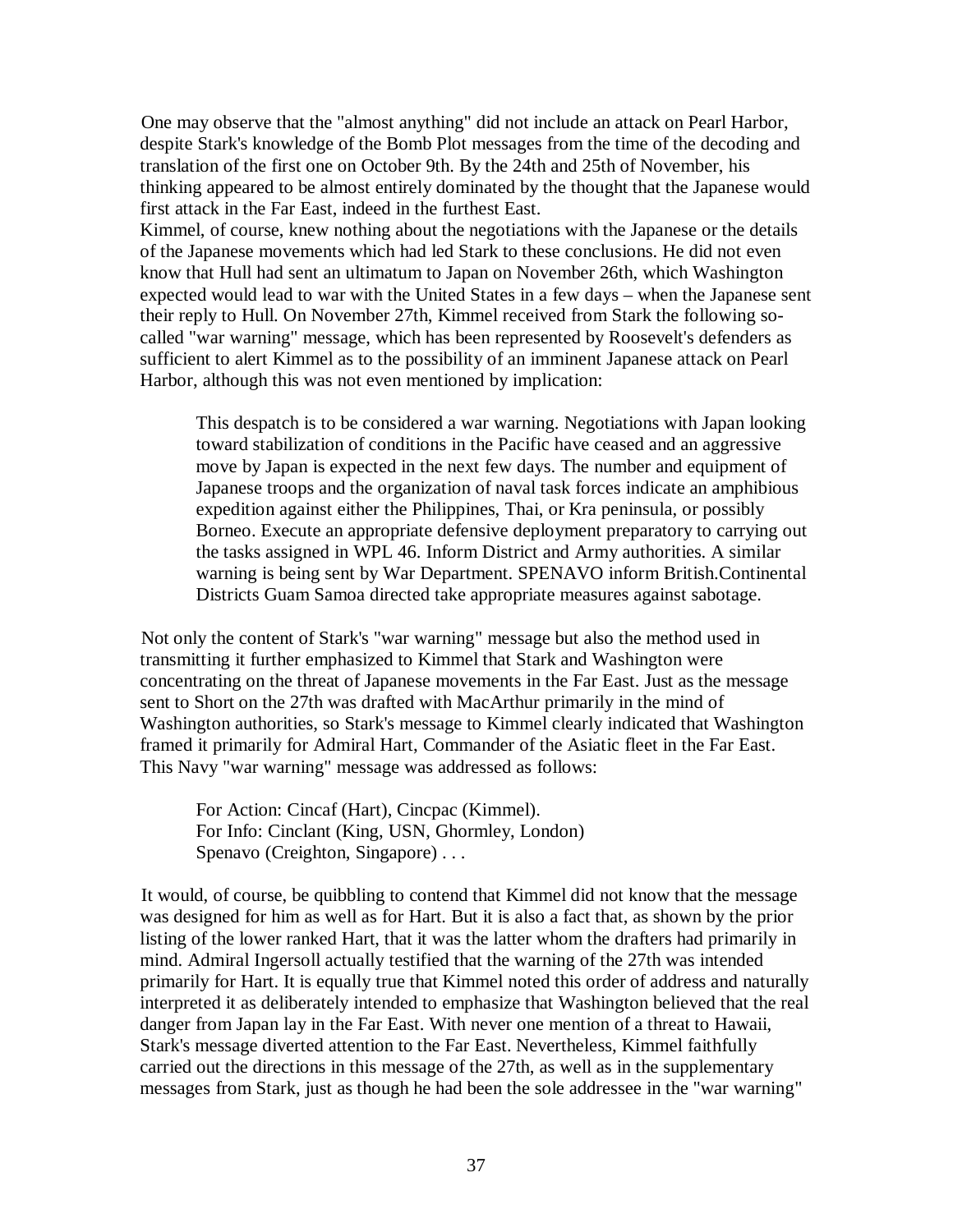message. Stark testified on the witness stand that Kimmel had done all that was required of him in the message of the 27th.

Stark's statement started off with the assertion that "This dispatch is to be considered as a war warning." This carried a much weaker and more generalized connotation than, "This is a war warning." It went on to state that negotiations with Japan, of which Kimmel knew no details, had ceased and aggressive action by Japan might be expected within the next few days. All known Japanese equipment and activities indicated an "amphibious expedition against the Philippines, Thai or Kra Peninsula, or possibly Borneo." Kimmel was ordered to "execute an appropriate defensive deployment preparatory to carrying out the tasks assigned in WPL 46" if war broke out.

Two later supplementary messages were sent to Kimmel by Stark on the 27th. One dealt with sending infantry divisions to defend adjacent bases in the Pacific. The other ordered, if Kimmel thought it feasible, sending Army patrol and pursuit planes to Wake and Midway on carriers then at Pearl Harbor. There was no suggestion of an extensive offensive deployment by the Pacific fleet to the Marshalls to restrain Japanese movement toward the Malay barrier. Commander Hiles has suggested that if the Stimson message to Short on the 27th was a "do-don't message", those of Stark to Kimmel on the 27th constituted "do nothing" messages, so far as preparing Hawaii for an attack on Pearl Harbor. On November 29th, Stark sent Kimmel another message directing him to take no action under WPL 46 until "Japan has committed an overt act", thus matching the similar order sent to Short on the 27th.

Kimmel carried out these orders promptly. On November 28th, Admiral William F. Halsey was sent to Wake with the carrier *Enterprise*, three heavy cruisers and nine destroyers. On December 5th, Admiral John H. Newton was sent to Midway with the carrier *Lexington*, three heavy cruisers and five destroyers; and also on the 5th, Admiral Wilson Brown was sent to Johnson Island on a practice operation with some cruisers and destroyers, there being no remaining carrier for him. The carrier *Saratoga* had been sent to the Pacific coast for reconditioning and equipment with radar and was just starting to return to Pearl Harbor. It was fortunate that the carriers and heavy cruisers had been sent out of Pearl Harbor before the 7th; otherwise, the naval disaster from the surprise attack would have been far more serious. The battleships which were destroyed or injured were of very secondary importance in the type of naval warfare which ensued.

Of course, if Kimmel had been actually warned of imminent danger on the 27th, as he could and should have been, the battleships, carriers, and heavy cruisers at Pearl Harbor would all have been deployed and directed in such fashion as possibly to have detected, intercepted and surprised the Japanese task force under Nagumo and inflicted serious injury upon it, even though it was outnumbered by the Japanese in carrier and planes: that is, provided that the Japanese consul general and spies in Honolulu had not become alarmed by this desertion of Pearl Harbor, informed Tokyo, and the latter had not recalled Nagumo, which is probably what would have happened. Even if Nagumo had proceeded to Pearl Harbor, there is little probability that he would have sent his bombers to attack an empty naval base.

Kimmel ordered the planes that were taken on the carriers by Halsey and Newton to conduct reconnaissance sweeps to detect any possible enemy movements or threats. This was done promptly and on an extensive scale – about two million square miles of ocean area.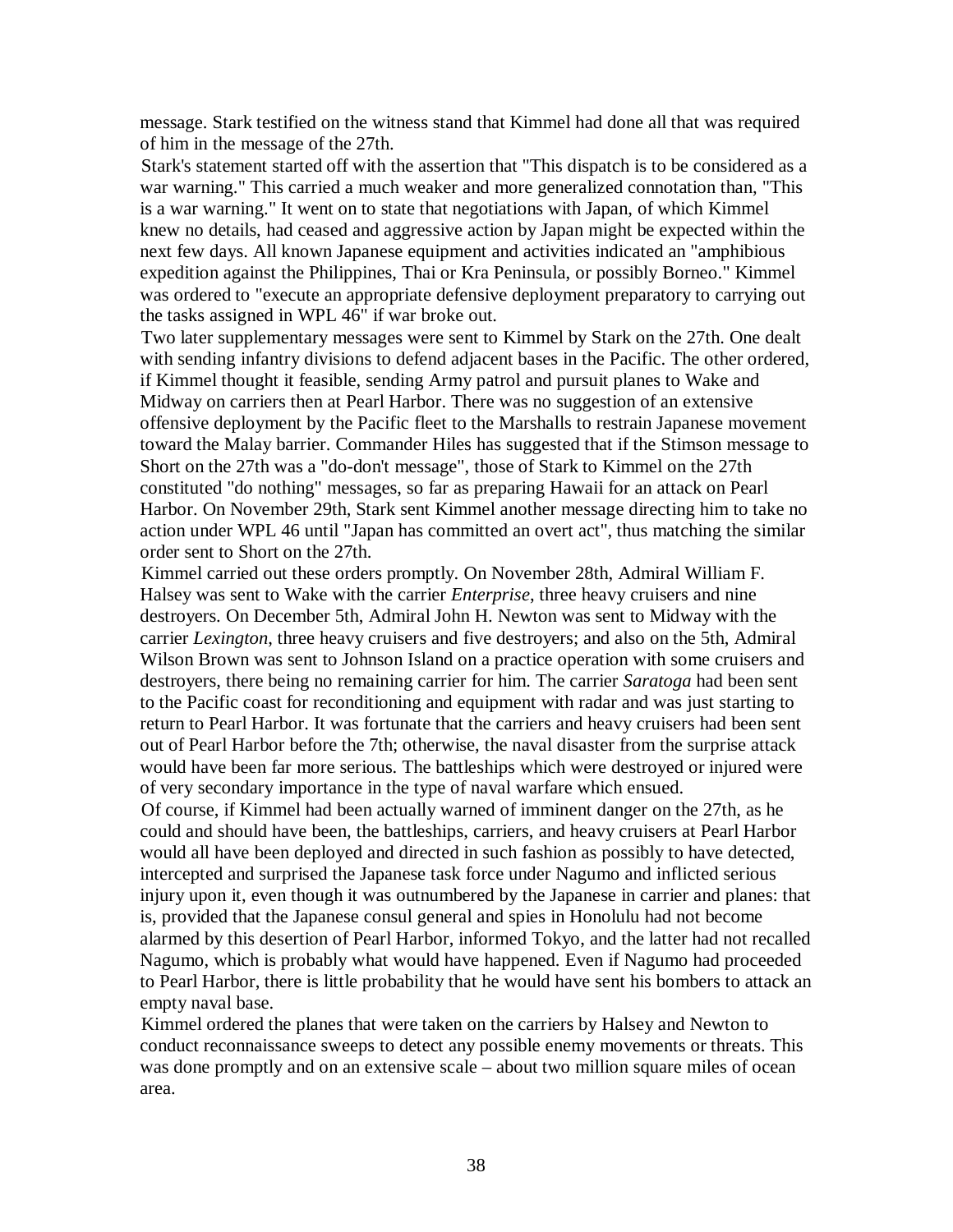There was no valid reason why Kimmel should have regarded these messages that he received from Stark on the 27th and 29th as, in any sense, a warning that Japan might strike at Pearl Harbor within any immediate period. The first message received on the 27th was obliquely labelled a "war warning" but it meant nothing at all in this respect, when considered in connection with the remaining portion of the message and those that followed. Indeed, their total implications were quite to the contrary. "War warning" as used by Stark was only a formal label and a vague, convenient and routine semantic "catch-all", as Kimmel has well described it. Since Kimmel had been denied any knowledge of Magic operations, was not sent a Purple machine, and was ignorant of diplomatic negotiations with Japan after the Argentia meeting in August, the statement that negotiations with Japan had ceased could not have meant anything specific or alarming to him.

He not only had no knowledge of the details of the negotiations revealed in the intercepted Japanese diplomatic messages that were kept from him after August but he was not informed of even such fundamental items as Hull's having sent an ultimatum to Japan on November 26th. The only possible war mentioned was one that might start in the southwest Pacific, East Indies, or Philippines, some thousands of miles away, as the result of a possible Japanese amphibious expedition and attack, and no assurance was expressed by Stark that even this expedition would inevitably mean an attack on the United States unless it was made on the Philippines. All the orders or suggestions for action contained in the messages received by Kimmel on the 27th and 29th clearly indicated that Kimmel was to get ready for possible war in the Far East, and if feasible to send ships to Wake and Midway with planes and reinforcements. Only in the event of war in the Far East was he to make forays against the Marshalls, and try to draw Japanese strength away from the Malay barrier.

Just as the order to go on alert against local sabotage and concentrate attention on civilians in Honolulu and environs made Short believe that Washington had no suspicions of any imminent attack on Hawaii, so the measures Kimmel was directed to take, as laid down in the messages of the 27th and 29th, gave him the inevitable impression that Washington had no suspicion of any immediate Japanese action against Pearl Harbor. The Naval Court of Inquiry, which met from July to October, 1944, asserted that the socalled war warning message sent by Stark to Kimmel on November 27th "directed attention away from Pearl Harbor rather than toward it."

The orders given to Kimmel also involved the further depletion of the already inadequate defensive personnel and equipment at Pearl Harbor – sending more sailors and soldiers to the mid-Pacific, along with robbing Pearl Harbor of pursuit and patrol planes, which were in almost fantastically short supply there, and sending all the carriers away. In the same way that ordering Short to go on alert against local sabotage convinced him that there was no fear in Washington of any attack on Hawaii, so the orders to Kimmel further to deplete his Pearl Harbor supplies, equipment and personnel were tantamount to telling him that Pearl Harbor was not in any danger of attack, so far as Washington was aware, on November 26th and 27th. He received no direct warnings of any probable attack there after that time

One item that has been especially seized upon by defenders of Roosevelt to demonstrate that Kimmel was adequately informed of the threat of a Japanese air attack on Pearl Harbor is that he did receive the information that on December 1st and 2nd that Japan had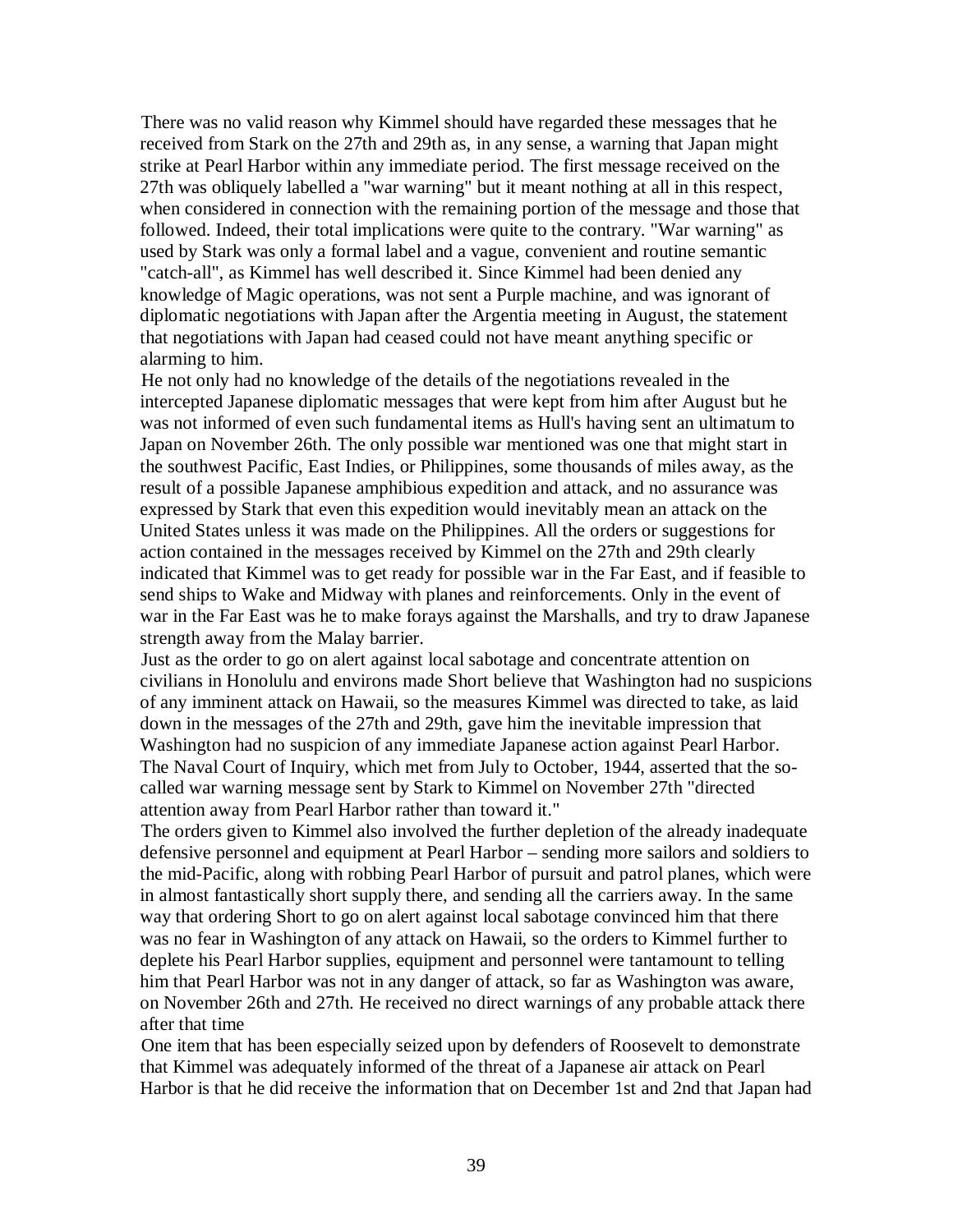ordered the destructions of its codes and code machines.

This contention will not hold up under the most elementary analysis. In the first place, Kimmel is expected to have reacted to this information as though he had been informed of everything that the Washington authorities knew by December 4th: the whole complex of Magic, the breaking of the Purple code in August, 1940, our reading of all Japanese diplomatic messages from that time to December, 1941, all the negotiations that had taken place since August, 1941, the deadlines set by Tojo in November, 1941, his statement of "the things that are automatically going to happen" if negotiations had not been settled by November 29th, Hull's ultimatum of November 26th, which Washington was convinced the Japanese would reply to by a declaration of war, and the whole Winds set-up and its execution on December 4th. None of these vital facts, which gave the codes destruction orders their real significance and implications, were known to Kimmel. On the other hand, in Washington, the codes destruction orders were a dead giveaway as to imminent war when taken in the context of all the other vast array of intercepts and intelligence that was available there.

Despite all this, even at Washington the codes destruction orders were not taken as an infallible sign that Japan was going to make war, especially war on the United States. Even Commander Safford did not consider that the codes destruction orders meant certain war until Winds Execute was intercepted on December 4th. The latter did make it clear that Japan was going to make war and would start it against the United States and Great Britain, but not against Russia. This is precisely why Winds Execute was so vitally important in incriminating the Washington authorities and why it was frantically suppressed and so emphatically declared non-existent by those who sought to conceal their guilt after December 7th.

While Kimmel was informed of the Winds code and Commander Rochefort had experts monitoring on it, neither Kimmel nor Rochefort was told that Winds Execute had been intercepted by Washington on December 4th. Rochefort's staff was unable to intercept it at Pearl Harbor because they were monitoring the voice circuit from Japan. Winds Execute actually came over the Japanese Morse code and Safford was lucky enough to pick it up at Cheltenham, Maryland, as indicated earlier.

Further, there is actual evidence that the codes destruction messages did not inevitably mean war in December, 1941. This news came to Washington on December 1st and 2nd. Nagumo was not ordered to climb Mount Niitaka until the 5th. If the United States had offered to resume negotiations on the 2nd, 3rd or 4th, his task force could have been called back and most probably would have been. It was so arranged in his orders. It is very possible that an American offer to resume negotiations as late as early on December 6th might have led to calling off the attack on Pearl Harbor, but Roosevelt, Hull and Stimson were determined that negotiations would not be resumed after Hull sent his ultimatum on November 26th. Its terms assured that they would not be.

Moreover, the routine destruction of codes was a not unusual occurrence, and had often taken place without an ensuing war. It can be only a casual or formal process. Kimmel had known that the Japanese consulate in Honolulu had frequently burned its papers, which might have been codes, for all that he knew. It is true that, when taken in their full context, as known by Washington, the Japanese code destruction orders of December 1st and 2nd were extreme and sweeping and very probably were a conclusive sign of war, but Kimmel knew nothing of this context. Along with this was the fact that all the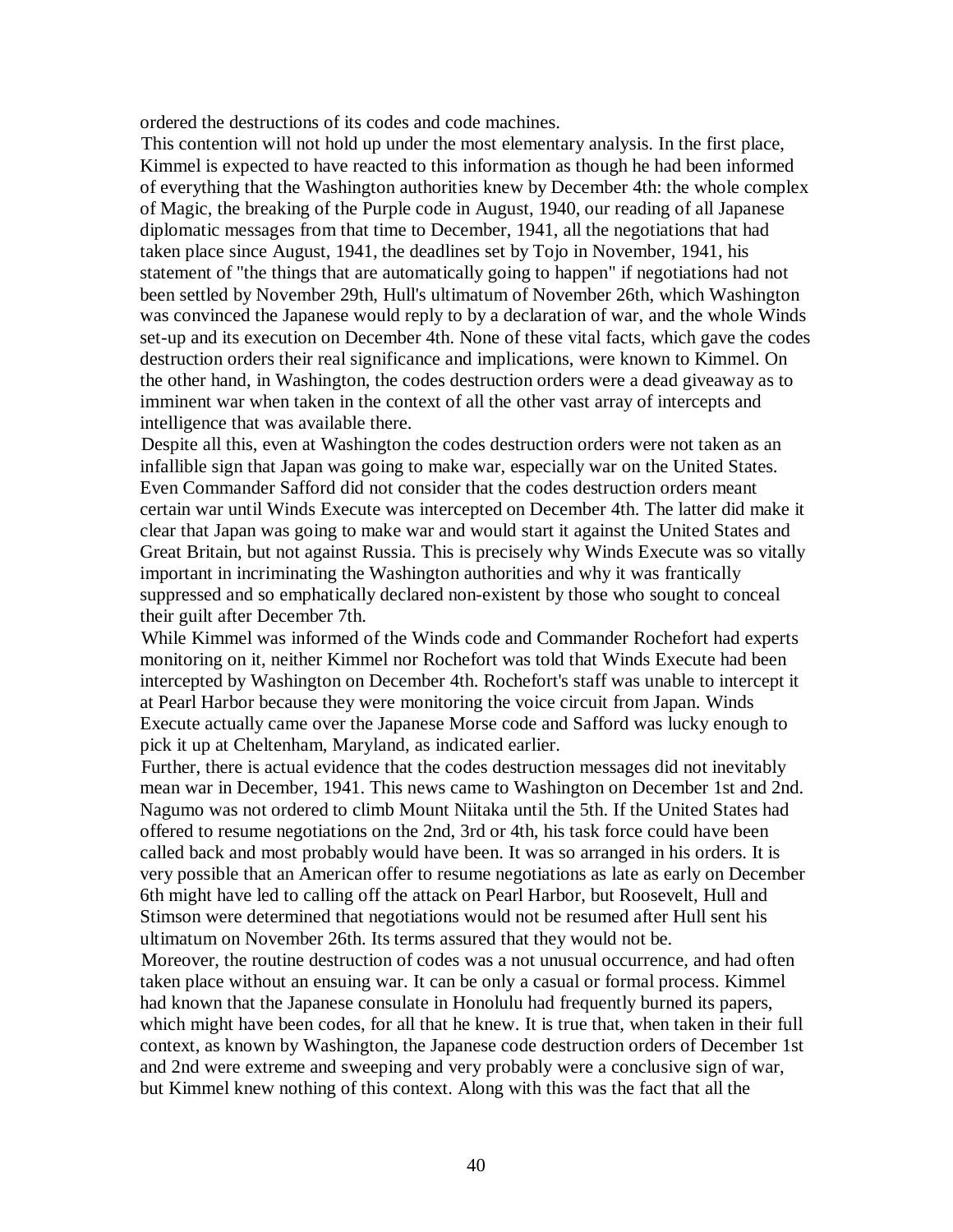information and so-called war warnings that Kimmel and Short received on November 27th, 28th and 29th distracted attention away from Hawaii and emphasized the Far East. Further, any appropriate action by Kimmel, if based on a full recognition of the meaning of the codes destruction order, would have required a complete alert which would have been wholly at variance with the orders to Short not to alarm the civilian population at Hawaii, and these orders to guard against local sabotage were not lifted prior to the Pearl Harbor attack, not even on the West Coast by General Arnold until December 6th at Sacramento. Stark's message to Kimmel on the 29th had also ordered Kimmel not to take any sweeping offensive action under WPL 46 until after Japan had committed an overt act of war. Hence, one can safely conclude that Kimmel's having received the news of the Japanese code destruction orders of December 1st and 2nd was no more of a war warning that the Japanese might strike Pearl Harbor from the air almost immediately than were the messages received by him and Short on the 27th, 28th, and 29th.

In short, the "warnings" received by Kimmel on the 27th and 29th hardly went much further as to details or the imminence of war than Admiral Stark's release to his Admirals after the Singapore Conference of April, 1941, and the formulation of Rainbow 5, to the effect that the question of the United States entering the war was no longer one of *whether* but of *when* and *where*.

Short and Kimmel have been vigorously criticized on the ground that, in the light of the traditional strategic assumptions about naval warfare in the Pacific, they did not, on their own knowledge and initiative, recognize the probability that, in the event of war, the Japanese would first attempt a surprise attack on the American Pacific fleet, wherever it was stationed, even though top authorities in Washington seemed to overlook this. As a matter of fact, they never lost sight of this possibility at any time; indeed, they seemed far more aware of it than Stimson, Marshall, or Stark. Knox had stressed this possibility in January, 1941.

From the time Kimmel assumed command at Pearl Harbor in February, 1941, both he and Short had frequently mentioned and discussed the possibility of a surprise Japanese attack there, and recognized the action and supplies needed to detect and turn back such an attack. They had vainly requested the equipment required effectively to carry out such a protective policy, especially the planes necessary to carry out adequate and continued reconnaissance and to destroy or cripple any Japanese task force approaching Pearl Harbor, but they had received virtually nothing down to the Pearl Harbor attack. As noted earlier, on April 9, 1941, General Frederick L. Martin and Admiral Patrick N. L. Bellinger, commanders of the Army and Navy air forces in Hawaii, handed in a report about the feasibility and danger of a Japanese surprise air attack on Pearl Harbor that was virtually identical to the plan Yamamoto actually carried out under Admiral Nagumo's command. It was carefully studied by Short and Kimmel and was forwarded to Marshall in Washington on April 14th but without any response directing appropriate defensive operations at Pearl Harbor or supplying adequate equipment. Early in 1941, Admiral Bloch had asked for one hundred additional patrol planes that would be needed for effective reconnaissance, and Short had requested 130 B-17 bombers needed for both reconnaissance and attacking an approaching Japanese task force. These planes were promised but never delivered. None of the hundred was ever sent to Admiral Bloch for naval reconnaissance at Pearl Harbor, and a scant twelve B-17 bombers were sent to Short, only six of which were suitable for use after they arrived. Planes needed by Short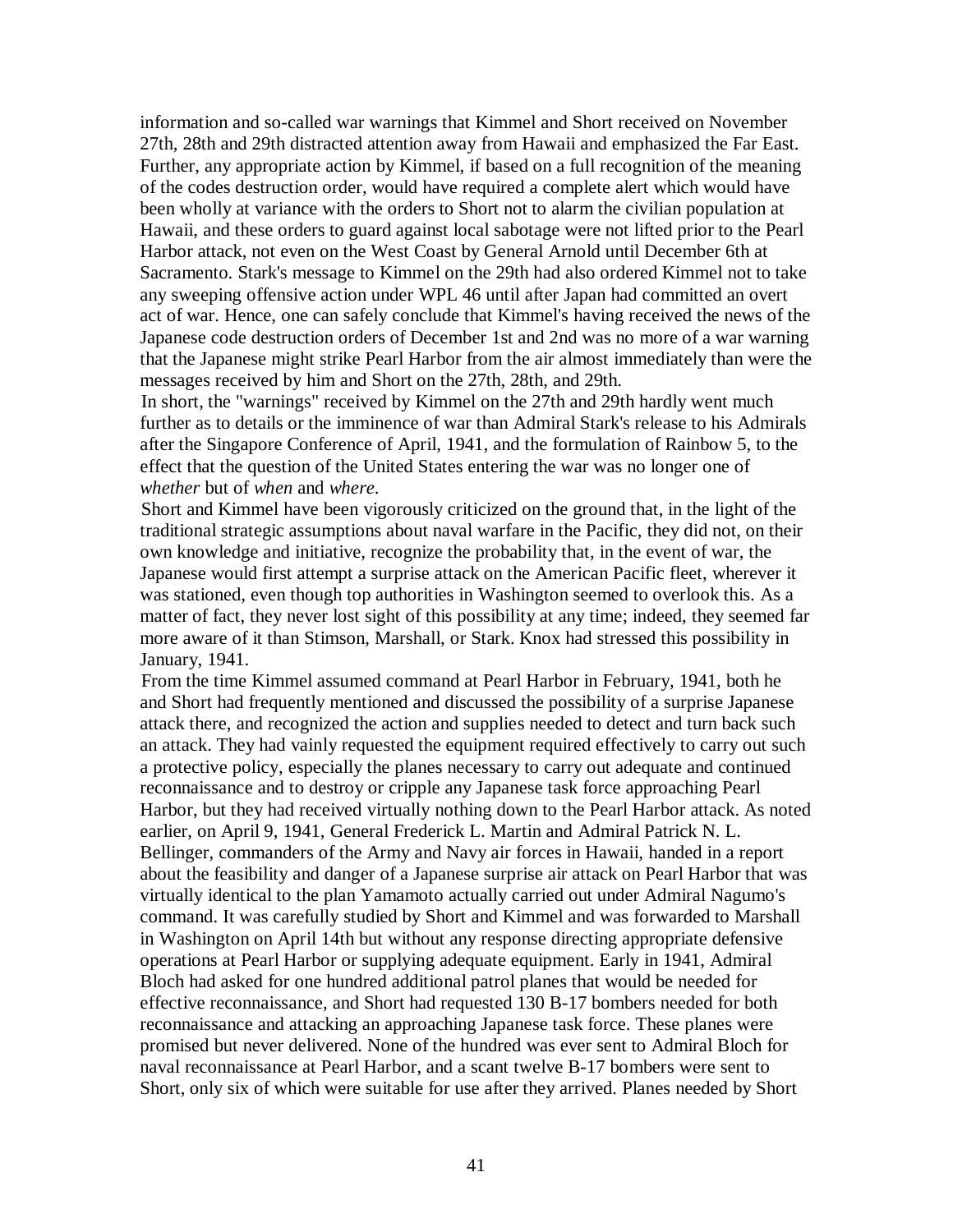and Kimmel at Pearl Harbor had been diverted to the Atlantic and Europe to aid Britain and Russia, along with one-fourth of Kimmel's naval force, sent there in April and May, 1941. Other planes were belatedly sent to the Philippines and to China.

Throughout 1941, Short and Kimmel were actually far more alert and apprehensive to the danger of a surprise attack on Pearl Harbor in the event of war with Japan than was Washington, even though they had been denied the Bomb Plot messages. They were simply refused the equipment required to meet and allay their apprehensions in this matter. Nevertheless, despite the blackout of Pearl Harbor, the patrol planes at Pearl Harbor carried out limited reconnaissance and the planes on the task forces sent out under Admirals Halsey and Newton did conduct extensive reconnaissance in the days just before Pearl Harbor in the effort to detect any evidence of a Japanese task force moving against Pearl Harbor, covering no less than two million square miles of the surface of the Pacific.

In conclusion, it is abundantly clear that Short and Kimmel were not adequately informed, or literally even warned at all, about the prospect of an imminent Japanese surprise attack on Pearl Harbor. What were later dishonestly described as warnings by defenders of Roosevelt actually confirmed and intensified their impression that Pearl Harbor was not in any immediate danger of a surprise attack. This almost criminal failure to warn Short and Kimmel was fully realized in Washington in late November and early December, 1941, by such outstanding operating experts as Colonel Otis K. Sadtler, acting chief of the Army Signal Corps, Colonel Rufus S. Bratton, chief of the Far East Section of Naval Intelligence, and Commander Arthur N. McCollum, chief of the Far East Section of Naval Intelligence.

These men sought to have Short and Kimmel directly and adequately warned, only to have their efforts ignored or frustrated. McCollum believed that Kimmel should have a better warning on the 27th of November. He was probably the best informed person in Washington at the time on the situation in the Pacific, and he prepared a general survey and evaluation of the state of affairs in the Pacific area, Suggesting what should be done, and showed this to Turner, Noyes, and Wilkinson, but it got no further. It would have been invaluable to Kimmel, and if sent to Pearl Harbor would doubtless have led to preparations that would have frustrated Yamamoto's plan to carry through the task-force attack. McCollum then prepared a precise warning to Kimmel on December 1st and another on the 4th, but neither was sent. They were killed by Stark and Turner, which in this case meant Turner, who stubbornly contended that the "warnings" sent on November 27th provided all necessary information to put the Hawaiian commanders on the alert. When McCollum, along with Admiral Noyes and Captain Wilkinson, suggested to Stark on the morning of the 7th that he warn Kimmel at once, both were ignored. No honest and competent Intelligence, Signal Corps, or Naval Communications officer who was in Washington in November and December, 1941, has ever contended, at least not prior to being intimidated during the post-Pearl Harbor investigations, that Short and Kimmel were clearly and adequately warned of any probable impending attack on Pearl Harbor, despite the increasing abundance of material available in Washington from early October onward to justify and validate such a warning and make it mandatory. There is no substantial evidence whatever that either Short and Kimmel failed in their duties in any way whatever at Pearl Harbor or were in any manner responsible for not anticipating and repelling the arrival of the Japanese task force that made the attack on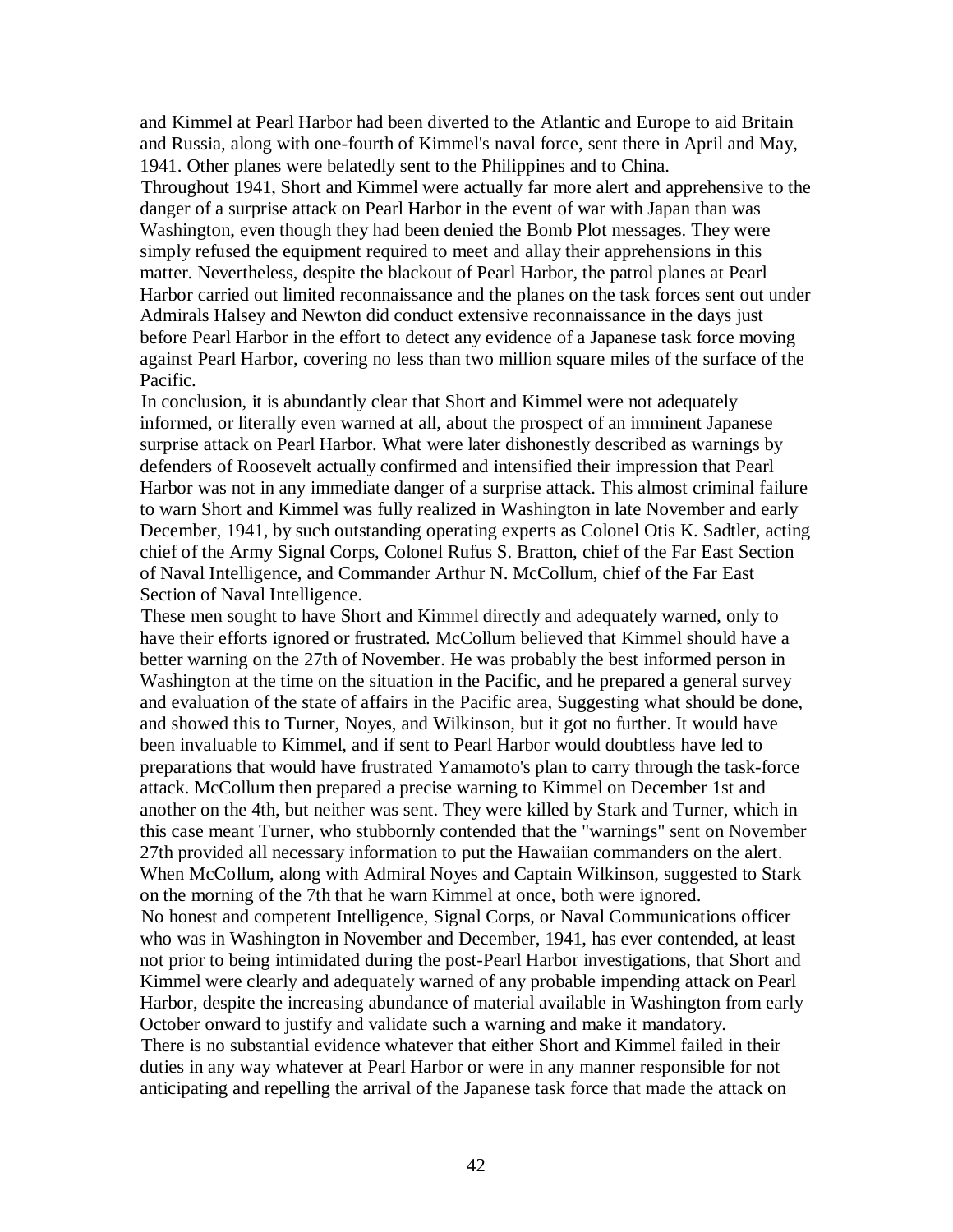the morning of December 7, 1941. They did not have divine wisdom or insight, but it is very doubtful if two men better fitted or more competent for the posts they were occupying in 1941, or officers more diligent in executing their duties, could have been found in the United States. They were clearly more competent, energetic and alert with respect to all matters connected with their assigned duties at Pearl Harbor than their superior officers, General Marshall and Admiral Stark, were in Washington. The allegation of Secretary of the Navy James V. Forrestal, backed up by Admiral Ernest J. King, after the Hewitt Inquiry, that Kimmel failed to demonstrate the superior judgment necessary for exercising command commensurate with his rank and assigned duties, and the order that Forrestal then issued that Kimmel should never again hold any position in the United States Navy which required the exercise of such superior judgment, was one of the most unfair, malicious, and mendacious statements ever made by prominent American public figures in their official capacity. It flew directly in the face of the conclusions of the Naval Court of Inquiry. The criticisms of General Short in the post-Pearl Harbor investigations were equally biased and unfounded and were completely refuted.

Since substantially the same "warning" message that was sent to General Short on the 27th was also sent to General MacArthur in the Philippines at the same time, it is instructive to point out significant differences in the message sent to the latter. These variations all stem primarily from the fact that there was little to hide from MacArthur and Hart. Both Washington and Manila knew that war with Japan was coming soon and that the Philippines were almost certain to be attacked soon after it started. Hence, MacArthur and Hart were left free to take all measures they deemed essential to get ready for the blow. The only exception was that Japan must be allowed to fire the first shot. MacArthur and Hart expected that the Japanese would attack Pearl Harbor before they struck the Philippines because they needed to destroy the Pacific fleet and protect their flank before they could safely carry on extensive campaigns in the Far East and the southwest Pacific.

There was nothing in the message to MacArthur relative to refraining from alarming the civilian population; nothing forbidding the disclosure of intent; and nothing restricting the dissemination of the "highly secret information to minimum essential officers". Manila was to operate under a "*Revised* Rainbow 5", which had been brought out to MacArthur personally by General Brereton. There was no reference to any "*Revised* Rainbow 5" in the message to Short or any indication that he knew of any such revision. Finally, MacArthur was directed to inform Hart of the contents of the November 27th message, while no suggestion was made to Short that he notify Kimmel. As Commander Hiles characterizes the situation:

The conclusion seems obvious and incontestable. The Far East Commands at Manila were given a free hand with no special admonitions or restrictions whereas the Hawaiian Commands were handcuffed and hogtied. It required some finagling to do the trick and fit it nicely into a pattern of intrigue and deceit in such fashion as to appear plausible for the record. To devise and express in words a war warning that is not a war warning calls for some nice mental gymnastics, but it was done and it worked, even though it involved the cooperation of a considerable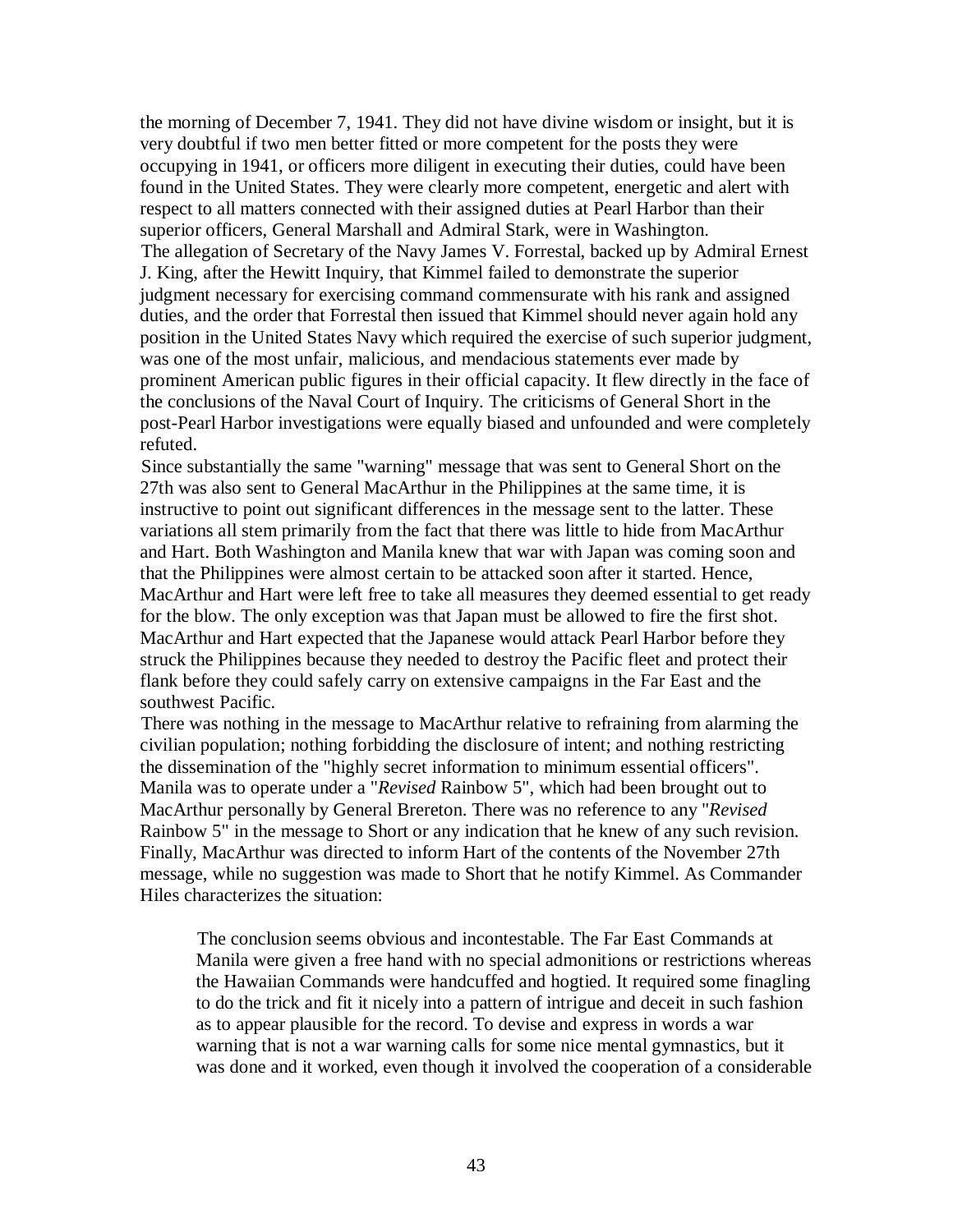number of the highest functionaries of the government and no end of conferences, memoranda, and the like.

It is interesting and illuminating to know that while MacArthur and Hart were favored in the above manner by Washington, they did not really need such special concern. They were far more fortunate in having a Purple machine at Manila and were also assisted by a special arrangement unique in all pre-Pearl Harbor communications connected with Japanese-American relations and any probable Japanese attack on American forces or territory.

When MacArthur felt the need of being well informed as to the diplomatic situation between the United States and Japan, he requested that he be sent one of the best experts from the Army Signal Corps in Washington, and specified Colonel Spencer Akin as the man he desired. Colonel Akin had access to Magic and was fully aware that neither Manila nor Fort Shafter had been fully informed of the increasingly tense situation in Japanese-American relations. He was especially concerned over the failure to send the Bomb Plot messages to Hawaii. Hence, Akin arranged with Colonel Otis K. Sadtler, acting head of the Signal Corps in Washington, that Sadtler would send him such information as would be required to keep MacArthur fully informed of the increasingly alarming developments. Akin was shrewd and foresighted enough to insist on being promoted to Brigadier General before he would consent to accepting MacArthur's request to come to Manila. Sadtler worked just as honestly and patriotically but lived and died a colonel.

Sadtler sent Akin all the information he thought necessary to keep MacArthur fully informed as to the likely time and place of any Japanese attack, whereas Short did not receive any Purple, J-19 or PA-K2 messages after the end of July. A specially important item in the information sent over this secret Sadtler-Akin pipeline were the Bomb Plot messages being intercepted at MS5 at Fort Shafter and other monitoring stations in the United States and forwarded to Washington to be decoded, translated, read, filed away and kept from Short.

Hence, MacArthur had been adequately informed of the imminence of war with Japan before he received the Marshall message of the 27th. He did not need it, but he was able to read far more into it than could Short, who had been kept completely in the dark about the ominous developments during November, 1941. MacArthur was ready for the attack and had cleared his beaches in anticipation of the approaching Japanese assault that he expected to take place immediately after an attack on Pearl Harbor.

One of the main myths circulated by the "blackout" and "blurout" historians is that MacArthur was actually surprised by the Japanese, even six hours after he had learned of the attack on Pearl Harbor, and that his airplanes had remained huddled helplessly on the ground and were destroyed by the Japanese bombers as Short's had been that morning at Hawaii. They had actually been in the air on reconnaissance during the morning of the 7th, and had just returned to refuel when the Japanese attack came, quite unexpectedly at the moment. It had been doubted that the Japanese bombers could fly from Formosa to Manila and return, and weather conditions were also such that it seemed unlikely that they would even make the attempt on the 7th.

MacArthur and Akin knew that Short was being deprived of this alarming information that they received from Sadtler in Washington, but had to sit quietly by and await a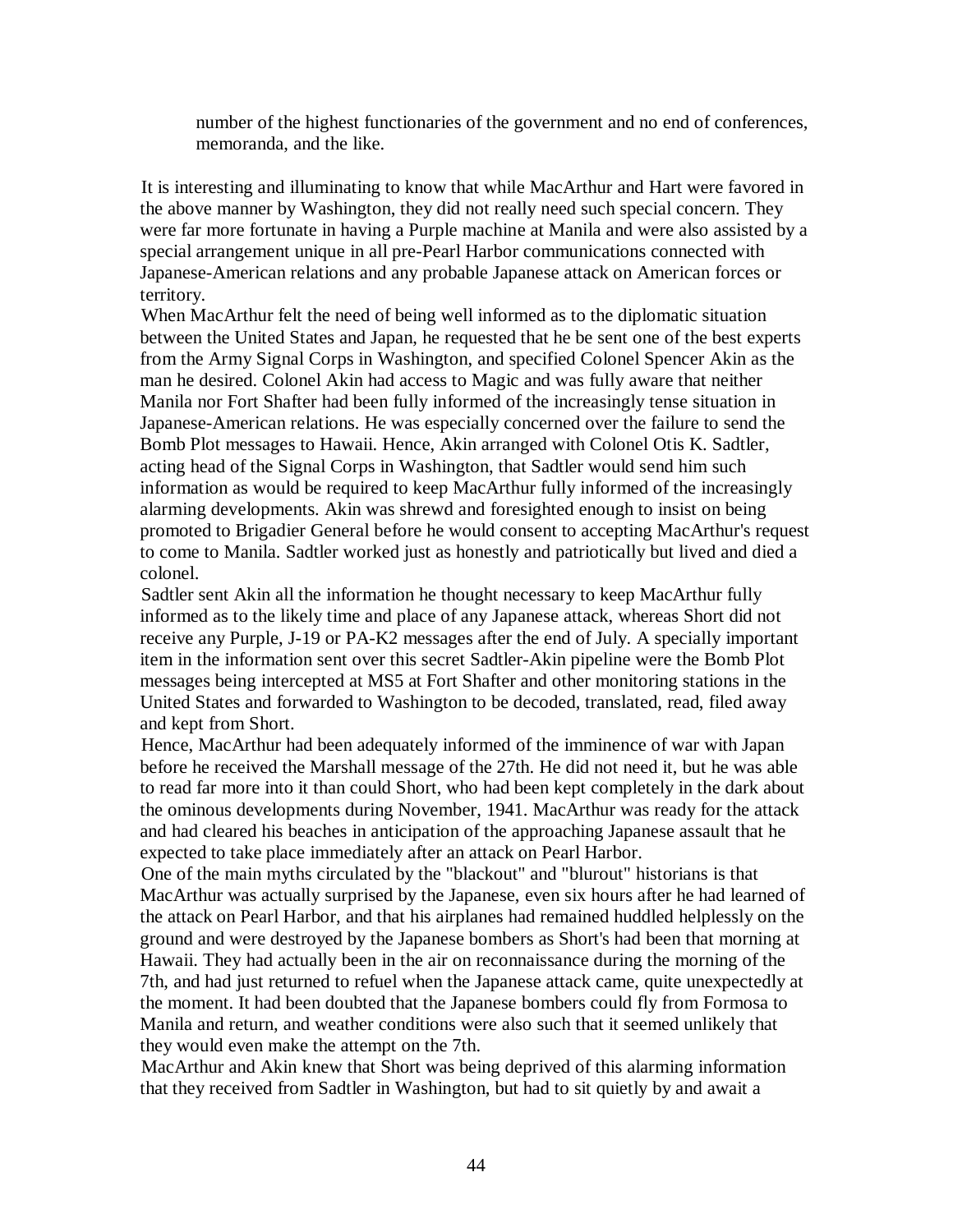Japanese attack. They did not dare pass on this crucial information to Short because any resulting precautionary action on the part of Short might reveal the existence of the Sadtler Akin pipeline and lead to its suppression, which would have been a serious loss for Manila.

Commander Laurance F. Safford, chief of the Security Section of Naval Communications in Washington, thought at the time that all such disturbing information was being sent from Washington to Admiral Bloch at Pearl Harbor. Hence, he made no attempt to set up a secret Safford-Rochefort pipeline which would have given Commander Rochefort, chief of Naval Communications Intelligence at Pearl Harbor, essentially the same information that Sadtler was sending Akin. Rochefort has told me several times that if this had been done, Pearl Harbor would have gone on alert long before Nagumo approached Pearl Harbor, in all probability before he left the Kurile Islands. Rochefort has criticized Safford for even failing to give him some clear hints of the dangerous developments in Japanese-American relations after November 26th, or even earlier, since they were close friends and in constant communication. Even a few allusions about the actual situation would have led Rochefort to intensify precautionary monitoring action. He could not decode Purple, for Pearl Harbor had no Purple machine, but he could have decoded and read messages sent in J-19 and PA-K2, many of which, notably the Bomb Plot messages, indicated a serious threat to Pearl Harbor. Safford asserts that he supplied Rochefort with the changing keys for these codes but did not feel that it was necessary to suggest that Rochefort use them for intercepting and reading the Japanese diplomatic messages because he thought that Kimmel and Bloch were getting all the relevant information from their superior officers in Washington. He remained misled about this for nearly two years after the Pearl Harbor attack, when he first discovered that Bloch and Kimmel had not been sent the relevant information on Japanese-American relations at any time before the attack. Until then, he had believed that Kimmel had actually been seriously derelict in not heeding his warnings and executing his duties. Safford made this discovery when he was examining the Navy files and found that the incriminating documents relative to Pearl Harbor had been removed. Fortunately, he found where they had been hidden before they could be destroyed and restored them to the files. Later on, this enabled the Army Intelligence officers to discover that most of the incriminating documents had been removed from the Army files and not replaced.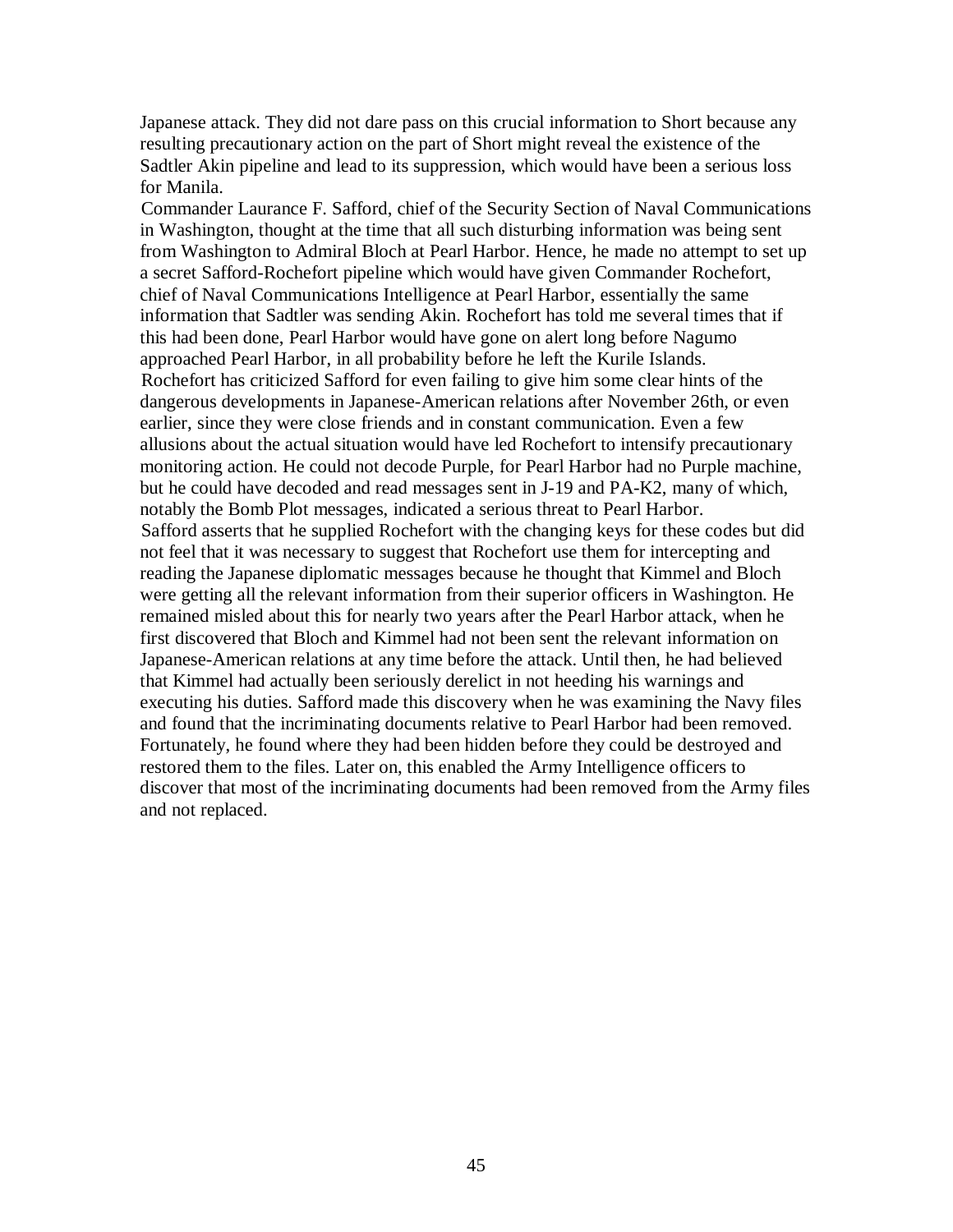## **VI. THE BLACKOUT OF HAWAII ON THE EVE OF PEARL HARBOR**

We may now deal with the problem of why, how and by whom Short and Kimmel were, during the more than a week before the Pearl Harbor attack, deprived of the large and varied mass of information that had been accumulated in Washington and demonstrated, surely by October, 1941, that war with Japan was now definitely in the making, that by November 27, 1941 it might start at any time, but most likely when Japan submitted its reply to Hull's ultimatum of November 26th, that by December 1st and 2nd it was at hand, that by December 4th Japan would declare war against the United States and Great Britain, that by the early afternoon of the 6th war could come at any moment, and that by the morning of the 7th the Japanese would in all probability attack Pearl Harbor about 1:00 P. M. Washington time, or 7:30 A M. Pearl Harbor time. This leaves out of consideration the Kita message, which had been processed by 2:30 on the afternoon of the 6th and definitely indicated that the Japanese would arrive off Hawaii by the evening of the 6th and be prepared to attack Pearl Harbor on the morning of the 7th. The blacking out of Short and Kimmel relative to the Japanese threat at Pearl Harbor is a highly complicated situation involving many facts, issues and changes of policy and operations, especially during the year 1941. The only consistent item and unvarying policy in all the tortuous maze of developments from October 5th, 1937, to the surprise attack on Pearl Harbor was the determination of Roosevelt from the autumn of 1939 to put the United States into the war, but his conception of the enemy to be fought at the onset of war changed markedly throughout this period. At the outset, it was Japan, as revealed by his suggestion at the first Cabinet meeting, the largely secret strengthening of the American navy, the Chicago Bridge speech of October 5, 1937, and Captain Ingersoll's mission to Britain in the winter of 1937-1938. After the outbreak of war in Europe in September, 1939, it became Germany, where Churchill was exerting his main pressure for collaboration. It was not until this seemed almost impossible to accomplish by mid-summer of 1941, because Hitler provided no *casus belli*, that Roosevelt finally decided that he would have to enter war through the back door of Japan. No other prominent American official except Stimson was clearly determined to support war with Japan at this time. Stimson first became publicly very influential in this policy only by the summer of 1941 when Roosevelt decided that Japan would probably have to become the main initial target of his bellicosity. After this date Stimson, already appointed Secretary of War in June, 1940, logically became the most undeviating member of Roosevelt's entourage so far as upholding the war motif with Japan was involved.

There are a number of relevant questions which have to be raised, some of which have not been entirely resolved even today and may never be wholly cleared up. The first one is how and why many of the top military officials in both the Army and Navy at least appeared to ignore at the most crucial period, November and December, 1941, the basic Japanese strategy of a Pacific war – an initial attack on the American Pacific fleet – which had been demonstrated to be sound and practical and had been given special relevance after the Pacific fleet had been based at Pearl Harbor in the spring of 1940? How could they have disregarded the numerous Bomb Plot messages and the Martin-Bellinger Report, both of which clearly pinpointed Pearl Harbor as the inevitable target of any Japanese air attack if war came?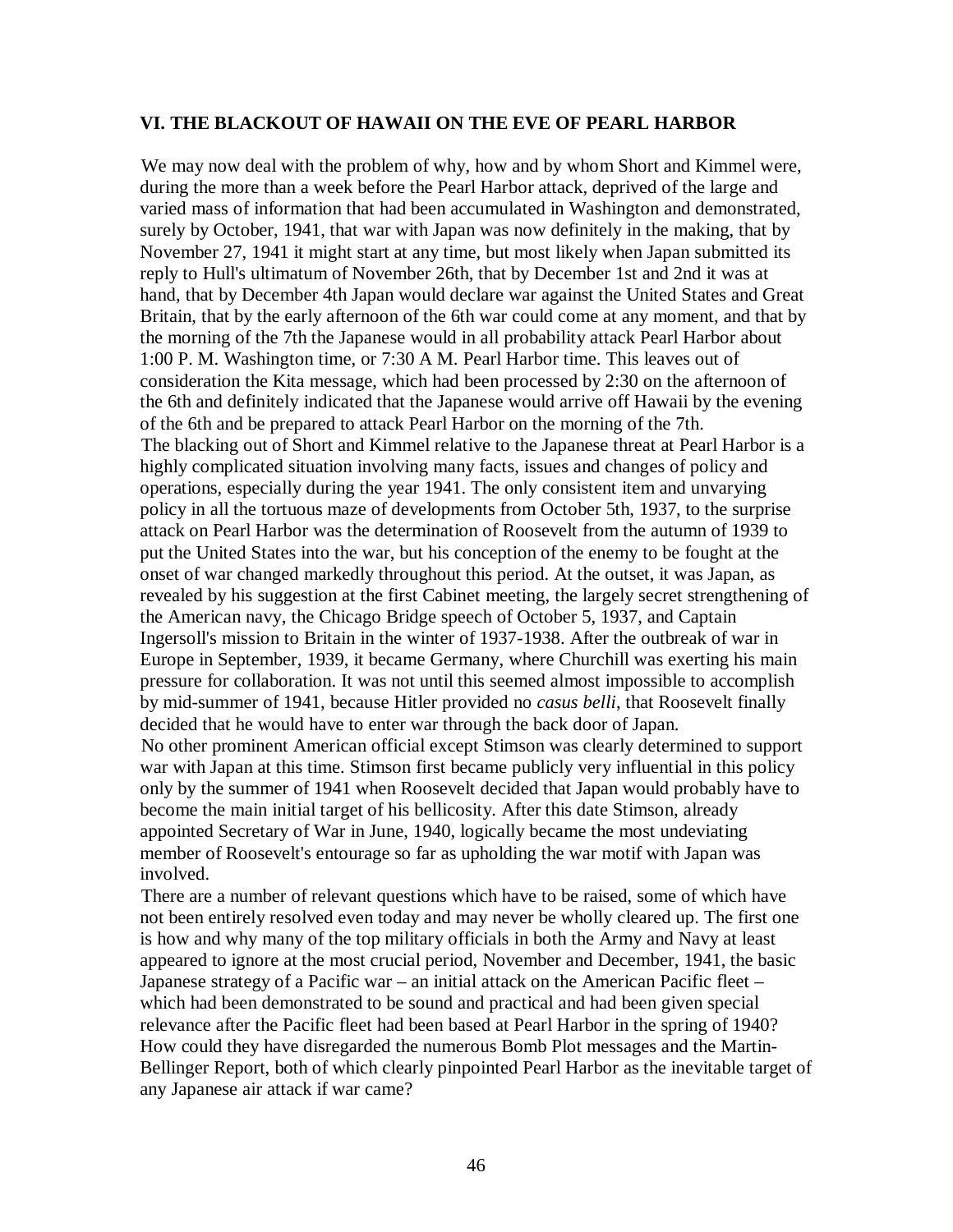How could this top military personnel appear to be unaware of the special threat to Pearl Harbor when all the operating groups in the lower echelons, who were devoted to matters of Magic and intelligence, were discovering and emphasizing this danger and were persistently seeking to get this evidence presented to their superiors and have Short and Kimmel properly warned while there was still an abundance of time in which to alert Hawaii and avert an attack there? Why did the most concerted effort to blackout Hawaii begin when Roosevelt's shift of policy to direct bellicosity toward Japan obviously increased the danger of an attack there? Short was blacked out as to negotiations with Japan after the latter part of July and Kimmel after the Argentia meeting in August. How were the top military echelons able to keep the impressive evidence of danger to Hawaii suppressed? Were they ordered by Roosevelt to suppress this material and withhold it from Hawaii? If so, how many were so ordered, and who were those who suppressed the evidence without any order to do so? Why, when the threat to Hawaii became more clear and evident, did most of the top military echelons turn their attention to the Far East and apparently neglect Hawaii?

Who in the upper civil and military echelons in Washington wanted the United States to go to war, and if they did, was it to be war against Germany or Japan? Neither Marshall nor Stark really wanted any kind of war at the moment, with either Germany or Japan, because they believed that this country needed to get better prepared to wage a world war; they were especially opposed to war with Japan in 1941. Hull was apparently satisfied to continue feeding his banalities and platitudes to Nomura and assuring the probability that no peaceful settlement could be made with Japan. He hated both the Germans and the Japanese and, as an old Tennessee feudist, was hardly opposed to a little killing on principle, but he was surely not a leading protagonist of open hostilities although he knew that they would almost surely result from his operations as Secretary of State.

Secretary of the Navy, Frank Knox, as one of the leading warmongers of the time, was eager to get us into any available war, although he preferred one with Germany, but he wished to have Hawaii well prepared for war and seems to have played no decisive role in precipitating war with Japan or blacking out Hawaii. By the latter part of November, when the Japanese began to send extensive forces southward and it seemed possible that the Japanese would make their first attack in the southwest Pacific, on the islands or mainland, Knox was especially vigorous in maintaining that the United States must stick by the arrangements in ABCD and Rainbow 5 and resist the Japanese by force even though there was no attack on American territory and forces.

When I was teaching at the University of Colorado in 1949, one of my mature students was a nephew of Knox. Learning of my interest in Pearl Harbor, he brought up the subject of Knox in relation to this question. He said that the Knox family had always believed that the Secretary's death was hastened by his sense of shame and humiliation over what he had discovered to be the deliberate failure of Washington to warn Short and Kimmel about the coming surprise attack, and the subsequent attempt to make Short and Kimmel the scapegoats for the quasi-criminal neglect by the guilty parties. Since Knox died on April 28, 1944, he did not live to learn the revelations brought forth

in most of the post-Pearl Harbor investigations, but the Naval Intelligence and Communications experts of 1941 knew and resented the failure to warn Short and Kimmel, and Knox may have called them in for questioning. Indeed, all he would have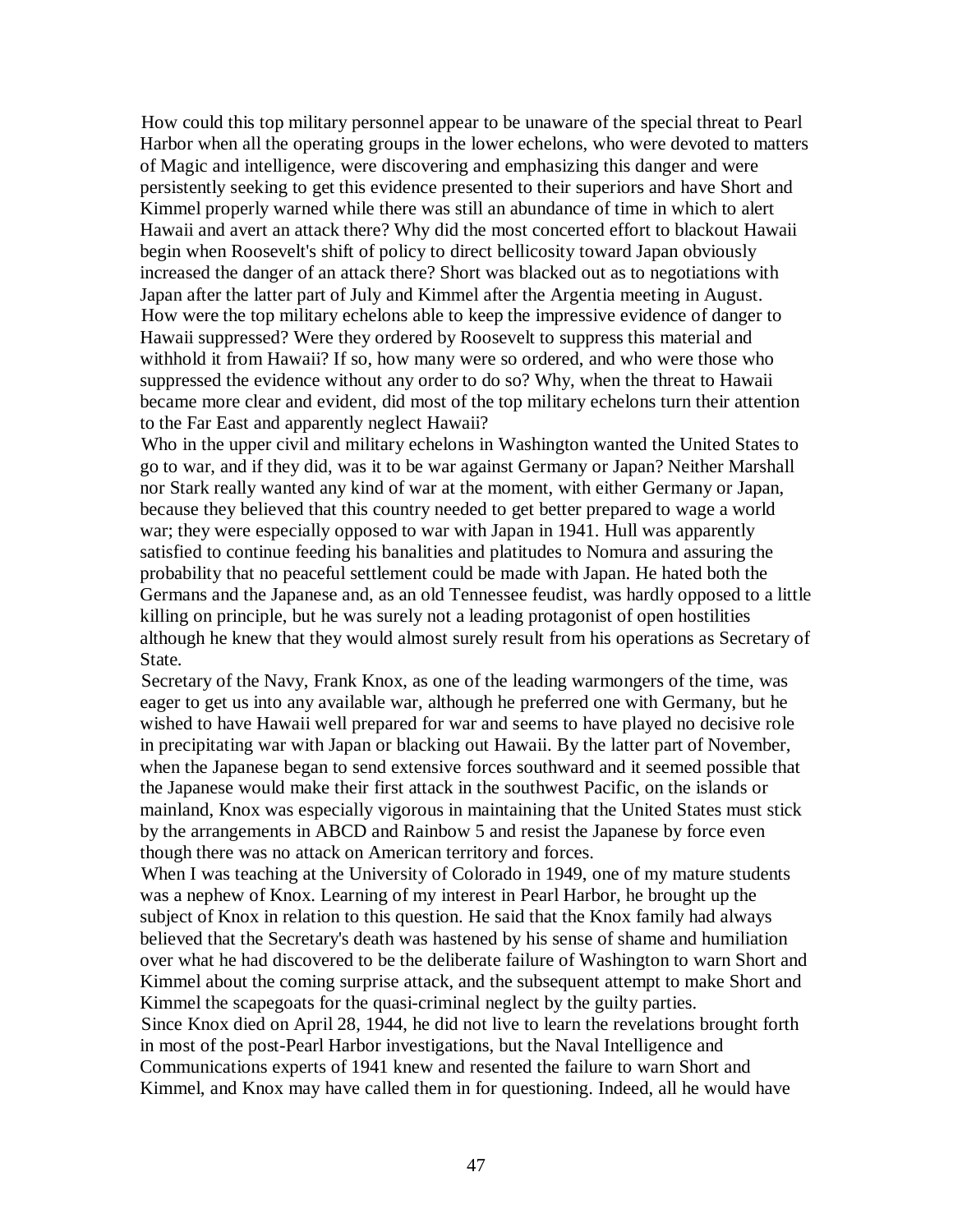needed to do was to talk to his friend, the distinguished Admiral William H. Standley, about the "kangaroo court" conducted by Justice Owen Roberts, where this disgraceful smearing of Short and Kimmel, especially the latter, got off to a running start. A similar impression was given to me by Admiral Ben Morreell, who was closely associated with Knox and travelled thousands of miles with him between Pearl Harbor and Knox's death. He assured me that Knox was "clean as a hound's tooth" with respect to any complicity in blacking out Pearl Harbor in December, 1941, and became increasingly suspicious of Roosevelt's role in this matter.

Only Stimson, who had been brought into the Cabinet in June, 1940, clearly stood with Roosevelt in strongly favoring war with both Germany and Japan. He had been one of the leaders in the interventionist group in the East from 1937 onward who had urged our entering the European war; but he had also been the outstanding Japanophobe among the top civilian figures in the United States for a decade. How were Roosevelt and Stimson able to steer the country into war in the face of the great strength of non-interventionist sentiment in the country at large?

The year 1941 brought all these confused policies and personal attitudes to a head, partly due to new international developments and partly as a result of the unexpected responses of leading personalities involved, notably Hitler. Although keeping Japan as a martial ace-in-the-hole, Roosevelt started out the year with his interventionist policy mainly centered on Germany, an attitude which was supplemented by strong pressure from Churchill. Hitler was to be provoked into starting war by challenging American unneutral action in convoying supplies to Britain and Russia on the Atlantic, but Hitler refused to rise to the bait as he had earlier declined to do in the case of the Destroyer Deal of 1940 with Britain and the lavish shipment of arms to Britain. By the end of June, 1941, the prospect of provoking Hitler had greatly dimmed and it seemed likely that the most effective way in which to get into the war was to incite Japan to take some action which would inevitably mean war. At this moment, Roosevelt, most appropriately, brought Secretary Stimson into direct action to implement the Japanese policy that he had "sold" to Roosevelt with great ease on January 9, 1933.

Although there is no doubt that after September, 1939, Roosevelt definitely preferred to get into the war directly in Europe, he had always kept Japan as an ace in his sleeve ever since his meeting with Stimson in January, 1933, and the first meeting of his Cabinet in March, 1933, as we have been told by then Postmaster-General James A. Farley. He had secretly built up the American navy, and our only likely naval enemy was Japan. His Quarantine Speech in Chicago in Qctober, 1937, straight Stimson doctrine, emphasized Japan more than Germany. In the winter of 1937-1938, he sent Captain Royall E. Ingersoll to Europe to consider possible American operations with the British in the event that they became involved in a war with Japan. Roosevelt early adopted measures aiding the Chinese in their war with Japan, and there is much evidence that the financial and diplomatic policies of the United States played a very considerable role in bringing about the renewal of war between Japan and China in July, 1937. The outbreak of war in Europe in 1939 only provided a temporary interlude which distracted Roosevelt from his underlying aggressive program relative to Japan. The Roosevelt-Stimson policies and actions with reference to Japan after June, 1941, that led to the outbreak of war on December 7, 1941, were summarized early in this article and need not be repeated here. Much has been written on the possible communist influence on Roosevelt's decision to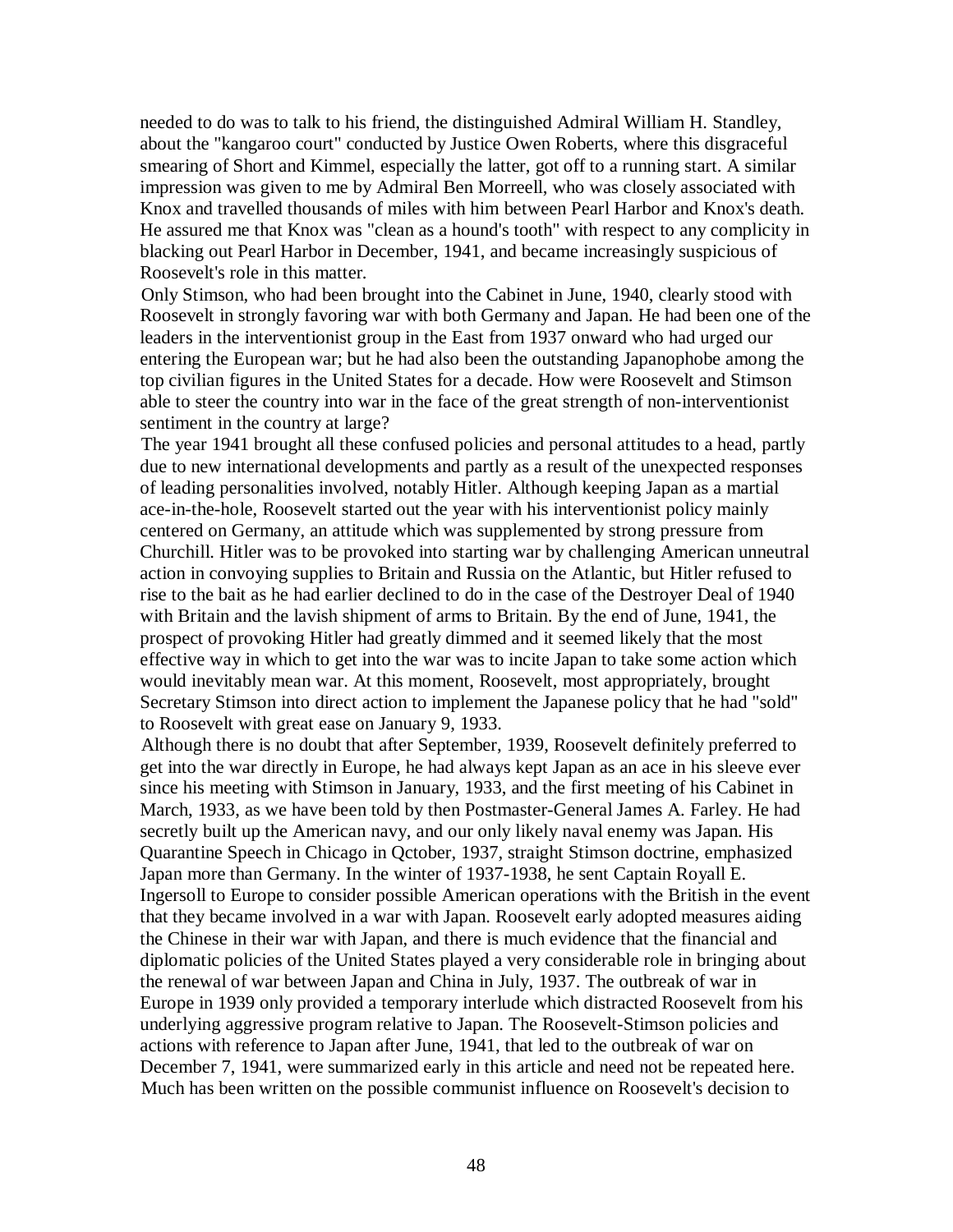make war on Japan, but even revisionist historians have concentrated mainly on that exerted by Chiang kai-Shek and Owen Lattimore through pro-communist officials among Roosevelt's associates at the White House, such as Lauchlin Currie and Alger Hiss, in leading Hull to kick over the *modus vivendi* and send his ultimatum to Japan on November 26, 1941. It was a far more complicated and far-reaching operation than this, but to deal with it adequately would require much more space than is available here. Moreover, it does not require extensive treatment here, for Roosevelt, Stimson, and Hull did not need any encouragement and support from the Communists in their determination to pressure Japan into war with the United States.

Most basic, perhaps, was the fact that Litvinov sold his doctrine of "collective security" to the Popular Front politicians in Europe, and this was adopted by the American Liberals as the dominant consideration in their pro-war propaganda in the United States. This matter has been treated in detail by Professor James J. Martin in his *American Liberalism and World Politics, 1931-1941*. The liberal propaganda was most potent in supporting American intervention in the European War until Hitler failed to provide the expected provocation to war on the Atlantic.

In Asia, the predominant motive of the Communists in supporting war against Japan was provided by the fact that Japan was the main bulwark against Communism in the Far East. But Russia left this propagandist operation chiefly in the hands of the Communists of Asia, mainly those in China, since Russia had to move cautiously to avert vigorous Japanese defensive movements against Siberia. The Chinese Communists pressured Chiang kai-Shek to act aggressively against Japan, and they were encouraged by the procommunist figures in Roosevelt's entourage in Washington. After England became involved in war in Europe, and especially after Hitler attacked Russia, the latter stepped up its pressure on the Chinese Communists to involve the United States in war with Japan.

But it was not until the Russian spy in Tokyo, Richard Sorge, informed Stalin in mid-October 1941 that Japan would move southward and not molest Siberia, that Russia began in earnest to influence American action against Japan. Prior to Hitler's attack on Russia on June 22, 1941, the most publicized Soviet attitude in the United States had been anti-interventionist. American Communists sought to line up with the America First organization until they became embarrassing to the latter and its leaders repudiated any communist support, which evaporated after Hitler's attack. But Russia had never abandoned its previous cautious support of pressure against Japan in the Far East. The Lauchlin Currie-Owen Lattimore episode was only a dramatic item in this broader campaign of the Communists against Japan in the Far East. Lauchlin Currie, an assistant-President in the White House circle, was a strong pro-communist sympathizer, perhaps a member of the party. Owen Lattimore, who was similarly pro-Communist, but not personally a Communist, occupied the somewhat curious position of American adviser to Chiang kai-Shek in China. When Roosevelt, Hull, and even Stimson, at the insistence of Marshall and Stark, were considering a *modus vivendi* with Japan to gain time in order better to prepare for a Pacific war, Lattimore sent a strongly worded cablegram to Currie protesting against any such temporary truce with Japan. The cablegram was vigorously supported by Currie and it has been regarded by many historians as constituting the final item which induced Hull to kick over the *modus vivendi* and send his ultimatum to Japan.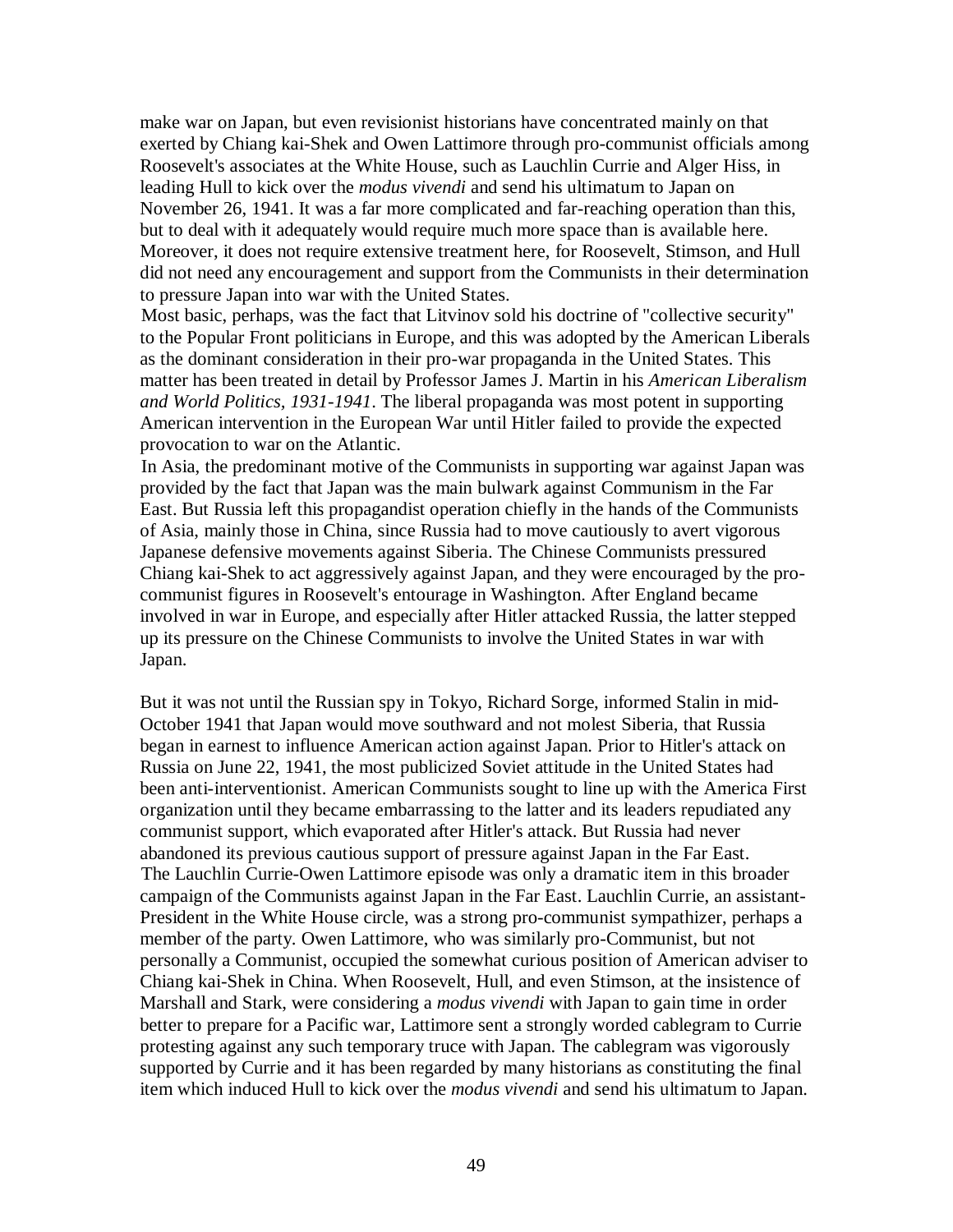There were other far more basic, communist influences on items with regard to Hull's ultimatum to Japan which have been overlooked even by many revisionist historians. The most interesting of these is the extent to which the terms of Hull's ultimatum reflected the views of Harry Dexter White, the pro-communist brains of the Treasury Department, Felix Frankfurter having once observed that secretary Morgenthau did "not have a brain in his head".

On November 18, 1941, Morgenthau sent to Hull a memorandum drafted by White setting forth proposed terms that should be presented to Japan by Hull. They were so drastic that it was obvious that Japan would never accept them. Nevertheless, Maxwell Hamilton, the chief of the Far Eastern division of the State Department, read the Morgenthau-White memorandum and said that he found it the "most constructive one which I have yet seen". He revised it slightly and filed it with Hull, who had this Hamilton revision before him when he drafted his ultimatum of November 26th to Japan. Actually, no less than eight of the ten points in Hull's ultimatum to Japan embodied the drastic proposals of the Morgenthau-White memorandum.

Despite all this volume of evidence of communist pressure in the Far East for war between the United States and Japan, I remain unconvinced that it exerted any decisive influence upon Roosevelt, who, after all, determined American policy toward Japan. Roosevelt had made up his mind with regard to war with Japan on the basis of his own attitudes and wishes, aided and abetted by Stimson, and he did not need any persuasion or support from Communists, however much he may have welcomed their aggressive propaganda. If he had desired to preserve the *modus vivendi* he would have had no hesitation in repudiating Hull's action. Hence, it remains my conviction that the contention that Soviet Russia exerted any preponderant influence in pushing the United States into war with Japan must be discarded. This also applies to the belief that Churchill, who was then working hand-in-glove with the Russians, exerted decisive influence on Roosevelt in his pressuring the Japanese into war. Roosevelt was in no way dependent on Churchill's support; the reverse was the case. The responsibility for the final action in pressing Japan into war was that of Roosevelt, and this must be judged solely on the basis of its wisdom with respect to the national interest of the United States at this time. The apologists for Roosevelt, from Thomas A. Bailey to T. R. Fehrenbach, have contended that our national interest required our entry into the war and justified Roosevelt's "lying" the country into the conflict to promote our public welfare. For at least fifteen years after the attack on Pearl Harbor, most revisionist historians still believed that by December 4th or 5th, at the latest, virtually all the top officials in Washington, civilian and military, were convinced that, in the event of war, the Japanese would first attack Pearl Harbor. They based this conclusion chiefly on the whole broad historical background and the traditional naval strategy in the Pacific: the assumption that Japan would never start a war without making her first move an attempt to destroy the American Pacific fleet, wherever it was stationed. This was necessary to protect the Japanese flank before they could safely move into the southwest Pacific and the East Indies or go north to attack Siberia, unless they could be assured of American neutrality, and nothing in Roosevelt's foreign policy gave the Japanese any reason to expect American neutrality. By mid-summer of 1941 it seemed evident that Roosevelt and Stimson were determined to wreck Japan by either economic pressure, military operations, or both.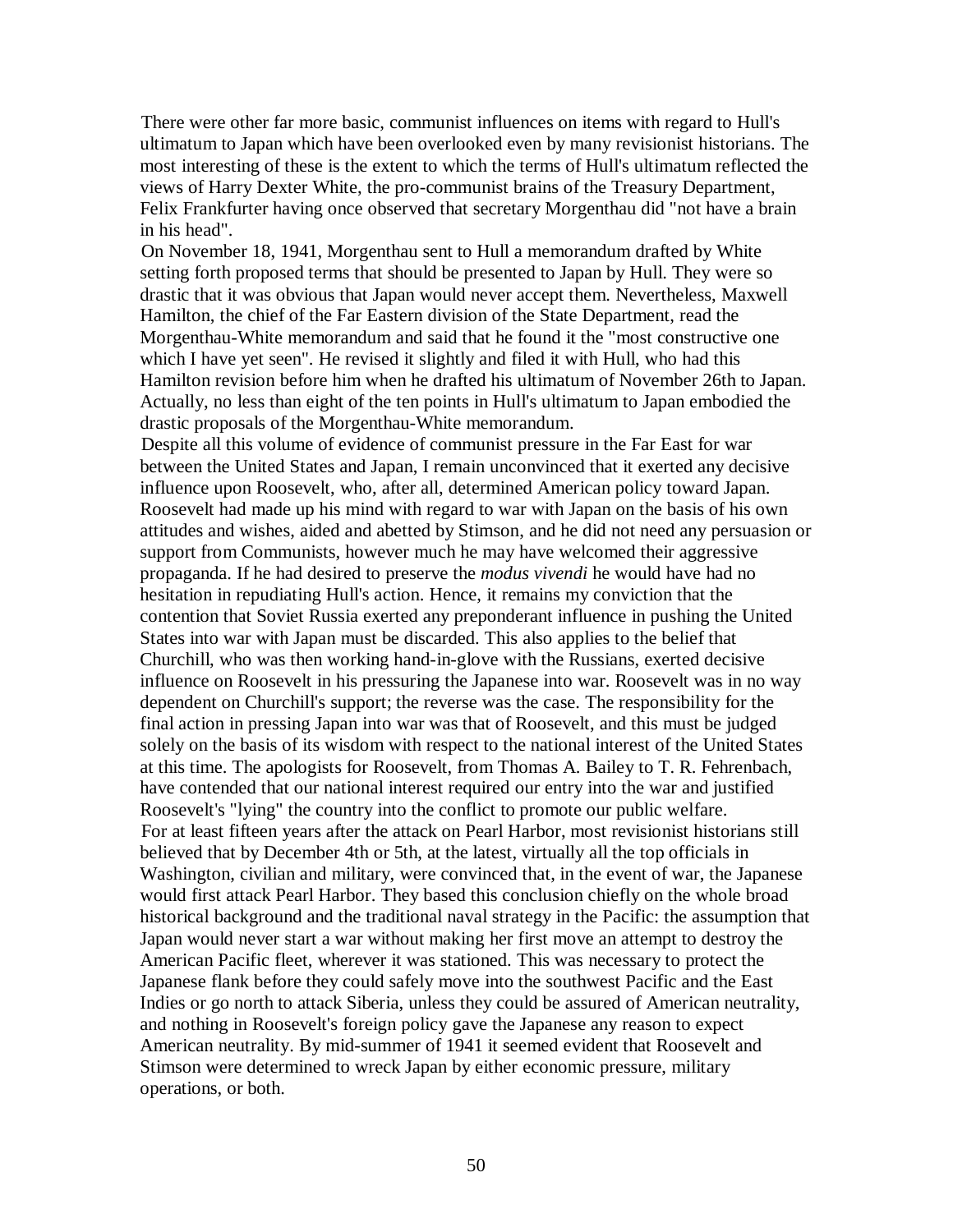These revisionist historians were also familiar with the series of Bomb Plot messages which clearly pinpointed Pearl Harbor as the target of any Japanese surprise attack on the United States. They were also well acquainted with the fact that our Navy had been holding maneuvers for years off Hawaii, long before the Pacific fleet was retained there in the spring of 1940, to discover the nature and prospects of a surprise Japanese attack on Pearl Harbor. Unfortunately, the prospect of success for Japan seemed very good indeed, and hence it was taken for granted for years that any evidence of imminent hostilities between the United States and Japan would bring with it prompt action on the part of Washington to keep Pearl Harbor on the alert for a prospective Japanese attack, and ready to anticipate and repel one when it came. When this Japanese action did not take place before December, 1941, it was logically assumed that the top officials in Washington, acquainted with all the evidence that war was at hand, must have been personally prevented from warning Short and Kimmel, and only one man could give such an order and have it obeyed. That person was Franklin D. Roosevelt. Hence, he must have ordered all these top officials not to warn Short and Kimmel until it was too late for them to detect and repel the attack.

We now know that this interpretation needs some qualification, even though, as presented by Admiral Robert A. Theobald and other informed experts, it seemed to be soundly based upon both the factual historical background and sound logical inference. In the first place, any such general order by Roosevelt might have been very difficult to sustain. There were just too many important officials to be restrained by such an order without a considerable possibility that there would be a leak or disobedience somewhere. This is one point on which the views of Admiral Samuel E. Morison, in his article in the *Saturday Evening Post*, of October 28, 1961, are in my opinion worthy of consideration, although the reasons he gives for it are in part erroneous. It would obviously have been rather risky for Roosevelt. Some of these numerous officials who had to be warned to keep silent might reveal Roosevelt's order to black out Pearl Harbor, and this would have been disastrous to both Roosevelt's political career and military plans.

It is only fair, however, to present Commander Hiles' defense of Admiral Theobald's contention that Roosevelt could have ordered that Short, Bloch and Kimmel were not to be warned of the threat to Pearl Harbor without any great personal risk of exposure. The so-called chain-of-command procedure would have made this possible without too much risk. Roosevelt did not have to reach all of his important subordinates personally. The Joint Board of Command was the highest military authority in the land, except for the President. It was made up exclusively of the armed forces, with Marshall and Stark at its head. Even the Secretaries of War and the Navy were not members and had no voice in the deliberations of the Joint Board, although as a matter of routine its reports to the President were submitted through the Secretaries and the latter could add such comments as they wished to make for what value they might have from the military point of view. No person except Roosevelt had any jurisdiction over the Joint Board. Consequently, it is not at all difficult to discern how Roosevelt could control the situation with no great difficulty or risk; from the Joint Board on down it was solely a matter of the chain-ofcommand. Certainly, there might be some minor leaks and some disobedience, as in the "contact Rochefort" message in connection with Winds Execute, the "October (1941) revolution" in the Office of Naval Intelligence, and in the Sadtler-Akin "pipeline" arrangement, not to mention the efforts of Sadtler, Bratton and McCollum to get past the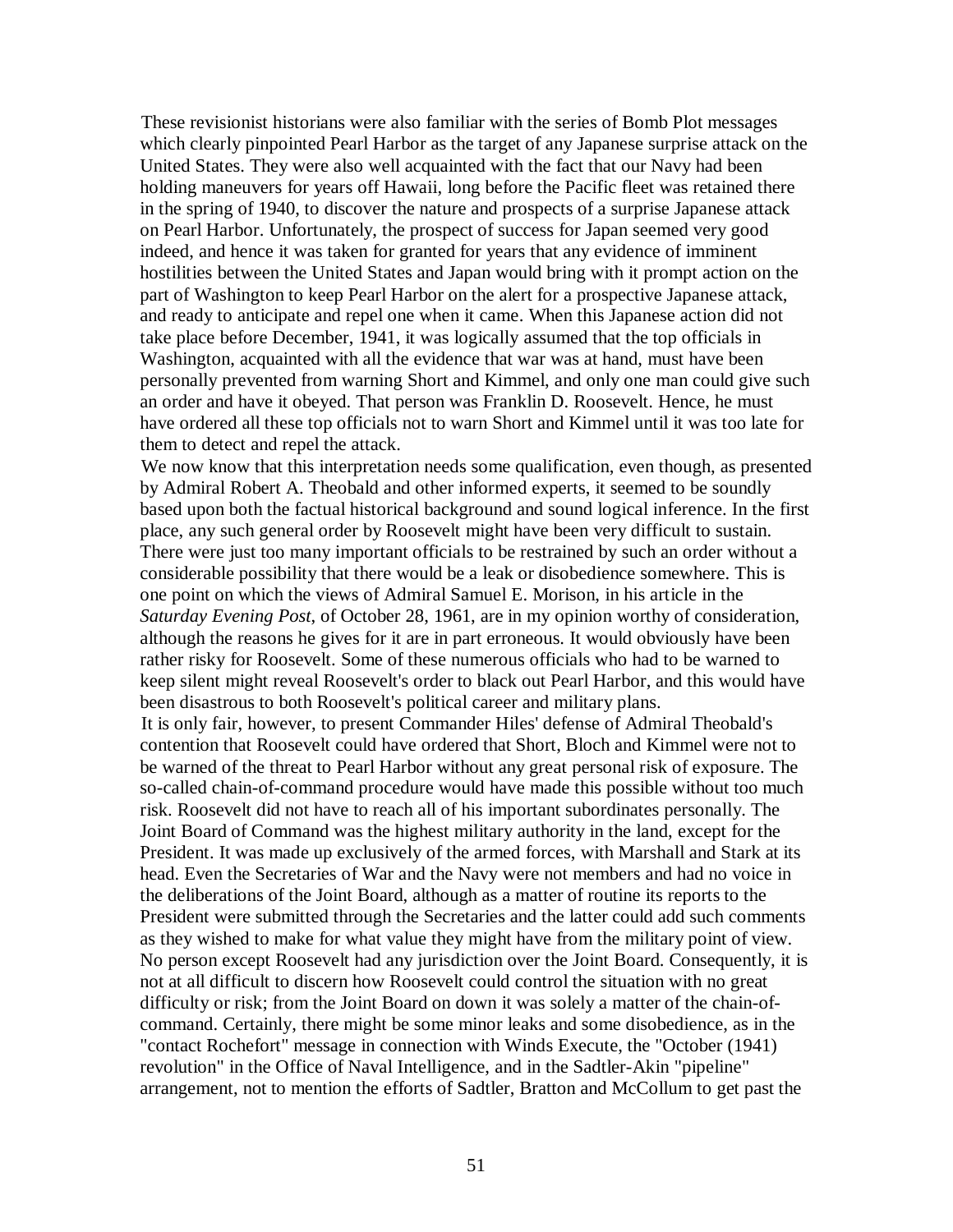Marshall barrier. Roosevelt was well covered up because he would almost never place any orders in writing – they were nearly invariably verbal.

At any rate, Roosevelt appears to have kept Hawaii in the dark about the threat to Pearl Harbor without any blackout orders of which we have any definite evidence save those to Marshall, Arnold and Stark, and then not until December 4th.

Finally, and most important, it appears that Roosevelt may not have needed to order many of his leading subordinates against warning Short and Kimmel. These top officials seem to have become unduly absorbed by the fact that all the known Japanese military movements, and these were on a grand scale and rather conspicuously displayed, indicated that Japanese task forces were moving down into the southwest Pacific and the East Indies, and there were no known Japanese fleet movements that appeared to threaten Pearl Harbor. Some writers believe that this virtual parading of Japanese power moving southward was in part deliberately designed to distract attention from Pearl Harbor. This is doubtful. The extensive movement southward was a basic part of the campaign connected with the attack on Pearl Harbor, and had to be timed accordingly. To this, and a very important consideration, was added the concentration of the top brass naval authorities on the strategic implications of the ABCD agreement and the Pacific War Plans, Rainbow 5 (WPL 46), drawn up in April, 1941, and approved verbally by Roosevelt in May and June, which envisaged the launching of the first Japanese attacks in the Far East. The extensive Japanese task force movements southward in November, 1941 appeared to confirm this assumption. The top naval officers, Stark and Turner, had warned that the economic strangulation of Japan in late July would certainly mean that Japan would have to move southward to get, by force if necessary, the indispensable vital supplies that were denied to her by the July embargo imposed by the United States, Britain and Holland. Both the navy and the army leaders were fully aware that Rainbow 5 (WPL 46) provided that the United States would make war on Japan if the latter went too far in this quest, even if there was no Japanese attack on American forces or territory. Very significant evidence of this concentration on the Far East, especially by the Navy, on the eve of Pearl Harbor is provided by Admiral Beatty, the aide of Secretary Knox in 1941. He recalls that, at the last meeting of the top officers of the Navy with Knox on the afternoon of December 6th, Knox inquired as to whether the Japanese were about to attack the United States. Turner, who, as usual, spoke for Stark, answered rather dogmatically in the negative, and went on to say that he believed Japan would first strike the British in the Far East. Beatty asserts that there was no dissenting voice from any of the navy officers present, from Stark down. Perhaps more conclusive as evidence of the shift of interest and concern from Pearl Harbor to the Far East is provided by the agenda and discussions of Roosevelt's "War Cabinet", made up of Roosevelt, Stimson, Knox, Marshall and Stark, on November 28th, and of the final conference of Stimson, Knox and Hull on the forenoon of December 7th. In both cases the main subject and problems discussed were the movements of Japanese forces to the southwest Pacific, the obligations of the United States under ABCD and Rainbow 5 to check these by war, if necessary, and the question as to whether the country would unite to support a war which had not been started by an attack on American territory or forces.

It is desirable to point out, however, that the newer Revisionism on Pearl Harbor, which is based on the assumption that most of the top civilian and military authorities in Washington expected that the Japanese would almost surely begin their aggressive action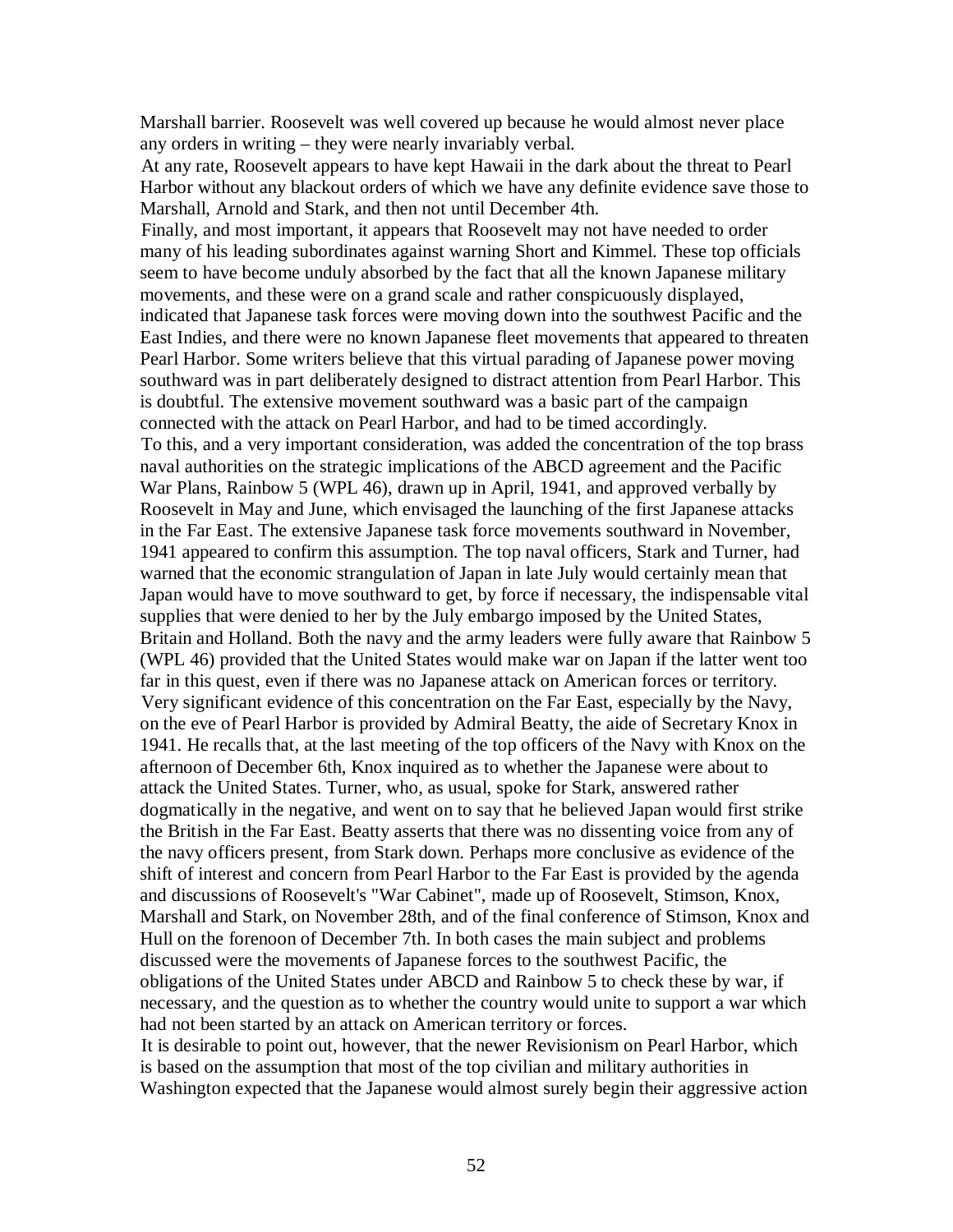in the Far East, also needs qualification, just as does the older view that Roosevelt specifically ordered them all not to send any warnings to Pearl Harbor.

This newer interpretation, stressing the Far Eastern fixation of most top Washington officials from early November to the Pearl Harbor attack, does not account for the failure to supply Short, Bloch, and Kimmel with the planes and other equipment which they had requested *early in 1941* to enable them to carry out the necessary reconnaissance to detect and repel any Japanese attack; the failure in the summer of 1941 to provide Pearl Harbor with a Purple machine or even to assign Commander Rochefort and his large and capable cryptanalytical group the task of intercepting, decoding, and reading the other Japanese diplomatic messages in J-19 and PA-K2; the blacking out of Short after the economic strangulation of Japan in July and of Kimmel after Argentia with respect to the nature of American negotiations with Japan; or the reasons why Stark and Turner, as well as the responsible army officials, refused to permit the Bomb Plot messages to be sent to Pearl Harbor in October 1941, and later on.

Their concentration on the Far East may account for the attitude and operations of the top echelons in the Army and Navy after the extensive ship movements of the Japanese into this area in November, 1941, but it fails to provide an adequate explanation of the obvious efforts to keep Short and Kimmel from getting the essential information available in Washington *long before* that time or of sending them bogus "warnings" on November 27th.

Pending a better explanation, which has never been provided by Roosevelt's defenders, it must be assumed that this long continued and unbroken effort to keep Short and Kimmel in the dark as to the tense diplomatic situation between the United States and Japan was keyed to Roosevelt's persistent recognition that he must have an attack by Japan, once it became rather clear that Hitler would not rise to the provocative bait provided by American convoying on the Atlantic. The situation surely calls for something more fundamental than the trivial and impersonal "noise", which is offered by Roberta Wohlstetter in her defense of Roosevelt and his bellicose collaborators in Washington. As late as December 1st, it is very possible that Roosevelt himself feared lest Japanese aggressive action might start in the southwest Pacific and the East Indies and not provide any prior and direct attack on the United States. On that date, he sent a note to Admiral Hart at Manila ordering three "small vessels" to be fitted out at Manila, each manned by Filipino sailors, commanded by an American naval officer, flying the American flag, and carrying a machine gun and a visible cannon. They were to be sent out to specified positions where they could be fired upon by the Japanese task forces that were moving southward. This would give him the *attack* on American ships that he vitally needed to get the United States into the war by the back door of Japan, unite the country behind him, and also save the Pearl Harbor fleet if the Japanese attacked this bait in the Far East before Nagumo reached Pearl Harbor.

The Democratic platform of 1940 had declared that the United States would not enter the war unless attacked. The anti-interventionist sentiment in the United States was so overwhelming in 1940 that, during the campaign of that year, Roosevelt thought it necessary repeatedly and vigorously to assure the American public that he would avoid war, culminating in his famous speech in Boston on October 30, 1940, in which he told American mothers and fathers, "again and again and again" that their sons would not be sent into any foreign war.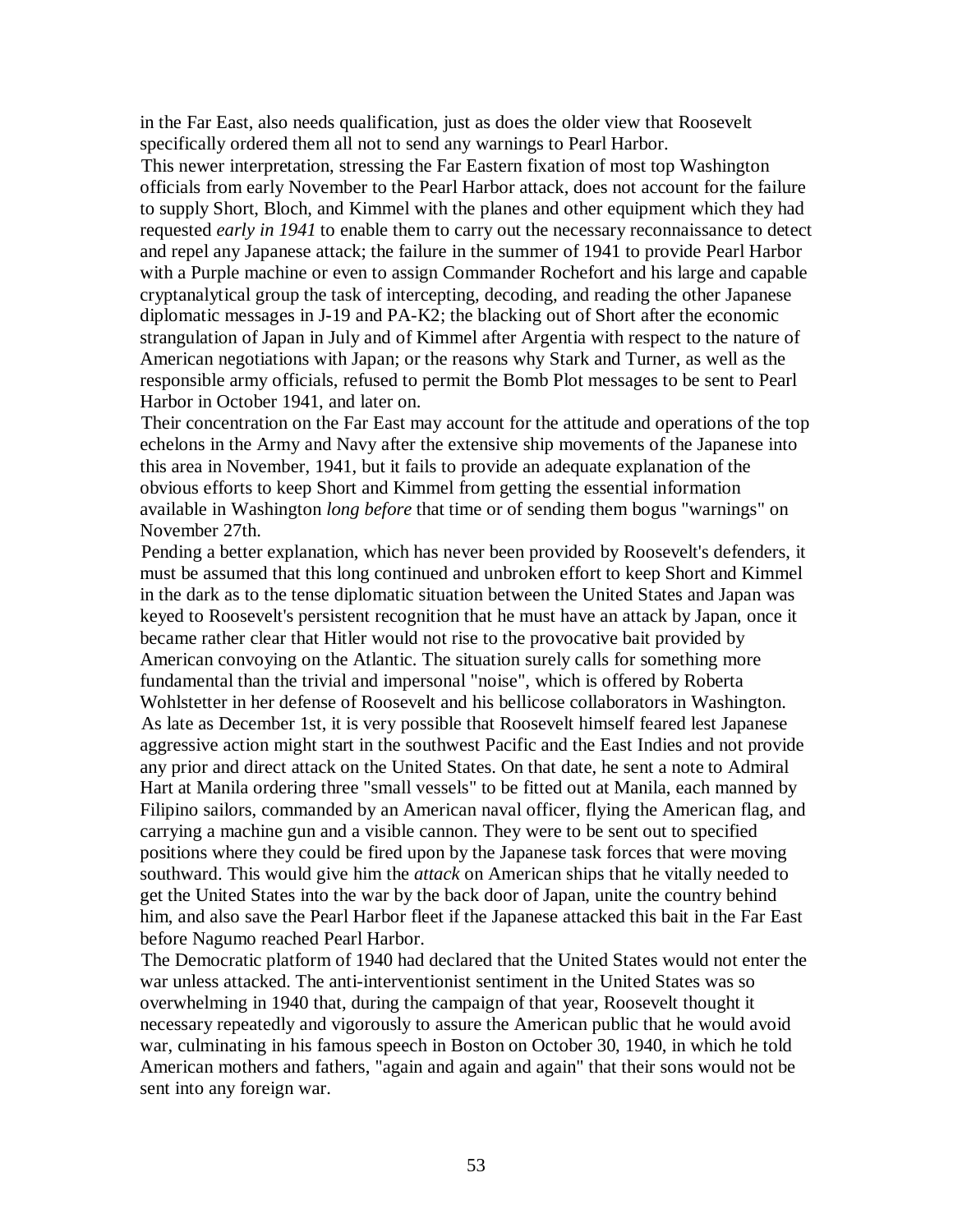But on the heels of his victory in the election of 1940, Roosevelt, as noted earlier, started military conferences with the British which, in April 1941, ended at Singapore with the ADB agreement, to include the Dutch. It was all implemented by ABCD and Rainbow 5, which specified that if the Japanese went beyond a certain arbitrary line in the Southwest Pacific-100'E and 10.N – and even threatened the British and Dutch possessions there, the United States would enter the war against Japan even if American territory, forces and flag were *not* attacked by the Japanese. Roosevelt actually desired, above all, to avoid having to enter the war in this manner. If this happened, he would have to reveal that he had deceived the American public in his campaign promises and would not have anything like a united country behind him.

This was obviously what induced Roosevelt to order the three "small vessels" to move out from Manila into the path of the Japanese task forces as they sailed southward. Aside from a futile trip by the dispatch ship, *Isabel*, which was not even repainted, only one of the small vessels" had left Manila harbor before the Japanese struck at Pearl Harbor, and this ship, the little schooner *Lanikai*, was not able to proceed beyond Manila harbor into the path of the Japanese task forces before the attack on Pearl Harbor. This so-called Cockleshell ship stratagem of the three "small vessels", first noted among revisionist writers by Dr. Frederic R. Sanborn in his *Design for War* (1951) has been vividly described by Admiral Kemp Tolley, commander of the *Lanikai*, the second ship that was ready to leave as "bait" for the Japanese, in the *U.S. Naval Institute Proceedings* of September, 1962, and October 1963.

Commander Hiles, a close and well-informed student of the Pearl Harbor episode, believes that, although Roosevelt was in all probability convinced before December 1st that the Japanese planned to attack Pearl Harbor, he devised the three "small vessels" scheme to get a prior attack which would start the war in a politically satisfactory manner without sacrificing the Pearl Harbor fleet. This is undoubtedly true, but if this was his motive Roosevelt thought up the plan some days too late. The Japanese hit Pearl Harbor before even one of the three "small vessels" could get fired on. The order to equip and dispatch them should at the latest have been sent coincidental with Hull's ultimatum on November 26th. Indeed, it should have been sent by November 5th, when it was evident that the Japanese proposals for settling American-Japanese relations peacefully which were to be offered in November were the final Japanese gesture that could preserve peace, and Roosevelt knew that the situation built up by Stimson, Hull and himself precluded the possibility of accepting any Japanese proposals short of a virtual surrender. The memory of the sinking of the *Panay* on December 12, 1937, and the bellicose excitement caused by the accidental attack on one small American vessel should have inspired an order identical with that he sent to Admiral Hart on December 1, 1941. Roosevelt should not have needed the report on the Japanese hostility to the gunboats passing Formosa on November 29th and 30th to inspire the note to Hart. Secretary Henry Morgenthau tells of a conversation with Roosevelt as late as the morning of December 3rd in which the latter seemed frustrated, despairing of any Japanese attack, and feared that he and Churchill might have to plan and strike the first blow, an emergency which Roosevelt desperately wished to avoid for political reasons, as Stimson has revealed in his *Diary* and was stipulated in the messages to Short on November 27th and to Kimmel on November 29th.

On December 4th, everything seemed changed. Roosevelt appeared assured that the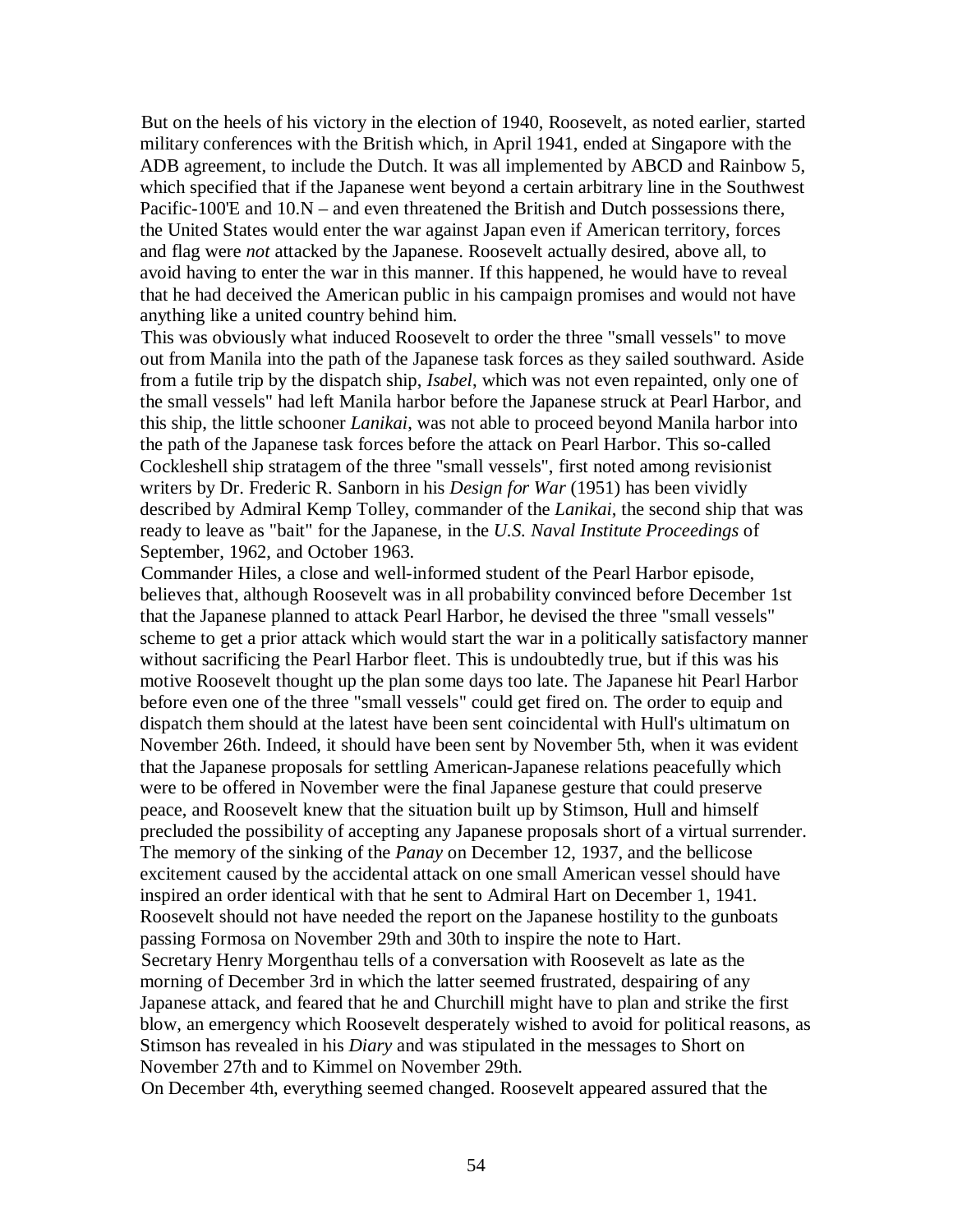Japanese had decided to attack Pearl Harbor as their first stroke, and he now seemed convinced that all possible emphasis and effort in Washington must be placed on keeping Short and Kimmel from being warned of an impending attack, although he was still hoping for an attack on one of the three 'small vessels" before the Japanese could reach Pearl Harbor.

There is no definitive documentary evidence which has thus far been revealed and fully *proves* that Roosevelt had been explicitly informed by December 4th that Japan would attack Pearl Harbor as the first act of war. There may be none until the voluminous secret correspondence between Roosevelt and Churchill, which began in September, 1939, is opened to reputable investigators. Even in this event, it is likely that so incriminating a document will have been removed from any American copy of the files, following the pattern of the removal of so much incriminating material from the American Army and Navy files dealing with Pearl Harbor.

There are three reputable reports from British intelligence in the Far East that, between November 30th and December 7th, London was informed that the Japanese would attack Pearl Harbor on December 7th. If these reports, or any one of them, are accurate, then there is little doubt that Churchill would have passed the information on to Roosevelt. General Bonner Fellers, who was in Army Intelligence in the Near East and located at Cairo, has given me personally and by letter the following relevant information. Here, quoting from his letter of March 6th, 1967:

About 10:00 A. M., Saturday, December 6, 1941, I walked into the Royal Air Force Headquarters in Cairo. The Air Marshal who was then in command of the RAF Middle East sat at his desk. Immediately, he opened with: "Bonner, you will be at war within 24 hours." He continued: "We . . . have a secret signal Japan will strike the U. S. in 24 hours." . . . I had been in Egypt for about fifteen months. During that time no word whatsoever had been sent to me from G-2 in Washington that Japanese-American relations were strained.

In the confession of the Russian spy in Tokyo, Richard Sorge, he stated that in October, 1941, he had informed Stalin that the Japanese intended to attack Pearl Harbor within sixty days. Stalin may well have passed this on to Roosevelt in return for Sumner Welles' helpful gesture in informing him of Hitler's plan to attack Russia. One of the last things that Stalin would have wished to have happen at this time in the Far East was the destruction of the American Pacific fleet. Most important of all is the fact that a very prominent American Army Intelligence officer in service in the Far East during 1941, whose name I am not yet free to mention, had gained knowledge of the Yamamoto plan to send a task force to attack Pearl Harbor and sent three separate messages to Washington revealing this information, and at least two of these reached the Army files well before the attack on Pearl Harbor. Moreover, as will be clear later on when we deal with the Merle-Smith message, it is entirely possible that Roosevelt could have read this on the evening of December 4th, Washington time, and known that the United States was already involved in war because the Dutch had implemented ABCD and Rainbow 5 (A-2) on December 3rd, Washington time. The message must have been available in Washington by the 5th. Perhaps even more instructive and revealing is the fact that some time before 5:30 P. M. on December 4th, Roosevelt had discussed the Far Eastern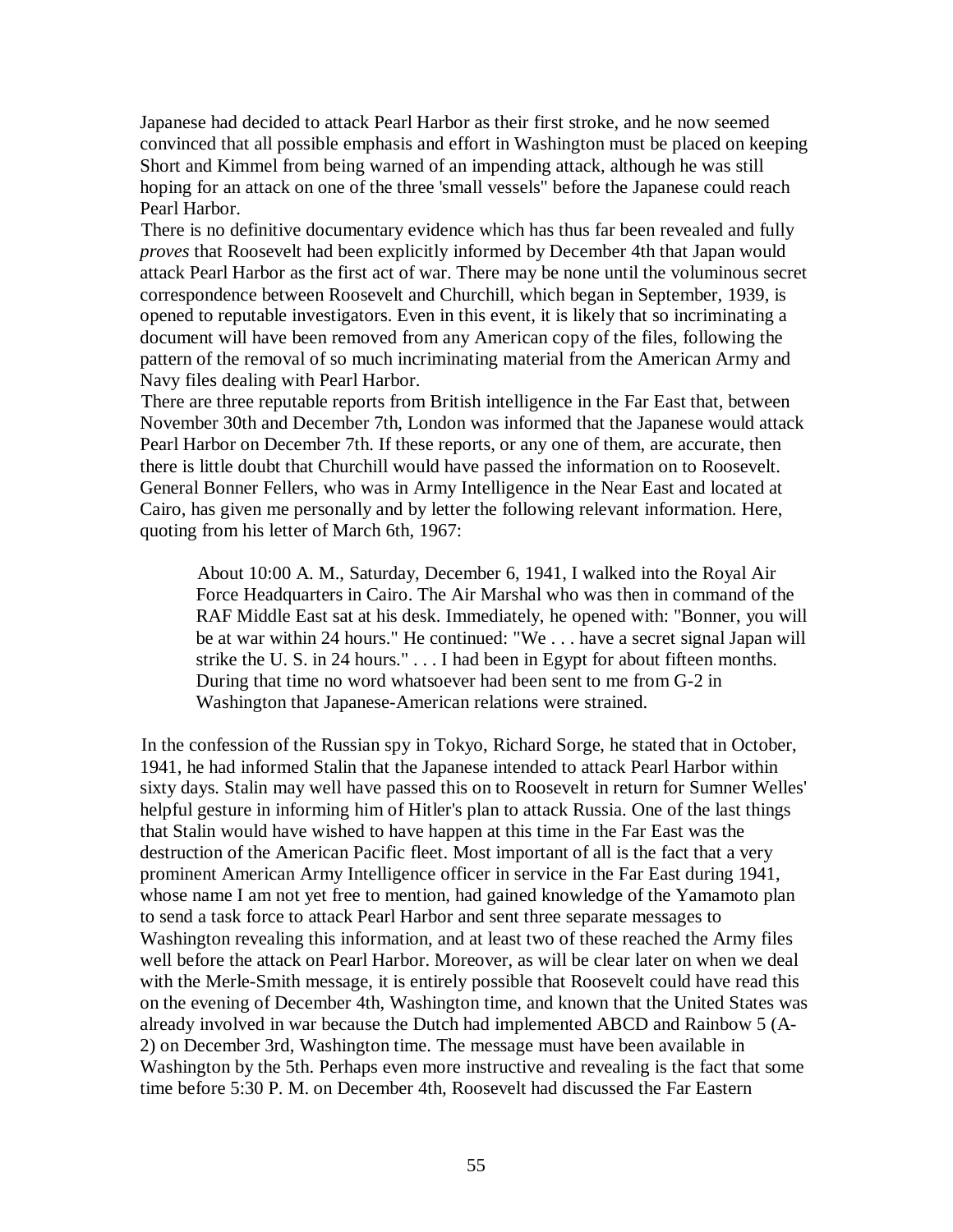situation with Stark and had approved Stark's informing London and the Dutch that Roosevelt was in favor of warning Japan that if its forces crossed the magic line in the southwest Pacific this would be regarded as a hostile act and Japan would be attacked by the ABCD powers. Roosevelt was thus approving the ABCD (ABD) agreement more than 24 hours before Halifax approached Hull, and he should have been well prepared for the contents of the Merle-Smith message.

Another unimpeachable item of information which indicates that Roosevelt was in all probability informed by December 4th that the Japanese were planning to attack Pearl Harbor on December 7th has not previously been presented, but, fortunately, it has neither been destroyed nor suppressed. This is an entry in the History of the *Sacramento Air Service Command* for December 6, 1941. This *History*, declassified in 1948, had been casually lying around for some time but had not been carefully examined even by revisionist historians. A copy was noticed by a revisionist student who was working for his master's degree at Indiana University on the subject of logistic failures at Pearl Harbor. Having plenty of money, he had travelled about looking for sources. When visiting the Wright-Patterson Air Force Base at Dayton, Ohio, he found the *History of the Sacramento Air Service Command* available for inspection by interested parties admitted to the Base. Reading the entry for December 6, 1941, he was immediately impressed with its significance and sent it to Commander Hiles, who was assisting him in locating source-material for his study. Hiles has been the first revisionist expert to develop the full significance of this material.

General Henry H. Arnold was the chief of the Army Air Corps and one of Marshall's deputy chiefs-of-staff. Few men could have been more vitally needed at this critical time in Washington, the center of activities in getting ready for the war with Japan which had been regarded as imminent ever since Hull sent his ultimatum on November 26th. Its approach was amplified and confirmed by the codes destruction intercepts of December 1st and 2nd and by the Winds Execute intercept of December 4th, the latter revealing that when war came Japan would attack the United States and Britain, and not Russia. Against this background, it is obvious that Arnold could have been spared from Washington only if he were to carry out an assignment of the utmost confidential and strategic significance in the face of a Japanese attack at any moment. On December 5th, Marshall ordered Arnold to make a transcontinental trip to Hamilton Airfield in California. Arnold's mission was ostensibly to expedite the departure of a small squadron of some twelve B-17 bombers from Hamilton Airfield to the Philippines via Hawaii, and to repeat orders concerning the continuation of reconnaissance while en route over Japanese mandated islands in the mid-Pacific. This assignment surely did not justify a long trip by an officer of Arnold's rank, experience and ability, even if there had been no crisis in Japanese-American relations and he had all the time in the world. It was something that could have been executed by any experienced captain, major or colonel in the Air Force at Washington. There was nothing complicated or unusual about it, since this was by no means the first time that a squadron of B-17 bombers had been sent to the Philippines via Hawaii and had photographed the Japanese islands. It does not seem reasonable, or even credible, that such a lofty and capable military figure as General Arnold would have been sent from Washington to carry out so relatively trifling a mission as watching a few bombing planes depart from the Pacific Coast, especially when it was assumed that the first Japanese moves in the approaching hostilities would be made in the air and require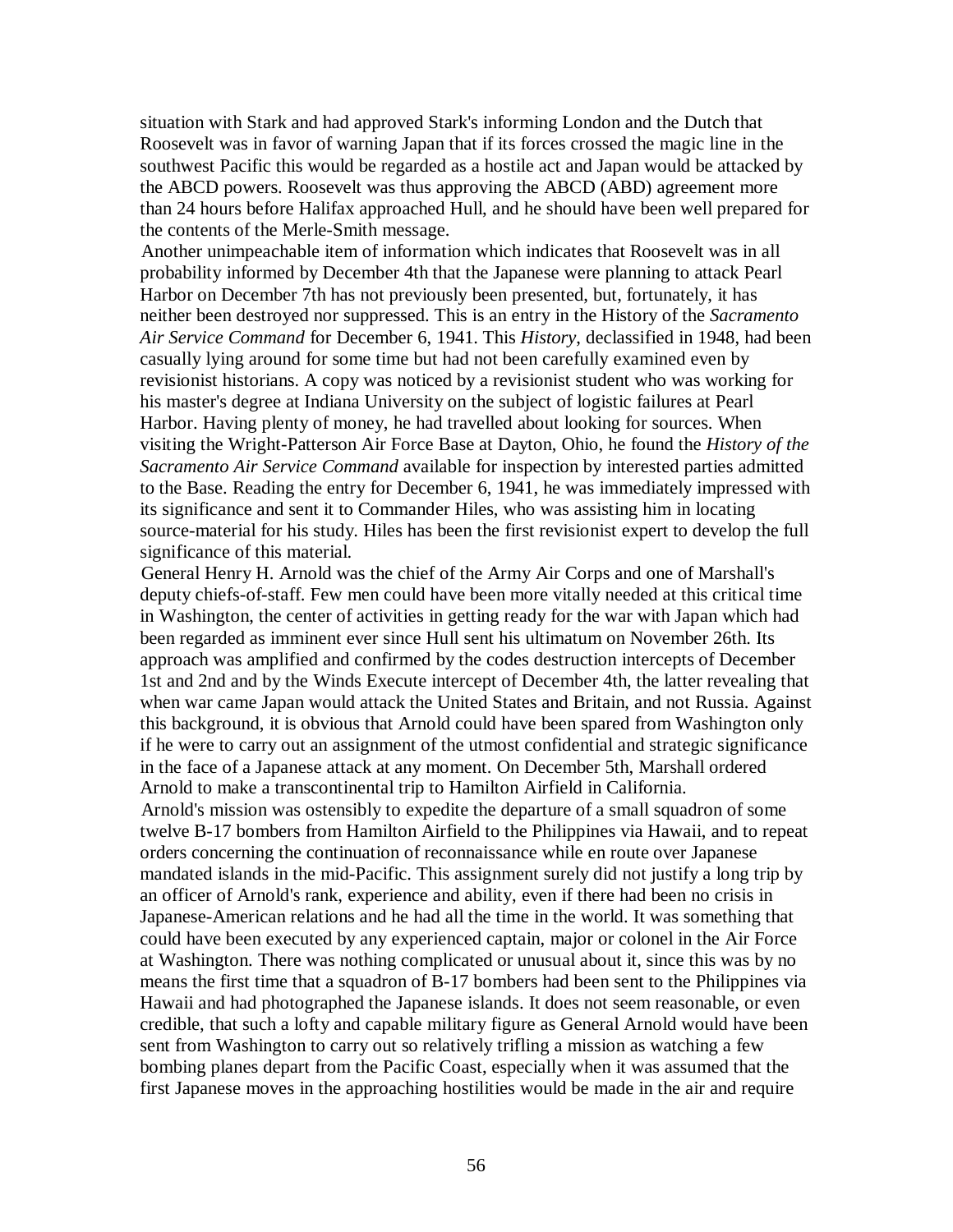Arnold's full attention at Washington. Hence, we are compelled to look for the actual reason behind the Arnold mission.

It so happened that December 4th was the day on which the Chicago *Tribune* published the implications of Rainbow 5, which fully proved that Roosevelt had been planning war over many months, if necessary without any attack on American forces, while at the same time he was assuring the American people that all his actions were designed to keep the United States out of war. Naturally, this sensational exposure created great excitement in Washington, and Roosevelt ordered Marshall to try to locate the source of this embarrassing leak.

After the war, it was revealed that it was an emissary from General Arnold's office who facilitated the leak of Rainbow 5 to Senator Burton K. Wheeler, who, in turn, showed it to the Washington representative of the *Tribune*, all three of them patriotically motivated by the hope of forcing more adequate attention to the needs of the Army Air Corps if the United States was to become engaged in a farflung Pacific war. Some writers, working mainly on hindsight, have alleged that Marshall wished to get Arnold out of Washington for the moment as soon as possible, lest his relation to the "leak" be discovered. I personally doubt this explanation, although Marshall was feverishly active in searching for the sources of the leak, and Colonel Deane was working for him on this subject when he saw Marshall at his office in the Old Munitions Building about 10:00 on the morning of December 7th.

Whatever the basis of Arnold's mission, it had to be one of a secret, serious and responsible nature, commensurate with Arnold's rank, distinction and ability. The account of what Arnold actually did when he was on the coast provides the soundest explanation of his mission and it rests on facts that cannot be refuted. They are the following: The same message that had been sent to General Short on November 27th, ordering action at Hawaii to prevent local sabotage had also been sent to the Army headquarters on the Pacific Coast at the Presidio in San Francisco. Accordingly, appropriate steps had been taken at the McClellan airfield and the planes had been bunched there to safeguard them against local sabotage. Presumably, they were also bunched at the Hamilton airfield, but neither Arnold nor the Sacramento *History* mentions this matter. As the entry in the *History of the Sacramento Air Service Command* for December 6th puts it: "It looked like all the planes on the Pacific coast were at McClellan field." General Arnold "brought word of the imminence of war, expressed stern disapproval of the planes being huddled together and ordered them dispersed." This was done at once and as rapidly as possible, despite heavy rain and special local difficulties at the moment. There were no revetments, so the planes had to be flown to other airfields.

This dispersal of the planes was an order that would not have been accepted or obeyed if given by a junior officer however capable and well informed. It superseded the Washington order of November 27th to the Hawaii air command in which Arnold had participated and had supplemented by later directions on how to assure full protection against local sabotage.

The action taken by Arnold can only be explained on the ground that Marshall and Arnold had learned through December 4th that the Japanese were planning to attack Pearl Harbor on December 7th. Fearing an attack on the Pacific coast, as well, they decided to order the dispersal of the planes that had been bunched there in accordance with the orders of November 27th and 28th. Marshall and Arnold did not dare to order the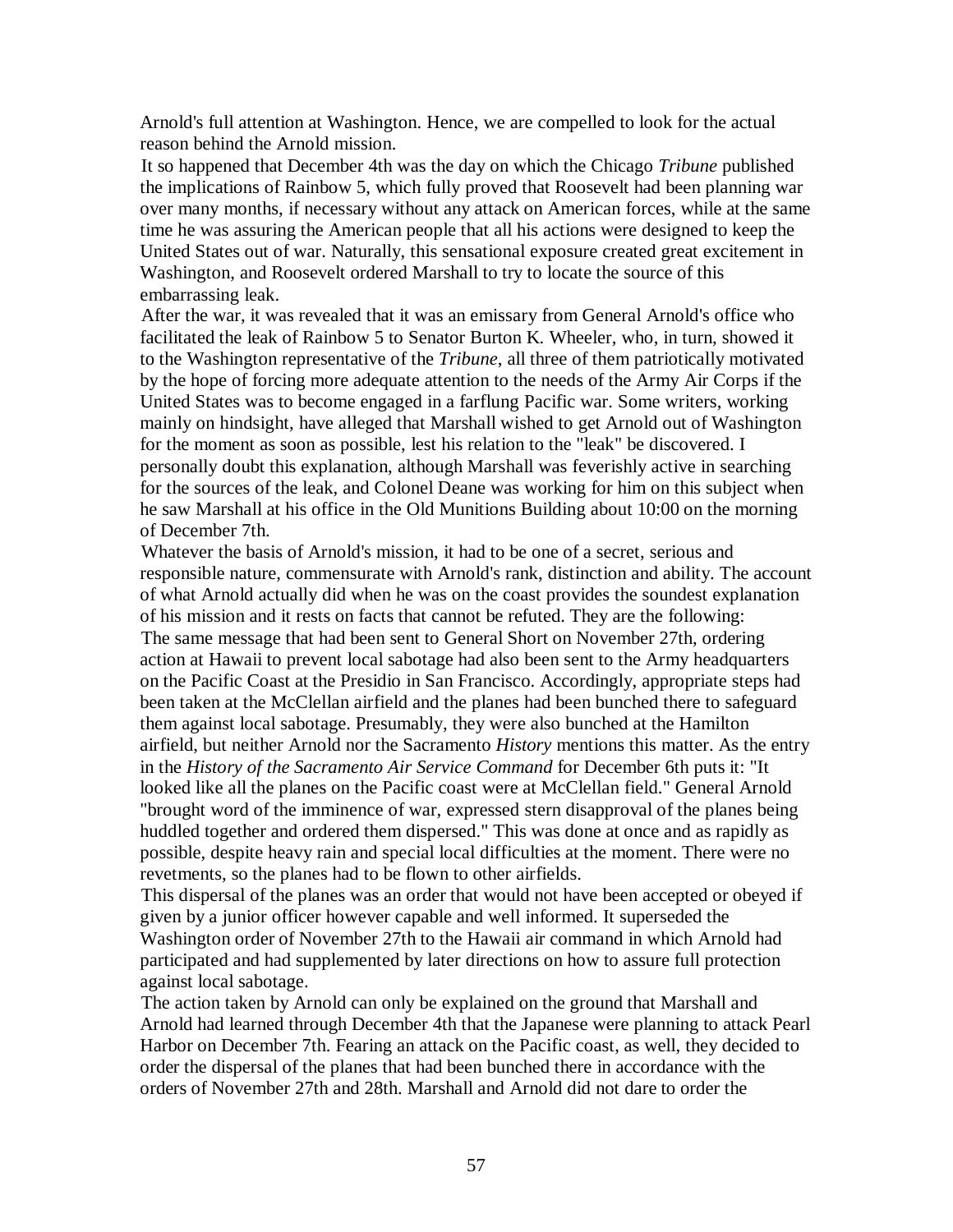dispersal of Short's planes at Hawaii, although Hawaii is 2500 miles closer to Japan than California, and hence far more vulnerable to a Japanese air attack, but they decided to take a chance on alerting the Air Force on the Pacific coast. Both Marshall and Arnold were well known for their fear of an attack there.

In other words, Marshall and Arnold were greatly alarmed over the information that the Japanese would attack at Pearl Harbor on the 7th. While their hands were tied with respect to alerting Short and Martin at Hawaii, they did have momentary freedom of action on the Pacific coast and could surreptitiously alert McClellan airfield without creating any great excitement or publicity. In any event, by the next morning any possible adverse reaction to alerting the Air Command in California would be rendered redundant by the news of the attack on Pearl Harbor. It is instructive to note that nowhere in his testimony about his trip to California did Arnold mention actually visiting McClellan airfield, which indicates that he wished to leave this visit in obscurity for obvious reasons. Moreover, he made it a surprise visit, thus avoiding the normal honors and publicity attending a visit by the head of the Air Corps in Washington.

This would seem to be the only rational and valid explanation of Arnold's mission to California on the eve of Pearl Harbor; the expediting of planes to Hawaii and the Far East was only the excuse or coverup. Otherwise, we face the double paradox of the century for Roosevelt's defenders to explain: (1) pulling Arnold out of Washington during the two most critical days of the whole crisis for a perfunctory and routine operation, and (2) keeping Short's planes bunched in Hawaii, while dispersing the planes in California. The Arnold mission and action is surely one of the best proofs which we shall have that Roosevelt had advance knowledge that the Japanese planned to attack Pearl Harbor on December 7th until the time comes when we can produce absolute documentation of this fact.

One can well imagine Arnold's feelings as he sent off the B-17's to Hawaii, unwarned that they might in all probability be heading for destruction the next morning. Their guns were unfit for use and there was no ammunition for them, the latter having been dispensed with to provide more room for fuel. Having been sent to California ostensibly to dispatch these planes, not even Arnold dared to restrain them and cancel their flight. His emotions must have been even deeper when he thought of Short's huddled planes, which would also be destroyed on the ground by Japanese bombers the next morning, and of Kimmel's battleships that would actually provide sitting-ducks for the Japanese bombing and torpedo planes, but he did not dare to alert Short, Martin, Bloch and Kimmel as to their impending fate.

That Arnold gave the officers at the Sacramento Air Service Command the definite impression that war was right at hand is evident from the statement in the *History* that: "When word came on December 7th, 1941, that the Japanese had attacked Pearl Harbor it did not cause any surprise!"

I shall only mention in passing a possibly significant slip of the tongue on the part of Roosevelt at an important meeting of Roosevelt, Hull, Stimson, Knox, Marshall and Stark at noon on November 25th, which has attracted the interest of some revisionist scholars. Roosevelt observed that the United States might be attacked "perhaps next Monday for the Japanese are notorious for making an attack without warning." One revisionist critic has queried: "Why did he say 'Monday', which is Sunday in the United states?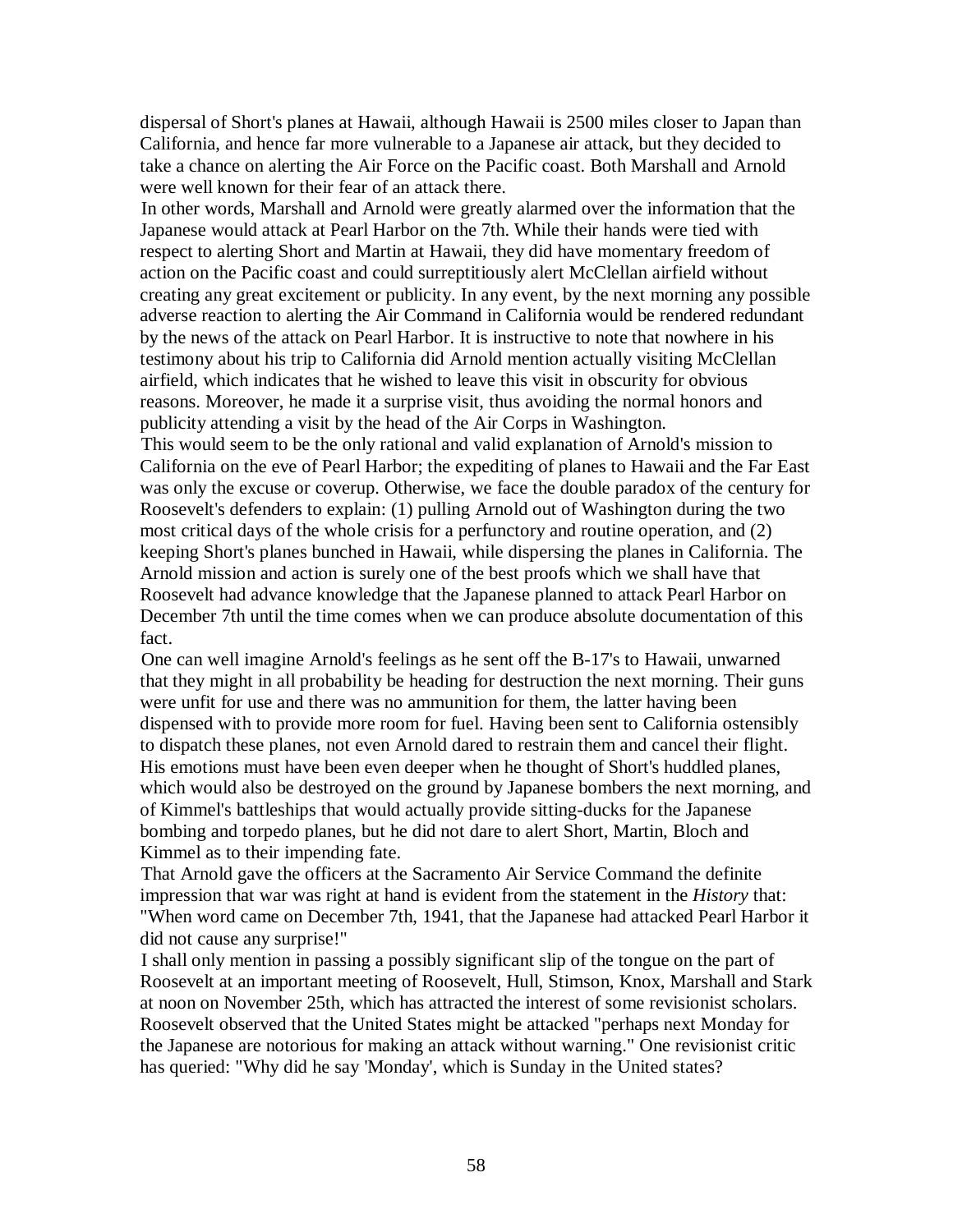A dispatch from the Orient from anyone except our military or diplomatic services normally used the Far East date rather than ours. Somehow, I just cannot believe that Roosevelt would even have said Monday unless it slipped out inadvertently as a result of his having read some warning message from the Far East." I am not inclined to overplay this item, and will leave it merely with the suggestion that Roosevelt's defenders give a better explanation for his mentioning "Monday" rather than "Sunday". This is something that had long aroused my curiosity.

Many revisionist historians now regard the above material as adequate to demonstrate that Roosevelt must have received impressive and precise information by December 4th that Japan was planning to attack Pearl Harbor as the first act of war. Nevertheless, it is probably best to recognize the plausibility and relevance of this assumption but to depend more upon circumstantial evidence, based chiefly on the trend of events from the 4th to the 7th which has now been presented in detail. This is actually overwhelming, while the circumstantial evidence – and there is no other evidence – supporting the contention that even after December 4th Roosevelt still did not expect an attack on Pearl Harbor is extremely fragile and unconvincing, as we shall now indicate.

One argument for Roosevelt's ignorance of an impending attack is that, as a lover of ships and especially our naval ships, he would never have sacrificed our Pacific fleet to insure his needed attack. But he could have known or seen to it by December 5th that the carriers, the heavy cruisers, and most of the destroyers and pursuit planes had been sent out of Pearl Harbor, leaving mainly the battleships, which were chiefly of sentimental concern in the light of contemporary methods of naval warfare. This had been done as a result of Stark's order to Kimmel on November 27th. When Roosevelt was trying to "sell" his idea of a long patrol line, rather than a double line, to the Orient, he did not seem disturbed about the prospect of losing even a few cruisers. He wanted to see them "popping up here and there" to fool the Japanese. He may have loved ships but he loved politics and his own political ambitions far more.

Even less plausible is the contention that Roosevelt would not have sacrificed the lives of thousands of American sailors, soldiers and marines to obtain the attack. He was then playing for high and crucial political stakes in which a few dreadnaughts or a few thousand human lives were hardly a consideration to override policy, however regret table their loss. Roosevelt's program was primarily political rather than military or humanitarian. He surely knew that the war into which he was seeking to put the United States would cost millions of lives. Moreover, it is well established that Roosevelt did not anticipate as great destruction of ships and life as the Japanese bombers actually wrought. As Secretary Knox observed after he visited Roosevelt in the White House immediately following the news of the attack: "He expected to get hit but did not expect to get hurt." There can be little doubt that the Cockleship plan of December 1st was designed to get the indispensable attack by a method which would precede the Pearl Harbor attack, avert the latter, and save the Pacific fleet and American lives.

It is maintained that Roosevelt could have had his Japanese attack on Pearl Harbor without its being a surprise and the forces of Short and Kimmel could have been alerted as to the prospective attack and repelled it with no serious losses. This fantastic suggestion runs counter to all the well-known facts. Walter Lord and Gordon W. Prange, the main writers on this subject, have shown with impressive evidence that Admiral Nagumo would have been ordered to turn back if there was any impressive evidence that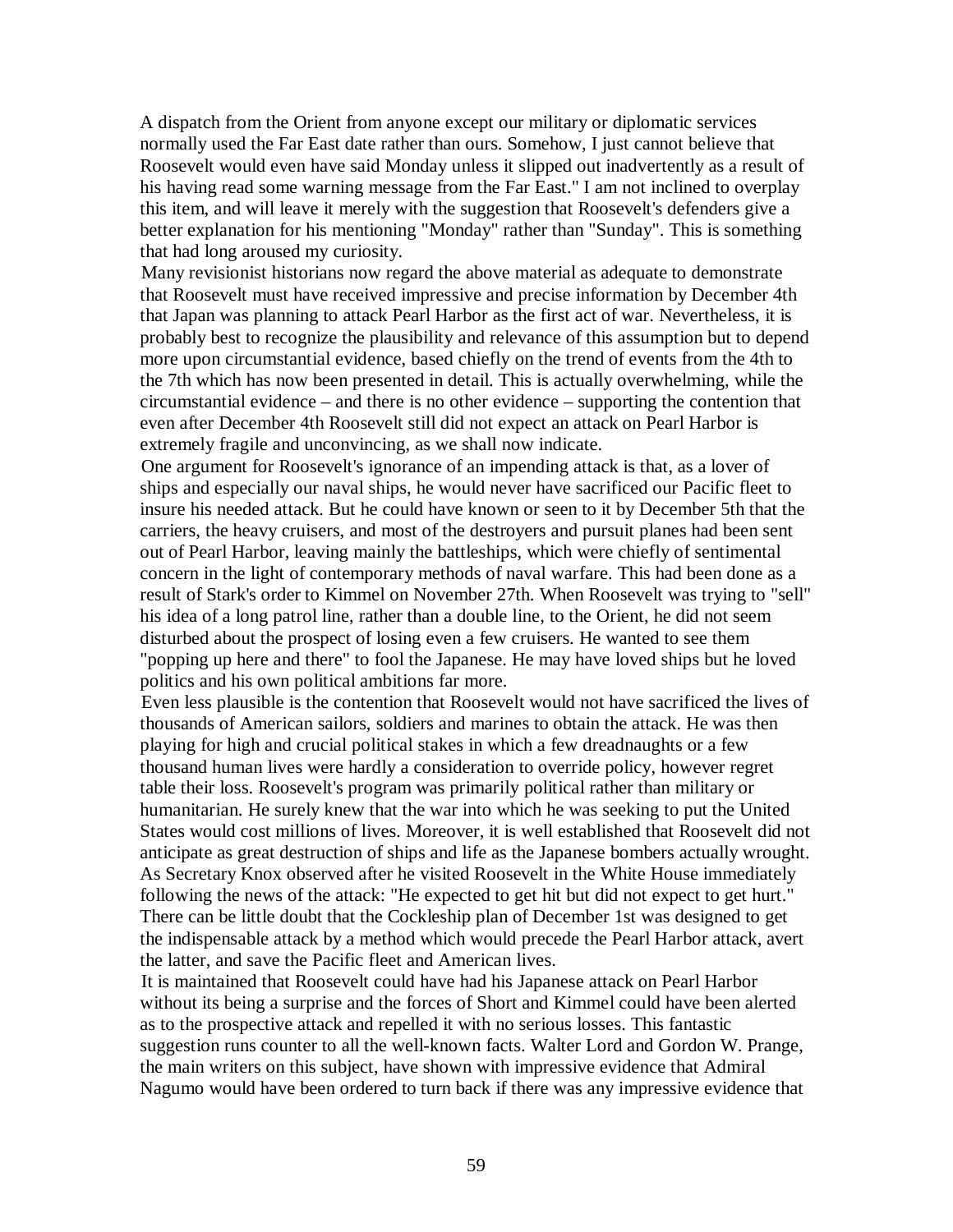Pearl Harbor had been fully alerted to the prospect of an attack, even after the order of December 5th to "climb Mount Niitaka." Of course, we do not need the testimony of Lord and Prange for these facts are fully supported by the available official documents. There could not have been any Japanese task-force attack on Pearl Harbor unless it was a surprise attack.

Finally, there is the fact that Roosevelt sent a message to the Japanese Emperor on the night of December 6th, after he knew that the negative reply to Hull was coming in, suggesting a peaceful settlement, but even Hull has admitted that this was only sent "for the record" after it was too late. Roosevelt had stressed this point of having a good formal record to Harry Hopkins when Lieutenant Schulz brought to him, on the evening of December 6th about 9:30, the detailed Japanese reply to Hull, which everybody in top Washington circles had assumed would be the moment when Japan would attack this country. Moreover, as will be indicated later, on the afternoon of the 6th Roosevelt had approved the implementation of Rainbow 5 by the Dutch and British, which meant that we were already at war with Japan, actually had been since December 3rd, Washington time when the Dutch invoked Rainbow 5 (A-2).

There is an alternative cogent, logical and completely factual explanation of Roosevelt's decision on December 4th to concentrate on preventing any warnings from being sent to Short and Kimmel. This does not rest upon circumstantial evidence or any assumption that Roosevelt must have received precise information by that time that Japan was about to attack Pearl Harbor.

Through the "three small vessels" stratagem he had done all that he could to secure his indispensable attack in the Far East. There was nothing left here except to wait and hope that one of the "small vessels" would be fired on. This left Pearl Harbor as the only other remotely probable place that would invite and be vulnerable to a surprise Japanese attack. Hence, nothing should be allowed to obstruct or divert this final crucial necessity. There is no doubt that he would have preferred a prior attack on one of the three small vessels" and thus save the Pearl Harbor battleships. He hoped for this until the morning of December 7th.

It is my firm personal opinion that this is the one unassailable and impregnable explanation of Roosevelt's action on December 4th for revisionist historians to accept prior to published documentary evidence that Roosevelt had been definitely and personally informed of an imminent Japanese attack on Pearl Harbor. This is sound and true, even though the circumstantial evidence of his having received such information is overwhelmingly more convincing than the Blackout and Blurout contention that he was surprised and shocked by the attack at Pearl Harbor, at least beyond the shock over the actual extent of the devastation produced by the attack. By December 4th he had brought the country to the brink of war. Its outbreak had to come through an attack on American forces if he was to have a united country behind the war effort. The Far East, via the three "small vessels", and Pearl Harbor were the only places that remained at which he could reasonably expect a surprise attack. The Philippines, as has been indicated, had been so well informed of Japanese intentions and operations through the Sadtler-Akin pipeline and their own intercepts that MacArthur could hardly have been surprised by hearing of immediate Japanese aggression. Moreover, Admiral Hart's Asiatic Fleet was so small that to destroy it would not have furnished much protection for the extensive movements that the Japanese had planned in the Pacific, once the war had started. Kimmel's powerful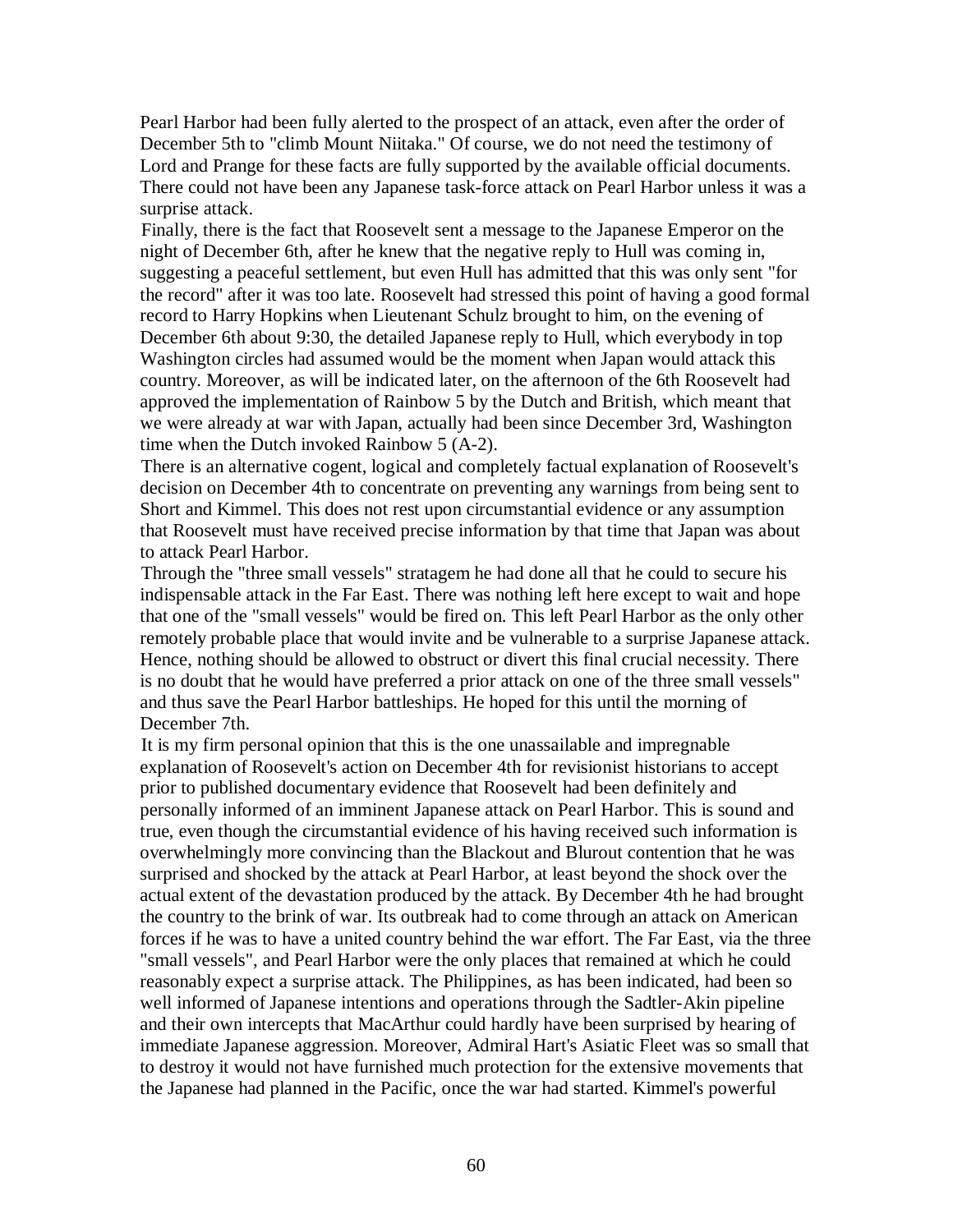Pacific fleet would have remained intact.

Now that it has been shown that apparently few top officials in Washington except Roosevelt, Marshall and Arnold – and possibly Stark after the 4th – expected that the Japanese would first attack at Pearl Harbor, and that Roosevelt may not have ordered *all* the top brass to refrain from warning Short and Kimmel, we may indicate how he did prevent any warning from being sent to Short and Kimmel between December 4th and 7th.

Roosevelt first passed on his logical conclusions or specific information relative to the impending attack on Pearl Harbor to Generals Marshall and Arnold on the 4th of December. Marshall had very special reasons for being subservient and trustworthy to Roosevelt. The latter, influenced by Mrs. Roosevelt and Harry Hopkins, had rescued Marshall from obscurity after his conspicuous failure in the armed command of the famous Eighth Regiment, and MacArthur had relegated him to the post of an instructor of the National Guard in Illinois. Roosevelt promoted Marshall to be full general over some thirty-four superior officers, and even made him Chief-of-Staff of the Army. There is no doubt that Marshall also greatly admired Roosevelt personally and, as the events of December 4-7 demonstrated, put his loyalty to the President above his loyalty to the military services and his country.

Nothing else could account for Marshall's strange behavior from December 4th to 7th, right down to his delayed sending of the "too-little-and-too-late" message to Short at 11:50 A. M. on the 7th, which we have already described. Neither Marshall nor Stark personally wished the United States to go to war with Japan in 1941 because they did not feel we were prepared to wage a large-scale Pacific war, to say nothing of a two-front war in Europe and the Pacific. They so reported on November 5th. They favored the *modus vivendi* of late November which Roosevelt and Hull kicked over, followed by Hull's sending an ultimatum to Japan on the 26th. There is no reasonable doubt that if Marshall had been left to his own convictions and impulses he would have sent Short a real warning at least as early as November 27th, elaborated it repeatedly, and been in his Office on the afternoon and night of the 6th of December conferring with Short, if this had been needed. Obviously it would not have been needed to deal with any immediate attack on Pearl Harbor if Short had actually been warned on the 27th. Even the Army Pearl Harbor Board stated that a clear and definite warning to Short on November 27th, indicating the threat of an immediate Japanese movement against Pearl Harbor, would have led to action by Short which would have averted the attack.

As Admiral McCollum and others have revealed, Roosevelt quietly directed on December 4th that no warning communications could be sent to Pearl Harbor unless cleared by Marshall, which bottled up Army Intelligence and the Signal Corps. Marshall immediately informed Stark of this directive, thus preventing any leak to Pearl Harbor through the Navy. This precluded sending Short or Kimmel the Winds Execute message which was received on the 4th and was the most important and decisive intercept that had been received indicating immediate war with Japan, as well as all later evidence of an attack on Pearl Harbor.

Whether Roosevelt personally emphasized to Stark this arrangement to black out Pearl Harbor before the night of the 6th is uncertain. When the news of the arrival of the Japanese reply to Hull was brought to him about 9:30 on the evening of the 6th, Roosevelt called Stark on the telephone, found that he was out for the evening at the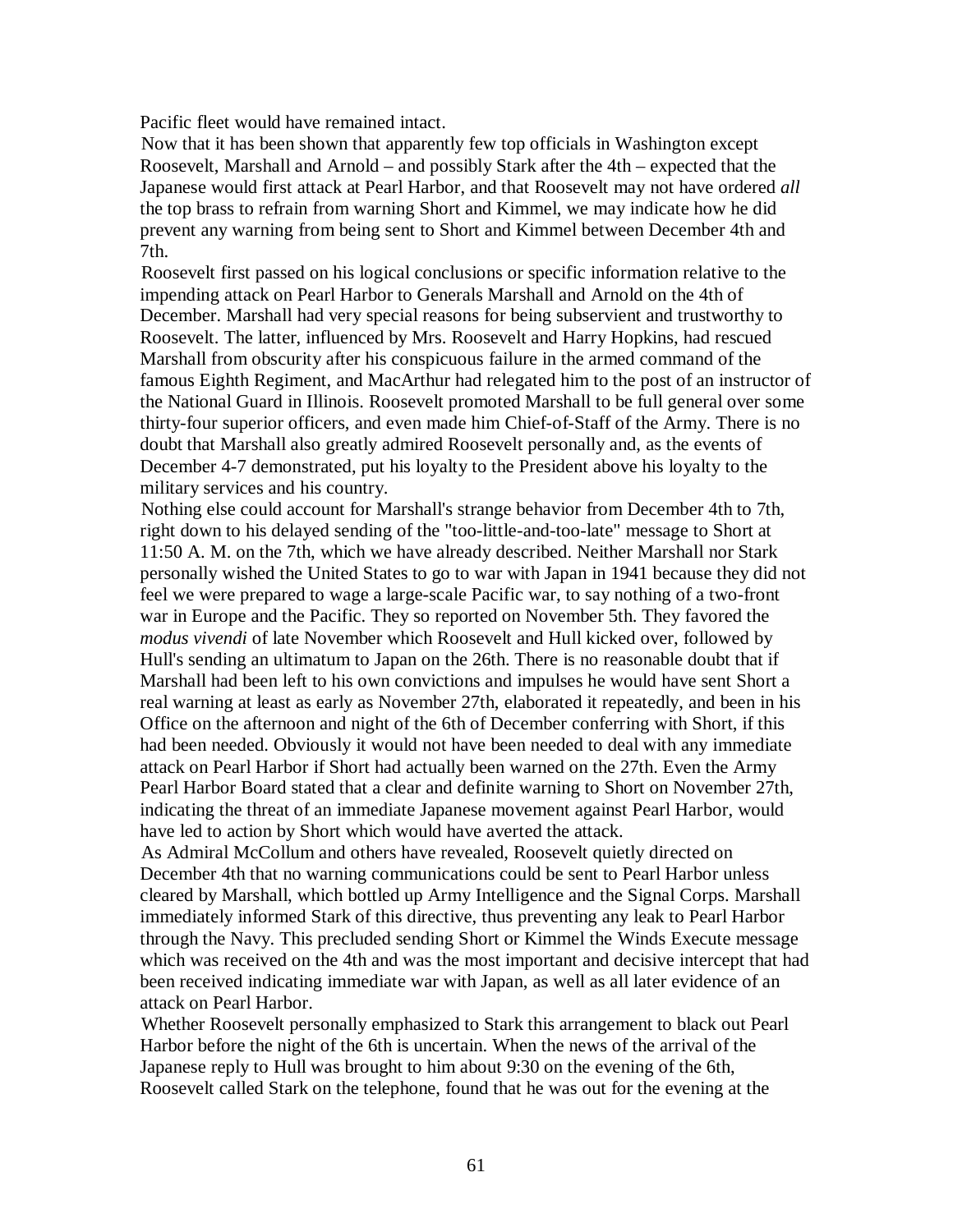theater, and left word that Stark was to call him on his return, which Stark did. The next morning, when Noyes, McCollum and Wilkinson showed Stark the "Time of Delivery" message, and indicated to him that this probably meant a Japanese attack on Pearl Harbor about 7:30 A.M. Pearl Harbor time, Stark called Roosevelt, rather than Kimmel, and thereafter showed no interest in contacting Kimmel, even ignoring the pleas of Noyes, McCollum and Wilkinson for a separate warning message to Kimmel. After discussing with Marshall the desirable content of the message to be sent to Short – the "too-little-too-late" farce – Stark only suggested, as a sort of afterthought, that this also be handed on to Kimmel by Short.

We have already dealt with Marshall's strange behavior from December 4th to 7th and especially on the 6th and 7th. How much influence he had on the frustration and killing of McCollum's clear message of precise warning to Kimmel on the 4th by Stark and Turner is not known. As reported in the officially accepted legend, on the afternoon of the 6th, as soon as he learned that the Japanese reply to Hull's ultimatum would be coming in, which the Pilot Message clearly indicated meant immediate war, Marshall abruptly left his office and hid out somewhere, which he could not for a time remember but later on reported to be his official quarters. On the morning of December 7th, the *Washington-Times-Herald* published an item stating that Marshall attended a banquet of alumni of the Virginia Military Institute on the evening of the 6th, but this has never been confirmed or denied. Marshall did not appear again officially until Sunday morning, whether some time around 9:00 at Stark's office, which seems most likely, or not until 11:25 at his own office. According to normal military procedure he should have been in his office all of Saturday afternoon and most of the night further informing Short and conferring about protecting Pearl Harbor.

If we accept the official legend of Marshall's activities on December 6th and 7th, Japan might have attacked the Pearl Harbor fleet on the afternoon or night of the 6th and Marshall would have known nothing about it until he came out of hiding late the next morning. When he did, he only sent Short at 11:50 the brief, vague, ambiguous and equivocal "too-little-and-too-late" message, which was in no sense any warning that war was about to start and, least of all, that the Japanese would probably attack Pearl Harbor in about an hour. It gave Short little or no information that he did not already have, except for the Time of Delivery message, and Marshall deceived Short in withholding the significance he had attached to this when reading it in his office. Finally, he refused to use three rapid means that he had available to send his already "too-late" message to Short, but let it be sent by Western Union to San Francisco, and R. C. A. from San Francisco to Fort Shafter – not even marked urgent – with the result that it did not reach Short until the Japanese planes had returned to their carriers after the attack. The delay in sending the message and Marshall's refusal to use a rapid method of transmitting it can only be explained as due to a desire to have it arrive too late for Short to take any action that might frighten off the Japanese attack. If we accept the more probable version, earlier described, that the message to be sent to Short had been agreed upon during Marshall's conference in Stark's office before 10:00 on the morning of the 7th, then the delay in sending it until 11:50 becomes all the more significant and unpardonable, to indulge in understatement.

Marshall saw to it that no warnings were sent to Pearl Harbor between the 4th and the 7th. The only alleged attempt to do so came on the night of the 6th, when Knox has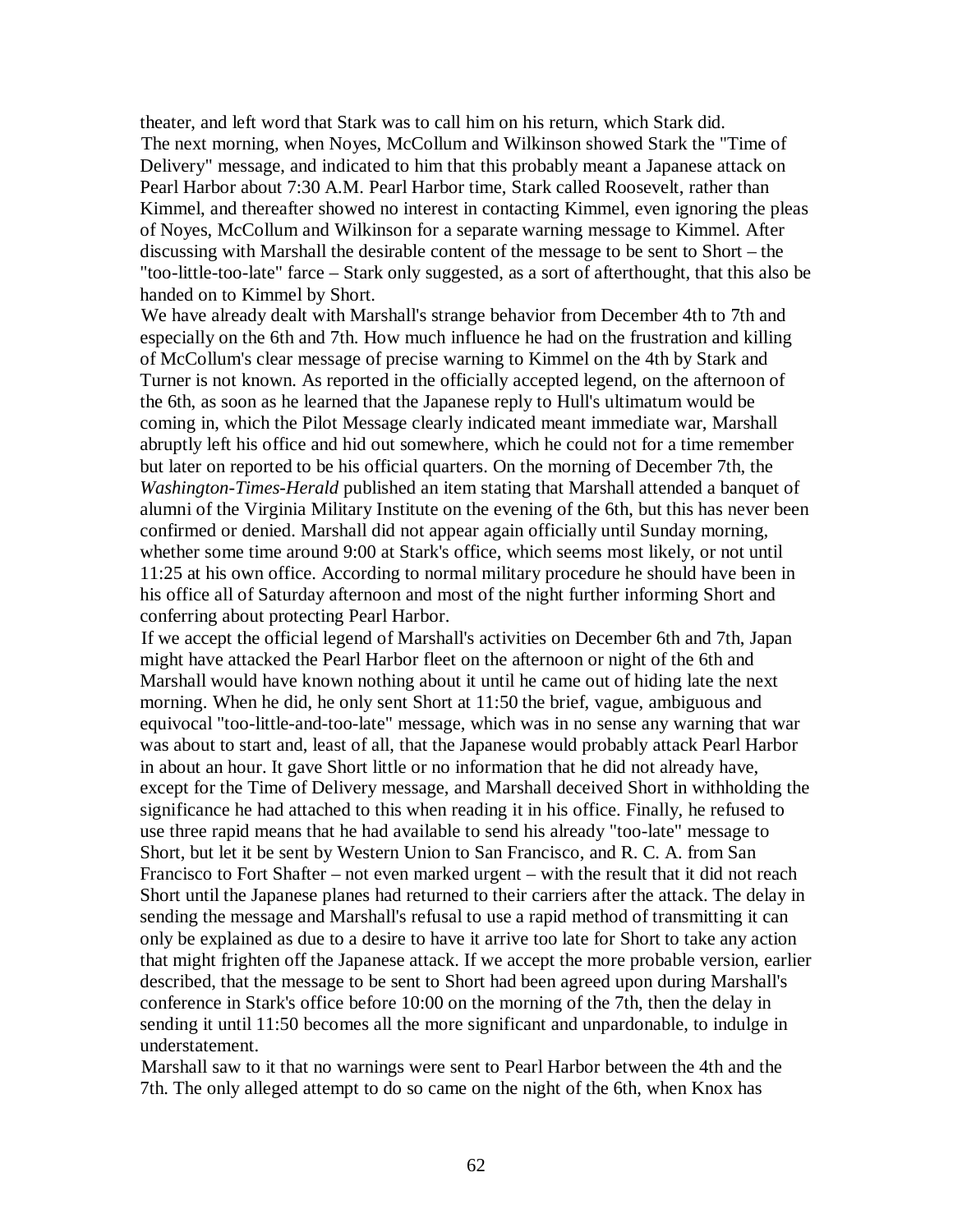asserted that he made a serious effort to send a clear and definite warning to Kimmel and to Admiral Hart, commander of the Asiatic fleet at Manila. This never arrived at Pearl Harbor or Manila and Knox could not find any record of what happened to it in Washington. Only Marshall had the authority to kill it if Knox actually ordered such a message to be sent of which there is some doubt.

As conduct on the part of a trained soldier, assumedly dominated by the ideals and professional stereotypes of those high in his profession, and having the supreme military responsibility for the protection of his country, it would seem both fair and reasonable to contend that Marshall's conduct can be explained on only three grounds: mental defect, deliberately treasonable behavior, or carried out under orders from President Roosevelt. The last seems the only plausible and sensible interpretation. One thing is certain: however much Marshall was dominated and controlled by Roosevelt, his behavior during the brief period between December 4th and 7th perfectly performed the function of keeping Short and Kimmel in the dark about the danger of Japanese attack until the Japanese bombers appeared over the Pacific fleet. And this was all achieved with a minimum of risk and exertion on the part of Roosevelt. He only needed to give his blackout order directly to Marshall.

While we are on or near that subject, it is desirable to point out that altogether too much emphasis has been laid by both the defenders of Roosevelt and his "Day of Infamy" rhetoric and the revisionist critics on the alleged significance of possible "last minute" warnings late on the night of the 6th or the morning of the 7th, whether sent or unsent. Unless the Japanese task force could have been frightened back more easily than is likely, even in the light of its jittery and timid commander, Admiral Nagumo, any warnings sent immediately *after* the first thirteen points of the Japanese reply to Hull's ultimatum had been received, decoded and delivered before midnight of the 6th might not have made any great difference with respect to Nagumo's carrying through the attack. The results could have been even more disastrous to the Pacific fleet than it turned out to be. As Admiral Nimitz and others have suggested, there might have been just time enough to get the ships out of port and on the ocean, in which case they might have been sunk in deep water and could not have been raised, salvaged and restored for action. There would have been plenty of Japanese planes available for a supplementary attack on the Army installations, machine shops, supplies and most important of all, the oil supplies, still above ground, which would have been far more of a disaster to the United States than the destruction of the battleship fleet.

There is little doubt that Short, Martin and Bellinger could have got many of their planes distributed, fueled and ready for battle and some in the air for reconnaissance, probably only to be shot down by the greatly superior air force on the six Japanese carriers. The unarmed B-17 bombers that came in on the morning of the 7th, some of them only to be immediately destroyed or damaged, might have been turned back. There is little doubt that greater damage could have been inflicted on the attacking Japanese bombers than took place in the actual attack, but it is doubtful if the devastation wrought by them would have been greatly lessened.

If a warning had been sent to Short and Kimmel when the Pilot Message had been decoded and read and the Kita message had been processed by mid-afternoon of the 6th, it might have been a quite different story. Defensive movements at Hawaii connected with an alert put in operation during the afternoon of the 6th might have caused the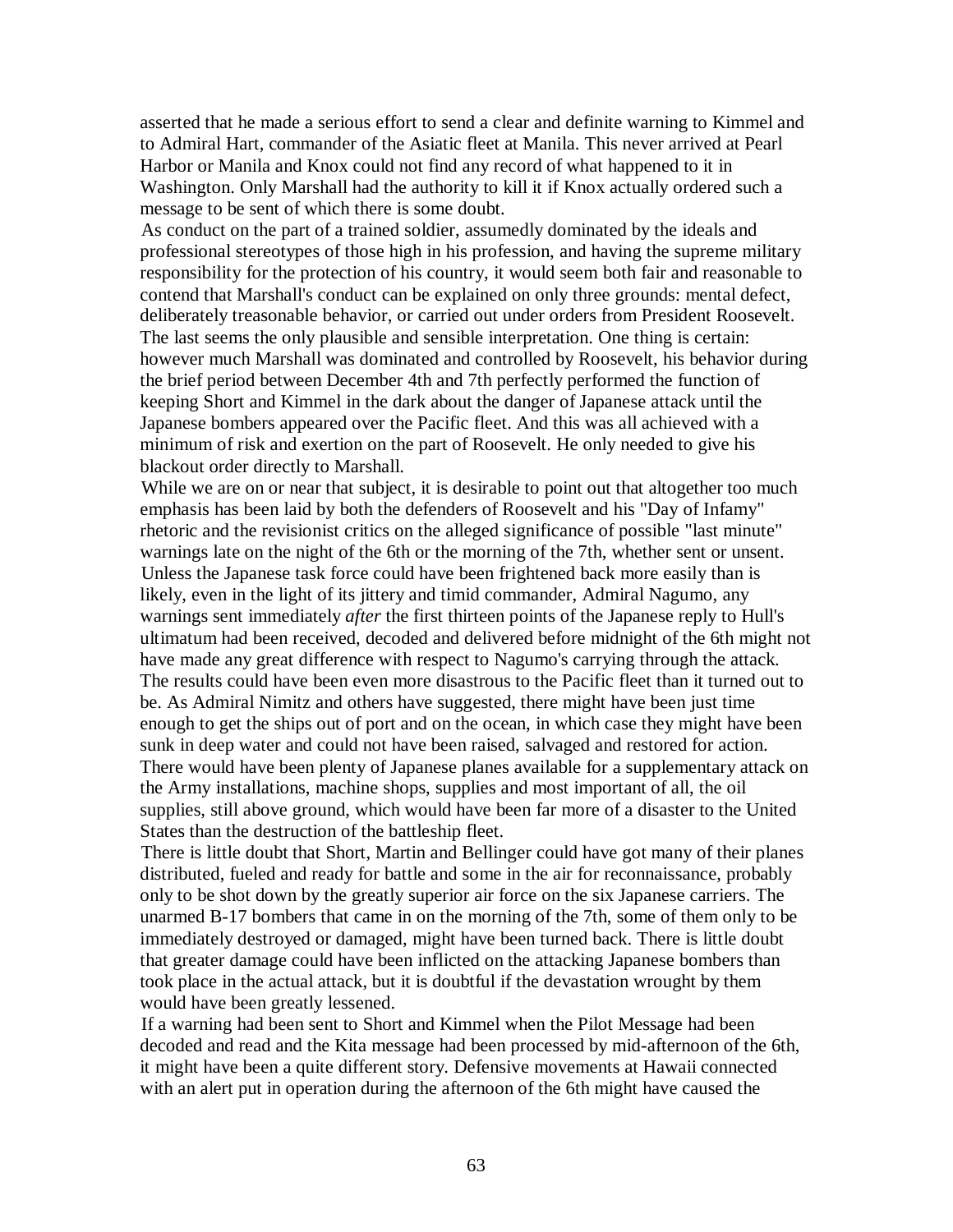Japanese task force to abandon their bombing mission and turn back or to face an empty harbor. That would have made a great difference in the fate of the ships at Pearl Harbor. In this case, Kimmel could have put to sea with all his available ships, joined Halsey who was returning from Wake, linked up as soon as possible with Newton and Brown, and through a surprise attack perhaps have inflicted a serious surprise blow on at least a part of the returning Japanese task force whose location could have been rather precisely determined by Commander Rochefort at Pearl Harbor. Nagumo could have had no knowledge of the location of Kimmel's reorganized fleet. In any event, Nagumo's bombers would have found an empty harbor at Pearl Harbor and all of Kimmel's warships out of sight beyond the horizon.

When it comes to later warnings that could have been given, but were not, such as Knox's mysterious alleged message to Kimmel and Hart late on the night of the 6th, a warning to Kimmel by Stark shortly after 9:00 on the morning of the 7th, when Noyes, McCollum and Wilkinson explained to him the significance of the Time of Delivery message, and Marshall's "too-little-and-too-late" message at 11:50, or even a clear and forthright one by Marshall at least two hours earlier, there is only a gambling chance that the disaster to the Pacific fleet would have been greatly lessened. As pointed out above it would have been worse had the ships been sunk in the deep Pacific beyond hope of salvage and repair. The failure to get off these last minute warnings promptly, or not at all, may have great significance for the historian and the moralist but they are far less important strategically.

It is only fair, however, to present here an informed critique by Commander Hiles of my opinions on the probable results of a warning if sent by Stark to Kimmel even as late as 9:30 A. M. on the morning of the 7th, when Stark was made to realize that the Time of Delivery message implied the probability of a Japanese attack on Pearl Harbor at around 7:30 A.M. Pearl Harbor time. Actually, the bombers did not arrive until about 7:50. If, as McCollum maintains, Marshall was also in Stark's office between 9:00 and 10:00 on the morning of the 7th and they had there decided to send a real warning to Short, this could have been sent by 10:00 A.M. instead of 11:50. Hiles admits that even a clear warning sent at 11:50 by the most rapid method, would not have made possible an effective averting of the Japanese attack, although both Short and Kimmel would have had time to get some of their anti-aircraft armament in shape for action and Short might have got more of his planes off the ground by the time the Japanese bombers arrived, thus increasing the damage to the Japanese. But let us stick to the approximately four hours that Short and Kimmel would have had in which to take action if Stark and/or Marshall had sent clear warnings to them by around 9:30 on the morning of the 7th According to Hiles:

It would have required only four hours at the most for the Pacific fleet that remained at Pearl Harbor on the morning of the 7th to sortie from the harbor, and still less time for Short to have re-oriented his planes and anti-aircraft defense against the attack. Kimmel could have sortied and dispersed his entire force and perhaps rendezvoused with the three main task forces later on, but most likely he would have kept his ships dispersed until he learned the composition of the attacking force. After this, it is problematic as to just what he would have done. Admiral Kimmel has told me that he is not sure just what action he would have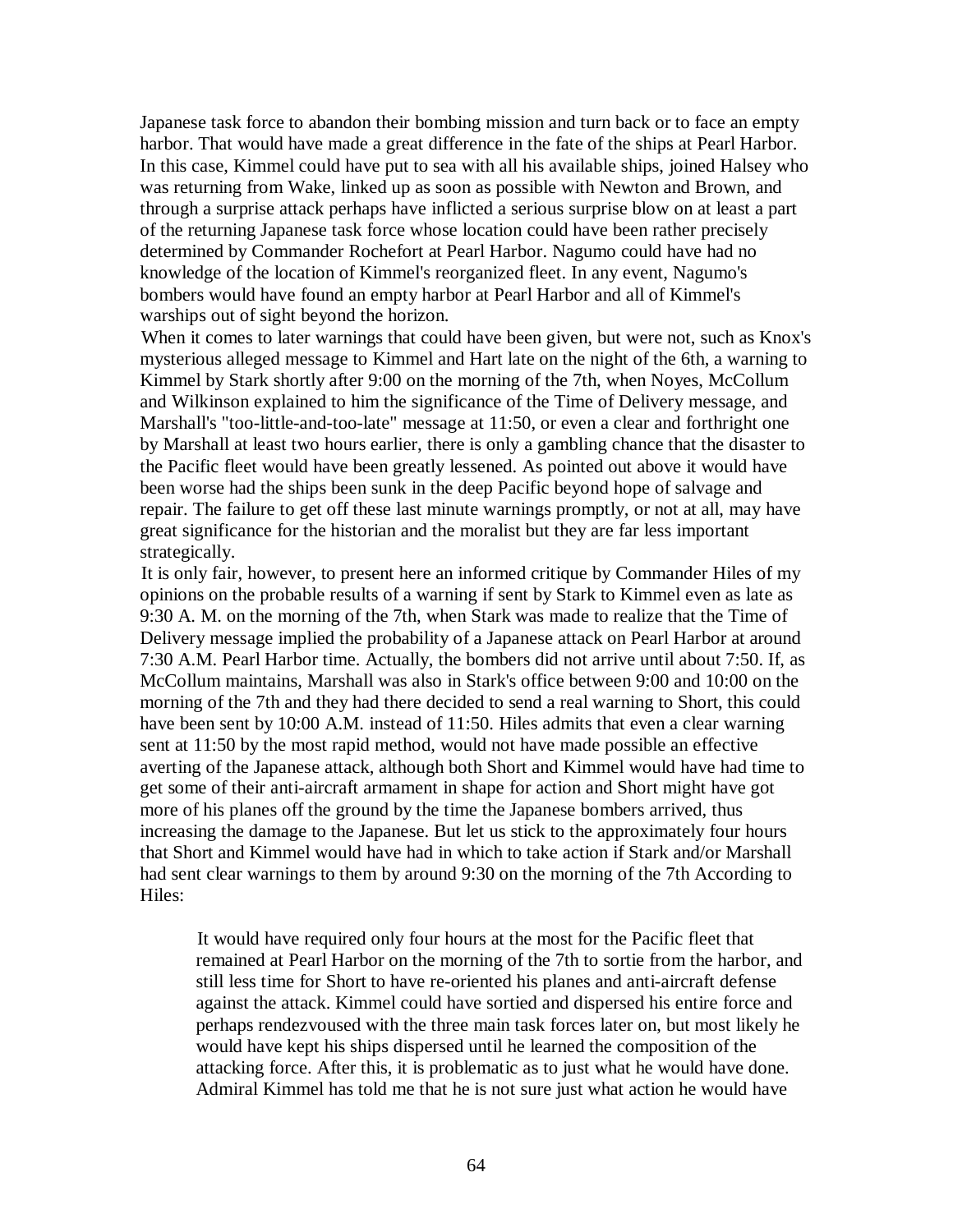taken. Two American carriers against six for the Japanese might have been too great a risk to take, although the battle of Midway was won in June, 1942, against a much superior Japanese naval force and the four Japanese carriers were mainly destroyed by one American carrier, the *Enterprise*.

Now let me set the stage for you, assuming a four-hour alert. It would have been 3:30 A.M. at Hawaii. It would have been dark and would remain so for several hours. There would have been no need to wait and recall the liberty section which was ashore. The ships could always function with the duty sections in an emergency. Long before daylight all the major units would have been clear of the harbor and well scattered beyond visual distance. A few of the smaller ships might have been visible by the time the Japs arrived but even this is not likely because a large part of the fleet was already away with Halsey, Newton and Brown, and four hours would have been adequate for the depleted fleet to have sortied and dispersed.

It is safe to say that the Japanese would have found both the horizon and the harbor empty. This also presupposes that Nagumo would not have been alerted by Japanese spies in Honolulu as to the sortie during these four hours and withheld the attack, even have got ready to turn back to Japan. Several scouting planes preceded the attack waves to report back to Nagumo as to the state of the fleet and it is unlikely that Nagumo would have ordered an attack on an empty harbor. Let us assume, however, that the bombing planes did proceed to Pearl Harbor and found nothing there. The targets were gone and well scattered out over the broad Pacific. The Japanese planes had no spare fuel to go flying around completely blind, looking for targets they knew not where; as it was, some of them ran out of fuel before they got back to their carriers after the attack. With this unexpected denouement, Genda and Fuchida (the Japanese bombing commanders) would have had no other choice than to recall the planes or bomb the off-shore installations and the shops, machinery and oil, which is not very likely under the circumstances. And up to this point we have assumed perfect conditions for Fuchida and have ignored the fact that Short and Martin would also have had that same four-hour warning and that their planes would have been in the air and the anti-aircraft guns ready to greet the bombers.

It is well to have this authoritative and detailed portrayal of what might have happened at Pearl Harbor and Fort Shafter on the morning of December 7th if Stark and Marshall

had sent warnings to Hawaii by or before 9:30-10:00 Washington time. Of course, Commander Hiles is assuming that all would have worked out smoothly if the warning had been received about 3:30 A. M. on the morning of the 7th, but how a situation looks on paper may be quite different from how it will take shape in action. It would have been quite a shock to officers, crews and soldiers to have been rudely awakened at 3:30 A.M. with the news that Oahu was about to be shattered by a Japanese bomber attack when there had been no previous warning of any such move and nearly every one in the armed forces there had been convinced that Japan would not make war on the United States, a rich and powerful country that no small island empire could hope to overcome.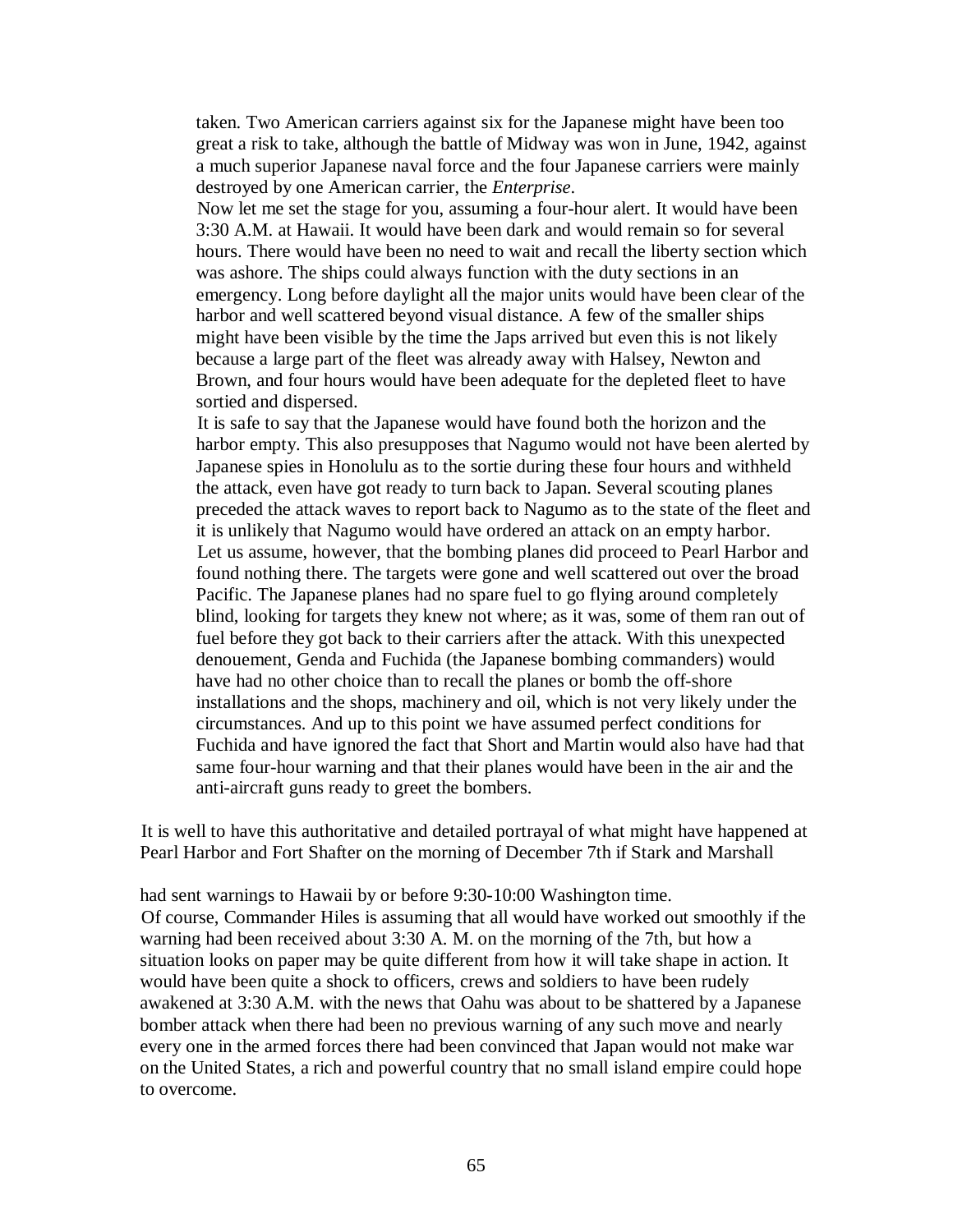Events might have worked out as Commander Hiles has indicated. On the other hand, there might have been much confusion, with the ships not all out of sight when the Japanese bombers arrived. The channel leading out of Pearl Harbor was so shallow that the battleships had to move slowly, and in the haste and confusion one of them might have run aground and made it impossible for ships behind it to reach the open sea. But it is certainly true that, if a clear warning had reached Fort Shafter and Pearl Harbor between 3:00 and 4:00 on the morning of the 7th, the Army and Navy forces and equipment on Oahu would have suffered a smaller loss than occurred, unless Kimmel's battleships had been sunk in deep water as the *Repulse* and *Prince of Wales* were shortly afterward in the southwest Pacific.

It is, of course, utterly abhorrent to have to conceive of Kimmel's being subjected, as a result of Washington neglect or treachery, to any such shock and crisis as being warned of a Japanese attack at 3:30 on the morning of the 7th, when he could and should have been effectively warned days, weeks or months before, and there would not have been any Japanese attack on Pearl Harbor.

The main reason for deploring overemphasis on the failure to send last minute warnings is that this obscures and confuses the real nature and the extent of the guilt for failing to warn Hawaii in plenty of time. There was every reason for sending a clear warning there on November 27th, and any delay after December 4th was nothing less than criminal neglect, if one wished to save the American forces at Pearl Harbor. If one limits main consideration of the warning period to the late night of the 6th and the morning of the 7th, the Blackout and Blurout writers can conjure up all sorts of confusing alibis about timing and the possible disastrous results of warnings sent at this late hour, but there is no such way to counter or explain the failure to warn the Hawaiian commanders at any time during the previous nine days, or even as far back as when the first Bomb Plot message was decoded and read on October 9th. Nor was there any excuse for having failed to provide Pearl Harbor and Fort Shafter with a Purple Machine to intercept, decode and read the Japanese diplomatic messages right there, thus learning of the danger on the spot.

It is also futile and misleading to exaggerate the minor acts of incompetence or misjudgment at Pearl Harbor between very early morning on the 7th and the attack at 7:50, so much stressed by Roberta Wohlstetter at the beginning of her book on Pearl Harbor. Such were the failure properly to interpret the discovery of a Japanese scouting submarine right off Pearl Harbor on the early morning of the 7th, the apparent indifference shown by Lieutenant Kermit Tyler of the Army Air Corps to the report from the Army radar station about some strange approaching planes, which might have been thought to be those of Admiral Halsey who was returning with his task force from Wake or the approaching B-17's, and the official closing down of this radar station at 7:00 on the morning of the 7th, as had been ordered, but was not actually closed. These have some curious interest as minor deficiencies and mistakes of judgment, greatly bolstered by the impact of hindsight, but they had little to do with the approach, diverting or repulse of the Japanese bombing planes, which were already well on their way from their carriers to attack Pearl Harbor.

Incidentally, technically speaking and as a matter of curious interest, despite the repeated orders of Roosevelt and his associates that Japan must be allowed to fire the first shot, this was actually fired when the commander of the American destroyer *Ward* fired upon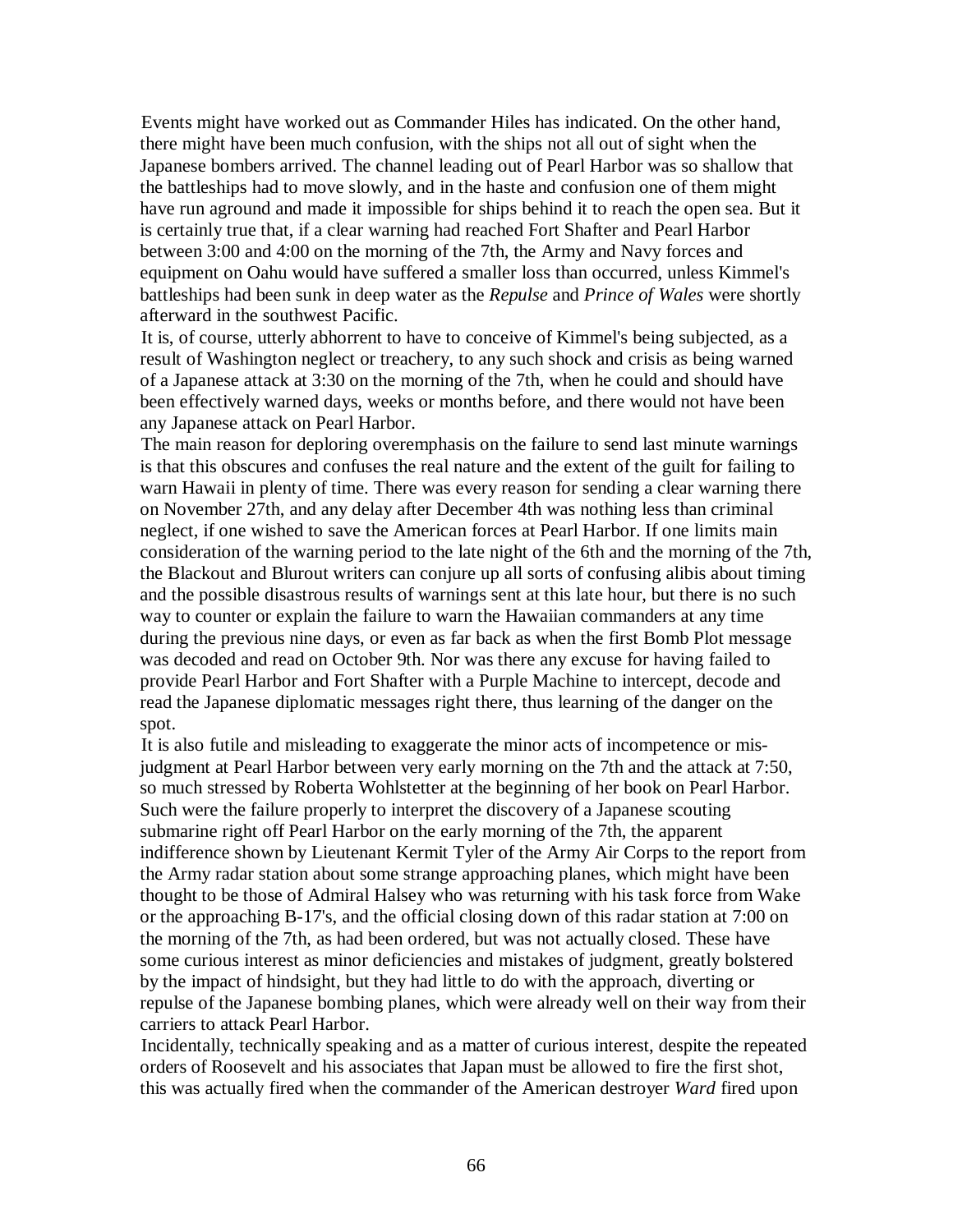and sank a Japanese submarine off Pearl Harbor about an hour before the first wave of Japanese bombers arrived there.

Defenders of Roosevelt and Washington have sought to equate these trifling and exaggerated errors, due to surprise, confusion and haste at Pearl Harbor on the morning of the attack, with the failure of Washington to pass on the Bomb Plot messages to Short and Kimmel, the refusal to give them the Purple diplomatic messages, the denial of a Purple machine to Pearl Harbor, and the killing of the efforts of McCollum, Noyes, Sadtler, Bratton and others after November 26th to warn Short and Kimmel about the approaching danger of a Japanese attack. These were the main deliberate delinquencies of Washington which made possible the successful Japanese attack – to say nothing of the fact that most of the top Washington officialdom, civil and military, involved in such matters, appear to have permitted the movement of Japanese task forces down the southwest Pacific and the strategic assumptions of Rainbow 5 (WPL 46) to drive the whole traditional Pacific naval strategy relative to the threat to Pearl Harbor from their minds.

The time to have started warning Pearl Harbor was with the decoding, translating, reading and evaluation of the first Bomb Plot message on October 9, 1941, obviously by November 5th when it announced that Japan had set a deadline for negotiations, and certainly by November 26th when Hull rejected the Japanese diplomatic plans, kicked over the *modus vivendi*, and sent his ultimatum to Japan. Literal warnings even if sent by the time the codes destruction intercepts were at hand on December 1st and 2nd, and when Winds Execute was received on the 4th, would most certainly have averted the Pearl Harbor attack. And, surely, a Purple machine should have been sent to Pearl Harbor by July, 1941, where the competent operating force, headed by Commander Rochefort, could have intercepted and read the revealing diplomatic messages from Tokyo. If they had been ordered to do so, they could have read the Bomb Plot messages in the J-19 and PA-K2 codes without a Purple machine.

The overwhelming responsibility for the war and the attack was, of course, Roosevelt's deliberate refusal to settle the relations between the United States and Japan in a peaceful manner by honest diplomatic negotiations, to achieve which Japan made unusually impressive gestures and offered very reasonable terms that protected all legitimate vital American interests in the Far East. As I pointed out in an article in the *Progressive*, December 6, 1941, we were surely more thoroughly and logically involved in continuing our profitable and peaceful relations with Japan in 1941 than with supporting Chiang's tottering and corrupt regime, even though Roosevelt's maternal grandfather may have made no money out of trade with Japan. Japan had no military designs against the United States except for self-protection in the event of war. Japan made two genuine but vain offers to withdraw from the Rome- Berlin-Tokyo Axis in return for peaceful relations with the United States; these were unceremoniously brushed off.

Roosevelt was, however, so deeply involved in his anti-Japanese war plans and his commitments to Churchill and others by the late summer of 1941 that it is extremely doubtful if he would have accepted any Japanese diplomatic proposals short of complete surrender. He would have been surprised, shocked and annoyed if the Tojo government had been willing to humiliate themselves enough to resume negotiations on the basis of Hull's ultimatum of the 26th. The desire to prevent this was a major consideration of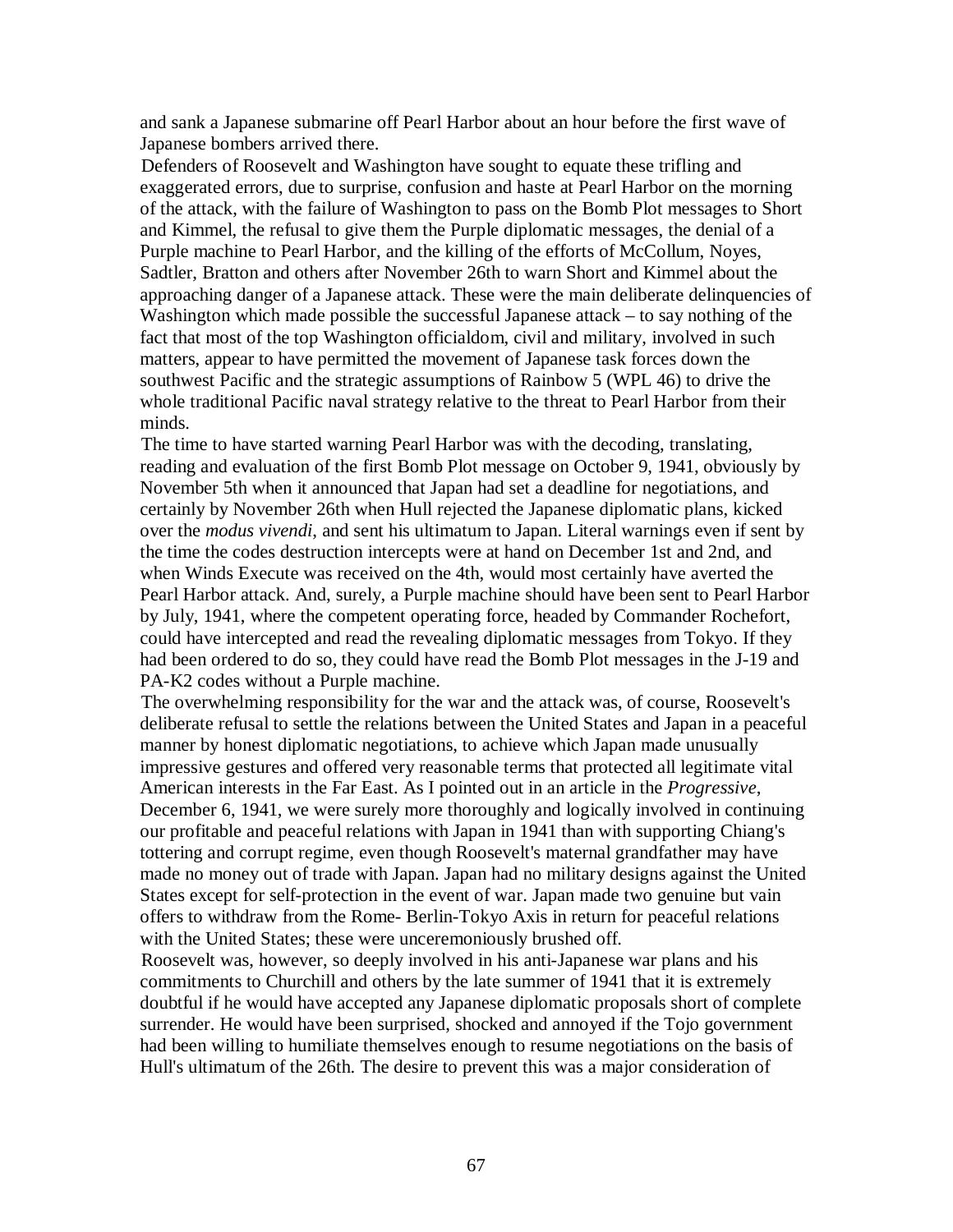Roosevelt and Stimson in connection with formulating the fake warnings to Short and Kimmel on the 27th.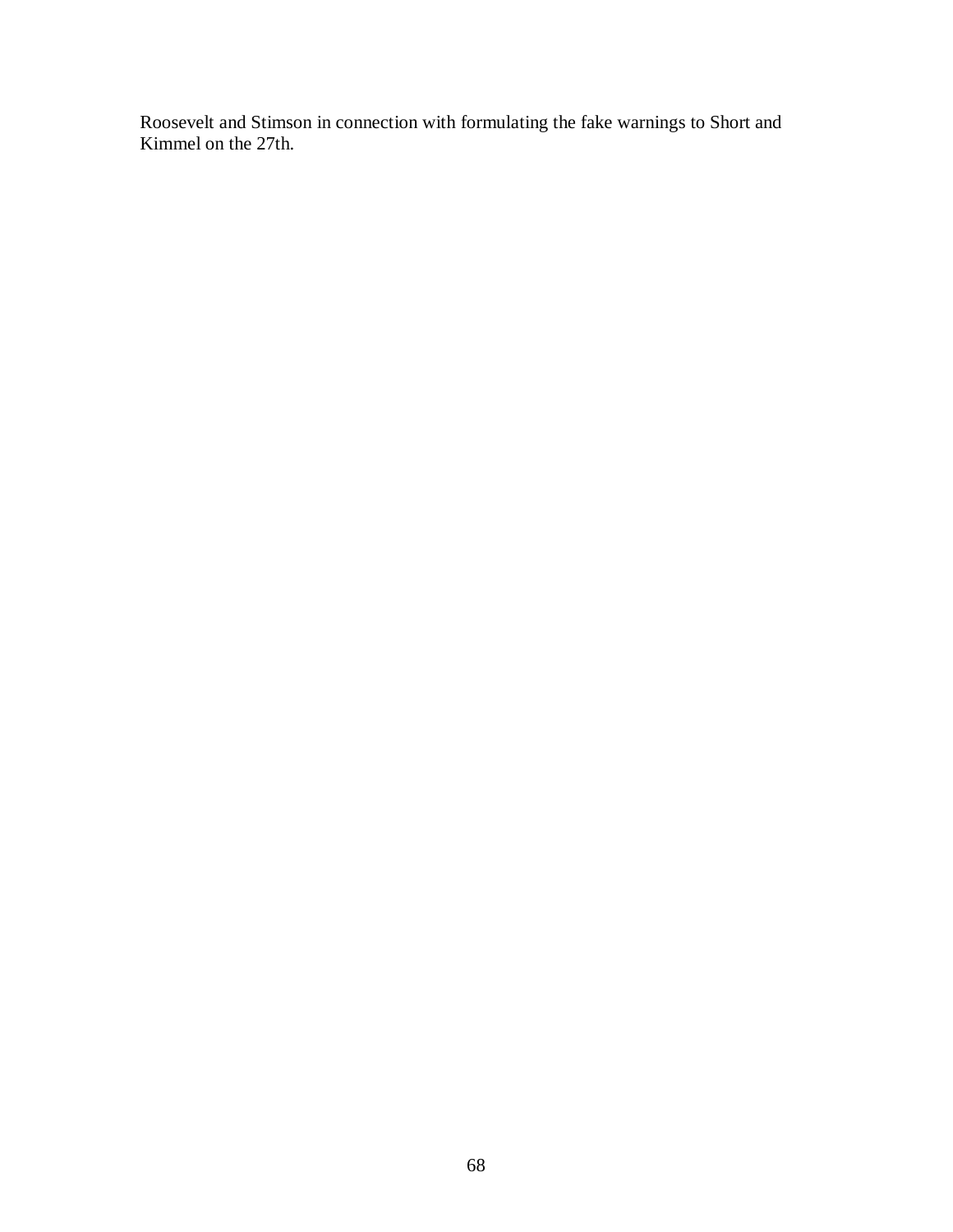## **VII. THE OVERALL RESPONSIBILITY OF ROOSEVELT FOR THE SURPRISE ATTACK**

The essential facts and details explaining why and how Pearl Harbor was surprised on Sunday, December 7, 1941, have now been presented. There remains the question of the responsibility for the overall trends and developments which led to the attack itself. Here, I believe that fundamental responsibility can also be overwhelmingly – almost solely – attributed to Roosevelt and his policies, in which there was far more deliberation than inadvertence.

Our entering the second World War was mainly the product of a political program: Roosevelt's turning to armament and war to bail himself out of the difficulties created by the failure of his domestic program. The surprise attack was a political rather than a military scandal. It may, of course, be open to argument as to whether Roosevelt's New Deal was not ideologically and morally superior to the program and methods of his conservative political opponents at home and that the latter must share the responsibility for his shift to armament and war because of their stupid hostility and often malicious resistance to domestic reforms.

Secretary of State Hull has been vigorously criticized for his arrogant and pharisaical diplomacy, based on unrealistic platitudes, beatitudes, and banalities, and designed to make it impossible to arrive at a fair and decent understanding with Japan over Far Eastern problems. But for all this Roosevelt was primarily responsible. He had no hesitation whatever in being his own Secretary of State when Hull's policies did not coincide with his own, even to the extent of insulting Hull by relying heavily on Raymond Moley, Stimson and Henry Morgenthau in such matters. Roosevelt permitted Hull to carry on diplomatic relations with Japan in the manner which he did because Hull's policies, strongly influenced by his principal advisor on Far Eastern matters, the Japanophobe scholar, Stanley K. Hornbeck, agreed perfectly with Roosevelt's program. There has rarely been a greater meeting of minds between a president and his secretary of state than in the accord between Roosevelt and Hull over our negotiations with Japan in 1941. If Hull had entertained contrary views Roosevelt would no more have hesitated to push Hull aside over Japan than he did in the case of the Morgenthau Plan dealt with at the Quebec Conference in September, 1944.

So far as the economic background of Pearl Harbor is concerned, the responsibility was almost solely that of Roosevelt, whether we consider the effort to save and prolong his political career by creating a military economy to replace the New Deal or his use of economic and financial methods to produce the economic strangulation of Japan and force her into war. In the latter, he was vigorously opposed, at least when instituted, by the top army and navy officials. Even Admiral Turner strongly criticized this move. Roosevelt's militant program was thoroughly in accord with his personal attitudes and aims. His hostility to Japan went back to a deep-seated boyhood affection for China and antipathy to Japan that were closely related to his China-oriented family financial history, and to the alleged bad impression of the traits, behavior and political ambitions of the Japanese people made on him by a "Japanese schoolboy", who was a fellow student with Roosevelt at Harvard. Months before he was inaugurated, he had a long conference on January 9, 1933, with Stimson, the most eminent and passionate Japanophobe among the prominent American statesmen of the present century. They were brought together by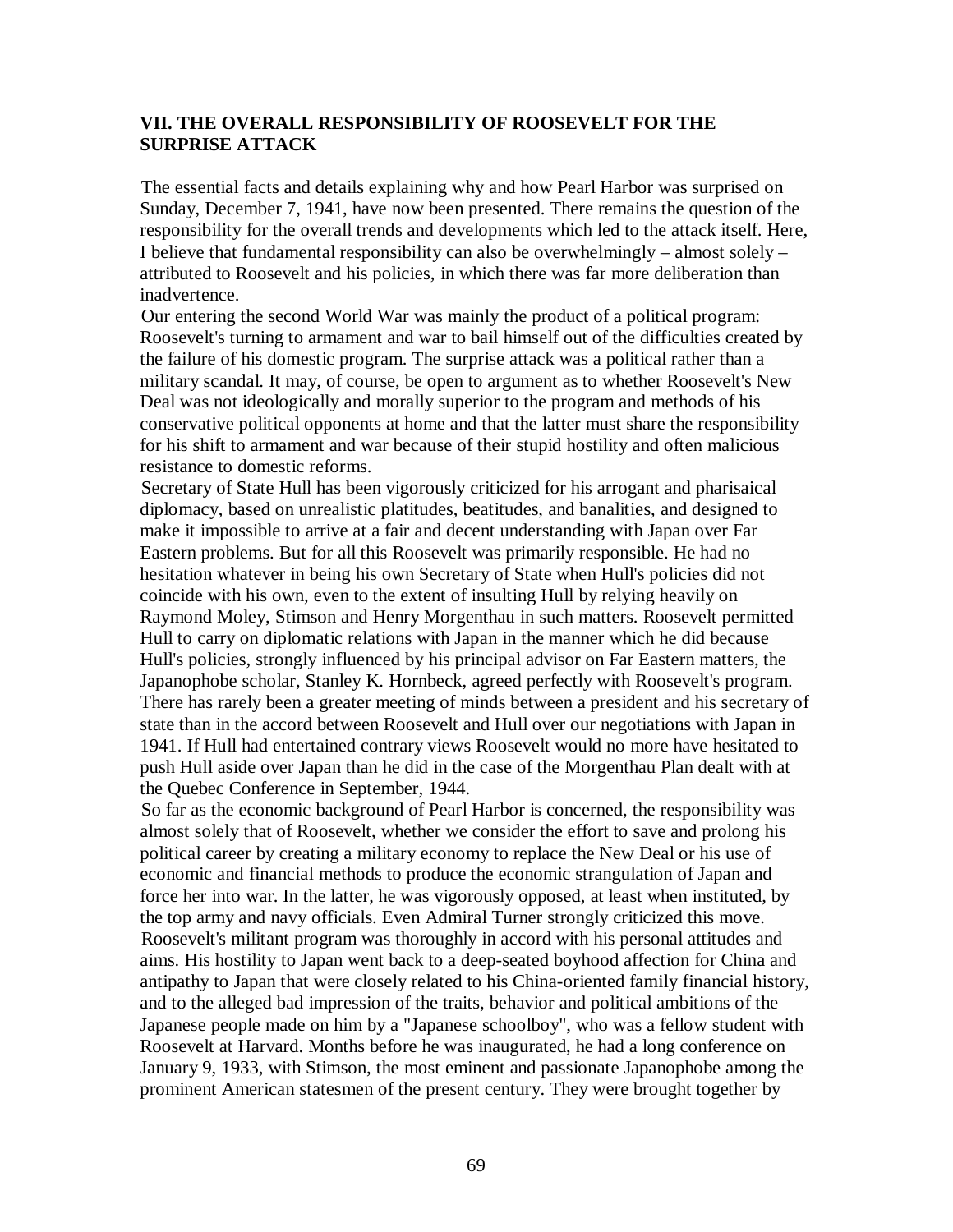Roosevelt's close adviser, Felix Frankfurter, who had been a subordinate of Stimson in Frankfurter's early legal career. Stimson's hatred of Japan and his erratic ideas about "aggressor nations" appealed to Roosevelt, and these became the basis of the latter's Japanese policy from January 9, 1933, when he met Stimson, to the attack on Pearl Harbor. When Raymond Moley and Rexford G. Tugwell vigorously urged Roosevelt not to accept Stimson's bellicose attitude toward Japan, he answered that he could not very well help doing so in the light of very satisfactory personal and financial relations that his maternal grandfather had enjoyed with China.

Roosevelt's first striking gesture in revealing his aggressive foreign policy, the Quarantine formula enunciated in the Chicago Bridge speech of October 5, 1937, was straight Stimson political and diplomatic ideology, and Stimson almost immediately released an approving statement. It would be unfair, however, to attribute to Stimson full responsibility for Roosevelt's hostile behavior toward Japan. He did not have to accept Stimson's position, and he did so only because it was in full agreement with his own personal attitude and public policy. Late in 1937, as noted earlier, Roosevelt sent the very able American naval officer, Captain Royal E. Ingersoll, to London, and in January, 1938, Ingersoll discussed the possible relations and operations of the United States and Great Britain in case they "were involved in a war with Japan in the Pacific which would include the Dutch, the Chinese, and possibly, the Russians." From this time onward Ingersoll had no doubt that Roosevelt had war with Japan in the back of his mind and made no bones of this fact in his confidential discussions with his professional associates. In the summer of 1941, when Roosevelt felt ready really to put the screws on Japan, he logically summoned Stimson, already made Secretary of War, to come forth and actively implement the Stimson doctrine, while Hull proceeded with his evasive and procrastinating diplomatic homilies. When Roosevelt allowed or directed Hull to kick over the *modus vivendi* on November 26th, he did this in direct opposition to the policy of Marshall and Stark, who wished more time to get ready for war with Japan. Roosevelt has been criticized by some on the ground that he got entangled with Churchill, and that the latter dragged him into war. There is no doubt of the powerful but unneeded efforts of Churchill in pressing Roosevelt towards military action, but Roosevelt opened the door for British importuning when he sent Ingersoll to Europe in the winter of 1937-38, asked for an opportunity to collaborate in September, 1939, and later agreed with and cooperated in the Anglo-American joint effort against Germany. The over two years of voluminous secret communications between Roosevelt and Churchill, which determined the course of relations between the United States and Britain, completely hidden from the American public, were instituted at Roosevelt's request.

Marshall's directed behavior from December 4 to 7, 1941, which so cleverly and successfully helped us into war by assuring the launching of a successful Japanese surprise attack on Pearl Harbor, was one of the most masterly products of Roosevelt's genius for deception but was directly opposed to Marshall's personal views about starting war at this time. Indeed, it is certainly high time that revisionist scholars should cease placing the main blame for compelling Short and Kimmel to remain unwrapped on foreign collaborators or on Roosevelt's American agents or stooges, like Hull, Marshall, Stark and Turner, and put it squarely where it belongs, on the source of their directions and operations: Roosevelt himself.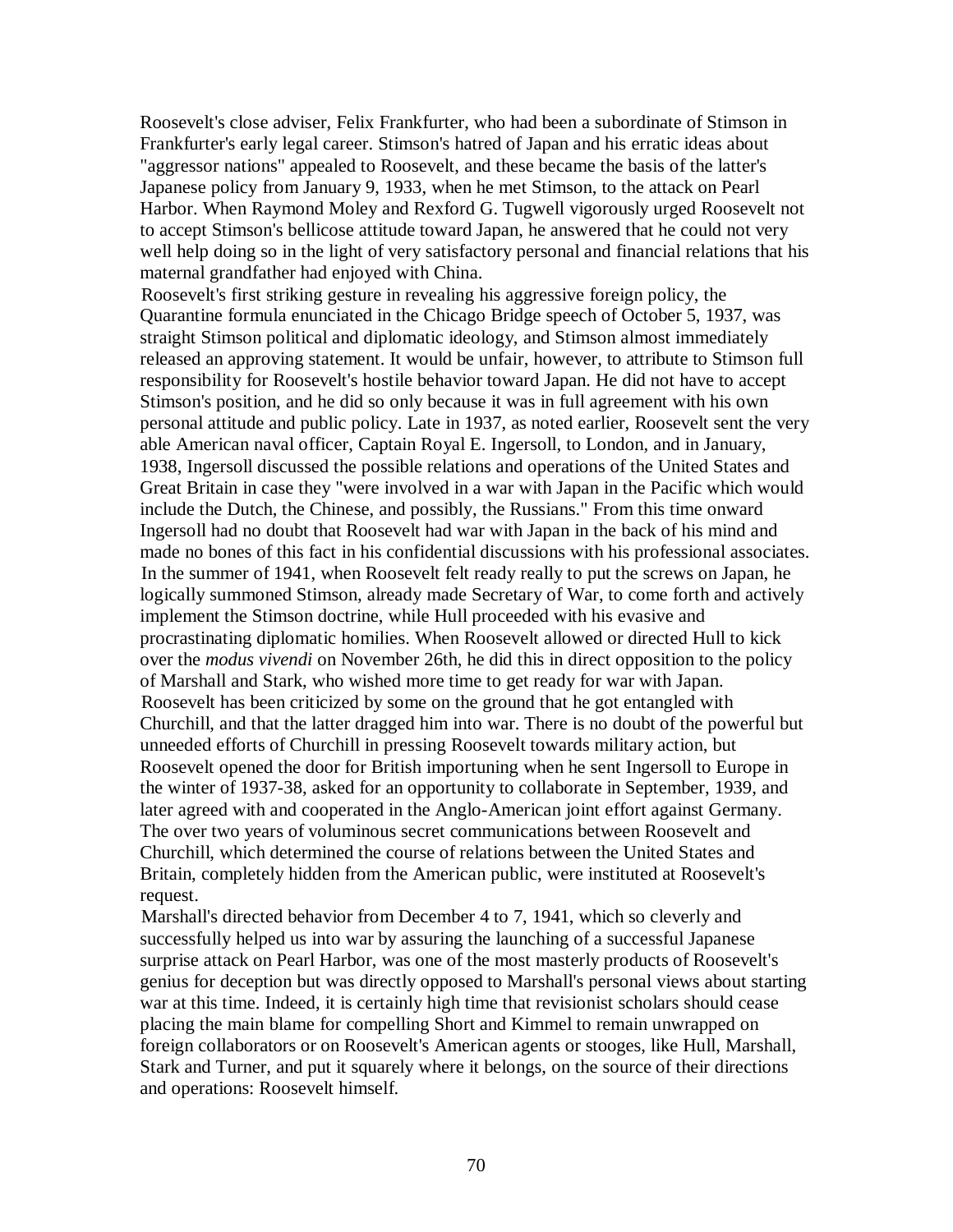Anti-revisionist partisans of Roosevelt will pounce upon the above conclusions as a striking example of the "devil theory of history". Even if it were, which I do not concede, it is fully as valid as their own "saint theory of history": the portrayal of Roosevelt as "Saint Franklin"! They utilize the latter unhesitatingly and almost invariably in defending Roosevelt against all charges of duplicity and responsibility in producing war with Japan and in bringing about the surprise attack on Pearl Harbor. They proclaim him a superb statesman and a major benefactor of all mankind through his encouraging the outbreak of war in Europe in 1939 and bringing the United States into the war as soon as he was able to do so in the face of the strongly anti-interventionist public opinion in the United States right down to Pearl Harbor. This "saint theory" in regard to Roosevelt has been valiantly, even aggressively in some cases, upheld by writers like Admiral Samuel E. Morison, Arthur Schlesinger, Jr., Thomas A. Bailey, Herbert Feis, Samuel Flagg Bemis, Roberta Wohlstetter and T. R. Fehrenbach; indeed, by virtually every opponent of the revisionist approach to 1939 and 1941. Revisionist historians can logically insist that, if the antirevisionist writers wish to attack the "devil theory" mote in the eyes of revisionist scholars, the "saint theory" devotees must remove this saintly beam from their own eyes. More important, however, is the fact that the indictment of Roosevelt as overwhelmingly responsible for war with Japan and the surprise at Pearl Harbor is in no sense any literal application of the devil theory of history. We are here concerned only with the rejection of peaceful overtures from Japan long preceding Pearl Harbor and American responsibility for a successful surprise attack there on December 7, 1941. For these deeds and actions Roosevelt was primarily and personally responsible. There is no pretense here of dealing thoroughly with the causes of wars in general, the responsibility for the outbreak of war in Europe in 1939, the reasons why Roosevelt turned from peace to armament and war after the campaign of 1936, the basis of Roosevelt's desire for the glamor of being a war president, the wisdom of his domestic opponents in opposing the New Deal system, and the like.

Even less is there any attempt here to present and analyze the basic geographical, biological, economic, sociological and psychological causes of wars in general, which account for the genesis of all modern wars including the second World War. Neither the devil nor the saint theory is any explanation of such fundamental considerations. Nobody understands this fact better than I do. Whatever defects my writings on Revisionism and diplomatic history may have, it is beyond reasonable dispute that I have given more attention to the fundamental causes of wars in my writings than any professional diplomatic historian who has ever dealt with the subject. Not even the case of Franklin D. Roosevelt and the second World War can induce me to abandon this basic approach to wars.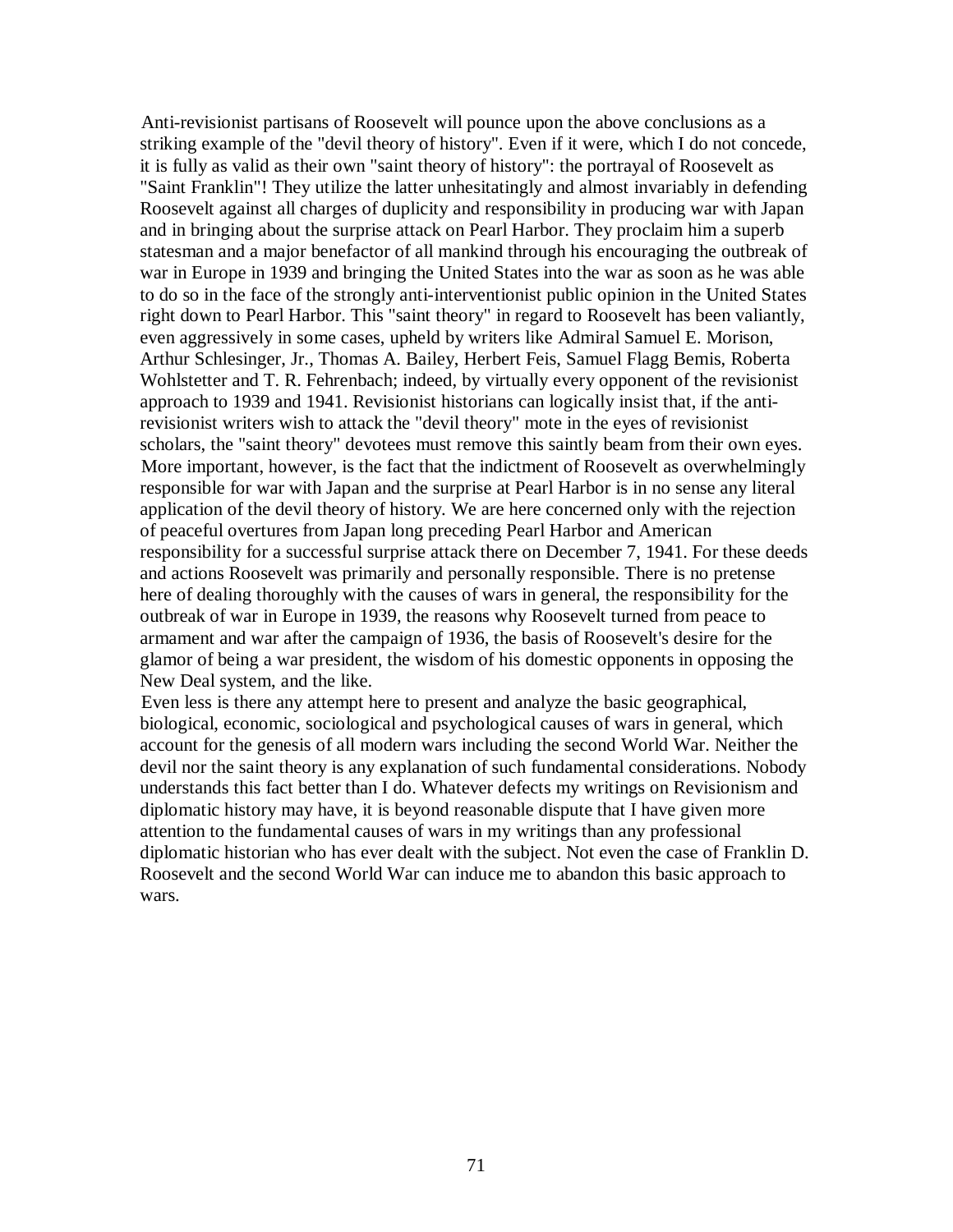## **VIII. HOW WE ENTERED WAR WITH JAPAN FOUR DAYS BEFORE PEARL HARBOR**

Our naval losses at Pearl Harbor that resulted from the surprise attack there have become a major item in American and world history primarily because it is almost universally believed that it was the Japanese attack that brought the United States into war with Japan. Actually, the United States had been put into war with Japan by the action of the Dutch authorities at Batavia, approved by the Dutch government, on December 3rd, Washington time, four days before the Japanese struck at Pearl Harbor. Roosevelt remarked, when, about 9:30 P. M. on December 6th, he read the first thirteen parts of the Japanese reply to Hull's ultimatum of November 26th, that "This means war." He had known by the forenoon of the 6th, if not two days earlier, that we were already involved in war with Japan. How this had come about requires a brief review of the plans, arrangements and agreements whereby the United States could be involved in war without any attack by Japan upon American territory, forces or flag, a situation which was a repudiation of Roosevelt's promises to the American people and of the Democratic platform of 1940. They were the ultimate development and implementation of Captain Ingersoll's visit to Europe in the winter of 1937-38.

Unneutral American acts even prior to Roosevelt's election in 1940 on the platform of avoiding war had furnished Germany with a legitimate basis for making war on the United States. Such were the Destroyer Deal of September, 1940, and the allotting of large quantities of arms and ammunition to the British. Immediately following the election of 1940, plans to involve us in war with Japan got under way in real earnest, in case the Axis Powers should not rise to the bait afforded by "Lend Lease" and convoying on the Atlantic. These have been mentioned earlier but may be reviewed here. Anglo-American joint-staff conferences in Washington held from January through March, 1941, drew up general plans for cooperation in war against the European Axis Powers and also envisaged a containing war with Japan. They were known as the ABC-1 plans (land and sea) and ABC-2 (air). In April, another conference was held in Singapore, and the Dutch were brought in more directly through ABD. While still regarding Germany as the main immediate enemy, provisions were also made for joint action against Japan if the latter proceeded beyond the line 100° East and 10° North or 6° North and the Davao-Waigeo line, or menaced British or Dutch possessions in the southwest Pacific or independent countries in that area. This agreement between the United States, the British and the Dutch was known as ADB. Together, the agreements were known as ABCD. Stimson and Knox approved the ABC-1 plan for the United States to make it look good for the record. Although approving them verbally, Roosevelt did not officially sponsor these agreements in writing and they did not call for congressional approval. Marshall and Stark balked at ADB and its inclusion in ABCD because it introduced political considerations in a military program, but they had to play along with Roosevelt and did so to the very end in early December, 1941.

When the joint-staff conferences were over, the American military services drew up specific war plans to implement these staff agreements ending in ABCD. The joint Army and Navy basic war plan was known as Rainbow 5, also usually called WPL 46 in relation to naval operation in the Pacific. The subsidiary part that related to the operations of the Pacific fleet under Admiral Kimmel was known as WPPac 46. It was developed to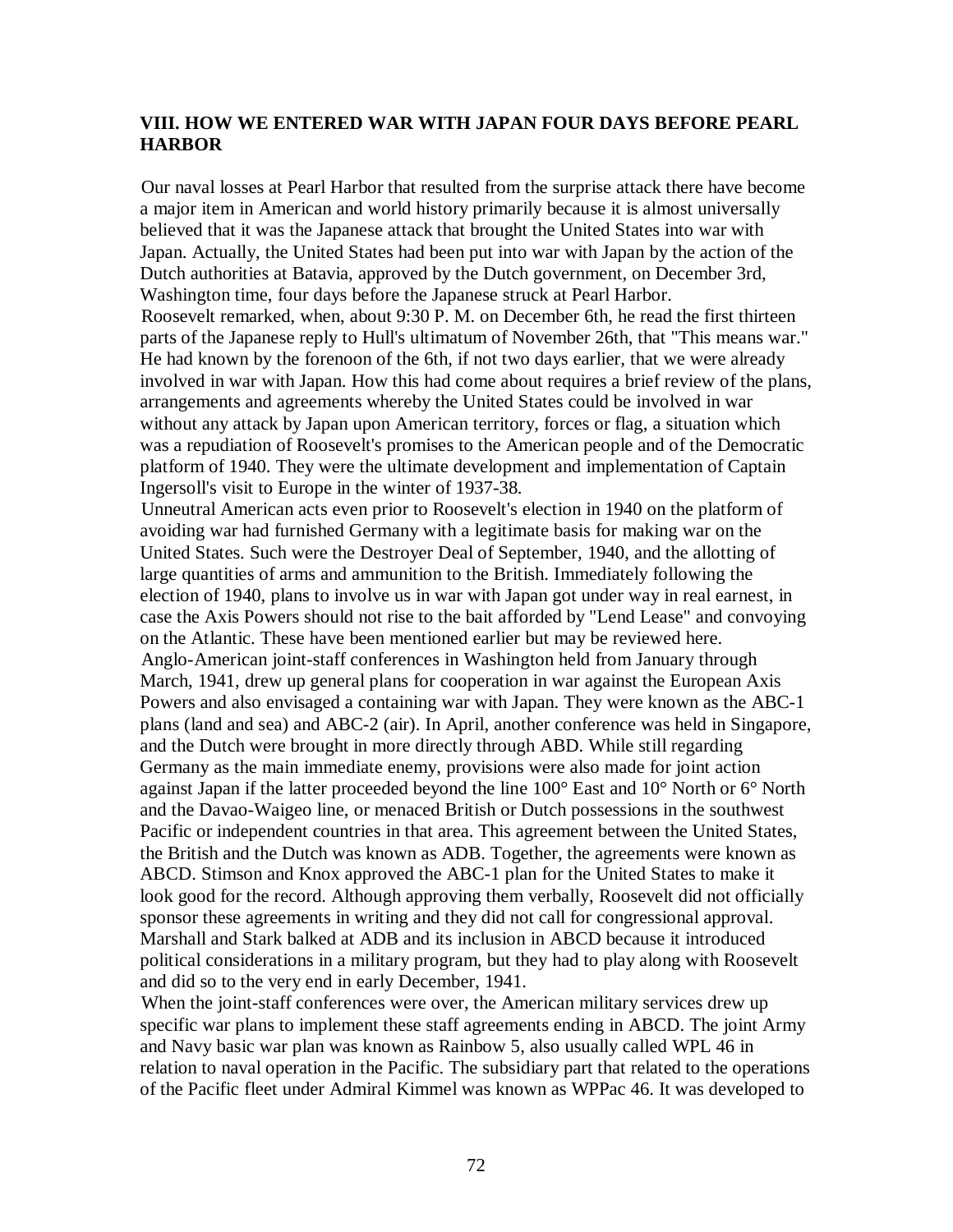implement the basic war plan and to coordinate the Pacific fleet operations with the provisions of Rainbow 5 (WPL 46).

Roosevelt apparently had indicated to Marshall and Stark that he intended to place the basic war plans before Congress prior to their being implemented, but whether he so intended or not, he had failed to do so when his hand was called on December 5th and 6th. The essence of the matter is that Roosevelt had approved an agreement that the United States would go to war to protect the interests and territory of allies in the Antipodes, thousands of miles from the United States, without even the semblance of an attack on the United States by Japan. On the heels of these ABCD agreements and the derived war plans, Admiral Stark, when promulgating Rainbow 5 (WPL 46), sent word to his admirals in leading outposts that the question of war was no longer a matter of *whether*, but of *when* and *where*. Marshall distributed Rainbow 5 to his field commanders, and Roosevelt unofficially approved it in May and June. The ABCD agreement and Rainbow 5 hung like a sword of Damocles over Roosevelt's head. It exposed him to the most dangerous dilemma of his political career: to start a war without an attack on the American forces or territory, or refusing to follow up the implementation of ABCD and Rainbow 5 by Britain or the Dutch. The latter would lead to serious controversy and quarrels among the prospective allies, with the disgruntled powers leaking Roosevelt's complicity in the plan and exposing his mendacity. He apparently took this risk rather lightly until July, 1941, because he had felt confident that Hitler would give him a valid pretext for war on the Atlantic. But when Hitler had failed to provide a suitable provocative act it became apparent that the United States must enter the war through the back door of Japan. When the latter had been consigned to economic strangulation in July 1941, when the back door plan had apparently been definitely implemented at the Argentia meeting, and when the peace efforts of Konoye had been rejected, this agreement to start a war on Japan without an attack on American forces or territory became a pressing and serious political problem for Roosevelt if he wished to have a united country behind him to support his war effort. It became increasingly so when the Japanese began to send extensive convoys of troops and equipment into the southwest Pacific in November. These convoys might pass the magic line specified by the ABCD agreement, and the Dutch, British and Australians might call his hand by invoking the American promise to act jointly against the Japanese as envisaged in ABCD and Rainbow 5 (WPL 46). The matter of getting a suitable Japanese attack somewhere now became the most vital of all Roosevelt's political problems. There would no longer be any serious difficulty in inciting Japan to accept war, but Japan had to commit the "first overt act" and it had to be against the United States. There was always the probability that the Japanese would attack Pearl Harbor because

this action had been implicit in Pacific naval strategy for years, but a Japanese task-force attack at Hawaii involved a long ocean voyage and there was always a possibility that it might be intercepted en route. It was this consideration, as well as the fact that this belated plan might also save the fleet at Pearl Harbor, which led Roosevelt to turn to his "three small vessels" stratagem on December 1st, to which reference has already been made several times.

Roosevelt appears to have obtained his inspiration to set up this scheme through reports of the menacing attitude and behavior of Japanese naval ships toward two American Yangtse River gunboats, the *Luzon* and *Oahu*, as they approached and passed Formosa on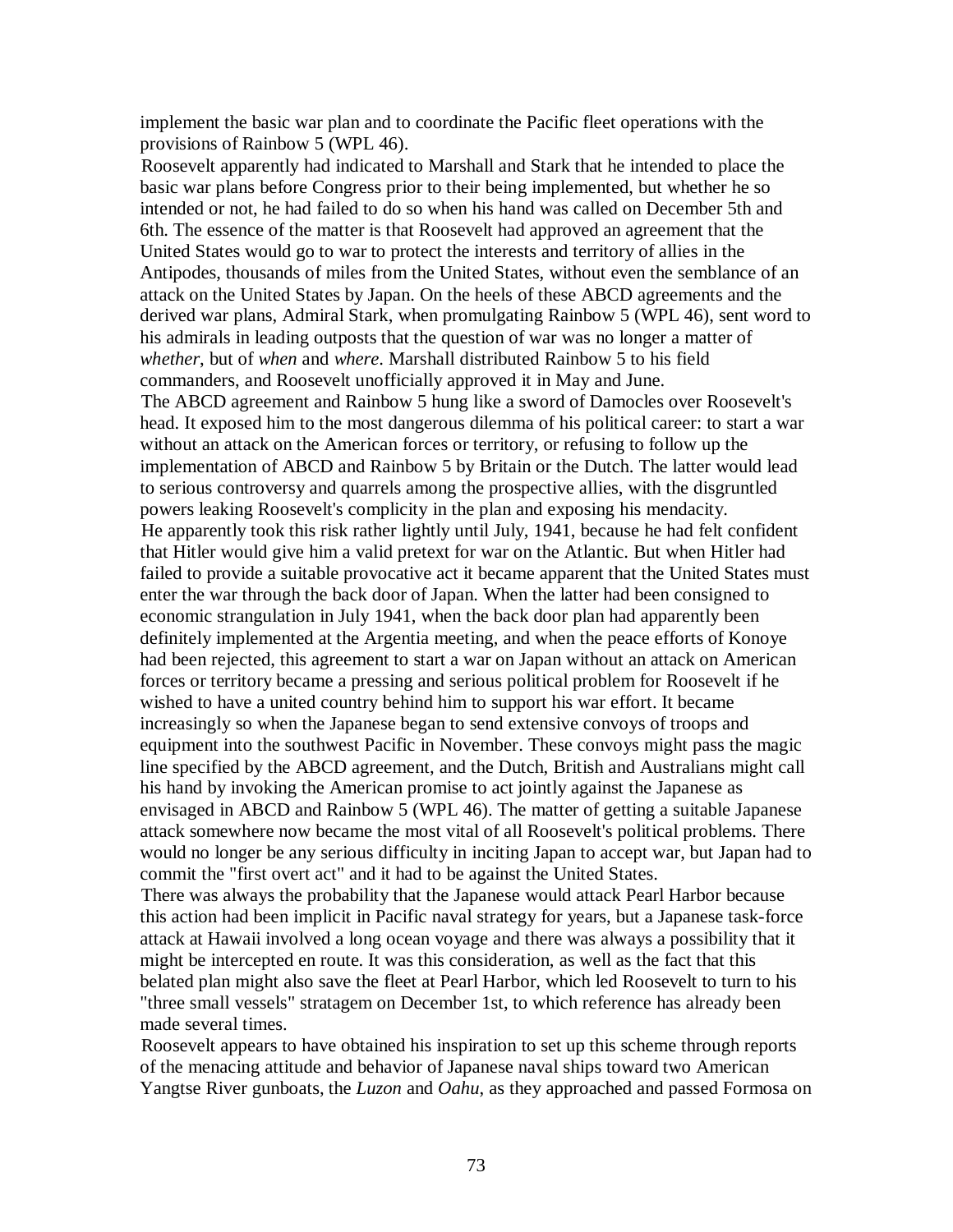a voyage from Shanghai to Manila on November 29th and 30th (Washington time). Hitherto, the Japanese had not paid any serious attention to routine American ship movements off the coast of Asia. But on the 29th and 30th, they all but fired on the gunboats *Luzon* and *Oahu*.

On December 1st, immediately after his return from Warm Springs, Roosevelt summoned Admiral Stark and instructed him to order Admiral Hart, commander of the Asiatic fleet stationed at Manila, to select, equip and man three "small vessels" which could move out into the path of the Japanese task forces going southward and draw fire from Japanese planes or ships, thus giving Roosevelt his all-important and indispensable attack, and one that was on an American ship. The ostensible purpose of equipping and sending out the three "small vessels", as explained by Stark to Hart, was to have them carry out reconnaissance operations relative to Japanese ship movements and to reports – to act as a "defensive information patrol".

Admiral Hart, as also did Stark, recognized from the outset that any such operation for these little ships was palpably "phony". Hart was carrying out the needed reconnaissance and reporting the results to Washington. For this he had suitable vessels and planes, while for such a role the use of the three "small vessels" was nothing short of fantastic. To retain Hart's respect, Stark had made it clear that the whole conception of equipping and dispatching the three "small vessels" for reconnaissance was Roosevelt's and not his, a fact which Mrs. Wohlstetter characteristically conceals in her treatment of the three "small vessels" episode.

Only two of the "small vessels" had been made ready to sail out into the path of the Japanese convoys and invite attack before the Japanese struck at Pearl Harbor. To get this baiting stratagem under way promptly, Roosevelt had Stark suggest to Hart that he might use the converted yacht *Isabel*, which had been made over into the dispatch boat of the Asiatic fleet and the Japanese had been acquainted with its identity for some time. Hart realized that on this assignment the *Isabel* was to be bait for a Japanese attack, which displeased him since the vessel was very useful to the fleet. Yet he did not wish to seem to be defying the President's wishes. He sensibly solved his dilemma by sending the *Isabel* out as directed but under instructions which rendered it as unlikely as possible to be attacked and sunk by the Japanese. These instructions were directly contrary to Roosevelt's plans and intentions, and Hart knew they were. The *Isabel* was not even repainted before being dispatched, which assured that the Japanese would be able to recognize it, and the sailing orders given by Hart were such as to make it appear very unlikely to the Japanese that it was a provocative "man-o-war".

These precautions may well have saved the *Isabel* from attack, the Japanese recognized it and were not stupid or rash enough to fire on it. Although out on its mission for some five days, only one Japanese plane even buzzed the *Isabel*. Despite his protective directions Hart had feared that the *Isabel* would be sunk, and he told the commander when he returned that he had never expected to see him alive again after his departure. If the *Isabel* episode had been handled in the manner that Roosevelt wished and provided the maximum provocation to trigger-happy Japanese pilots or gunners there might not have been any attack on Pearl Harbor and the fleet there could have been saved. The second "small vessel", the little schooner *Lanikai*, which was commanded by

Lieutenant (now Admiral) Kemp Tolley, although equipped with a cannon and machine gun to bait the Japanese into thinking it was a warship, had only a dilapidated radio unfit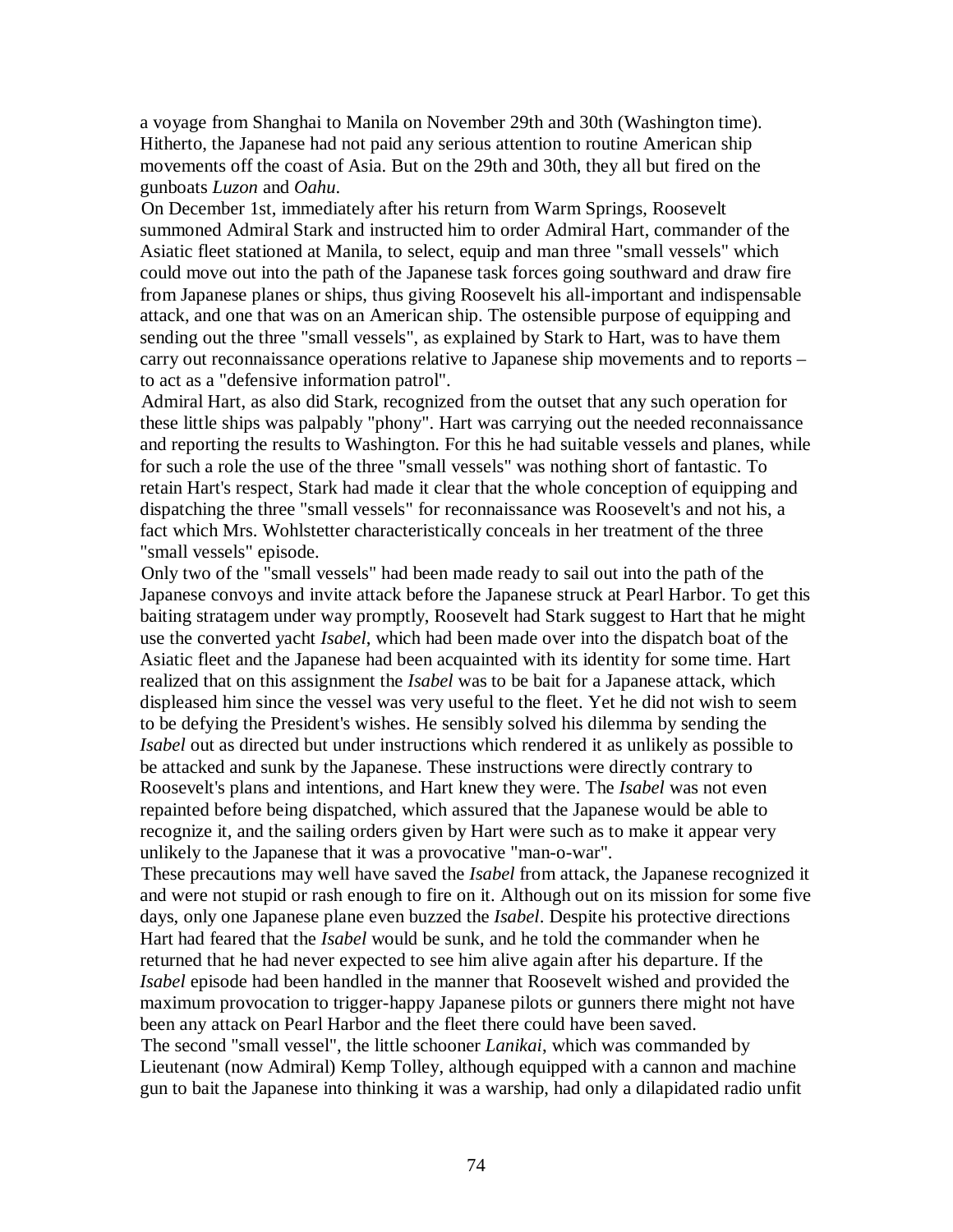either to receive or transmit messages. If Tolley had seen the whole Japanese fleet assembled in front of him he could not have sent back any report. Although Tolley at once reported its useless condition, there was no attempt to replace his radio equipment and provide him with suitable instruments to report his observations. The *Lanikai* was awaiting dawn on December 7th to leave the entrance to Manila Bay and expose itself to Japanese gunfire when news came of the attack on Pearl Harbor and the "small vessel" turned back. The combination of the utter lack of usable radio equipment and the haste shown in trying to get the *Lanikai* manned and sent out in the path of Japanese planes and ships provides the best evidence of the real purpose of the "three small vessels" scheme. The third "small vessel" had not even been selected because of lack of time, but there is no reason to believe that it would have been superior in nature or equipment to the *Lanikai*.

Roosevelt's timing of the three "small vessels" stratagem was, as noted earlier, much too belated to work out as he had hoped. The order to equip and dispatch them should have been issued at least as early as Hull's ultimatum of November 26th. As a result of Hart's sensible evasion of Roosevelt's wishes, the *Isabel* sought to avert a Japanese attack. The *Lanikai* was not able to put to sea effectively to challenge Japanese fire before the attack on Pearl Harbor on the 7th, and, as will be shown shortly, the United States had been already involved in war with Japan without any attack on this country through the Dutch implementation of the ABCD agreement and Rainbow 5 (Rainbow A-2 for the Dutch) on December 3rd, Washington time. Roosevelt gave the order concerning the three "small vessels" as soon as the idea occurred to him, but he appears to have forgotten the *Panay* incident of 1937 and he could not have known of the menacing Japanese behavior toward the *Luzon* and *Oahu* before the afternoon or evening of November 30th. Hence, he could not have sent out the order to equip and dispatch the "three small vessels" before he did on the forenoon of December 1st as soon as he returned from Warm Springs. The brilliant and ingenious inspiration came too late.

That the United States was involved in war with Japan by 10:40 A.M. on the morning of December 6th because of the British invocation of ABCD and Rainbow 5 has been shown in detail by Charles A. Beard in his book *President Roosevelt and the Coming of the War 1941*. and by George Morgenstern in his chapter (6) in *Perpetual War for Perpetual Peace*. But there was authentic evidence presented during the post-war Pearl Harbor investigations that this country was actually involved in war with Japan by December 3rd, Washington time, when the Dutch at Batavia, with the approval of the home government, invoked the ABCD agreement and Rainbow 5 (A-2) because Japanese forces had passed the line 100 East and 10 North and was thought to be threatening the Dutch possessions as well as the Kra Peninsula and Thailand. The Dutch reported that the Japanese might arrive within sixty hours.

This astonishing information was revealed in the so-called Merle-Smith message sent out of Melbourne, Australia, on the morning of December 5, 1941 (December 4th, Washington time) to Generals MacArthur and Short. It is remarkable that even most American revisionist historians have missed its full significance. The essential facts about the message were noted by George Morgenstern in his *Pearl Harbor*, published in 1947 and the first comprehensive book on the subject, and some six years later by Percy L. Greaves on pages 430-431 of *Perpetual War for Perpetual Peace*. But Morgenstern and Greaves failed to follow through because they accepted as valid the official statement by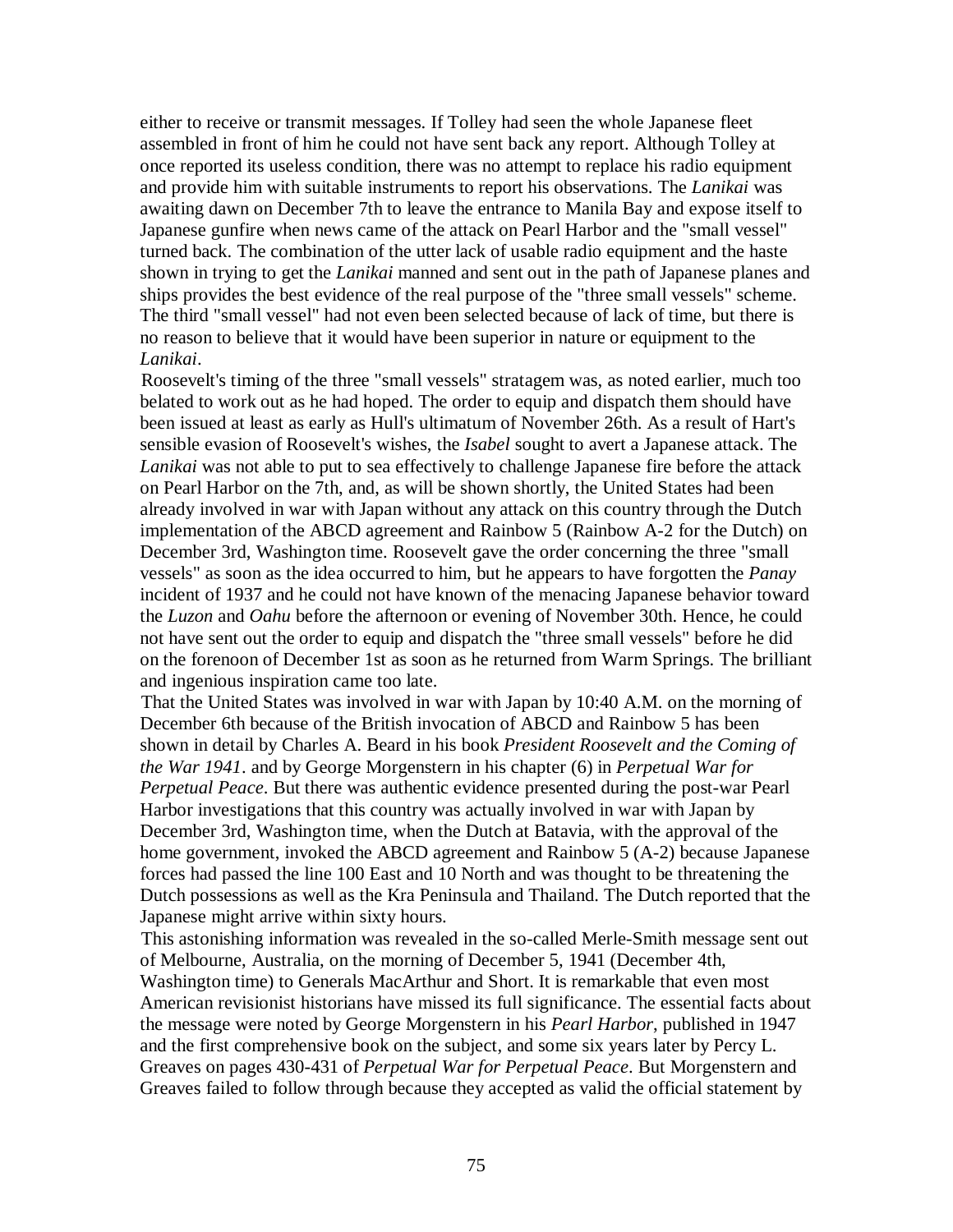Washington that the Merle-Smith message did not reach Washington until 7:58 on the evening of December 7th, several hours after the Japanese attack on Pearl Harbor. The full import of the Merle-Smith message was first revealed by Commander Hiles in the spring of 1967, and it was precisely mentioned and briefly described a little later by Ladislas Farago in his book *The Broken Seal* (Chapter 26) but Farago, who learned the significance of the message from Hiles, did not develop its full significance. Colonel Van S. Merle-Smith was the American military attaché in Melbourne, Australia, in December, 1941, and his aide was Lieutenant Robert H. O'Dell. Most of our information about this Merle-Smith message comes from the testimony of O'Dell before the Clarke Inquiry and the Army Pearl Harbor Board in 1944, especially the testimony

fashion. Merle-Smith had died in the interval between 1941 and 1944. About 5:00 P.M. on Thursday, December 4th, Australian time (Wednesday, December 3rd, Washington time), Merle-Smith and O'Dell were invited to a conference at which were present Air Chief Marshal Charles Burnett, commander of the Australian air force, and Commander Saom, the Dutch liaison officer from Batavia.

before Colonel Carter W. Clarke, who allowed O'Dell to testify in straightforward

Burnett told Merle-Smith that he had received information from Vice-Admiral C. E, L. Helfrich, commander-in-chief of the Dutch Navy in the East Indies, that Japanese naval forces had crossed the magic line of 100 East and 10 North and were threatening the Dutch or American possessions. Commander Saom then informed Burnett, for the special benefit of Merle-Smith, that the Dutch authorities in Batavia had ordered the execution of ABCD, and Rainbow 5 (A-2), the Dutch phase of Rainbow 5, which was to be invoked *only* in the case of war. He further told Burnett and Merle-Smith that the order to execute Rainbow 5 (A-2) had already gone into effect and that the Dutch counted on the assistance of the American Navy. Burnett then brought the conference to a close because he had to attend an Australian War Council meeting that evening.

When Merle-Smith returned to his office, he discussed this sensational information with Captain Charles A. Coursey, the American naval attaché at Melbourne, but the latter apparently declined to send any warning to naval authorities in cooperation with Merle-Smith. If he sent one to Hart, Kimmel or Stark it must have been suppressed and destroyed later on. Merle-Smith remained determined to alert MacArthur and Short. Hence, he drafted an identical message to each of them, and ordered O'Dell to code it, which was done. At Burnett's request by telephone that evening the message was held up until the forenoon of December 5th, Australian time (December 4th, Washington time.) It was sent to MacArthur and Short by fast cablegram about 11:00 A.M. the morning of the 5th, Australian time (4th for Washington). Short was requested to decode and read it and then transmit it to Washington. The message should have reached Manila and Fort Shafter on the early afternoon of the fifth (the 4th at Washington), and Short could have been able to forward the message to Washington before evening.

The evidence indicates that the message was not decoded by Short at Fort Shafter, possibly due to lack of trained personnel or proper code keys, but was sent on to Washington, where it was suppressed for at least two, and possibly three, days. It could have reached the Army Signal Corps in Washington during the evening or night of December 4th, Washington time, since it was sent from Melbourne to Hawaii at about 11:00 A. M. on December 5th, Australian time, or December 4th, Washington time. According to the official Signal Corps report in Washington, however, the Merle-smith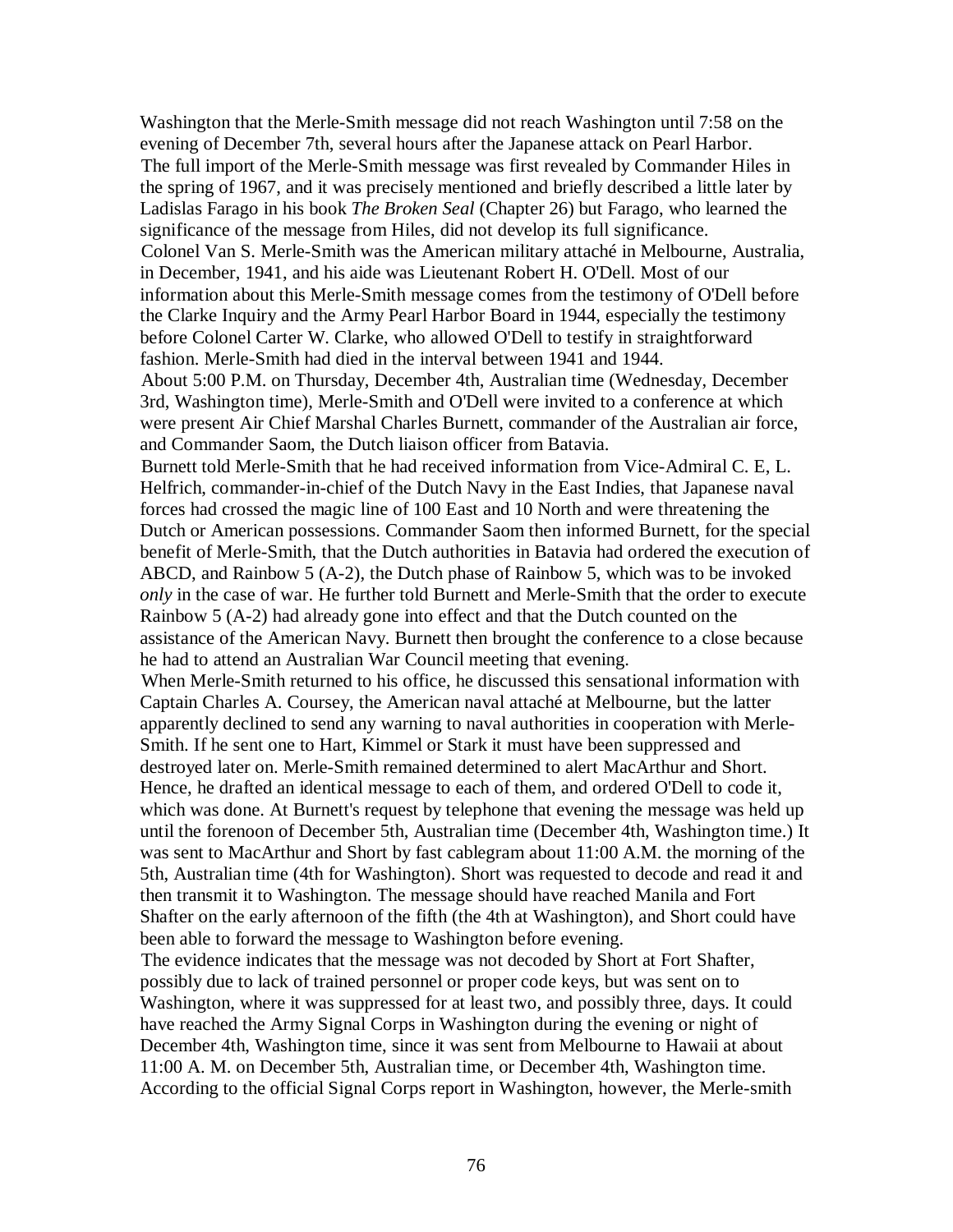message was not received in Washington until 7:59 P. M. on December 7th. Commander Hiles has cogently pointed out that this alleged late arrival of the Merle-Smith cable in Washington is most probably a fraudulent evasion: "We are not dealing here with intercepts of Japanese messages but with regular service communications whereby such functions normally proceed promptly and in an orderly fashion. Encoded messages from military attaches in time of crisis such as this one do not lie around neglected unless for ulterior purposes of no honest portent or through gross negligence." At any rate, nothing in the Merle-Smith message was sent back to Short after being decoded and read by the Signal Corps in Washington. Had it been sent back to Short in full immediately after it should have been received and processed, it could have produced a full alert at Hawaii on the early morning of the 5th, Washington time. It certainly could have been sent back to Short in time to produce an alert during the 5th, Washington time, and averted the Japanese attack on Pearl Harbor. When O'Dell was called to testify before the Army Pearl Harbor Board, the government only presented a paraphrase of the original Merle-Smith message which arbitrarily changed some of the dates and modified the content in other places. For instance, it represented the defensive action of the Dutch and Australian planes as starting at 8:00 A. M. on the 7th, when this actually took place on December 5th, Australian time, or December 4th Washington time. Even the original copy of the Merle-Smith message in the Clarke Inquiry exhibits bears a phony date for the transmission of the message from Melbourne, giving it as December 6th when it should have been the 5th, Australian time, or the 4th Washington time.

The crucial and decisive news about the ominous movement of a Japanese convoy beyond the magic line established by the ABCD agreement and Rainbow 5 (Rainbow Plan A-2 to the Dutch in this instance) and the defensive action of the Australian and Dutch planes, which had been confided to Merle-Smith on the afternoon of the 4th and morning of the 5th, Australian time (3rd and 4th Washington time), definitely meant that Holland, Great Britain and the United States were now committed to war with Japan. The Far Eastern situation was in full conformity with the ABCD agreement and Rainbow 5 (A-2), as confirmed by the American "War Cabinet", made up of Roosevelt, Stimson, Hull, Knox, Marshall and Stark, at noon on November 28th.

The United States, Britain and the Dutch were already discussing the critical situation created by the obligations under ABD, ABCD and Rainbow 5 (A-2) and the southward movement of Japanese forces even before the Merle-Smith message could have reached Washington. At 5:30 P. M. on December 4th, Admiral Stark was advising London that the Dutch warning of the possibility of a Japanese attack against the Philippines and the Netherlands East Indies could not be ruled out, and went on to say: "If Dutch authorities consider some warning should be given Japan CNO [Stark] believes that it should take the form of a declaration to Japan that in view of the current situation Japanese naval vessels or expeditionary forces crossing the Davao-Waigeo line would be considered hostile and would be attacked. Communicate these views to the Admiralty and Dutch Naval Command in London." In discussing this statement with Hull, Stark indicated that he had shown it to Roosevelt and the latter had approved it. If Washington had been directly and independently informed of the Australian-Dutch action on the afternoon of December 3rd or the 4th (Washington time) before the Merle-Smith message could have arrived there is no record of it.

The next move to activate the understanding and actions related to ABCD and Rainbow 5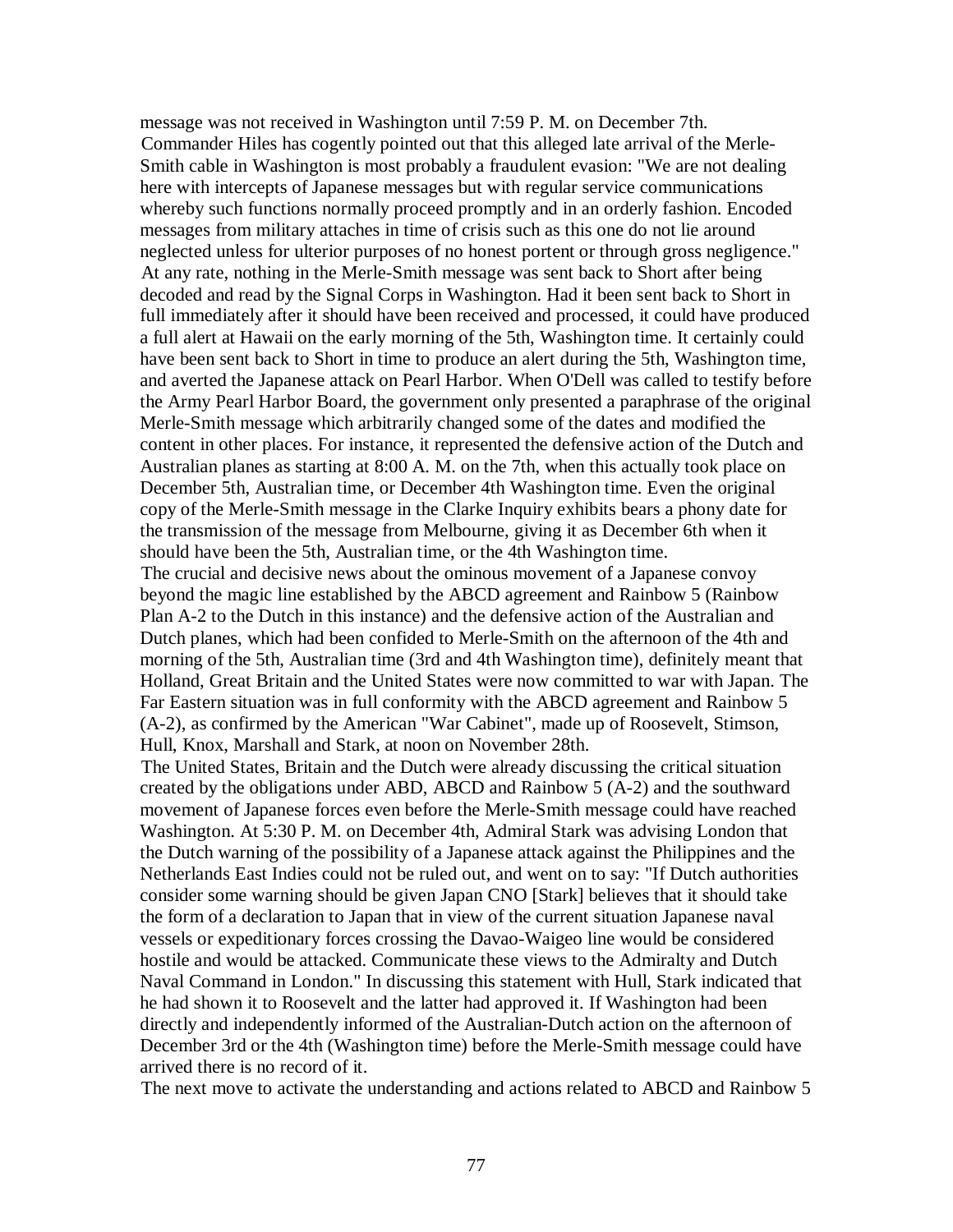came on the early evening of the 5th when Lord Halifax, the British ambassador in Washington, called on Secretary Hull at his apartment in the Carlton Hotel, and informed Hull, who had already been well primed by Stark's message to London on the 4th, that the British Foreign Office believed that the time had now come for the immediate cooperation of the British and Americans with the Dutch in defending the Far East against the Japanese movements in the southwest Pacific according to the ABCD agreement and Rainbow 5. Hull may have told Halifax that Stark's message to London, and also informing the Dutch, on the afternoon of the 4th, approved by Roosevelt, indicated that the latter agreed with Halifax. At any rate, Hull expressed his "appreciation" of Halifax's call and information, and Halifax left, apparently content. At least, he informed London that the United States would back up the implementation of the ABCD agreement and Rainbow 5 (A-2) by the Dutch and Australians with armed support.

London sent this critically important information to Air Chief Marshal Sir Robert Brooke-Popham, commander of the British forces in the Far East, with headquarters in Singapore. Brooke-Popham forthwith informed Captain John H. Creighton, the American naval observer in Singapore, about the definitive message he had received from London that the United States was approving the Anglo-Dutch implementation of ABCD. Creighton immediately sent the information to Admiral Hart at Manila. On December 6th, two messages from the American ambassador in London, John G. Winant, were received in Washington and were immediately put into the hands of Roosevelt and Hull. The first reached Roosevelt and Hull at 10:40 A.M.; and the second at 3:05 P.M. The first called attention to the Japanese violation of the magic line in the Far East and to the threat to the Dutch and British possessions and independent countries in the Southwest Pacific. The second gave further information about the menacing Japanese movements and stated that Britain was hard-pressed for time in getting information from the United States that was needed to be able to guarantee the protection of Thailand, which the Dutch had reported on December 3rd might by reached by the Japanese in sixty hours.

These two messages confirmed the information given by Halifax to Hull on the evening of the 5th to the effect that Britain regarded the situation in the Far East as activating the ABCD agreement for Anglo-American-Dutch cooperation in the Far East to repel Japan in that region. The conditions required for cooperation and war according to ABCD and Rainbow 5, and the decision of the Washington War Cabinet on November 28th had all been met by the Japanese movements.

The crucial agreement that war against Japan had now begun in the Far East was made in an all-important top secret conference at the White House on the afternoon of the 6th at which Roosevelt, Hull, Halifax and Robert G. Casey, the Australian Minister in Washington, were present. Halifax was apparently satisfied that Roosevelt was backing up Hull's response of the previous evening, for he at once informed the British Foreign Office to that effect. Indeed, there had never been any valid reason for imagining that Roosevelt would repudiate his agreements under ABCD and Rainbow 5, as much as he may have regretted having to enter a war before he had an attack on either one of the three "small vessels" or on Pearl Harbor. As was usual in such vital situations, Roosevelt kept no notes or official record of this crucially significant conference on the afternoon of the 6th.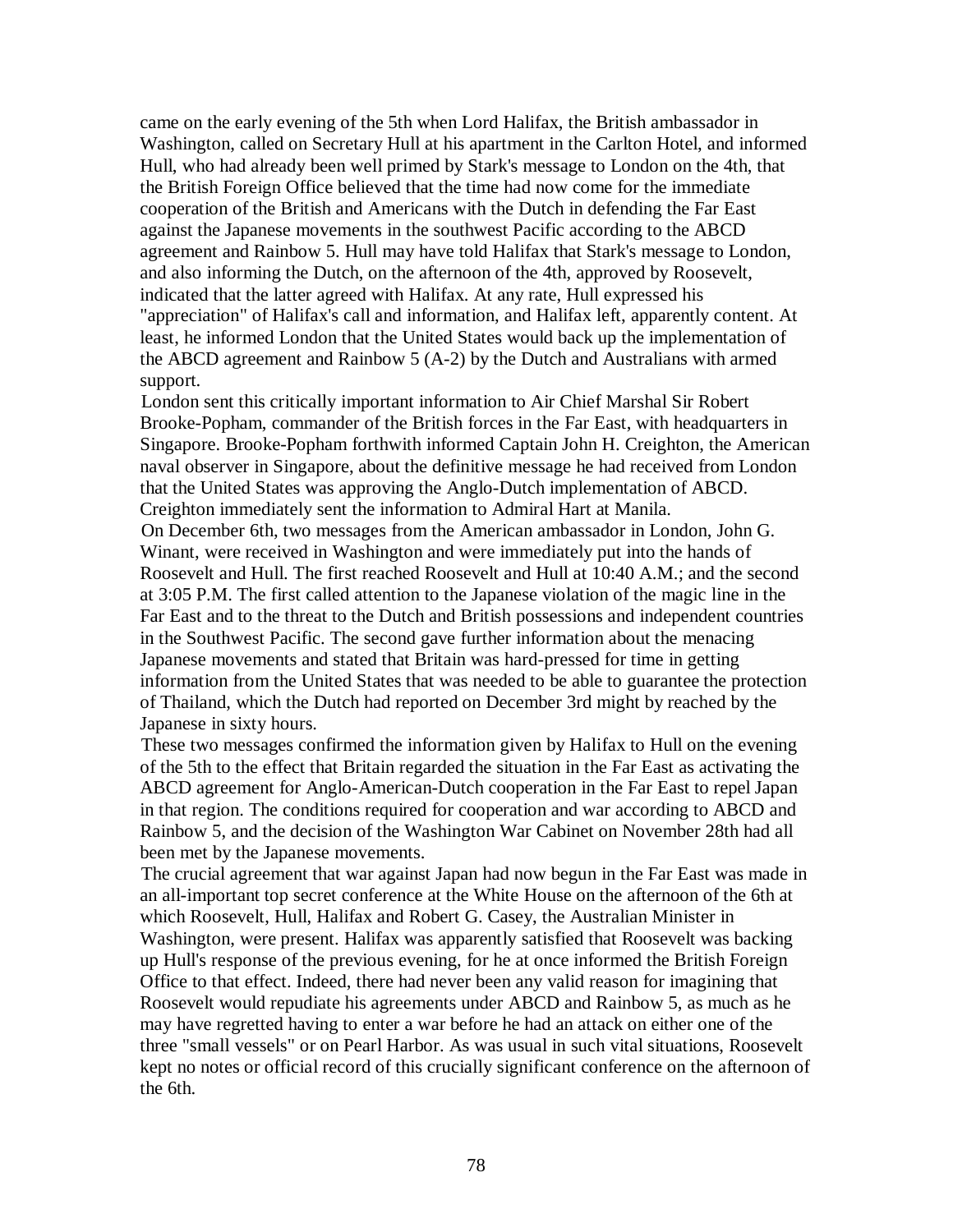Roosevelt had given Halifax and Casey this confirmation without in any way informing or consulting Congress. Although he approved the Anglo-Dutch-Australian implementation of ABCD and Rainbow 5 that involved war in the Far East with full American participation, he informed Casey that he would postpone public announcement of this fact until Tuesday, December 9th, when he would officially warn Japan. Doubtless, this decision to delay was based on the hope that in the interval between Saturday and Tuesday he would get the desperately desired news of an attack on either one of the three "small vessels" or on Pearl Harbor. He would have preferred the former but he got the latter.

The first definite information given to an American representative in the Far East that Roosevelt had confirmed the participation of the United States in the war that was now under way after having been initiated by the Dutch implementation of ABCD and Rainbow 5 (A-2) on Wednesday, December 3rd, Washington time, came in the precise and conclusive statement of Air Marshal Brooke-Popham to Captain Creighton at Singapore to which reference has already been made. This contained London's confirmation that Roosevelt had approved the Dutch and British implementation of Rainbow 5. Captain Creighton sent this information to Admiral Hart from Singapore on December 6th, at which time Hart was being visited by Vice-Admiral Sir Tom Phillips, who had just been placed in command of all British naval forces in China. Hart showed the Creighton message to Phillips, who immediately departed to return to Singapore. As he left Hart's office, the latter told him that he would send the American destroyers then based on Borneo to aid Phillips and the British naval forces, thus confirming the agreement that the United States was at war in the Far East.

The importance of the Creighton statement, in establishing the case against Roosevelt in regard to the violation of his "sacred" promises to "American fathers and mothers" and his repudiation of the Democratic platform of 1940 by abandoning his assurance that this country would not enter war without an attack on American forces, is emphasized by the desperate effort made during the Joint Congressional Committee Investigation of Pearl Harbor in 1945-46 to blot out the validity, if not the very existence, of Creighton's crucial statement that he sent to Hart.

By this time Admiral Hart had retired from military service and was a U. S. Senator from Connecticut. When Senator Ferguson pressed him about the Brooke-Popham message before the JCC, he "passed the buck" and refused to discuss it, stating that Creighton, who was to follow him on the witness-stand, was the best qualified person to know the facts. Creighton was not present but he heard about Hart's statement, contacted Hart, and told him that he had no knowledge whatever that any such message as that from Brooke-Popham and allegedly forwarded by him to Hart had ever existed. Hart informed Creighton that he had the latter's own copy with him in a locked case and directed that Creighton should come at once to get it for his testimony the next day. Creighton did so and had it in his possession when he appeared the next day before the Joint Congressional Committee. He was compelled to produce it and admitted that it must be authentic because it bore his code signature and was signed in Singapore. When, even then, Creighton persisted in maintaining that he could not recall ever having sent such a message and, if he did, his statements therein were only a matter of hearsay, Senator Barkley, chairman of the JCC, came to Creighton's rescue and by devious rhetoric was able to dismiss this critically important message as nothing more than a rumor. It was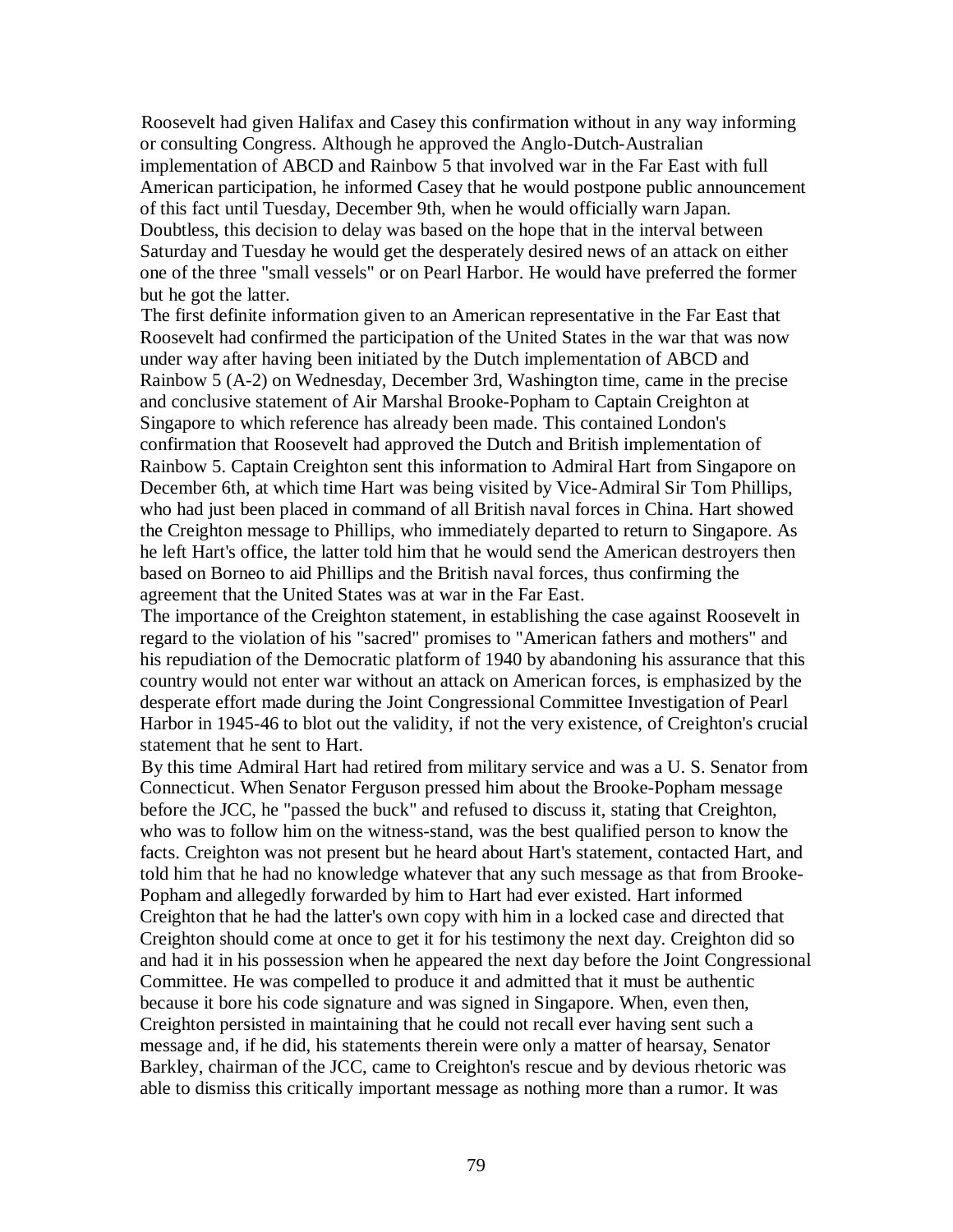emasculated and buried despite Ferguson's efforts, which were really not up to par on this occasion. Senator Brewster might have done much better.

There were a number of disillusioning collapses of integrity on the part of witnesses during the post-Pearl Harbor investigations but probably no other was as pathetic as that of Creighton. His behavior on the stand has been exposed and castigated by Beard and Morgenstern, although they and other fair-minded students of the affair have recognized the tremendous pressure that seems to have been exerted on Creighton to falsify his testimony, which may have been even greater and more intimidating than was evident on the surface at the time when he was testifying before the JCC. This had happened with other witnesses whose testimony departed impressively from the facts with which they were acquainted.

A friend of mine, who was very familiar with military Magic and messages and the post-Pearl Harbor investigations and was a personal friend of Creighton, has informed me that the latter was, at the time of his testimony before the JCC, already sadly afflicted with a serious tropical disease contracted at Singapore that had virtually ruined his memory. His health failed steadily and he died prematurely. Hence, it is possible that Creighton actually could not remember the message he had sent to Hart. In that case, his condition should have been recognized and he should not have been subjected to the ordeal of testifying. If this is not the explanation, then he was either obviously intimidated or was consciously trying to put on a show to muddle up the Brooke-Popham episode. Fortunately, it does not really matter for other corroborative evidence we now have enables us to complete the picture and the patterns.

While we are discussing testimony, it may be well to call attention to the nature of O'Dell's testimony before the Clarke Inquiry and the Army Pearl Harbor Board. O'Dell knew he was in on a big secret, had heard of the Pearl Harbor investigations, and wanted to get his story into the record. He had stirred up too much curiosity safely to be ignored. As it turned out, it would have been better for the Roosevelt record to have ignored him. The Clarke Inquiry had been designed solely to deal with the question of military Magic for General Marshall, and O'Dell was the only witness that Clarke called who did not have some relation with Magic, of which O'Dell knew nothing. But he could not prudently be ignored any longer and apparently Clarke thought he would let O'Dell testify and then leave his story to be buried in the record.

It is quite evident that Clarke and Gibson, his assistant, were nonplussed when O'Dell got started and poured forth like an opened floodgate, letting more cats out of the bag than any other witness in any of the post-Pearl Harbor investigations. He was one of the few witnesses who did not have to be prompted or have information wormed out of him; he could not get it out fast enough. It was vital information, spontaneously offered and with no punches pulled, and his testimony was dynamite for the defenders of the

Administration. This is emphatically proved by the bogus three-day delay alleged by Washington in "receiving" the Merle-Smith message. Although it could have reached Washington by the evening of the 4th, Washington time, and must have arrived by the 5th, it has been represented as arriving at 7:58 P. M. on the 7th, hours after the attack on Pearl Harbor.

When the Army Pearl Harbor Board examined O'Dell later on the same day, they treated him far more cautiously, and produced only the partly falsified paraphrase of the Merle-Smith message and sought unsuccessfully to confuse O'Dell. The Joint Congressional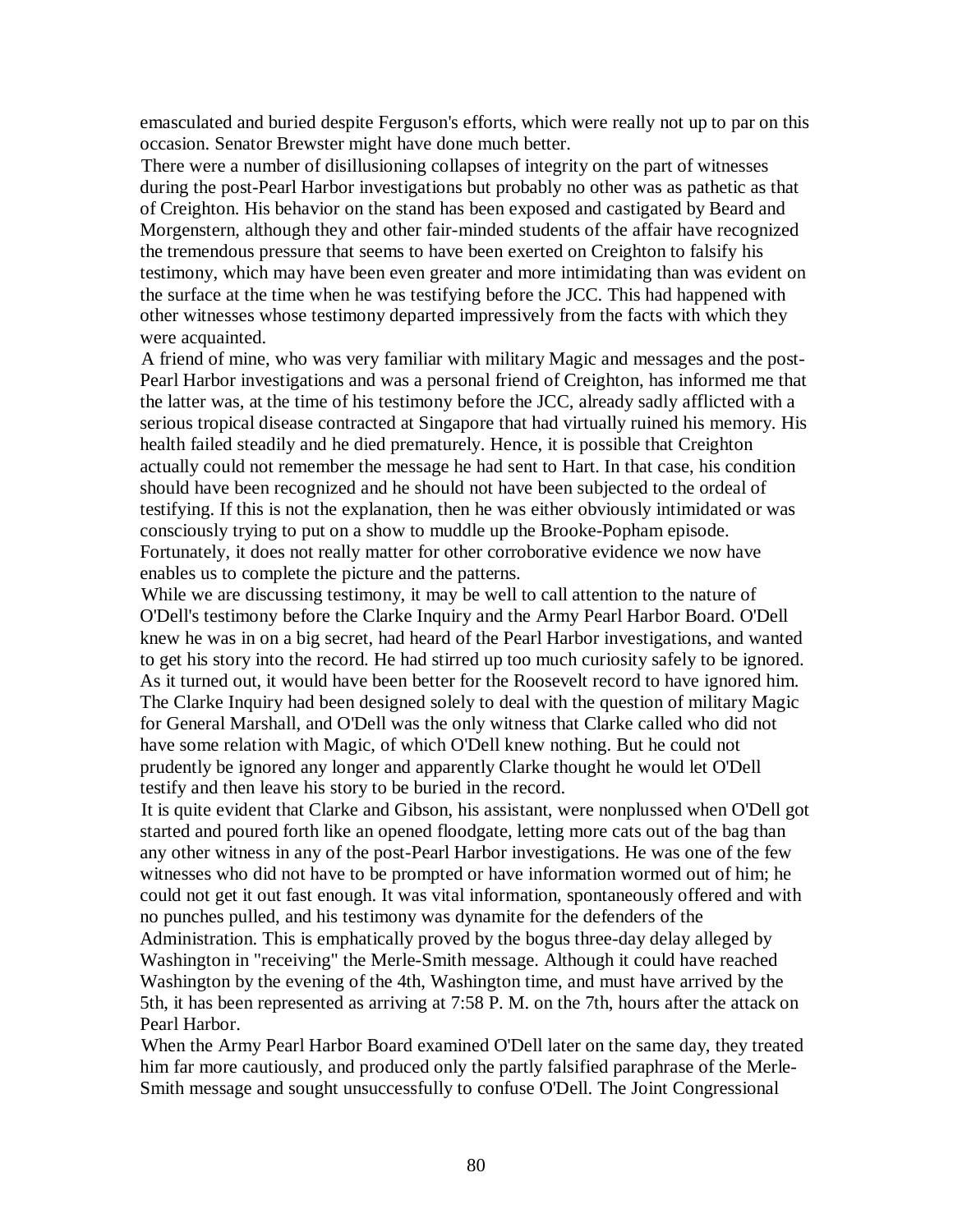Committee very carefully kept O'Dell from testifying at all, even in the light of the vital material he had revealed before Clarke and the APHB.

When, by the afternoon of December 6th, Roosevelt recognized that war in the Far East was under way beyond possible recall he decided to send to the Japanese Emperor his appeal for peace which had been discussed with Hull and others but left unsent for some time. He summoned his personal secretary and dictated the final revision of the message to the Emperor which he sent off to Hull to be dispatched to Hirohito. Both Roosevelt and Hull recognized and Hull openly admitted, that this was solely for the record". That his "record" was understandably much on Roosevelt's mind during the evening of the 6th is apparent from his remark to Harry Hopkins when Lieutenant Schulz brought him the first thirteen parts of the Japanese reply to Hull's ultimatum at about 9:30. It is also highly probable that the report of the very relaxed condition of Roosevelt when

he received the message brought by Schulz was also prepared for the "record". It is repeated by Farago, right on the heels of a crisp summary of how Roosevelt had a few hours before put this country into war, even if not attacked, in violation of his assurances to American fathers and mothers and the 1940 platform and campaign pledges. It is far more likely that Roosevelt's state of mind was more like that of Wellington who, when on the afternoon of June 18, 1815, Napoleon's army at the Battle of Waterloo seemed within reach of victory, looked nervously at his watch and, according to the legend, wished "for night or Blucher" (the Prussian general who was bringing decisive armed aid to Wellington.) On the evening of December 6, 1941, Roosevelt was longing for news of an attack on American forces on one of the three "small vessels" or at Pearl Harbor. These had now exhausted the only possibilities for a surprise Japanese attack on American forces or territory.

The material reviewed in this section makes all the more edifying and illuminating Roosevelt's remark about 9:30 on Saturday evening, after he read the first thirteen parts of the Japanese reply to Hull: "This means war!" Before 4:00 P.M. on the preceding afternoon, at the very latest, he must have learned that the Dutch had unleashed the fateful chain of events that had put this country into war on the previous Wednesday. His remark to Hopkins that: "We have a good record" does not look so "good" against the facts, implications and results of the Merle-Smith message. Roosevelt's sole responsibility for the surprise attack on Pearl Harbor may still be debated for years. There is little ground for valid debate in connection with the reality and results of the secret ABCD commitments to the Dutch and British under which he had placed this country and would surely have immediately brought us into *active warfare* with Japan even if Pearl Harbor had not been attacked.

While the attack on Pearl Harbor may have saved Roosevelt's political record at home, from the point of view of Japanese military interests it would certainly have been far better for the Japanese to have refrained from attacking Pearl Harbor. They would have gained much more from Roosevelt's desperate embarrassment and formidable handicaps in being involved in a war that started in the distant East Indies without any attack on American forces or territory or Congressional sanction than they did by sinking the battleships at Pearl Harbor and uniting the country behind Roosevelt's war effort. War started under such circumstances as the invocation of Rainbow 5 (A2) in behalf of the Antipodes could have provided a Roman holiday for the anti-interventionist forces in the United States led by America First.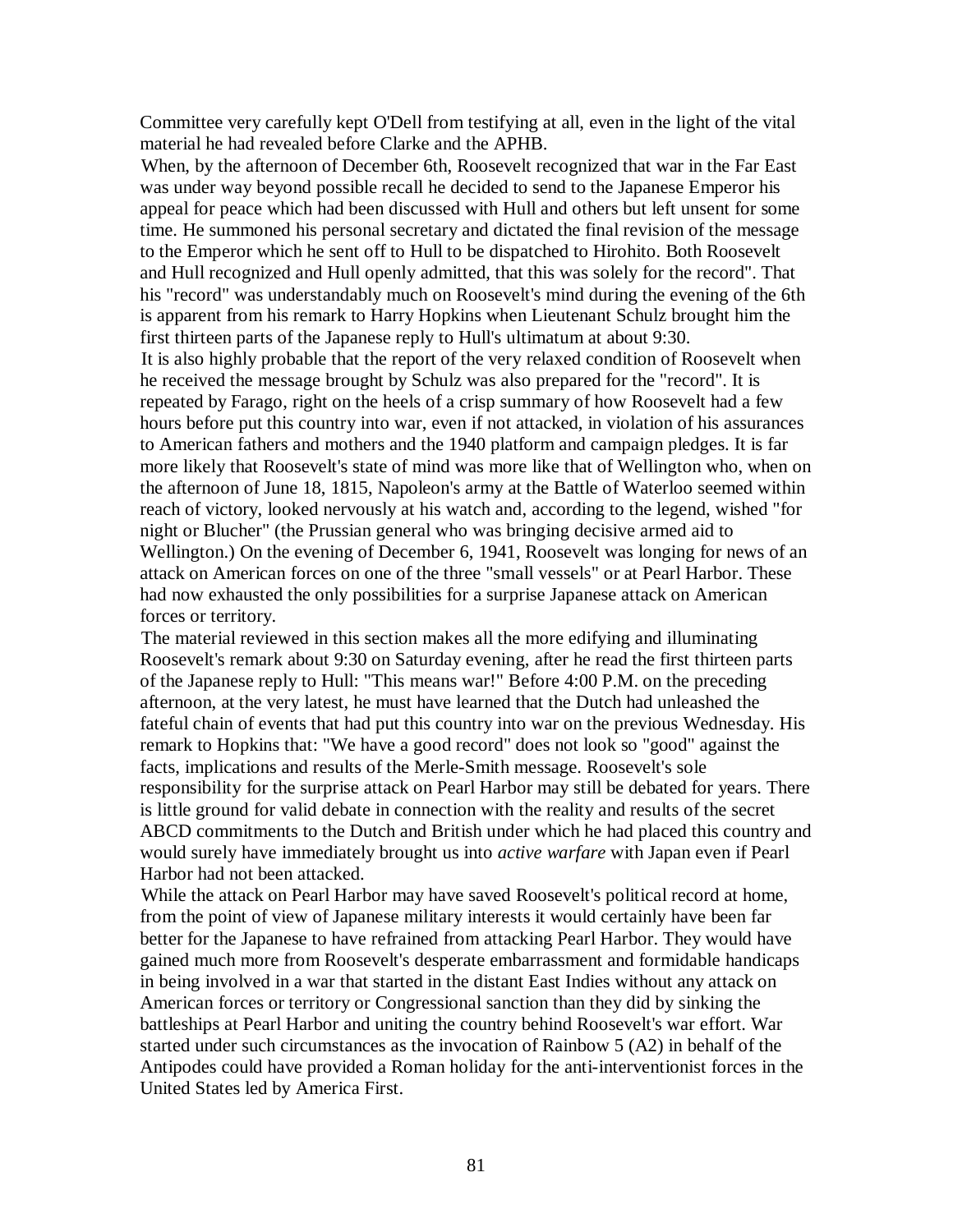## **IX. ROOSEVELT LUCK!**

On the face of it, President Roosevelt's daring gamble in providing a Japanese surprise attack on an unwarned Pearl Harbor appeared at the time to be a glorious success. Considering the magnitude of the political stakes in the game he was playing, the loss of a few strategically antique dreadnaughts and the death of three thousand men were trivial, indeed. Roosevelt's operations had enabled him to bring the United States into the war with a country strongly united behind him. That it turned out in this manner was only because of several strokes of almost incredibly good luck which could hardly been expected and which he did not deserve. But for these the surprise attack might well have proved the major military disaster in the history of the United States.

First of all, was the personality, policy and operations of Admiral Chuichi Nagumo, who commanded the Japanese task force that made the attack. He was a member of the Japanese moderate party which wished to keep peace with the United States. He was a personal friend of Saburo Kurusu who had been sent to Washington in the autumn of 1941 to aid Ambassador Nomura for this purpose, and he opposed precipitating war with the United States. Moreover, as a matter of naval strategy, Nagumo never approved of Admiral Yamamoto's bold plan to attack Pearl Harbor, believing it far too risky and likely to end in disaster. Nevertheless, due to the rigorous Japanese seniority rule, he had to be placed in command of the task force assigned to attack Pearl Harbor although his record as a naval officer was not distinguished.

Nagumo was nervous and worried during the trip from the Kurile Islands to Hawaii. As soon as the successful attacks of the Japanese planes on Pearl Harbor on the morning of the 7th was reported to him, Nagumo ordered the task force to head back toward Japan. If Commander Minoru Genda, who had handled the strategic planning and details of the surprise attack, or Commander Mitsuo Fuchida, who directed the actual attack on the 7th, had been in command of the task force and attacked Pearl Harbor again on December 8th, the Pacific War might have been turned in favor of Japan in the course of the next few days, or even few hours. As the most favorable outcome for the United States, victory could have been postponed for several years, at great additional expense and appalling losses of war vessels and manpower.

The machine shops and other mechanical equipment, the army and navy supplies, and the large store of oil at Pearl Harbor were highly vulnerable to bombing. The oil was still above ground. The planes that remained available at Pearl Harbor after the attack on the morning of the 7th could have put up no decisive resistance to Japanese fighter planes and bombers. The anti-aircraft batteries were not sufficient to repel another Japanese bombing attack, although they might have inflicted more damage than was the case on the morning of the 7th. With the machine shops, military equipment and oil supplies destroyed, the heavy cruisers and carriers that had been sent on to Wake, Midway and Johnston Islands might have been rendered helpless as soon as their oil supply ran out and been captured by the Japanese unless they had been scuttled by their own commanders. The damaged or sunk ships at Pearl Harbor could not have been reconditioned.

Admiral Yamaguchi, commander of the second Japanese carrier division, announced that he was ready to send out fresh planes for a third attack even on the afternoon of the 7th, and those which had been used on the morning of the 7th could have been made ready for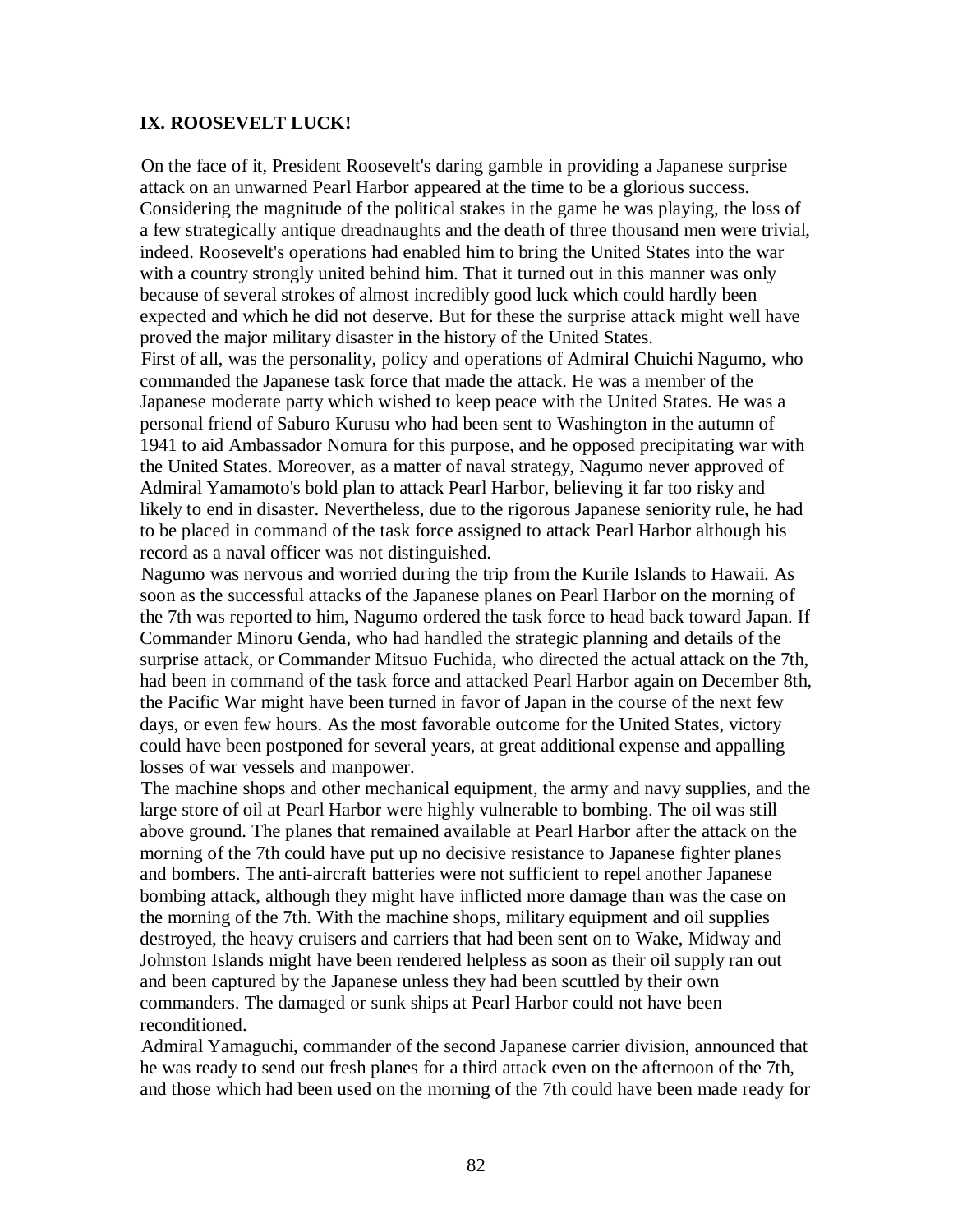a better planned attack on the morning of the 8th. Yamaguchi, Genda and Fuchida begged Nagumo to remain and continue the destruction at Pearl Harbor, but Nagumo refused, and Yamamoto declined to intervene and compel Nagumo to remain and press the attack, which would surely and inevitably have destroyed Pearl Harbor for a year or two, at least, as our great Pacific naval base in the mid-Pacific. To have recaptured Hawaii from the Japanese or defeated Japan from the Western coast of the United States would have been a colossal, prolonged and expensive undertaking and would have seriously reduced or slowed down our effectiveness on the European front.

It has been said that the Japanese could have landed and taken over the Hawaiian Islands immediately after attacks on the 7th and 8th. This is not likely because the task force did not have any landing craft for an extensive occupation. But with the American heavy cruisers and the carriers rendered useless after their oil and gasoline ran out, the Japanese could certainly have returned with all the landing craft and other equipment needed and very possibly taken over the Hawaiian Islands before the United States could have provided successful resistance. To be sure, General Short had an excellently trained army of over 30,000 troops in Hawaii, but with their facilities, equipment end armament devastated by Japanese attacks on the afternoon of the 7th and the morning of the 8th, their effectiveness would have been greatly impaired. All of these possibilities were clearly foreseen in a panicky message sent by the top Washington military brass to the Pearl Harbor command on the morning of December 9th which is described below. Admiral Chester W. Nimitz, who ultimately succeeded Admiral Kimmel and directed the naval warfare which delivered the decisive victories over the Japanese in the Pacific, agreed with Genda and Fuchida: "Future students of our naval war in the Pacific will inevitably conclude that the Japanese commander of the carrier task force missed a golden opportunity in restricting his attack on Pearl Harbor to one day's operations, and in the very limited choice of objectives." Hence, it is no exaggeration to maintain that it was Admiral Nagumo's timidity, hesitation and lack of strategic vision and courage which transformed Roosevelt's desperate gamble of goading the Japanese to attack Pearl Harbor from a major national calamity into a great American strategic and political success for the moment.

Nagumo did have some relatively minor considerations to support his hesitation about remaining to renew the attack on the 7th and 8th. He knew that the carriers *Enterprise* and *Lexington* were somewhere between Wake and Pearl Harbor with their escorts of heavy cruisers, and he did not know when the carrier *Saratoga* might be returning from the West Coast. He feared they might all converge on his task force if he lingered to devastate Pearl Harbor and the Army installations. He needed more fuel to indulge in any prolonged further action. His worries were actually unjustified, for Kimmel, right after the attack, had ordered Halsey and Newton to take their station with the two carriers southeast of Wake to await Nagumo's return and launch an attack on all or a part of his task force, and the *Saratoga* was only just leaving the West Coast. Nagumo would have been safe in remaining until he destroyed the installations and equipment at Pearl Harbor on the 8th.

Even with the benefit of Nagumo's stubborn timidity, the naval war with Japan might not have turned out to be a string of naval victories if our naval cryptanalysts had not been able to break the Japanese Naval Code JN-25 for the late summer of 1940 [this date should read 1942—ed.]. Through Commander Rochefort and others it was then possible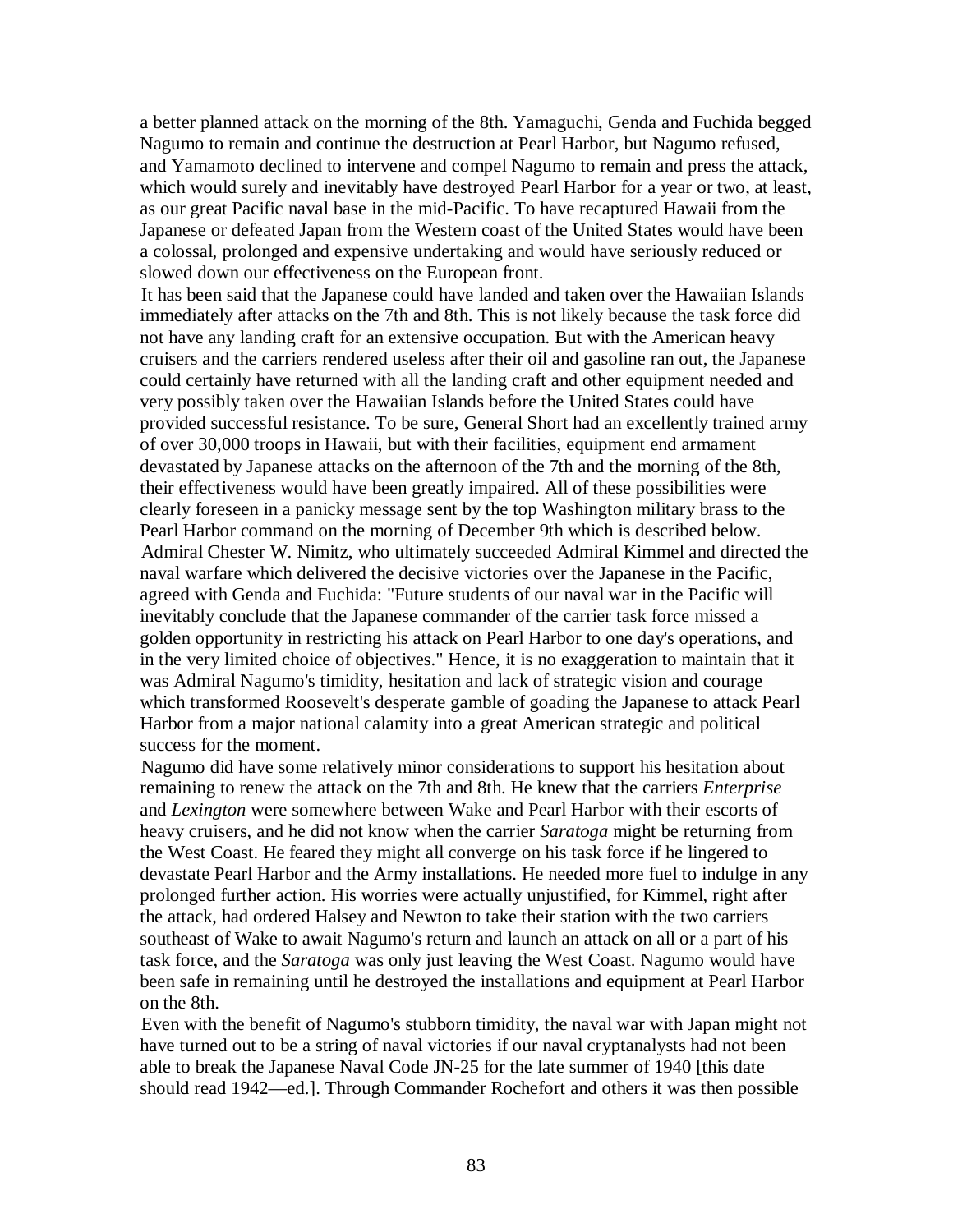to supply Nimitz and other naval commanders with the Japanese naval battle plans before the major conflicts. This breaking of JN-25 and earlier Japanese naval codes was a long and slow process, the result of good organization and teamwork rather than the feat of any one genius in cryptanalysts. The work was started by Commanders Safford and Rochefort in 1923-1927 and not completed until late summer in 1940 [again, this date should read 1942—ed]. Further checking was, of course, constantly required to deal with minor changes in the code, new ciphers and the like.

This assertion of the indispensable services of Rochefort and his associates is well confirmed by our defeat at Savo in August, 1942, when our naval forces were commanded by Admiral Richmond Kelly Turner and met heavy losses, only escaping virtual annihilation because the Japanese commander did not recognize the seriousness of the losses he had inflicted. As a leading naval expert on the Pacific War, and himself a crucially important participant, wrote me: Savo was a more disgraceful defeat than Pearl Harbor, but whereas Kimmel, who was surprised in the bargain was dismissed in disgrace, Turner came through his disgraceful performance at Savo in a blaze of glory and was allowed to continue as head of amphibious operations." My informant did not add that Turner was saved from possible further disgrace later on mainly by the genius of Admiral Raymond A. Spruance our real expert in directing amphibious warfare. Even with the aid of Nagumo, Nimitz, Safford, Rochefort, and Spruance, Roosevelt's gamble might have been temporarily frustrated if he had not had aid from across the Atlantic and from, of all persons, Adolf Hitler, through the latter's idiotically precipitate declaration of war on the United States on the Thursday after Pearl Harbor. Japan had failed to support Hitler in 1939, and especially in the summer and autumn of 1941. Hence, he did not have the slightest moral reason for honoring his formal commitments to Japan in the Rome-Berlin-Tokyo Axis, but had every political and military reason for ignoring them. If he had been adroit and realistic, after the fashion of Churchill and Roosevelt, Hitler would have sent the American people a strong note of condolence over our losses as a result of the "treacherous Japanese surprise attack", and declared his firm neutrality in the forthcoming war between Japan and the United States. This would have seriously upset Roosevelt's intrigues with Churchill and their joint arrangements with Russia, as well as gravely hampering and delaying the prosecution of the war in both Europe and the Pacific.

Instead, in one of the most rash, ill-considered and fateful acts of his whole career, Hitler did not wait long enough even to discover the reactions of the American people to the Pearl Harbor attack, once the initial shock of our losses had worn off. He declared war on the Thursday after the Japanese attack on Sunday. This virtually destroyed the possibility of American anti-interventionists being able soon to demonstrate that the attack was due to Roosevelt's withholding warning information from Pearl Harbor. Of this the Intelligence and Communications operating groups in Washington were well aware at the time and might have leaked the information as a result of their indignation. Somebody, apparently, did leak this information to Dewey's headquarters in the autumn of 1944. The directors of America First were actually debating about continuing operations when a rumor of Hitler's imminent decision on war arrived and frustrated this possible decision. Confirmation of this is contained in a letter written to me by the distinguished American industrialist and railroad magnate, Robert R. Young, on June 2, 1953. Young wished America First to continue even after Hitler's declaration of war: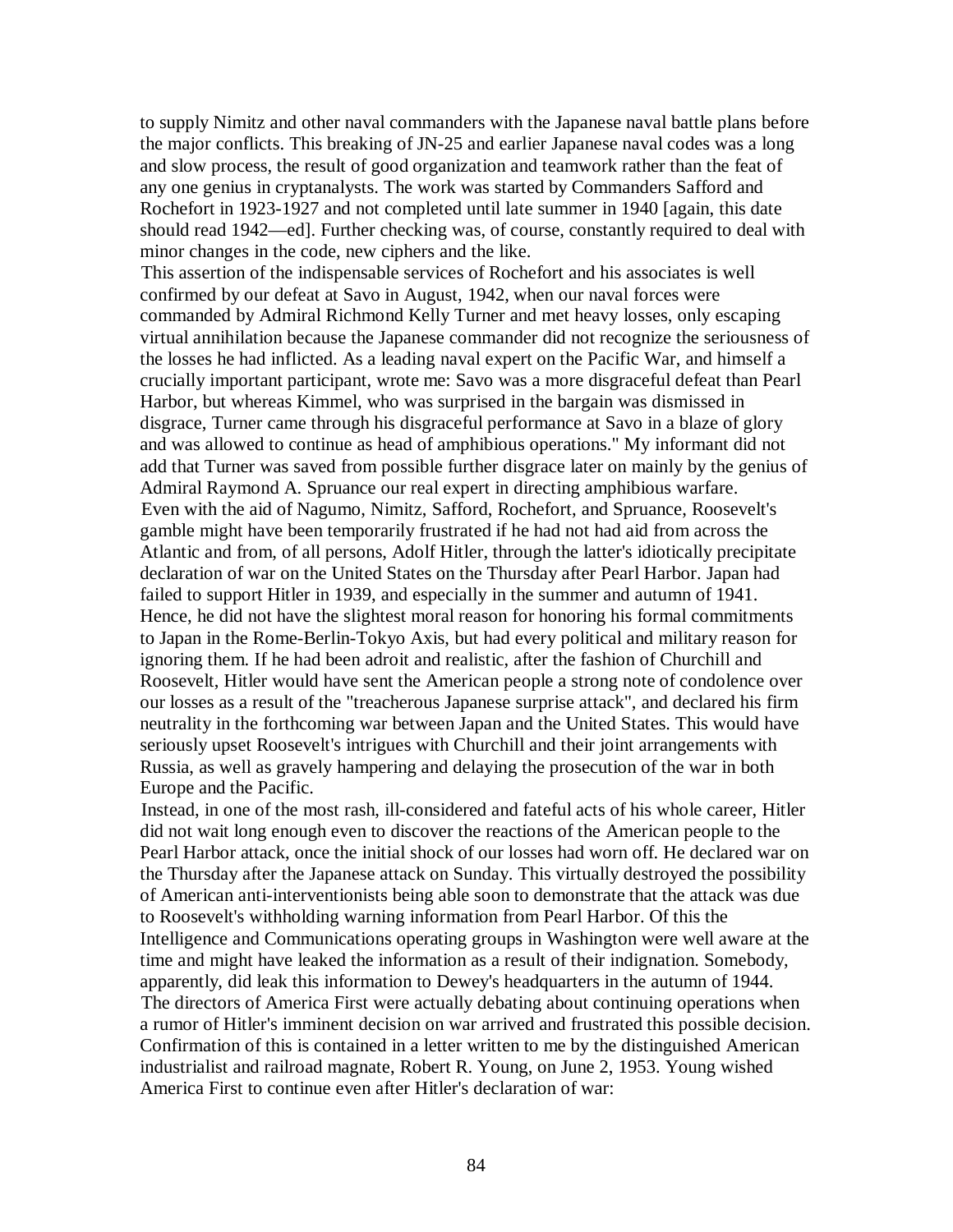I happened to be one of the three dissenting voices when the Directors of the America First Committee voted to disband on the Wednesday after Pearl Harbor. I felt then and still feel that if the Committee could only have been kept going some of these people who will become national heroes could have been made to pay for their sins by their liberty or even by their lives. If the Republicans had not been equally corrupted they could have had the whole damned crowd in jail.

At any rate, Roosevelt's gamble paid off handsomely for the moment, within the pattern of his bellicose program. Whether it paid off in the long run for the benefit of the United States, the Far East, or the world, can best be left to those who are now assessing our domestic and political crises, the current political and military conditions in the Far East, our military budget, and the battle mortality of men and planes in Vietnam. The Korean War, the wars in the Middle East, the Vietnam War, and the bloody conflicts and confusion in Africa, as well as the communization of Eastern Europe and China and its threat to the Far East, all grew directly our of the second World War and, to a large extent, out of American participation in it.

It might be well to observe in conclusion that Admiral Nagumo may have had his share of good luck as a result of panic and misjudgment at Washington during the days immediately after Pearl Harbor, in which Roosevelt does not seem to have been involved, although Stimson, Marshall, Stark and Turner were.

Immediately after the attack on Pearl Harbor, Kimmel ordered all the craft that could still move at Pearl Harbor to leave at once and join the heavy cruisers, destroyers and carriers that had previously been sent out to Wake and Midway under Halsey and Newton. Rochefort had informed Kimmel that Nagumo would probably deploy some of his task force to attack Wake on his return, and Kimmel ordered Halsey to take his station with the combined forces of the two carriers and heavy cruisers southeast of Wake and await the arrival of any of Nagumo's task force diverted to Wake.

There was a real possibility of surprising a considerable part of the Japanese task force on its way back to Japan and inflicting serious damage upon it. The total Japanese task force, of course, outnumbered anything the United States could muster at Wake at the time, except in the matter of heavy cruisers, in which we were much superior, but the element of complete surprise might have outweighed this disparity in armament in favor of the United States. Both carriers, the *Enterprise* and the *Lexington*, had a complement of planes and plenty of fuel. Since it was unlikely that more than a portion of Nagumo's task force would be sent to Wake on the return trip, the American force gathered there might have equalled or surpassed the Japanese. It is doubtful if the American forces could have run down Nagumo's whole task force on the return trip for the latter would have had a considerable head start and had proved to be a fast-moving group of ships.

Admiral Nagumo did not have the slightest precise knowledge as to the actual location of any of the American warships except for those at Pearl Harbor at the time of the attack. But Commander Rochefort, who was in charge of the direction-finding and ship-location operations at Pearl Harbor, knew the location of the returning Japanese task force. He has assured me repeatedly, and no other authority dead or alive could be better informed on the matter, that he believes that the rallied and concentrated American naval force could have inflicted very serious injury on the returning Japanese task force if a substantial portion of it had been diverted to Wake. It might even have accomplished almost as much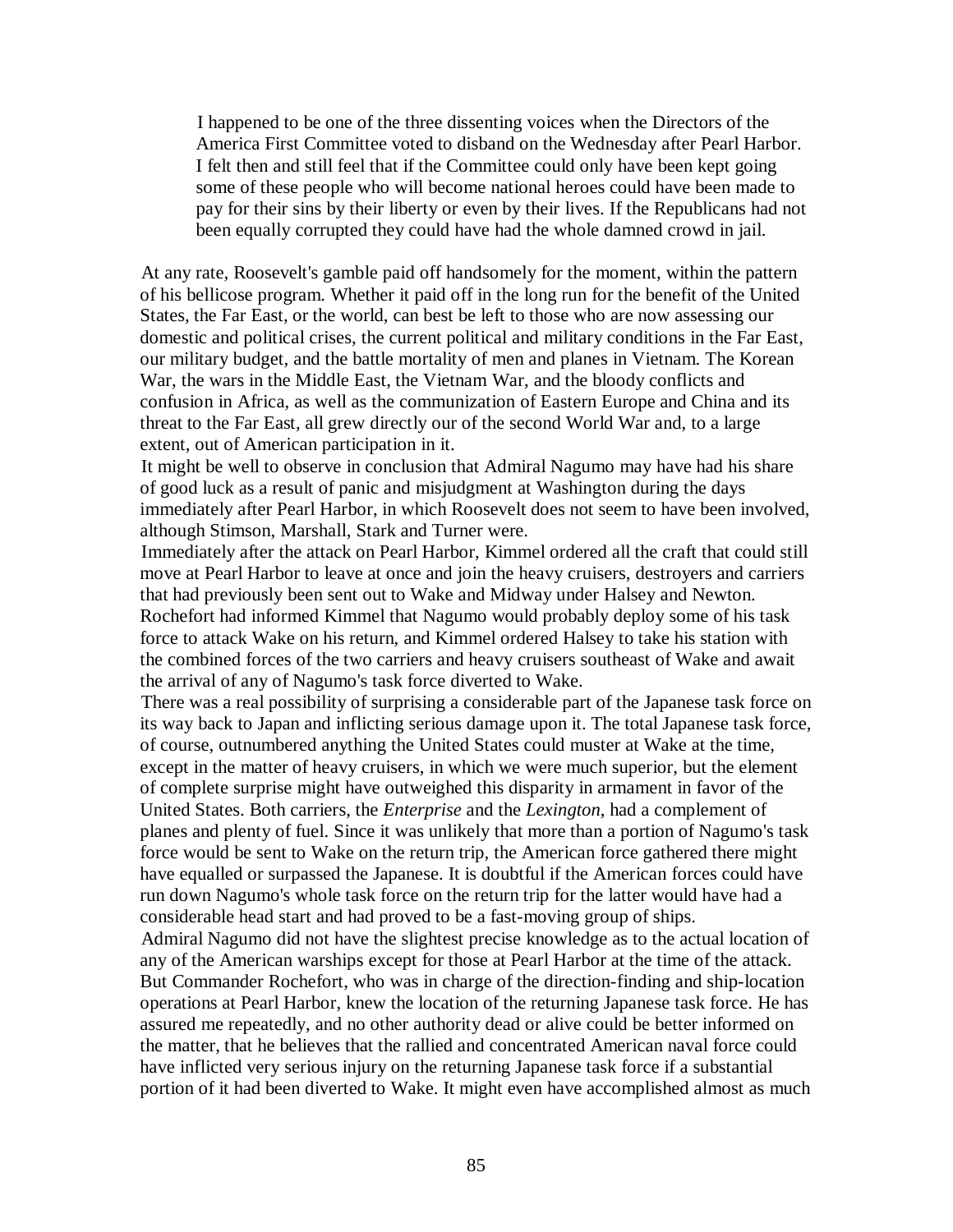as was achieved at Midway in June, 1942, thus markedly shortening the time required to defeat Japan. We should recall that the most decisive damage done to the Japanese fleet, especially to their carriers, at the Battle of Midway was accomplished mainly by the planes from the carrier *Enterprise*, and the Japanese fleet moving on Midway in June, 1942, was vastly larger than Nagumo's task force that attacked Pearl Harbor. And it was the same Admiral Nagumo who was to lose the battle at Midway by his hesitation and lack of strategic genius, even when he was not surprised. It is likely that he would have proved even more incompetent if he had been surprised and attacked by the American forces in early December, 1941.

All this was nullified by a panicky message sent out of Washington with top priority on the morning of the 9th by Stark and Turner, with the approval of Stimson and Marshall, indicating their belief that there was grave danger that the Hawaiian Islands could not be defended successfully against further expected Japanese raids, ordering that aggressive naval operations around Wake and Midway should be abandoned, and directing that all naval resources controlled by the Pearl Harbor command should be devoted to the defense of the Pearl Harbor area, pending the possible retirement of American forces to the Pacific coast. Washington authorities have sought to defend the panicky message of the 9th by alleging that the Navy could not afford serious damage to or the loss of our two carriers, that the latter had never delivered a successful naval attack, and that the leadership for a carrier operation in war was as yet untested.

The receipt of this message on the 9th led Admiral W. S. Pye, who had replaced Kimmel, to call off the plan that Kimmel had ordered, thus possibly saving Nagumo from undetermined losses, which might have been decisive, and if so preventing the United States from having an early and glorious naval victory that would have more than offset the humiliation and naval losses in the Pearl Harbor attack and notably shortened the war in the Pacific.

This Washington panic relative to the Pearl Harbor situation, until it was evident that the Japanese task force was on its way home and there was no probability of any further immediate Japanese attacks on Pearl Harbor, was momentarily so extreme that even some persons of high rank in Washington envisaged an actual Japanese occupation of the west coast of the United States. The United States would then trade space for time and meet the advancing Japanese forces at the crest of the Rocky Mountains, with a final rampart around Denver. Stimson was one of those who were much alarmed and this may have suggested to him the cruel and precipitate action in moving the Japanese off the Pacific coast for which he was mainly responsible.

That Roosevelt was not involved in sending this panicky message of the 9th seems to be proved by the fact that both Secretary Knox and Admiral Beatty, who was Knox's aide and accompanied Knox on his trip to Pearl Harbor right after the attack, assert that Roosevelt was more disappointed by the cancelling of Kimmel's plan for operations against Nagumo than he was by the losses at Pearl Harbor. This, of course, raises the question of why Roosevelt did not countermand Pye's order.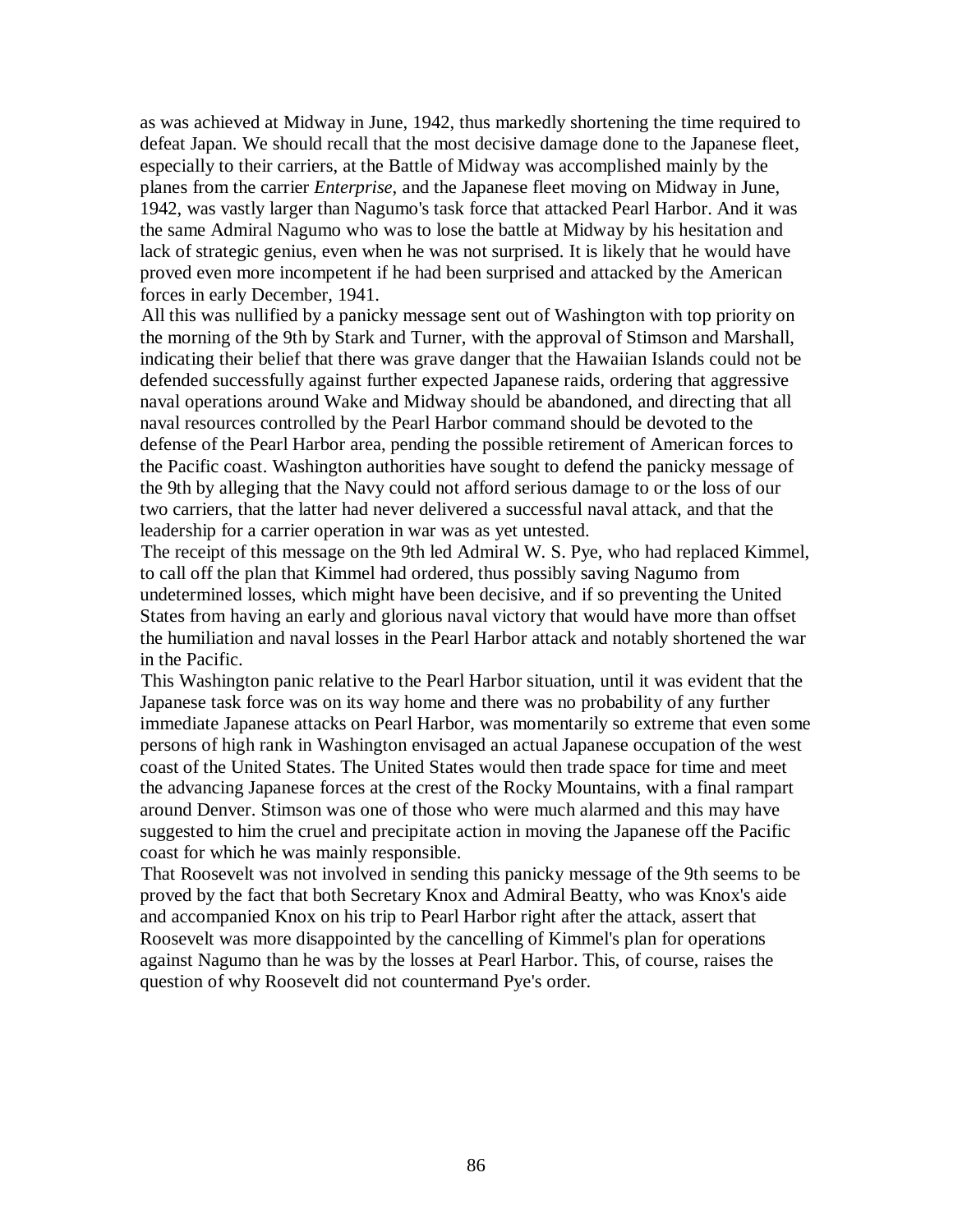## **X. THE FINAL QUESTION**

We may well close the discussion of Pearl Harbor with reference to some basic considerations that relate to the historiography of the subject. The critics of the revisionist historians dealing with Pearl Harbor have violently criticized the latter for placing the responsibility for the surprise attack on Pearl Harbor overwhelmingly on Roosevelt, They reveal thereby a strange lapse of logic. Actually, Roosevelt's success in producing a surprise attack was an immensely, even uniquely, adroit achievement in piloting an overwhelmingly pacifically-inclined country into the most extensive and destructive war of history without any threat to our safety through aggressive action from abroad. These selfsame anti-revisionist critics, who so heatedly denounce Revisionists for revealing and underlining Roosevelt's responsibility, are the very ones who also vehemently contend that, as a fundamental moral imperative, we simply had to enter the second World War to preserve our national self-respect and promote the safety and preserve the civilized operations of the human race. Hence, Roosevelt's success in putting us into this war should appear to them to be greatly to his credit as a statesman – "a good officer", as Arthur M. Schlesinger, Jr. has described him in this connection. Elementary logic would make it seem clear that the anti-revisionist writers should be grateful to Revisionists for having demonstrated Roosevelt's responsibility for this great and benign achievement far more definitively and clearly than the anti-revisionists have ever done. By denying his responsibility for what is to interventionists a superlative act of humanitarian statesmanship the anti-revisionists are depriving him of the credit due him for his allegedly comprehensive services to mankind.

Two historians, Professor Thomas A. Bailey of Leland Stanford University and Arthur M. Schlesinger, Jr. of Harvard, were very early logical in this matter. They admitted decades back that Roosevelt lied us into war, but contend that he did so for the good of our country, which was not wise enough to know what was for its best interests at the time. At the Republican convention of 1944, Clare Boothe Luce called attention to Roosevelt's lying the United States into war, but with a somewhat more cynical and sardonic *leitmotif*. A complete and frank treatment of the matter is provided by T. R. Fehrenbach in his *F. D. R.'s Undeclared War* (1967).

If political deception was required to save the human race in 1941, then it was fortunate that Roosevelt was at the helm in the White House at this moment and a superb virtuoso in public mendacity (the "credibility gap") was thus directing the destiny of mankind. An eminent American general, and a personal friend of mine, sent me this reminiscence:

The day that F. D. R. died, I drove General MacArthur home. We talked of those who had disappeared from the scene since the war started, especially of F. D. R. As MacArthur got out of the car, he turned to me and said: "Well, the Old Man has gone; a man who never told the truth when a lie would suffice!"

It may be conceded that MacArthur's appraisal of Roosevelt's veracity is possibly a bit exaggerated, but it is certainly an understatement to observe that the material presented in this article makes it clear that the "credibility gap" in the White House did not begin with Lyndon Johnson and his Vietnam War. Moreover, those who believe that it was indispensable for the welfare of humanity for the United States to enter World War II,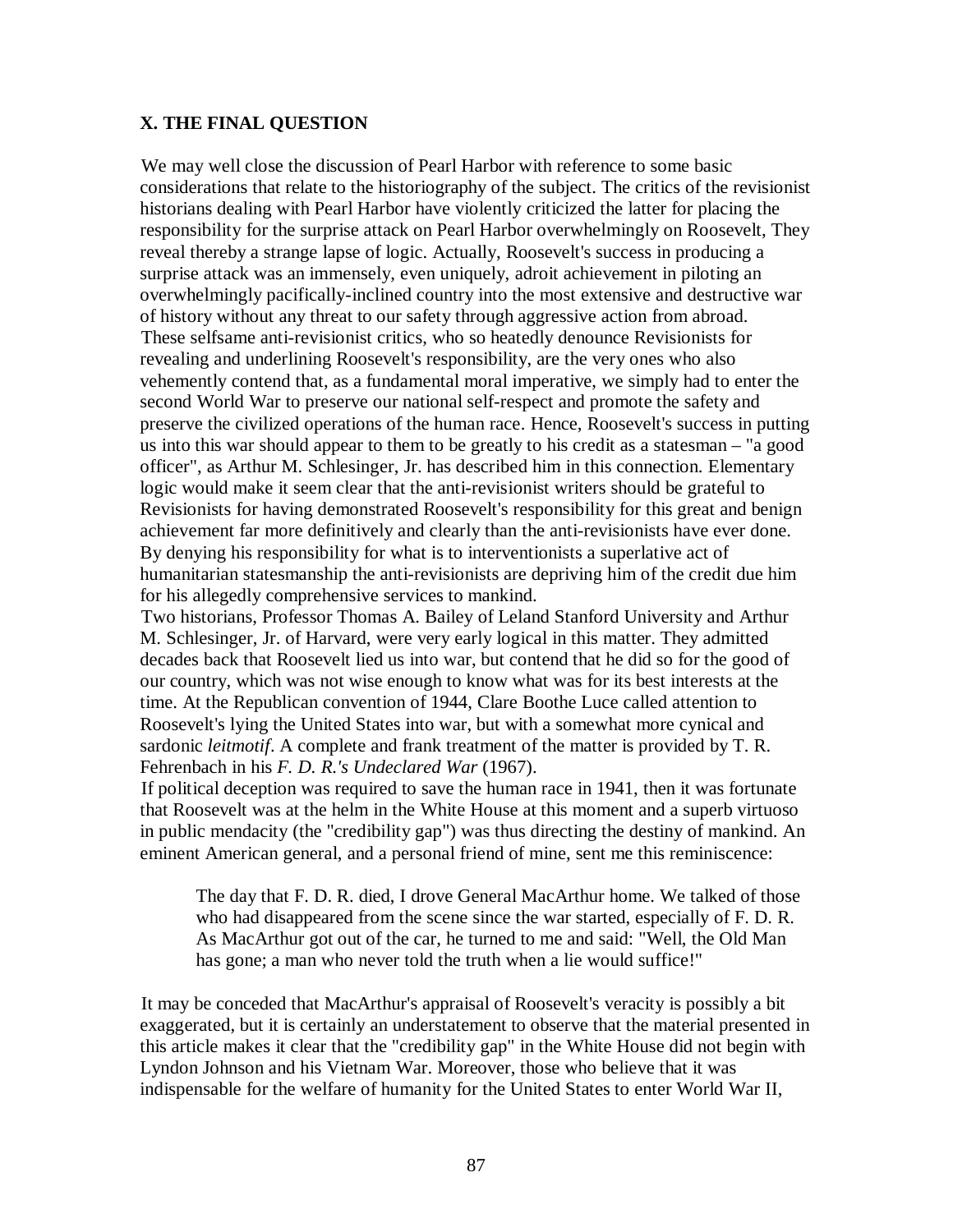should not speak too unkindly of the "credibility gap". According to their own assumptions, it was the sole means of saving the human race from September, 1939, to December, 1941. At least one interventionist historian has possessed the logic and honesty to agree with my contentions. Writing in the Chicago *Tribune* of December 20, 1967, Professor John H. Collins of Northern Illinois University, summarizes the situation more competently than any other statement that I have read:

Prof. Harry Elmer Barnes . . . has produced a detailed account of the events leading up to Pearl Harbor (as reported in *The Tribune* Dec, 7), using documents generally unknown to the public. And what does it all come to? That Roosevelt, while hypocritically pretending to desire peace, was actually provoking, or rather plotting, a Japanese attack, and that Roosevelt was driving for war against the Axis from 1939 on, and never meant his "again and again" statement of the campaign of 1940,

I say Barnes is bringing a microscope to show us an elephant. If there were naive souls in 1940 who did not know that Roosevelt was for war, and was pulling every wire known to political manipulation to get war, their simplicity cannot now be set right by any documentary proof.

As to Pearl Harbor, it was what Roosevelt had been hoping for. If he was very pious, it was what he had been praying for. If there had been any incantation that could have summoned it up out of a witches' caldron, he would have been boiling newts' heads and snakes' eyes in the White House kitchen. But wherefore all the moral indignation? It was Roosevelt's highest duty to get the United States into the war by whatever means would achieve that result. Because the American people were so stupid, ignorant, and complacent as to believe in ignoble ease and complacent sloth, Roosevelt was compelled to lie, bamboozle, and scheme behind a facade of pacifism.

He had the courage to disregard morality to save the country, and his Machiavellian policy should be given its proper mead of historical praise.

Whether our entry into the second World War was for the good of America and the world will be debated for a long time, and how it is settled should depend on the ultimate verdict as to whether the world and the United States did benefit from our entry. The opposing viewpoints are still as sharply drawn and vigorously stated today as at the time of Pearl Harbor. In an article in the New York *Times* of August 21, 1966, Professor A. J. P. Taylor, the popular British historian, contended that:

There was, in my opinion, one statesman of superlative gifts and vision between the wars. This was Franklin Delano Roosevelt, who is likely to appear to posterity as the greatest man of his age.

The opposing view was set forth vividly and with more factual support in a private letter to me by Henry Beston, one of the most learned and cultivated American scholars, literary critics, and publicists of this century: